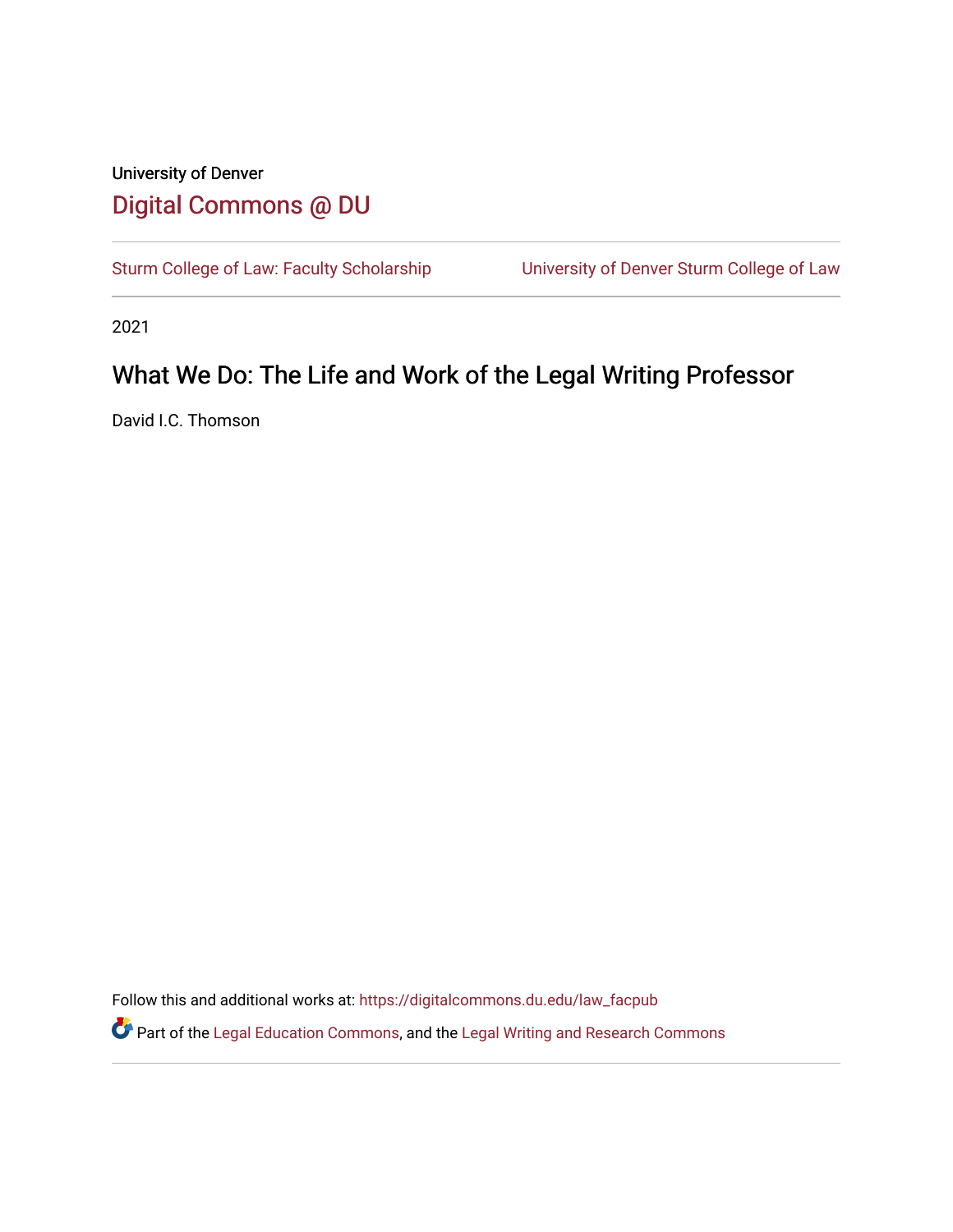# What We Do: The Life and Work of the Legal Writing Professor

# Publication Statement

First published in 50:2 J. LAW & EDUC. 170 (2021). Copyright is held by the author. User is responsible for all copyright compliance.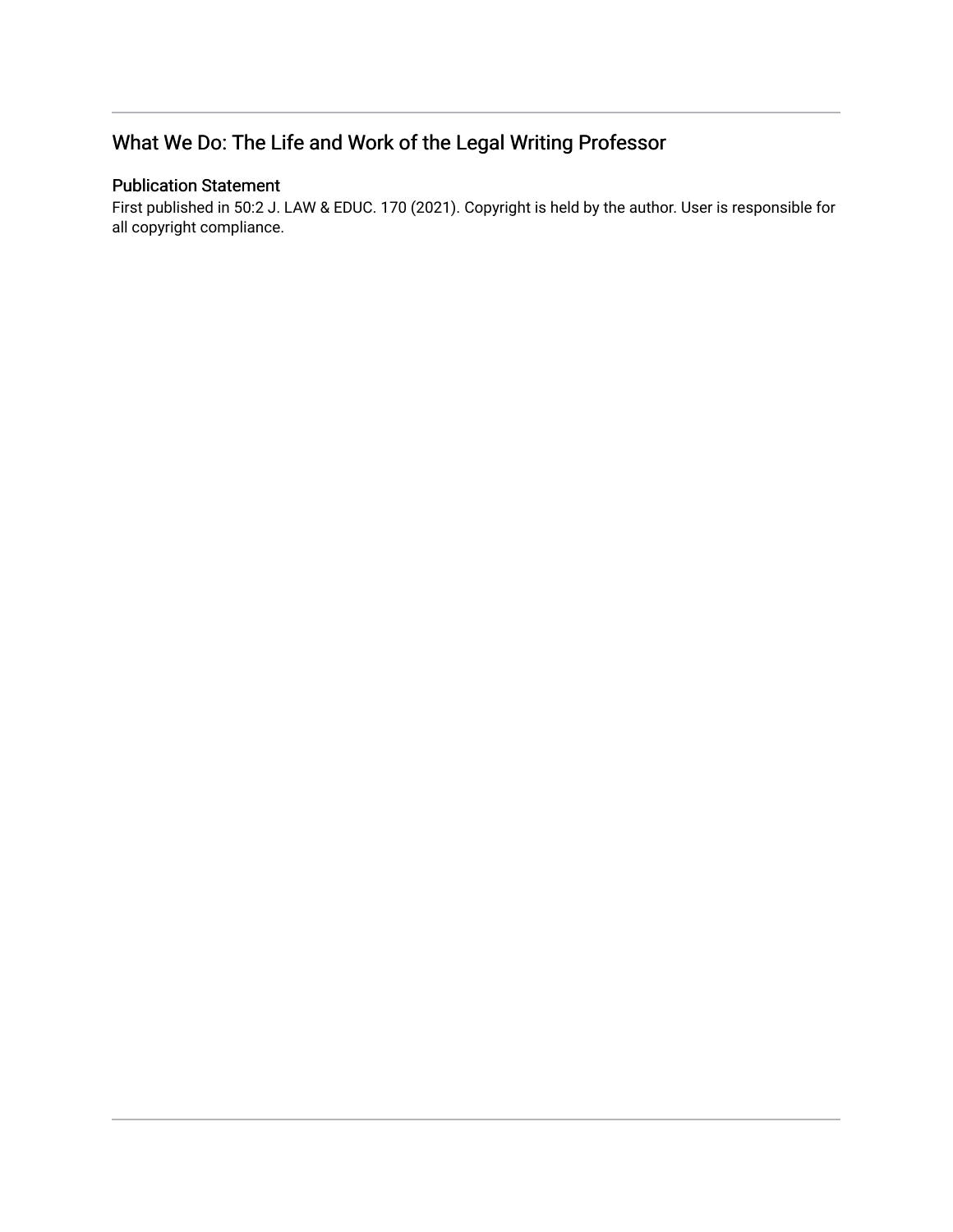# **What We Do: The Life and Work of The Legal Writing Professor**

David I. C. Thomson

# **ABSTRACT**

*The life of the legal writing professor in today's law schools is a challenging yet rewarding one. Out of necessity, over the last thirty years the pedagogy of legal writing has expanded to include much more than just writing skills—it has become every law student's introduction to a broad set of basic lawyering skills and is more appropriately styled the Lawyering Process (LP). The increasing gravity and responsibility of the Lawyering Process course has led to expansion of credits given to the course and gradually to greater status and equity to the faculty who teach it, although most of us still lag the benefits and privileges of our tenured colleagues. Because of the dramatic evolution of the course and in the professionalism of the faculty who teach it, many traditional tenure-track faculty members do not really know or understand what we do now. This Article seeks to fill that gap — to bring our colleagues up to date on what we teach and how. It also seeks to help our colleagues understand what sort of support we want and need to be even better and more effective at teaching this critical course in law school. Finally, it is hoped that this Article will be helpful to faculty new to the task of teaching the Lawyering Process course so they will have a more complete understanding of the joys and challenges that await.*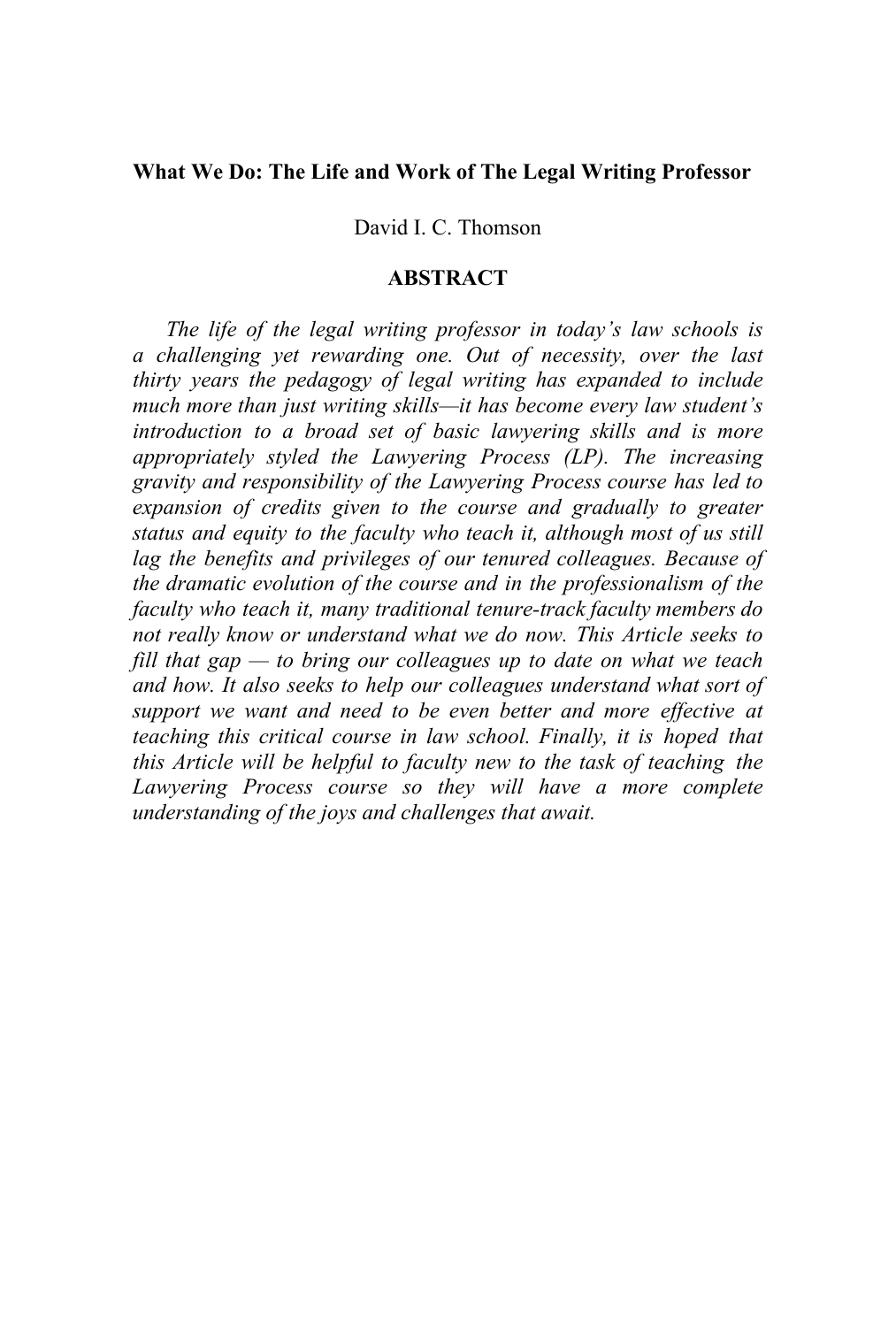## **What We Do: The Life and Work of The Legal Writing Professor**

David I. C. Thomson\*

*"[T]eaching tugs at the heart, opens the heart, even breaks the heart—and the more one loves teaching, the more heartbreaking it can be. The courage to teach is the courage to keep one's heart open in those very moments when the heart is asked to hold more than it is able . . . .[I]f we want to grow as teachers—we must do something alien to academic culture: we must talk to each other about our inner lives—risky stuff in a profession that fears the personal and seeks safety in the technical, the distant, the abstract."*[1](#page-3-0)

\_\_\_\_\_\_\_\_\_\_\_\_\_\_\_\_\_\_\_\_\_\_\_\_\_\_\_\_\_

I also want to acknowledge and note that at no point in this Article do I intend to suggest that other law professors of other subjects do not achieve some of the same learning goals I describe here in their own teaching. My aim is to describe them in LP and note that many Lawyering Process Professors regularly achieve these goals in their teaching, using many of the techniques I describe here. I also do not intend to allege that all of us do all of these things all the time, but instead that most of us do most of them, and some of us do even more.

Finally, this Article is dedicated to Frederico (Fred) Cheever, a good friend, doctrinal law professor, and former Associate Dean at the Sturm College of Law. Fred died in a rafting accident in 2017, a few days after he and I paused one of our several conversations on this very topic. In some ways, this Article is my attempt to finish that conversation with my dear lost friend.

1. PARKER J. PALMER, THE COURAGE TO TEACH: EXPLORING THE INNER LANDSCAPE OF A TEACHER'S LIFE 11-12 (10th Anniv. ed., 2007).

<span id="page-3-0"></span><sup>\*</sup> Professor of the Practice of Law and John C. Dwan Professor of Online Learning, University of Denver Sturm College of Law. I extend my thanks to Cliff Zimmerman, and the members of the Rocky Mountain Legal Writing Scholarship Group, who reviewed an earlier version of this Article, and Michelle Penn and Virginia Pitts, who provided research assistance. © 2021 David I. C. Thomson.

I have taught Lawyering Process full-time since 2003, when I switched to teaching after twenty years of practicing law. If one were to include my adjunct years teaching a precursor of the current course, that would total twenty-four years of teaching the course. I also served as Director of our program from 2008-2013. While I would never suggest I am perfect at it—there is always room for improvement—I did receive the University of Denver's Distinguished Teaching Award in 2012, which is given annually to one faculty member University wide. But I do acknowledge that I am not an expert in teaching most other courses in the law school. I have taught Administrative Law before, and I regularly teach an upper-level course in the law of Civil Discovery, but I have never taught in the Clinic, or in Academic Achievement, or in the Externship program. So, while I have taught the course for twenty-four years, this Article comes from my experience only, and intentionally focuses on the one course.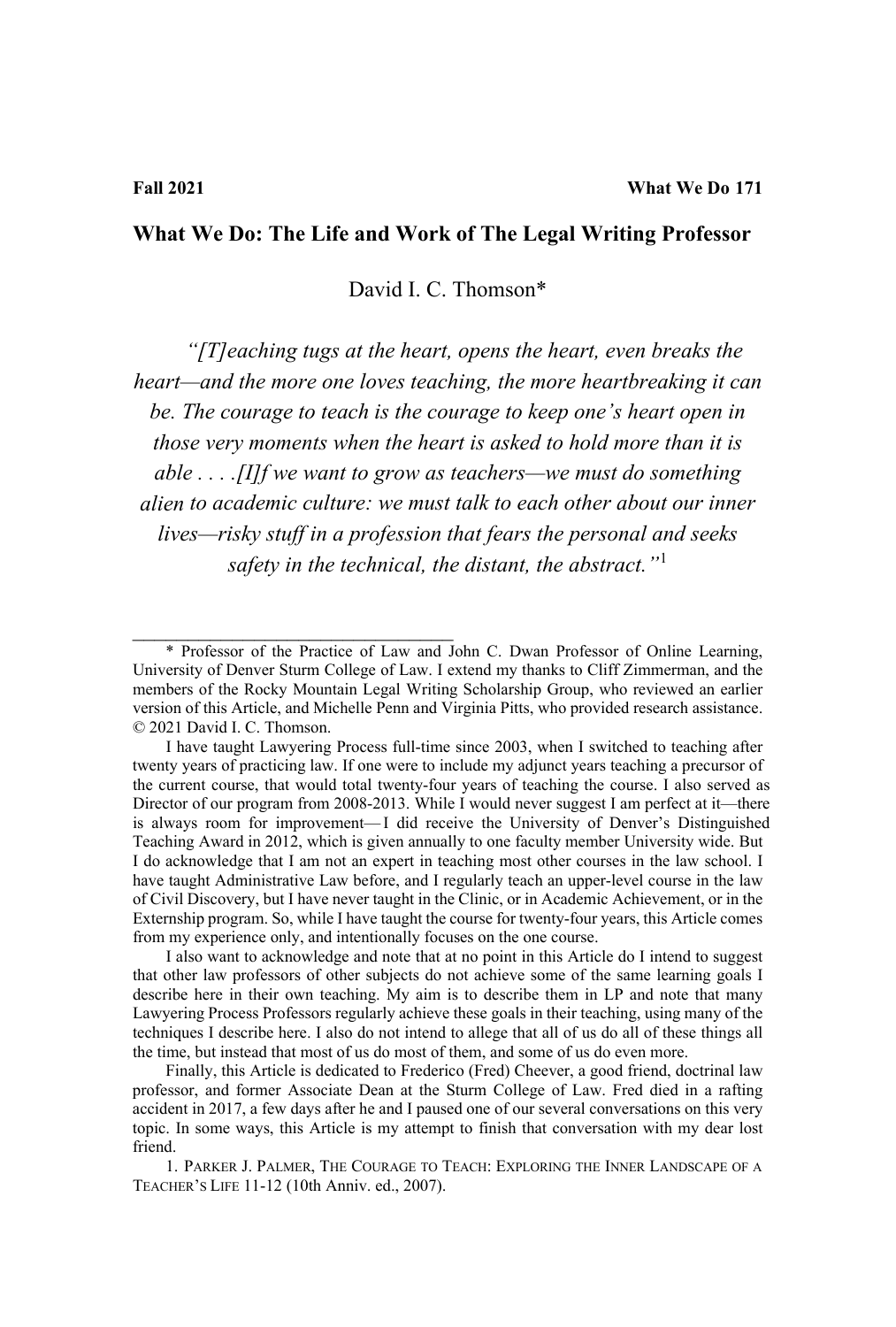\_\_\_\_\_\_\_\_\_\_\_\_\_\_\_\_\_\_\_\_\_\_\_\_\_\_\_\_\_

## **I. INTRODUCTION**

Most law schools today have a well-developed legal writing program, with dedicated faculty on long-term contracts (or, more rarely, tenure track). But those who do not teach the course do not truly understand what is taught there. This is understandable, of course. It is hard to understand a course you do not teach. Further complicating matters is that most law faculty went to the top schools, which are among the few remaining that continue to use fellows or part-time teachers to cover the course instead of full-time faculty dedicated to teaching a broad-based course.<sup>[2](#page-4-0)</sup> As a result, they are mostly in the dark as to the extraordinary developments in this area of legal education that have taken place over the last twenty years. Today, legal writing pedagogy is broad, deep, and well-developed.[3](#page-4-1) The course takes on much more than just how to write a memo or a brief. It has grown into its expanded role over the last twenty years in response to the call for more legal skills being taught in law school and a concomitant reduction in writing skills coming out of most undergraduate educational

<span id="page-4-0"></span><sup>2.</sup> For example, Harvard Law School's Legal Research and Writing courses are taught by Climenko Fellows. Besides teaching legal writing, Climenko Fellows are preparing to go on the academic law school market. At the University of Chicago, Bigelow Fellows teach legal research and writing, while Stanford Law's Grey Fellows teach legal writing. The bulk of writing advice in Yale's legal writing program is doled out by 3Ls (Coker Fellows). *See Climenko Fellowship*, HARVARD L. SCH.,<https://hls.harvard.edu/dept/climenko-fellowship/> (last visited Jan. 19, 2021); Claire Parins, *The Boldness of the Bigelow Fellowship*, UNIV. OF CHICAGO L. SCH. (May 1, 2020), https://www.law.uchicago.edu/news/boldness-bigelow-fellowship; *Grey Fellowship*, STANFORD L. SCH., https://law.stanford.edu/legal-research-and-writingprogram/fellowship/ (last visited Jan. 19, 2021); *Academic Affairs*, YALE L. SCH., https://law.yale.edu/student-life/student-services/about-office-studentaffairs/academic-affairs (last visited Oct. 21, 2021) (describing the Coker Fellows responsibilities in introducing 1L students to legal writing).

<span id="page-4-1"></span><sup>3.</sup> *See, e.g.*, J. Christopher Rideout, *Applied Legal Storytelling: A Bibliography*, 12 LEGAL COMM. & RHETORIC 247 (2015); Carrie W. Teitcher, *Legal Writing Beyond Memos and Briefs: An Annotated Bibliography*, 5 J. ASS'N LEGAL WRITING DIRS. 133-34 (2008); Russell Rutter, *Resources for Teaching Legal Writing*, *in* RESEARCH IN TECHNICAL COMMUNICATION: A BIBLIOGRAPHIC SOURCEBOOK 407 (Michael Moran & Debra Journet eds., 1985).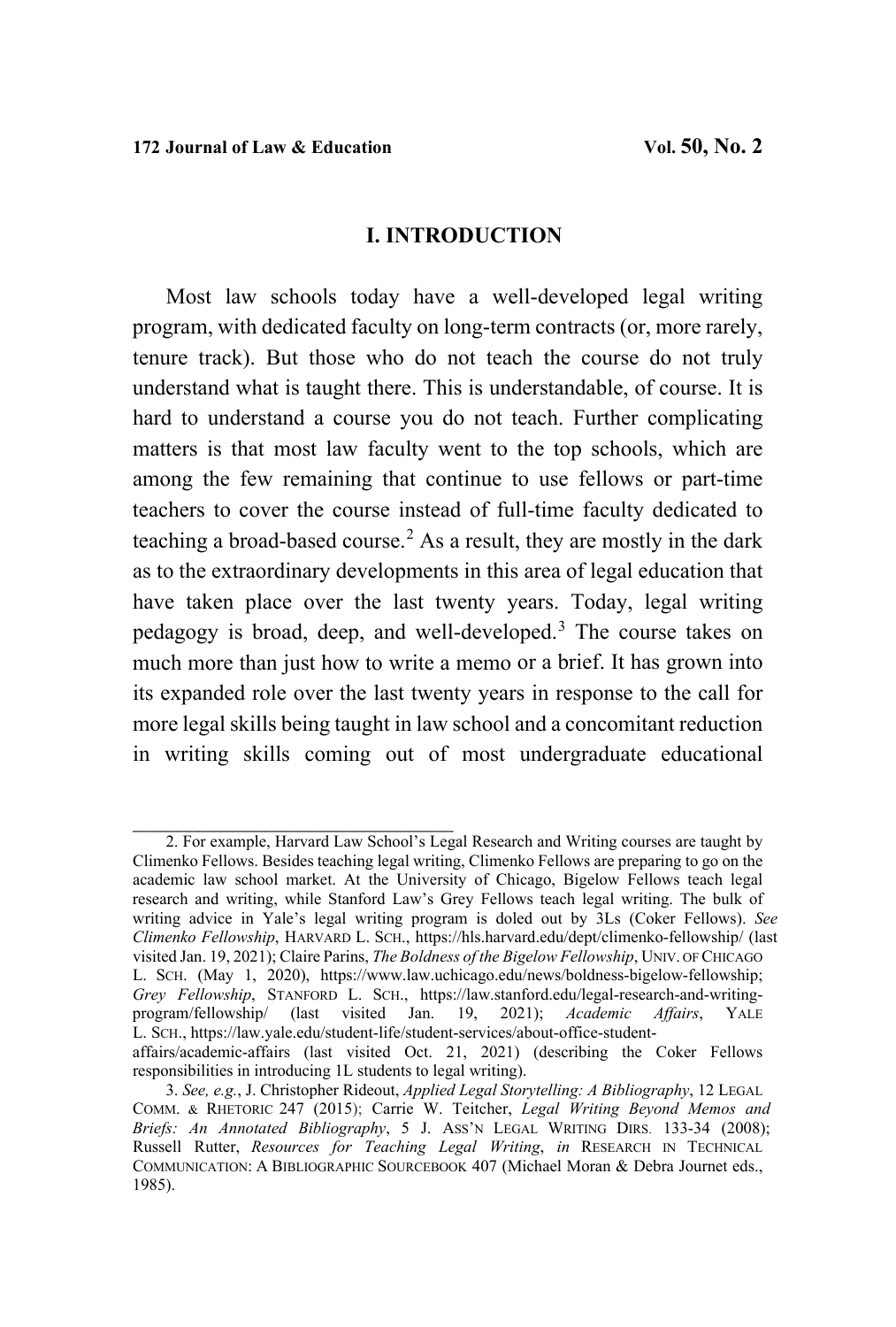institutions.

As a result, Legal Research and Writing—what this Article refers to as Lawyering Process  $(LP)^4$  $(LP)^4$ —has become the fundamental and foundational course in all of law school. This is because it is the primary 1L full-year course that constructs the foundation for what lawyers *do*. Every lawyer in every day of their work life conducts or produces some form of legal research, analysis, and expression. The methods and building blocks for that fundamental tone in all legal work is what we teach.<sup>[5](#page-5-1)</sup>

What is also not well understood is that LP is an easy course to teach poorly, but a difficult course to teach well. This is for many reasons, but the first one starts with the fundamental nature of the course. If a student in Contracts does not fully grasp the Mailbox Rule, they can still pass the course. But everything in LP is important because it is so fundamental—in one way or another—to all legal work. Another reason it is a difficult course to teach well is the fact that we have numerous and disparate learning outcomes that we have to achieve with all our

<span id="page-5-0"></span><sup>4.</sup> The law school course this Article addresses goes by many names in American Law Schools. In addition to being called Lawyering Process (at D.U., U.N.L.V., and U.C. Davis) it also goes by the names Legal Research and Writing (at Stanford, Temple, U.C.L.A., Oregon, Virginia, and others), LAWR, etc. This Article uses the name Lawyering Process for two reasons: 1) that has always been the name of the course at the University of Denver where I teach it, and 2) I believe it is the most descriptive and accurate of the various names for this course. At the University of Denver, the course was titled that way in 1990 because it was conceived as a course that taught a full set of lawyering skills, of which research and writing were only two. As the course has broadened in its learning goals across the country, the courses that were historically called "Legal Research and Writing" often still are, even though almost all of them now have a broader focus, and include an introduction to ADR, negotiations, oral advocacy, contract drafting, and collaborative work in legal contexts. They now focus, in other words, broadly on the *process* that *lawyers* go through to do their jobs. For these reasons, I use Lawyering Process ("LP") in this Article to refer to the course and its faculty, but this Article applies to all of the first-year legal research and writing-focused courses that go by several different names.

<span id="page-5-1"></span><sup>5. &</sup>quot;The fundamental tone" is a term used in music which refers to the fundamental or lowest frequency of a vibrating object such as a violin string or a bell. The other tones are referred to as "overtones." *Tone*, ENCYC. BRITANNICA, https://www.britannica.com/science/ton e-sound#ref772724 (last visited Jan. 19, 2021) and *Overtones,* ENCYC. BRITANNICA, <https://www.britannica.com/science/sound-physics/Overtones> (last visited Jan. 19, 2021).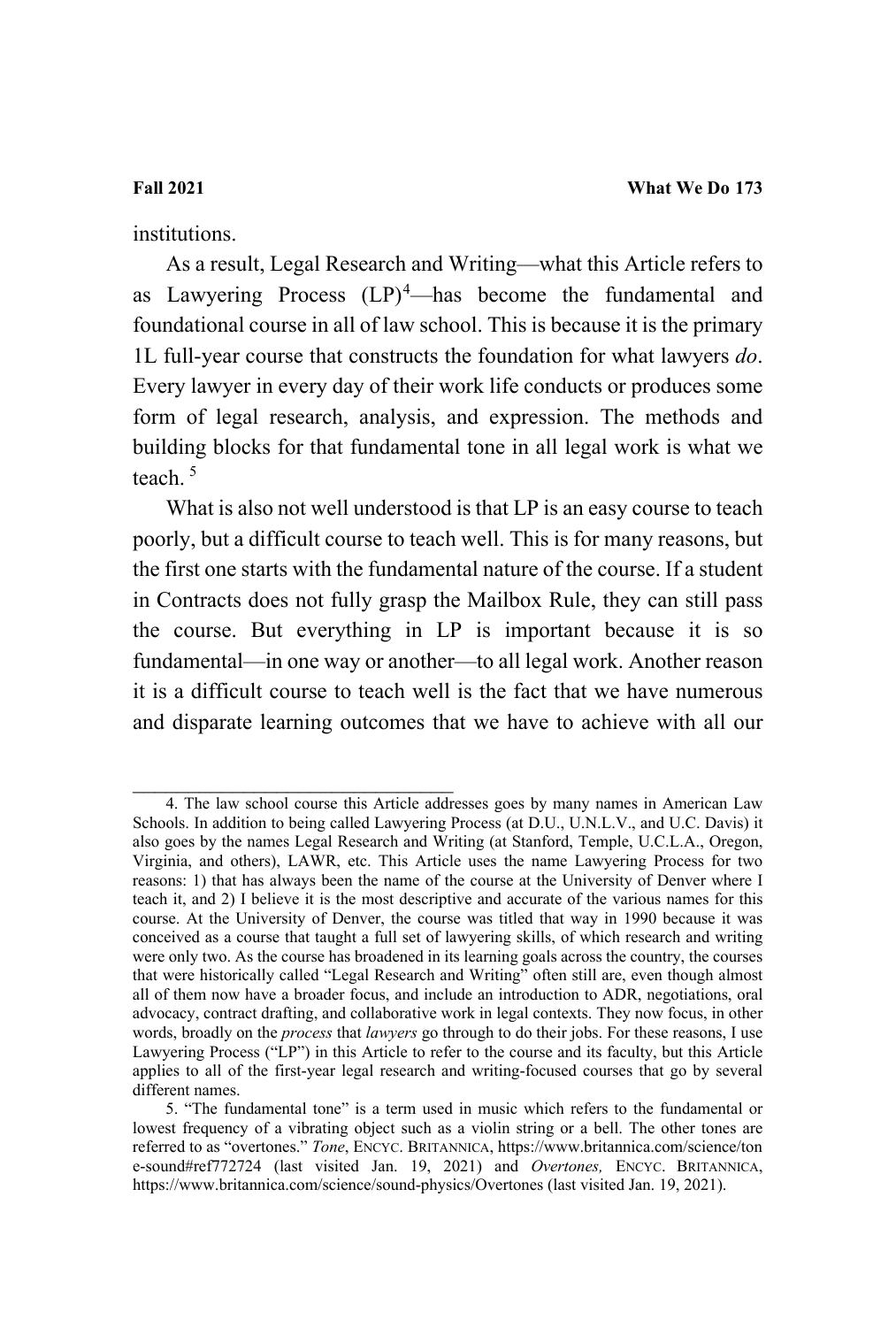students in just forty-eight classes (on average) per 1L year. LP is responsible for teaching an array of legal skills and developing professional judgment in a very limited time frame.

But despite the fundamental nature of the course and its disparate learning outcomes, making it such a difficult course to teach well, LP teachers are given less respect and support in most law schools today.[6](#page-6-0) This is gradually changing, but very gradually.[7](#page-6-1) Part of the reason why this is the state of affairs for most LP Programs is that many of our colleagues who do not teach LP do not really understand what we do and how important it is to the journey our students go on as they train for the legal profession. This Article seeks to fill this gap in understanding. $8$ 

This Article proceeds as follows. After this Introduction, Part II addresses the substance of what we teach in the course, in the fall and spring semesters. Part III addresses the how of what we teach—the processes, pedagogies, and attitudes that are necessary to teaching the course well. Part IV addresses seven of the inherent challenges in teaching the LP course, most of which are unique to teaching it, particularly in the first year. Part V addresses what we need and want from administration and faculty of our law schools in the nature of support for us in this critical work. Finally, a Conclusion is offered summarizing the Article in a way that is personal to the author.

<span id="page-6-0"></span>\_\_\_\_\_\_\_\_\_\_\_\_\_\_\_\_\_\_\_\_\_\_\_\_\_\_\_\_\_ 6. *See* LINDA H. EDWARDS, THE DOCTRINE-SKILLS DIVIDE: LEGAL EDUCATION'S SELF-INFLICTED WOUND (2017).

<span id="page-6-1"></span><sup>7.</sup> There are schools that have successfully made the transition to putting their LP faculty on unitary tenure track. In 1999-2000, five programs used tenured or tenure-track faculty to teach legal writing, in 2019-2020, forty-six schools reported using tenured or tenure-track faculty to teach legal writing. ALWD/LWI ANNUAL LEGAL WRITING SURVEY 1999-2000, iii, [https://www.alwd.org/images/resources/2000%20Survey%20Report%20\(AY%201999-](https://www.alwd.org/images/resources/2000%20Survey%20Report%20(AY%201999-2000).pdf) [2000\).pdf](https://www.alwd.org/images/resources/2000%20Survey%20Report%20(AY%201999-2000).pdf) (last visited Jan. 15, 2021); ALWD/LWI ANNUAL LEGAL WRITING SURVEY 2019- 2020, ix, [https://www.lwionline.org/sites/default/files/ALWD%20LWI%202019-](https://www.lwionline.org/sites/default/files/ALWD%20LWI%202019-20%20Institutional%20Survey%20Report%20FINAL%20Nov%2023%202020.pdf) [20%20Institutional%20Survey%20Report%20FINAL%20Nov%2023%202020.pdf](https://www.lwionline.org/sites/default/files/ALWD%20LWI%202019-20%20Institutional%20Survey%20Report%20FINAL%20Nov%2023%202020.pdf) (last visited Jan. 15, 2021).

<span id="page-6-2"></span><sup>8.</sup> I also hope that this Article will be helpful to professors new to the task of teaching the LP course. First, to help them understand what they have gotten themselves into, and second, to give them a starting point as they go about developing the myriad teaching methods and sensibilities that go into teaching the course well.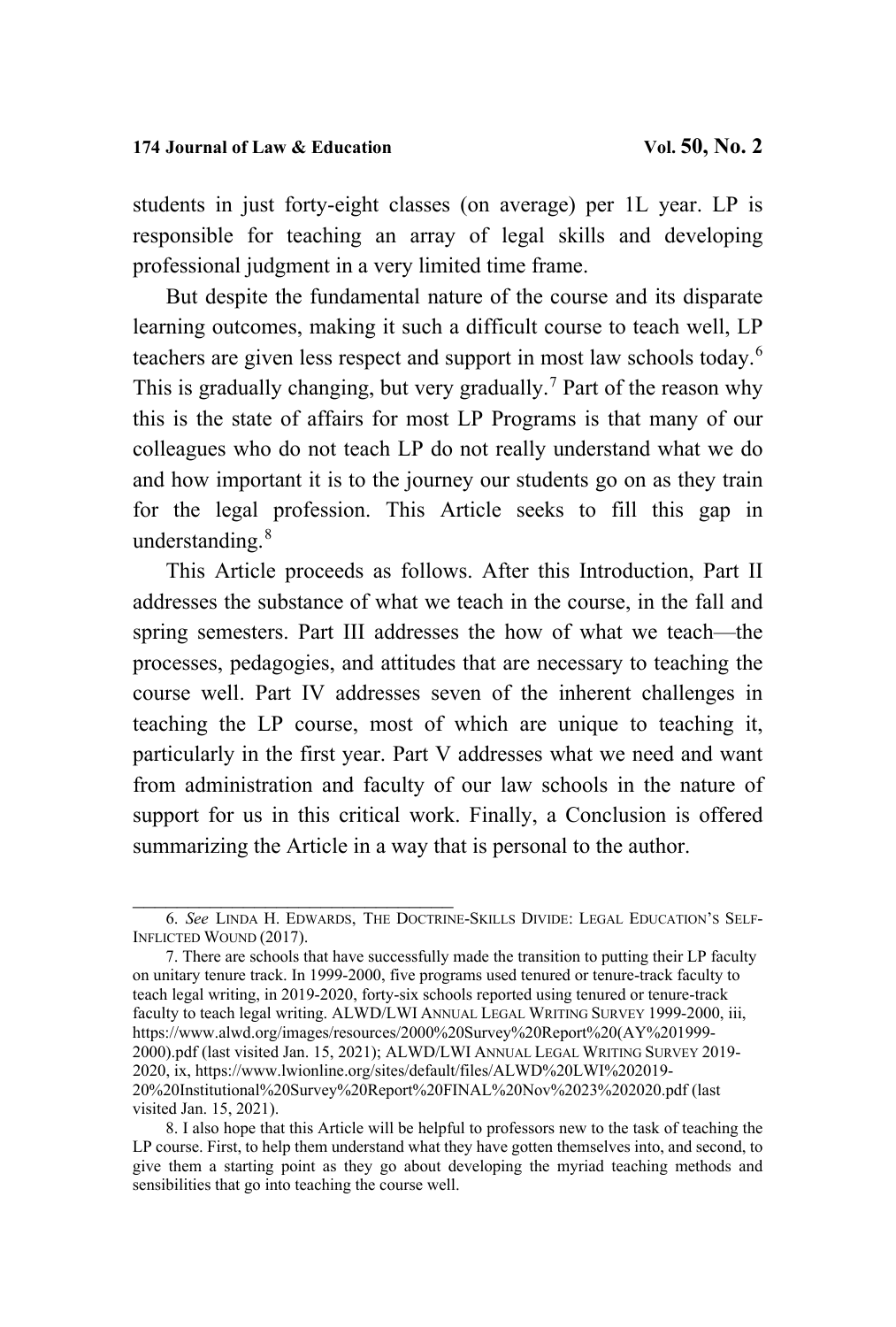# **II. WHAT WE TEACH IN LEGAL RESEARCH AND WRITING: THE LAWYERING PROCESS**

It is now widely accepted that one of the best things educators can do to improve their teaching effectiveness is to articulate measurable student learning outcomes for every course they teach.<sup>[9](#page-7-0)</sup> While the effort to understand and articulate learning outcomes is prevalent throughout K-12 and undergraduate education, law schools were slow to move in this direction. But in 2015, the ABA finally recognized the benefit of educators doing this work, when it required that every accredited law school develop learning outcomes and assessment plans throughout their curricula.<sup>[10](#page-7-1)</sup> In most cases, LP Programs across the country were well ahead of the ABA in this effort, having articulated the learning outcomes for the course and published them to their students, for years.

# **A. Learning Outcomes**

At most schools, LP has carefully crafted disparate learning outcomes. They have to be, because our learning outcomes are different from each other—it is not a matter of "[l]earn and [u]nderstand the key concepts (one for each concept) in Tort Law, and exhibit that knowledge on a midterm and a final examination."[11](#page-7-2) Instead, our learning outcomes

<span id="page-7-0"></span>\_\_\_\_\_\_\_\_\_\_\_\_\_\_\_\_\_\_\_\_\_\_\_\_\_\_\_\_\_ 9. *See, e.g.,* Julie Wallace Carr & Sarah Hardin, *The Key to Effective Assessment: Writing Measurable Student Learning Outcomes*, 34 RECREATIONAL SPORTS J. 138 (2010); David Goomas & Melissa B. Weston, *Establishing Performance Standards Using Common Assignments and Rubrics: Measurable and Achievable Student Learning Outcomes*, 38 CMTY. COLL. J. RSCH. & PRAC. 1049 (2014); Anthony Niedwiecki, *Law Schools and Learning Outcomes: Developing a Coherent, Cohesive, and Comprehensive Law School Curriculum*, 64 CLEV. ST. L. REV. 661 (2016).

<span id="page-7-1"></span><sup>10.</sup> AMERICAN BAR ASSOCIATION, STANDARD 314, ASSESSMENT OF STUDENT LEARNING 17, [https://www.americanbar.org/content/dam/aba/administrative/legal\\_education\\_and\\_admission](https://www.americanbar.org/content/dam/aba/administrative/legal_education_and_admissions_to_the_bar/standards/2020-2021/2020-21-aba-standards-and-rules-chapter3.pdf) s to the bar/standards/2020-2021/2020-21-aba-standards-and-rules-chapter3.pdf.

<span id="page-7-2"></span><sup>11.</sup> *See, e.g*., Maryam Jamshidi, *Syllabus for Torts*, [https://www.law.ufl.edu/law/wp](https://www.law.ufl.edu/law/wp-content/uploads/Jamshidi-Torts-S20.pdf)[content/uploads/Jamshidi-Torts-S20.pdf](https://www.law.ufl.edu/law/wp-content/uploads/Jamshidi-Torts-S20.pdf) (last accessed Jan. 19, 2021), *and* Peter Molk, *Syllabus*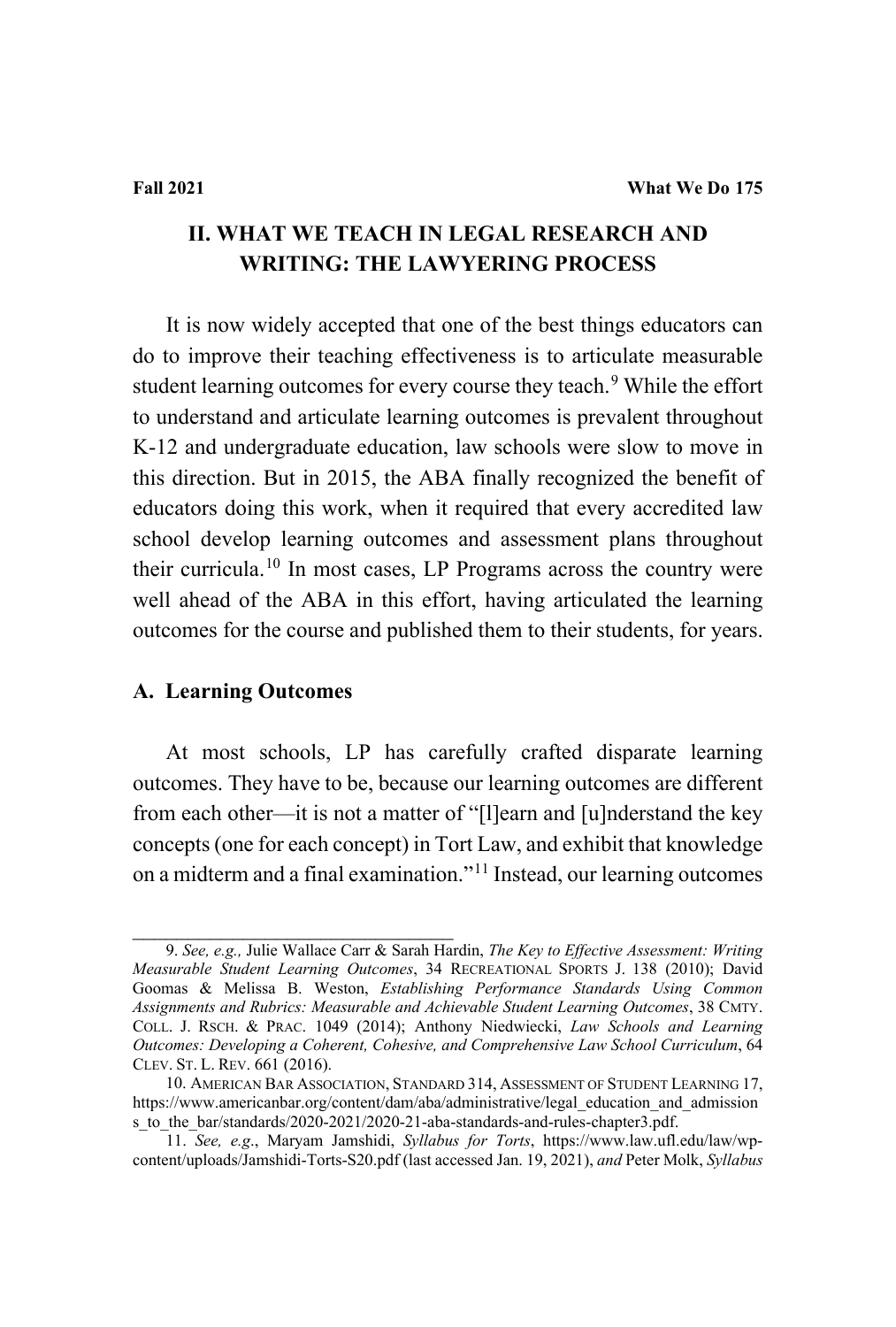are many and varied and are assessed throughout the year. To be successful teaching LP, a professor must move all of her or his assigned students from no knowledge to skill facility in two fourteen-week semesters. Skill facility is measured as the ability to learn and apply the skills to the following areas: legal research for a client problem, case reading (for doctrine *and* as applied to complex client facts), legal analysis, selecting cases, explanation of rules and application of those rules to client facts, client interviewing, client counseling, legal writing in memos, client letters, settlement letters on behalf of a client, briefs to be filed in a trial court and an appellate court, proper citation form in all these different written products, collaborative work with classmates in five or six major assignments during the year, oral presentation skills, and professional behaviors throughout the course and with fellow students.

Here are the specific and measurable learning outcomes for a typical LP Course: $^{12}$  $^{12}$  $^{12}$ 

# **Student Learning Outcomes**

# Legal Analysis

- Students can identify (1) the essential components of a case.
- Students can outline (2) a legal rule.

\_\_\_\_\_\_\_\_\_\_\_\_\_\_\_\_\_\_\_\_\_\_\_\_\_\_\_\_\_

- Students can identify (1) hierarchy of legal authority.
- Students can construct (3) analogies (or make distinctions) between cases and client facts.
- Students can synthesize (6) multiple legal authorities into a coherent rule.
- Students can classify (4) and weigh client facts by legal relevance as applied to the rules.

*for Contracts*, [https://www.law.ufl.edu/law/wp-content/uploads/2018/08/Molk-Contracts-](https://www.law.ufl.edu/law/wp-content/uploads/2018/08/Molk-Contracts-F18.pdf)[F18.pdf](https://www.law.ufl.edu/law/wp-content/uploads/2018/08/Molk-Contracts-F18.pdf) (last accessed Jan. 19, 2021).

<span id="page-8-0"></span><sup>12.</sup> These come from the University of Denver's Sturm College of Law. *See Program* Goals and Student Learning Outcome in the Lawyering Process Program, UNIV. OF DENVER STURN COLL. L. (Apr. 2011), [https://www.law.du.edu/documents/lawyering-process/LP-](https://www.law.du.edu/documents/lawyering-process/LP-Program-Goals-and-Learning-Outcomes-2011.pdf)[Program-Goals-and-Learning-Outcomes-2011.pdf](https://www.law.du.edu/documents/lawyering-process/LP-Program-Goals-and-Learning-Outcomes-2011.pdf) (last accessed Jan. 19, 2021). It was developed in 2008-09 and, with a few minor tweaks, has been used by the LP program there since.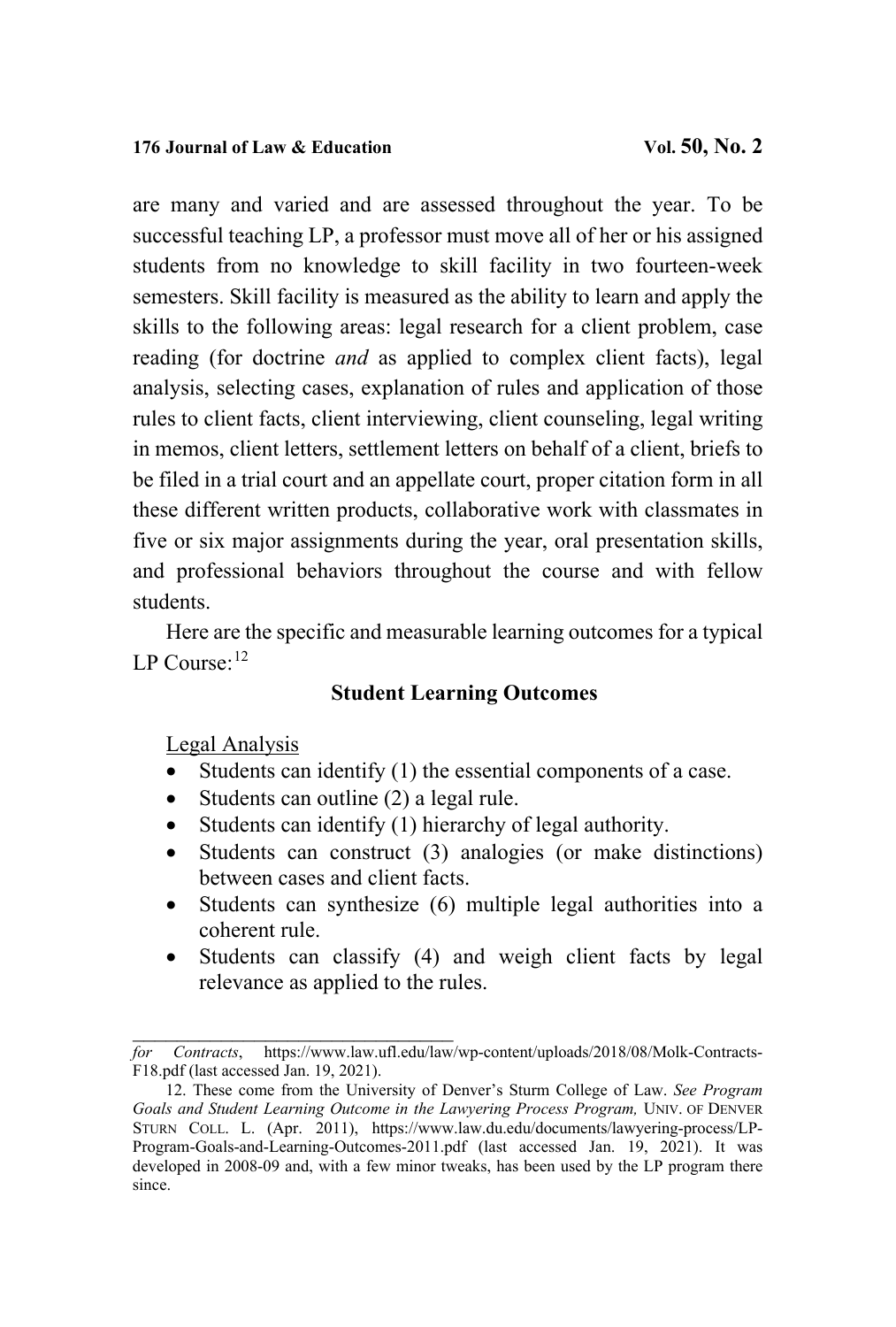Students can predict (6) a client outcome through application of legal rules.

Legal Communication

- Students can produce (6) a document that provides an objective legal analysis.
- Students can produce (6) a document that provides a persuasive legal analysis.
- Students can tailor (6) their writing to audiences that include clients, courts, and other legal professionals.
- Students can present (6) a legal analysis in oral form to different legal audiences.

Legal Research

- Students can identify (1) the major forms of primary and secondary legal resources both in print and online.
- Students can design (6) and implement a research strategy that appropriately supports the requirements of a client problem.
- Students can evaluate (5) and organize (6) the outcome of their legal research in a form that supports their legal analysis.

Values of the Legal Profession

- Students exhibit (3) appropriate professional behaviors in the course.
- Students exhibit (3) appropriate professional behaviors in collaborative groups.
- Students exhibit (3) professionalism in their written and oral communication

Note that this list of learning outcomes is carefully drafted to use the correct terminology of learning outcomes which focus on what a student is *able to do* (as opposed to just "know") at the end of the course.<sup>13</sup> Also,

<span id="page-9-0"></span>\_\_\_\_\_\_\_\_\_\_\_\_\_\_\_\_\_\_\_\_\_\_\_\_\_\_\_\_\_ 13. *See generally* Steven C. Bahls, *Adoption of Student Learning Outcomes: Lessons for Systemic Change in Legal Education*, 67 J. LEGAL EDUC. 376 (2018); Mary Crossley & Lu-in Wang, *Learning by Doing: An Experience with Outcomes Assessment*, 41 U. TOL. L. REV. 269,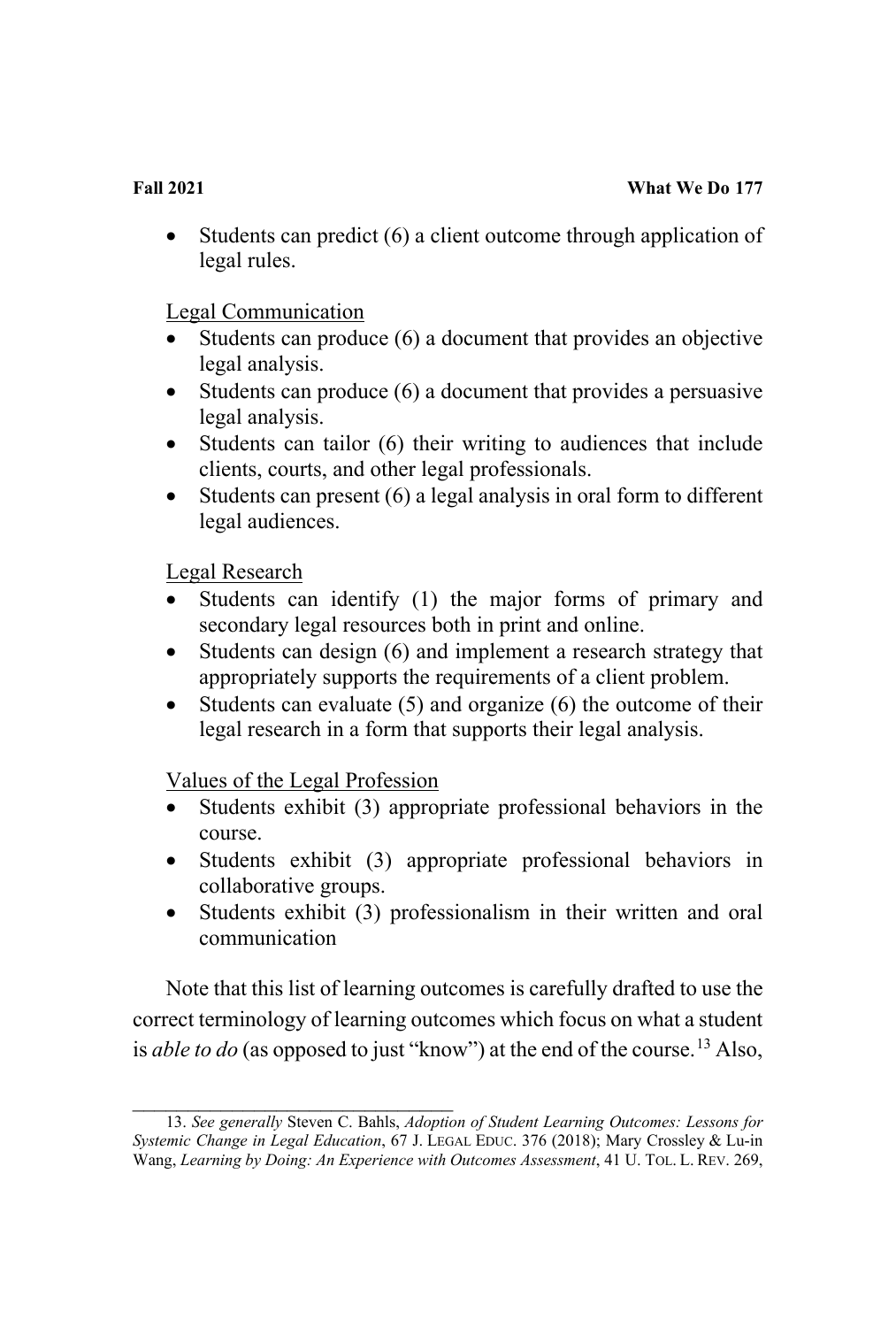note that it includes numbers that reference Bloom's Taxonomy of learning, in which a (1) is the lower level of the learning pyramid (identify), and (6) is the highest level, requiring application of knowledge to relevant contexts (produce, predict, and design).<sup>14</sup>

This list of learning outcomes illustrates several key things about the course. First, it includes seventeen separate learning outcomes in four different main categories—our learning outcomes are many and indeed disparate from each other. Second, we teach to all these outcomes in both semesters of the course. Third, we intentionally design the course to address the spectrum of learning in Bloom's Taxonomy, so students are not just able to identify an issue, they are able to also design a research strategy (after we have taught them research skills) and organize and produce numerous written documents for multiple audiences. Fourth, the disparate nature of these learning outcomes is on full display, from legal analysis, citation skills, writing skills, organizational skills, and oral presentation skills, all in the context of exhibiting appropriate professional behaviors in the course and collaborative groups. Fifth, it does not specifically include citation skills, but that is part of what we teach; it is just embedded in producing each document students write throughout the year.<sup>[15](#page-10-1)</sup> Finally, it illustrates that LP is the only course in the first year curriculum that emphasizes the importance of forming students' professional identities

\_\_\_\_\_\_\_\_\_\_\_\_\_\_\_\_\_\_\_\_\_\_\_\_\_\_\_\_\_

<sup>270-71 (2010);</sup> Ruth Jones, *Assessment and Legal Education: What Is Assessment, and What the \*# Does It Have to Do with the Challenges Facing Legal Education*, 45 MCGEORGE L. REV. 85, 85-87 (2013).

<span id="page-10-0"></span><sup>14.</sup> Jessica Shabatura, *Using Bloom's Taxonomy to Write Effective Learning Objectives,* UNIV. OF ARKANSAS TIPS (Sept. 27, 2013), [https://tips.uark.edu/using-blooms-taxonomy/.](https://tips.uark.edu/using-blooms-taxonomy/) 

<span id="page-10-1"></span><sup>15.</sup> Some of our colleagues think something like this about what we teach: "You teach grammar and citation, what's the big deal?" Actually, they might be surprised to learn that we teach neither subject. Most LP Programs today have a "Writing Center" or "Writing Specialist" who focuses on helping those relatively few students who need remedial review of grammar basics. They offer separate classes on avoiding use of the passive voice, for example. As for citation, our Teaching Assistants focus on that subject, under our supervision. They teach portions of several classes, they offer extra sessions and office hours for help, and they grade accuracy of the citations on student memos and briefs (also under our supervision and review).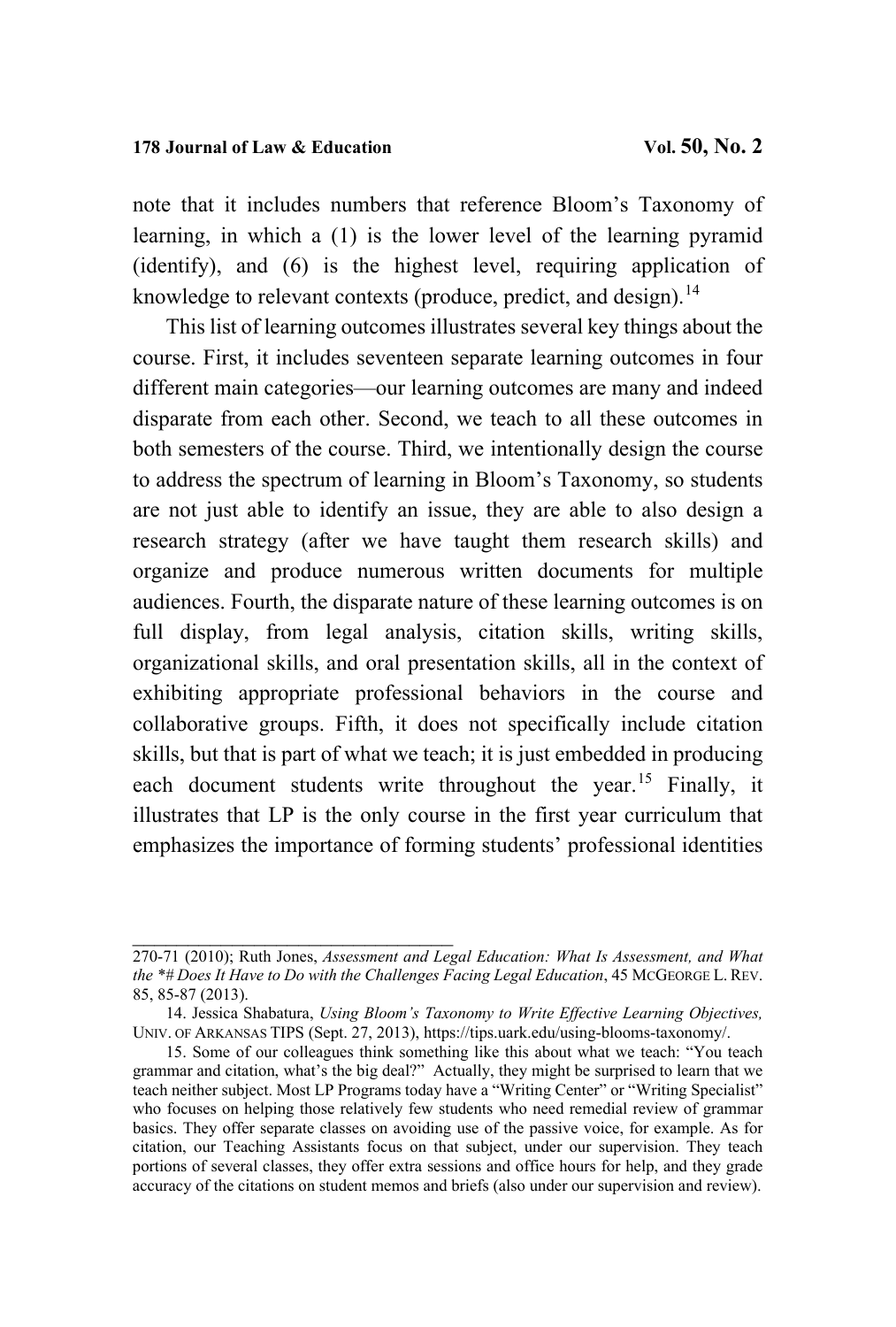<span id="page-11-2"></span>as emerging lawyers.<sup>[16](#page-11-0)</sup>

Teaching LP, then, is a mix of knowledge transfer, skills development, and formation, which sometimes –particularly early in the fall semester – asks students to "build the airplane as they are flying it." This indeed is one of the resistance points that we get from our students, but it is necessary and required, because there is no perfect or ideal order in which these subjects are taught. One cannot really say that teaching citation should always go first, or that legal research should go first, or writing a skeleton legal analysis should go first. They all go first at the same time. Teaching the course well requires very careful thinking and planning about the process of "scaffolding."[17](#page-11-1) And each of our classes contain components of each of these subjects, laid out in a step-wise fashion. We do not get to tell our students to read thirty pages in a casebook, start class, and end it, reviewing that material. Every class is different in design and layout, and we are constantly adjusting that design and layout for the class in front of us. We might spend five minutes on citation, twenty on memo format, fifteen on application of law to facts, and the rest of class on an exercise to build skills with those topics. This kind of "channel switching" is never perfect, but over time and with a lot of focus and effort, you can get better at it.

Adding an additional layer of complication is that we have to teach

<span id="page-11-0"></span>\_\_\_\_\_\_\_\_\_\_\_\_\_\_\_\_\_\_\_\_\_\_\_\_\_\_\_\_\_ 16. *See* David I. C. Thomson, *"Teaching Formation of Professional Identity*, 27 REGENT U. L. REV. 303, 304 (2015). More on formation and transformation in the course can be found in Section II. D. and Section III. I. below.

<span id="page-11-1"></span><sup>17.</sup> *See, e.g.*, SUSAN A. AMBROSE ET AL., HOW LEARNING WORKS: SEVEN RESEARCH-BASED PRINCIPLES FOR SMART TEACHING 215 (2010). A simple way to think about the benefit of scaffolding is to think of something you learned that "connected" to something else you already knew. If you did not have that connection to connect the new knowledge to, you likely would not have retained that information for very long. But if you have a "hook" on which to "hang" that new knowledge, you are much more likely to retain the new information. In the educational literature, this is also known as "learning as a constructive process," where learners bring existing understandings to the forefront in making sense of new knowledge as they are learning it. *See* JEAN PIAGET, PSYCHOLOGY AND EPISTEMOLOGY: TOWARDS A THEORY OF KNOWLEDGE (Grossman, 1971); CATHERINE TWOMEY FOSNOT, CONSTRUCTIVISM: THEORY, PERSPECTIVES, AND PRACTICE (Teacher's College Press, 2013).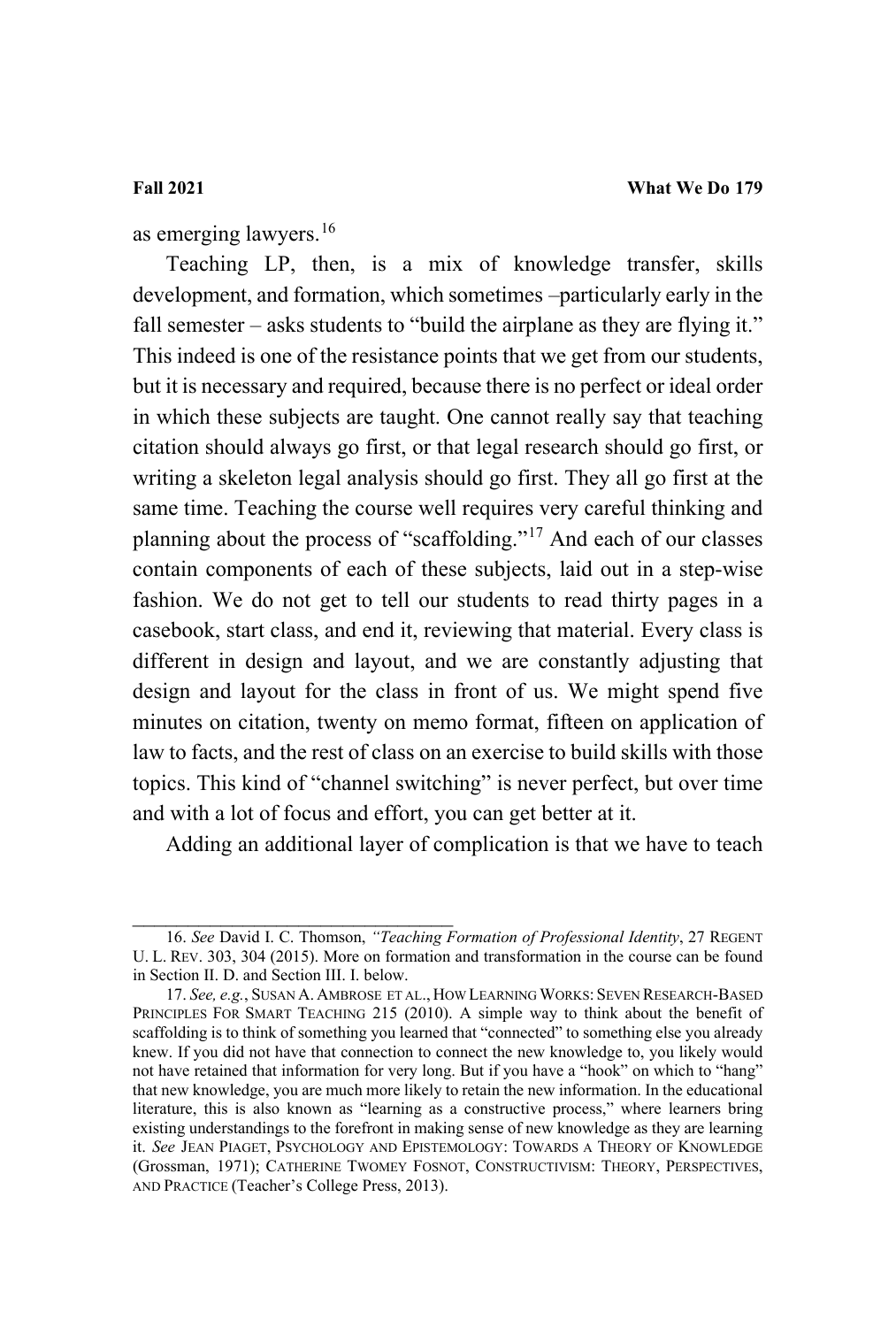these intertwined subjects in several different ways to reach our students who come to us with myriad learning styles.<sup>[18](#page-12-0)</sup> While learning styles research has come under fire recently, $19$  the reality is that students do learn in different ways, whatever the specifics. So, we often find ourselves presenting these elements of each class in several different ways—in a PowerPoint, in an example on the board, in group discussion, and in a brief exercise and then discussion. Repetition in different forms is the goal, while keeping in mind the bell curve of the class.[20](#page-12-2) As for learning styles, we are occasionally intentionally addressing a particular learning style (for example, in using a kinesthetic exercise<sup>[21](#page-12-3)</sup> in class), but we also intentionally challenge our students to learn differently than their preferred learning style, because, after all, clients do not cater to our preferred learning style as practicing lawyers.

The temptation is great, over the years of doing this fairly modest thing, to change it up in a way that is more interesting, ultimately, to the teacher. The problem this creates is that it often moves further away from what the students need, which is an ideal learning environment for them, and problem sets that are engaging and at a level they can realistically learn through. So, we cannot—or should not—use problems that might be interesting to us, but that are over the heads of our

<span id="page-12-0"></span>\_\_\_\_\_\_\_\_\_\_\_\_\_\_\_\_\_\_\_\_\_\_\_\_\_\_\_\_\_ 18. On learning styles *see, e.g.*, ALAN PRITCHARD, WAYS OF LEARNING: LEARNING THEORIES AND LEARNING STYLES IN THE CLASSROOM (2d ed., 2008); SYNTHESIS OF THE DUNN AND DUNN LEARNING STYLE MODEL RESEARCH: WHO, WHAT, WHEN, WHERE AND SO WHAT – THE DUNN AND DUNN LEARNING STYLES MODEL AND ITS THEORETICAL CORNERSTONE (Rita Dunn & Shirley A. Griggs eds., 2003); *see also* F. Coffield, et al., *Learning Styles and Pedagogy in Post-16 Learning: A Systematic and Critical Review*, LEARNING & SKILLS CTR. (2004), [https://www.leerbeleving.nl/wp-content/uploads/2011/09/learning-styles.pdf,](https://www.leerbeleving.nl/wp-content/uploads/2011/09/learning-styles.pdf) sections 1-7 for an overview of learning styles theory.

<span id="page-12-1"></span><sup>19.</sup> *See, e.g.*, Daniel T. Willingham et al., *The Scientific Status of Learning Styles Theories*, 42 TEACHING OF PSYCH. 266 (2015); Sanne Dekker et al., *Neuromyths in Education: Prevalence and Predictors of Misconceptions Among Teachers*, 3 FRONTIERS IN PSYCH. 1 (2012).

<sup>20.</sup> *See* discussion *infra* Section IV, Challenge #6, below.

<span id="page-12-3"></span><span id="page-12-2"></span><sup>21.</sup> Some students learn best by physical interaction - touching and moving. A kinesthetic exercise involves getting students on their feet or touching and moving printed components of a legal analysis. *See, e.g.*, Robin A. Boyle, *Employing Active-Learning Techniques and Metacognition in Law School: Shifting Energy from Professor to Student*, 81 U. DET. MERCY L. REV. 1 (2003); Robin A. Boyle & Rita Dunn, *Teaching Law Students through Individual Learning Styles*, 62 ALB. L. REV. 213 (1998).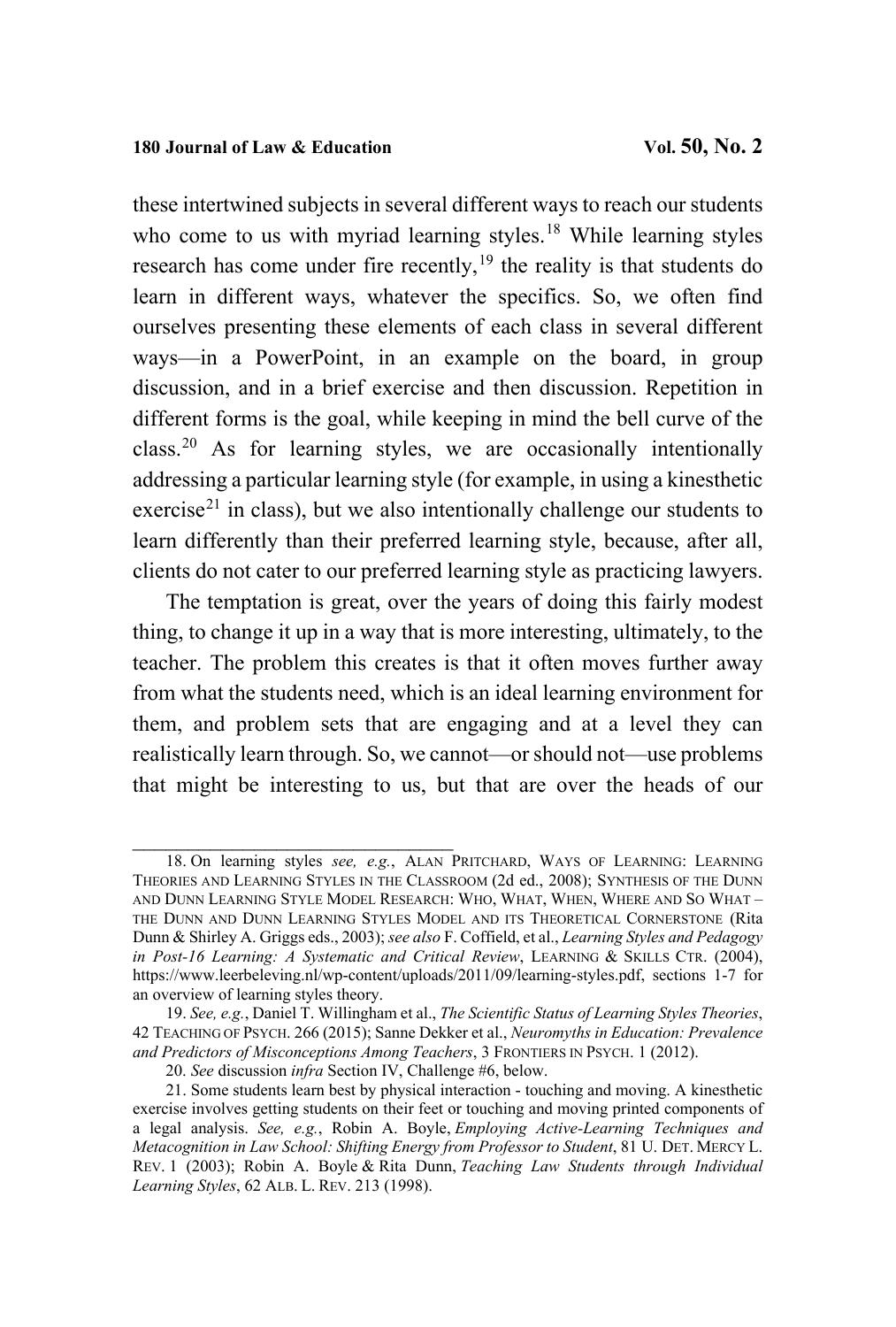students. They end up floundering in their research and burning too much time away from the writing process. This is because—particularly in a constructivist pedagogy—deep engagement is essential, and this requires elements of meaningfulness, a "just right" challenge, autonomy support, social connection, and a sense of progress being made toward a clear goal. $^{22}$  $^{22}$  $^{22}$ 

Because of the intricate scaffolding of a stepwise skill development process—different for each student—moving this course to online learning poses significant challenges. In the spring of 2020, LP professors across the country pivoted this complex course to an allonline environment in a matter of a few days. By then, the course was well underway and the learning community was formed. But in the fall of 2020, LP professors confronted the further challenge of forming a supportive learning community in a more difficult environment—over Zoom. Those schools who chose to teach their 1L classes in a hybrid environment—some online and some in-person—were probably in the best position, because they could leverage the best of both and build an effective learning community. As is typical of LP professors, across the country they have risen to yet another daunting challenge and leveraging technology to achieve their disparate learning outcomes in the course.<sup>[23](#page-13-1)</sup> But whether taught in-person or online, the course is the same, and the progression of the course follows the typical pattern described below.

<span id="page-13-2"></span> $\overline{\phantom{a}}$  , and the set of the set of the set of the set of the set of the set of the set of the set of the set of the set of the set of the set of the set of the set of the set of the set of the set of the set of the s

<span id="page-13-0"></span><sup>22.</sup> EDWARD L. DECI & RICHARD M. RYAN, *The Initiation and Regulation of Intrinsically Motivated Learning and Achievement*, *in* ACHIEVEMENT AND MOTIVATION 1 (Anne K. Boggiano & T.S. Pittman eds., 1992).

<span id="page-13-1"></span><sup>23.</sup> *See* Ted Becker et al., *ALWD/LWI Legal Writing Survey, 2019-2020*, [https://www.lwionline.org/sites/default/files/ALWD%20LWI%202019- 20%20Institutional%](https://www.lwionline.org/sites/default/files/ALWD%20LWI%202019-%C2%A020%20Institutional%20Survey%20Report%20FINAL%20Nov%2023%202020.pdf) [20Survey%20Report%20FINAL%20Nov%2023%202020.pdf](https://www.lwionline.org/sites/default/files/ALWD%20LWI%202019-%C2%A020%20Institutional%20Survey%20Report%20FINAL%20Nov%2023%202020.pdf) (last visited Oct. 10, 2021); William & Mary Conference for Excellence in Teaching Legal Research and Writing Online (June 18 - 19, 2020), [https://law.wm.edu/academics/intellectuallife/conferencesandlect](https://law.wm.edu/academics/intellectuallife/conferencesandlectures/excellence_) [ures/excellence\\_o](https://law.wm.edu/academics/intellectuallife/conferencesandlectures/excellence_)nline\_teaching/index.php.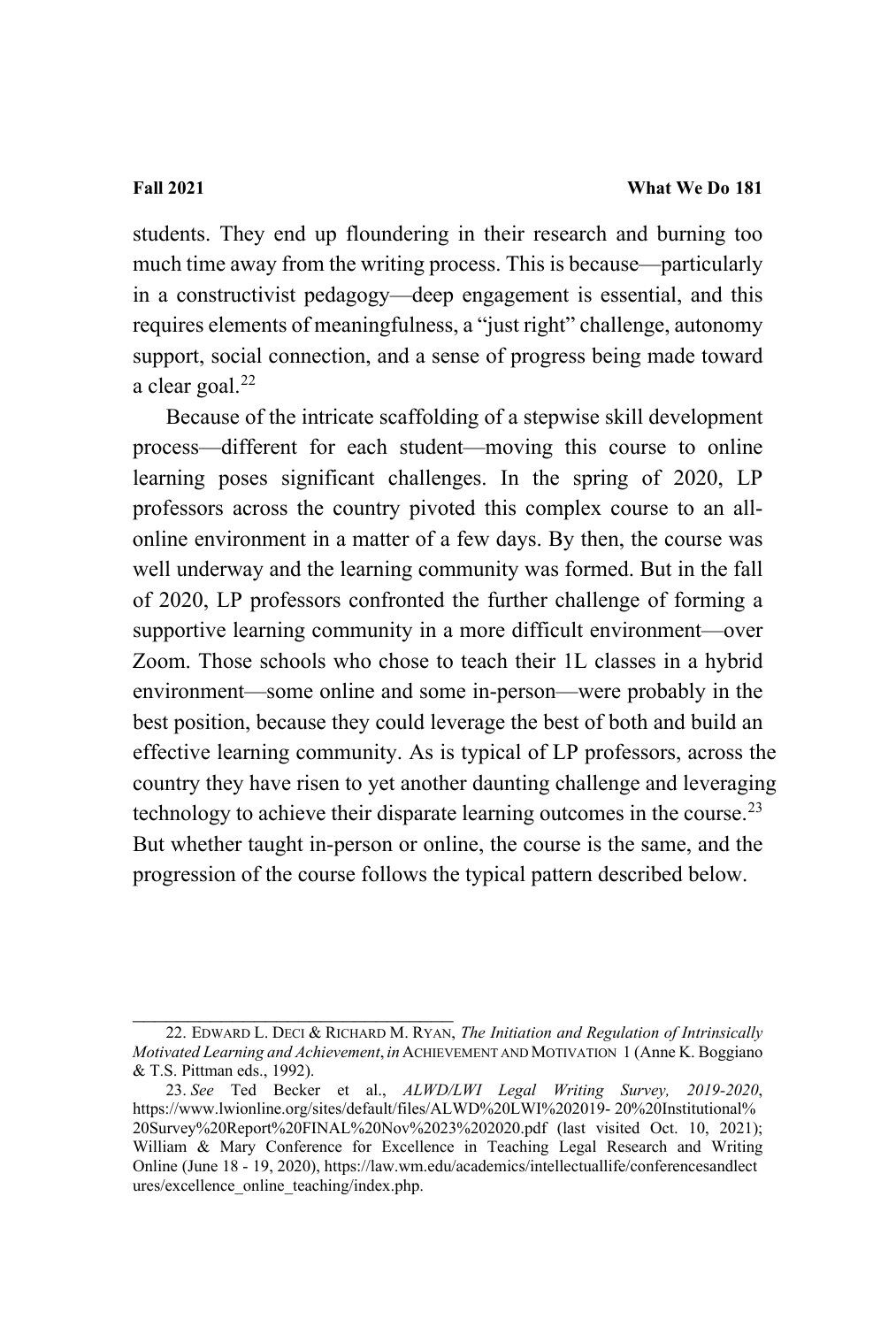# **B. Fall Semester**

# *Introduction*

The fall semester begins with Orientation. Generally, an introduction to law school course is part of the Orientation week, and LP professors are often called upon to teach a class or two. Most commonly, we teach an introduction to the American legal system, including the State and Federal Court systems, and each legislative branch. You might think that a student who had been admitted to law school would know these basics, but unless they took a government course, or were pre-law in college, they generally do not. And understanding where law comes from, and how it is shaped by the judiciary, is a basic foundational building block to learning law school material. It is hard to read a case—which is most of what law students do in the first year—without knowing how it fits into the pantheon of legal precedent, and how it came to be.

If Orientation has not allowed the introduction of these basics to all incoming students, it usually falls to the LP professor to teach these topics very early in the fall semester. And right away we are confronted with a fact about what we teach that is often overlooked or misunderstood. Many of our colleagues think we teach legal writing. It is the "legal writing" course, after all. But we actually teach much more than just legal writing—we spend more time teaching legal reasoning and analysis skills—which is one of the many reasons that a title such as "Lawyering Process" is more appropriate for the course. As Professor Pamela Lysaght has expressed it:

> We all teach legal reasoning and analysis, an absolute pre-requisite before any student can successfully communicate in a legal community. Neither legal 'writing' nor legal 'communication' reflects the essence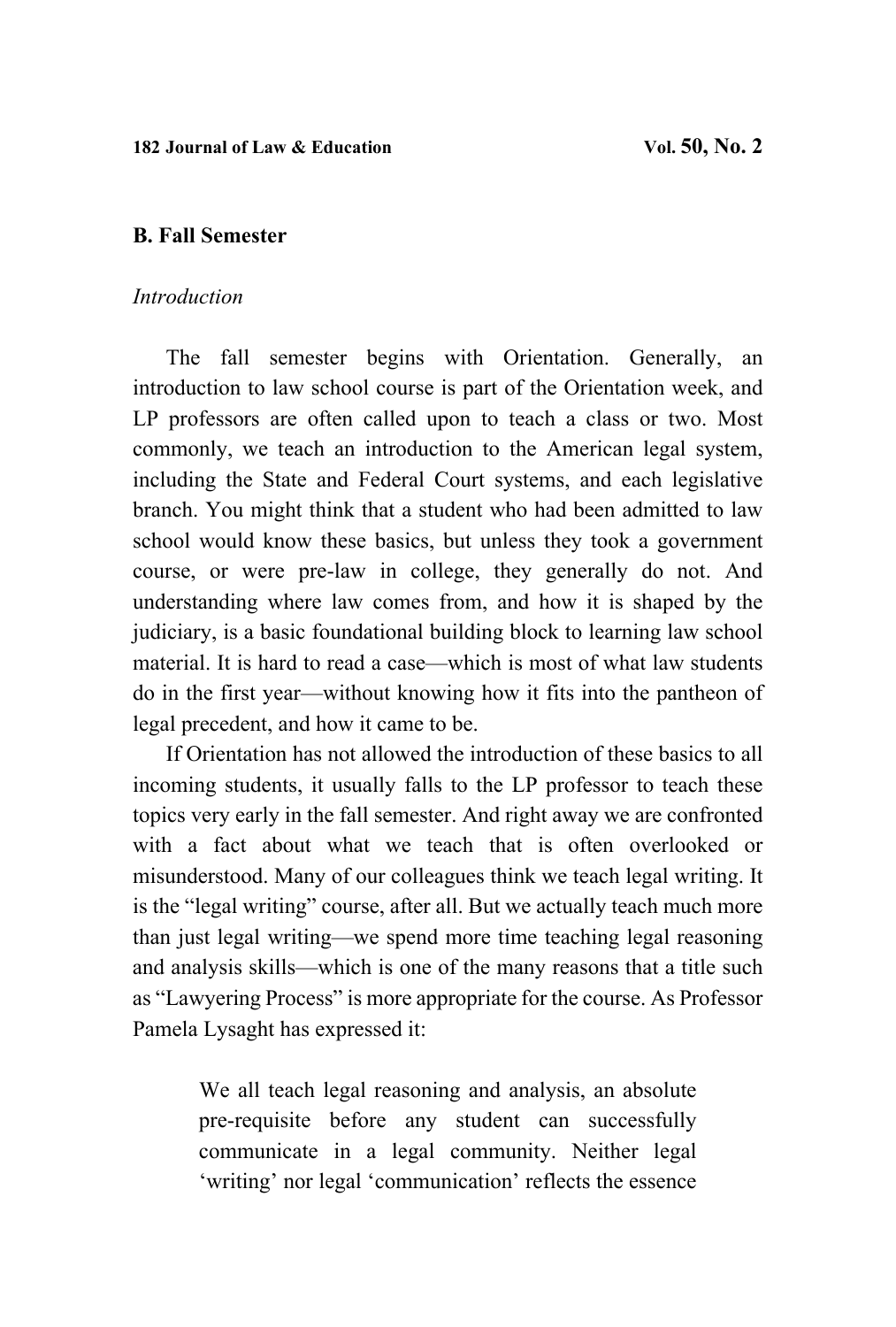of what students must learn first and foremost understanding the hierarchy of legal authority, recognizing the law applicable to a specific legal problem, and predicting a solution. All of these are thinking and reasoning skills.<sup>[24](#page-15-0)</sup>

### *IRAC (and Derivative Organizational Forms)*

In practice, this means that early on—while we do teach the basics of hierarchy of legal authority—we are quickly into simple legal reasoning examples, in lecture and workshop format. Within a week, students produce their first written form of legal analysis, and they receive prompt feedback on that writing. Part of this critical step is learning the classic legal reasoning form known as "IRAC." This form, used for many years in most types of legal expression, dictates the statement of the (I)ssue, the (R)ule, the (A)pplication of the rule, and, finally, the  $(C)$  onclusion.<sup>[25](#page-15-1)</sup> Students struggle with each of these critical elements of the form and with the use of them together. Simply stating a legal issue properly and accurately requires a significant cognitive leap and takes considerable practice on its own. This is also true of a rule statement. Application skills require the use of factual comparisons,

<span id="page-15-0"></span><sup>24.</sup> ABA LEGAL WRITING SOURCEBOOK 377 (J. Lyn Entrikin & Mary B. Trevor eds., 3d ed. 2020).

<span id="page-15-1"></span><sup>25.</sup> This rhetorical form has come under criticism for entrenching hierarchy and white privilege in the legal system. In their recent article, Professors Elisabeth Berenguer, Lucy Jewell, and Teri McMurtry-Chubb argue that as far back as Aristotle and Plato, who created the foundations of rhetoric, these forms of thinking were created in a world that included enslaved peoples and assumed elite privileged whites were the only ones empowered and entrusted to use these rhetorical forms. In their article, the authors do not suggest dispensing with IRAC or its variants but, rather, encourage further study and development of possible alternatives. These are important arguments, and still more substantive criticism that all LP Professors need to be aware of, sensitive to, and stay current on possible changes to one of the fundamentals of what they teach. Elisabeth Berenguer, Lucy Jewell & Teri McMurtry-Chub, *Gut Renovations: Using Critical and Comparative Rhetoric to Remodel How the Law Addresses Privilege and Power*, 23 HARV. LATINX L. REV. 205, 220 (2020).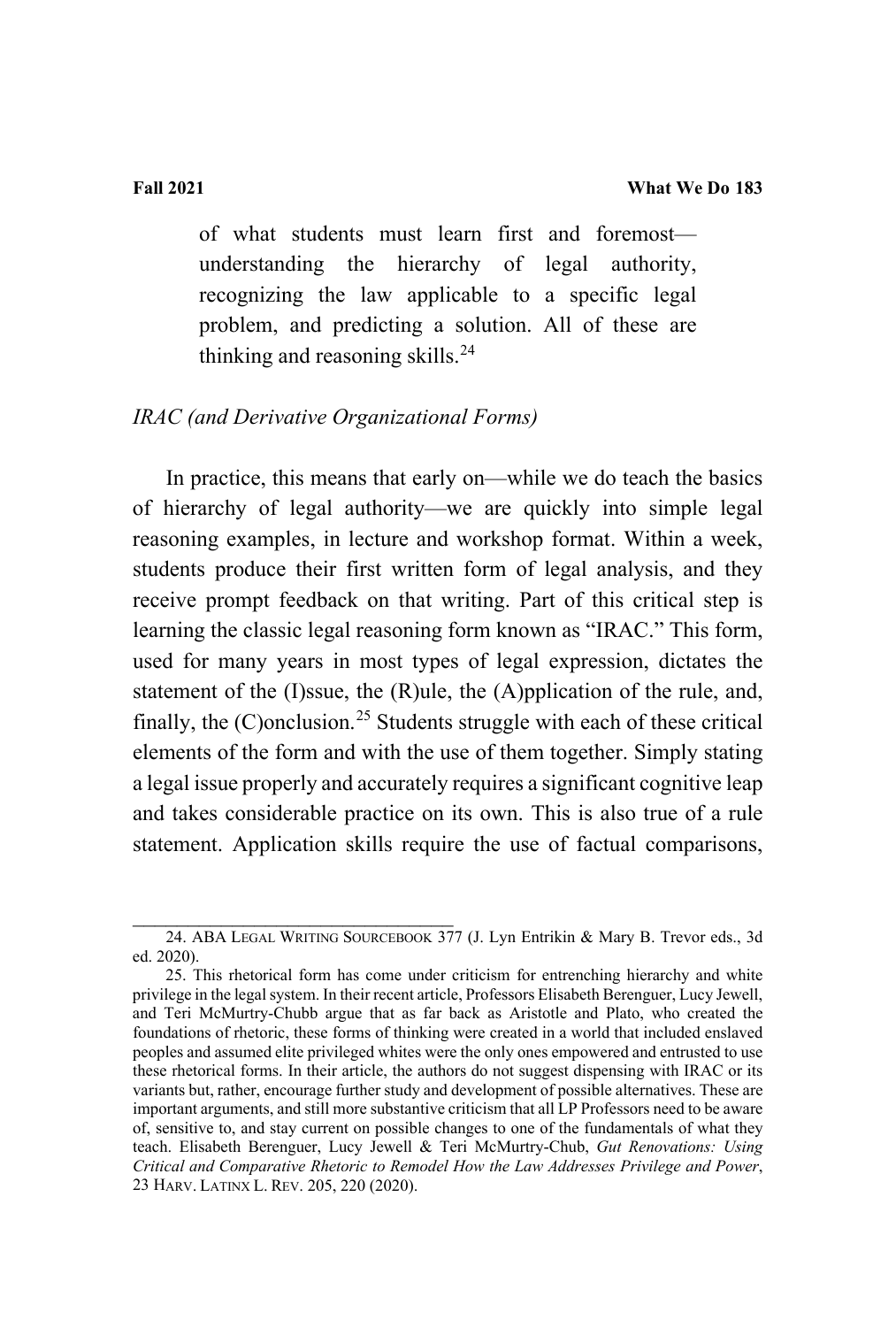which are hard to make properly, and particularly to focus on the *legally significant* factual comparisons, rather than all available ones. Stating a concise conclusion based on the analysis that came before it also seems simple to explain, but turns out to require considerable practice to master.

Sometimes, it helps students to see that the IRAC form is not that different from other forms of expression in other disciplines. Journalism uses a similar form,  $26$  Music has the sonata form,  $27$  effective Photography adheres to certain rules,<sup>[28](#page-16-2)</sup> and Programming relies on subroutines.[29](#page-16-3) The Mandelbrot set in the study of Fractal geometry also show us a complex structure arising from simple rules and the repetition of forms within the whole.[30](#page-16-4) When viewed in this broader (and broadening) way, students can start to see the IRAC form all around them, and to be less intimidated by it.

But beyond laying down the basic building blocks of legal analysis, if the first month in LP has a theme, it is establishing the ground rules and procedures for the course and setting expectations for professional

<span id="page-16-0"></span><sup>26.</sup> The common journalistic form starts with the lede, which includes key facts: who did what, where, when, and why. This is followed by the inverted pyramid form, from the most important to the less so. It often ends with a wrap up sentence that references back to the lede. Chip Scanlan, *Writing from the Top Down: Pros and Cos of the Inverted Pyramid*, POYNTER (June 20, 2003), [https://www.poynter.org/reporting-editing/2003/birth-of-the-inverted](https://www.poynter.org/reporting-editing/2003/birth-of-the-inverted-pyramid-a-child-of-technology-commerce-and-history/)[pyramid-a-child-of-technology-commerce-and-history/.](https://www.poynter.org/reporting-editing/2003/birth-of-the-inverted-pyramid-a-child-of-technology-commerce-and-history/) 

<span id="page-16-1"></span><sup>27.</sup> The sonata form—at least in Mozart's day—uses Exposition, Development, and Recapitulation, very much like IR, A, and C in the IRAC format. Sonata format also uses what is known as an ABA format, which can take the form of A, BA, which often presents as AA, BA, BA. These forms are much like the more flexible structure of IRAC, which LP Professors also teach, where you might use IRARAC or IRRAAC, when multiple sub-issues are contained—and need to be addressed—within the same legal issue. For additional considerations of the ways in which music and legal writing intersect, *see* Ian Gallacher, *Four Finger Exercises: Practicing the Violin for Legal Writers*, 15 LEGAL COMM. & RHETORIC: JALWD 209 (2018); Ian Gallacher, *The Count's Dilemma, or, Harmony and Dissonance in Legal Language*, 9 LEGAL COMM. & RHETORIC: JALWD 1 (2012).

<span id="page-16-2"></span><sup>28.</sup> These rules include avoiding trailing lines out of the frame, and composition that encourages the eye to move around the image.

<sup>29.</sup> Which is another form of repetition and recapitulation.

<span id="page-16-4"></span><span id="page-16-3"></span><sup>30.</sup> *See* BENOIT B. MANDELBROT, FRACTALS: FORM, CHANCE AND DIMENSION (Echo Point Reprint ed. 2020); *see also* JAMES GLEICK, CHAOS: MAKING A NEW SCIENCE (Penguin, 20th Anniv. ed. 2008).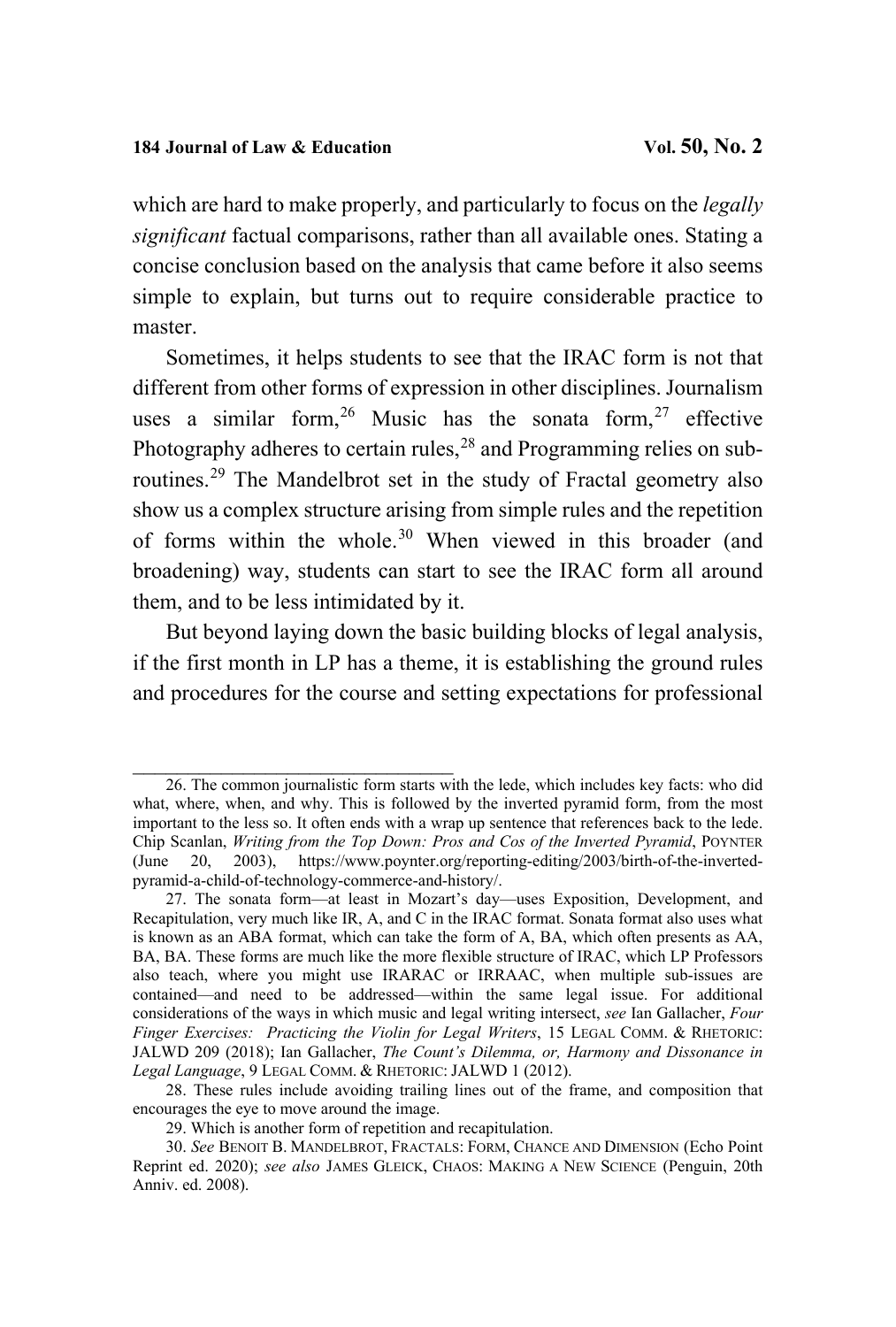behaviors within it. In addition, we spend time introducing sub-topics that will be with us throughout the year: research and citation skills, legal diction, working with partners, and building a community of trust within each section. By the second month, we have gotten into the rhythm of the work, learned to accept close feedback, and have additional partner assignments to navigate.

### *Citation*

Citation instruction is so important and yet so abstract that it presents its own challenges to teach. Most LP professors delegate the teaching of citation to their Teaching Assistants (TAs), for several reasons. First, and most importantly, they are usually closer to the subject than most professors are. They often are concurrently serving on law review or a similar journal, but at a minimum, they have just learned the subject the previous year. It is important that the teaching of citation be designed and directed by the professor, but having the students execute it is generally preferable. This also sets them up well to manage the grading of citations for accuracy as to form throughout the year, which allows the professor to focus feedback from them on substantive legal analysis and drafting concerns. Finally, the professor usually considers the TA relationship as its own teaching and mentoring relationship, and many TAs seek out the job for this reason. So, the professor can help the student to learn how to teach effectively and manage minor student issues. They will usually offer office hours during critical periods of the semester—right before major assignments are due. In these office hours they do not fix student citation form, but rather—with proper training and emphasis—will answer specific questions about citation form, rather than specific citations the students are using in a particular assignment. If the TA were merely to edit citations or answer questions like, "Is this citation correct?," the opportunity for long-term learning and retention of these abstract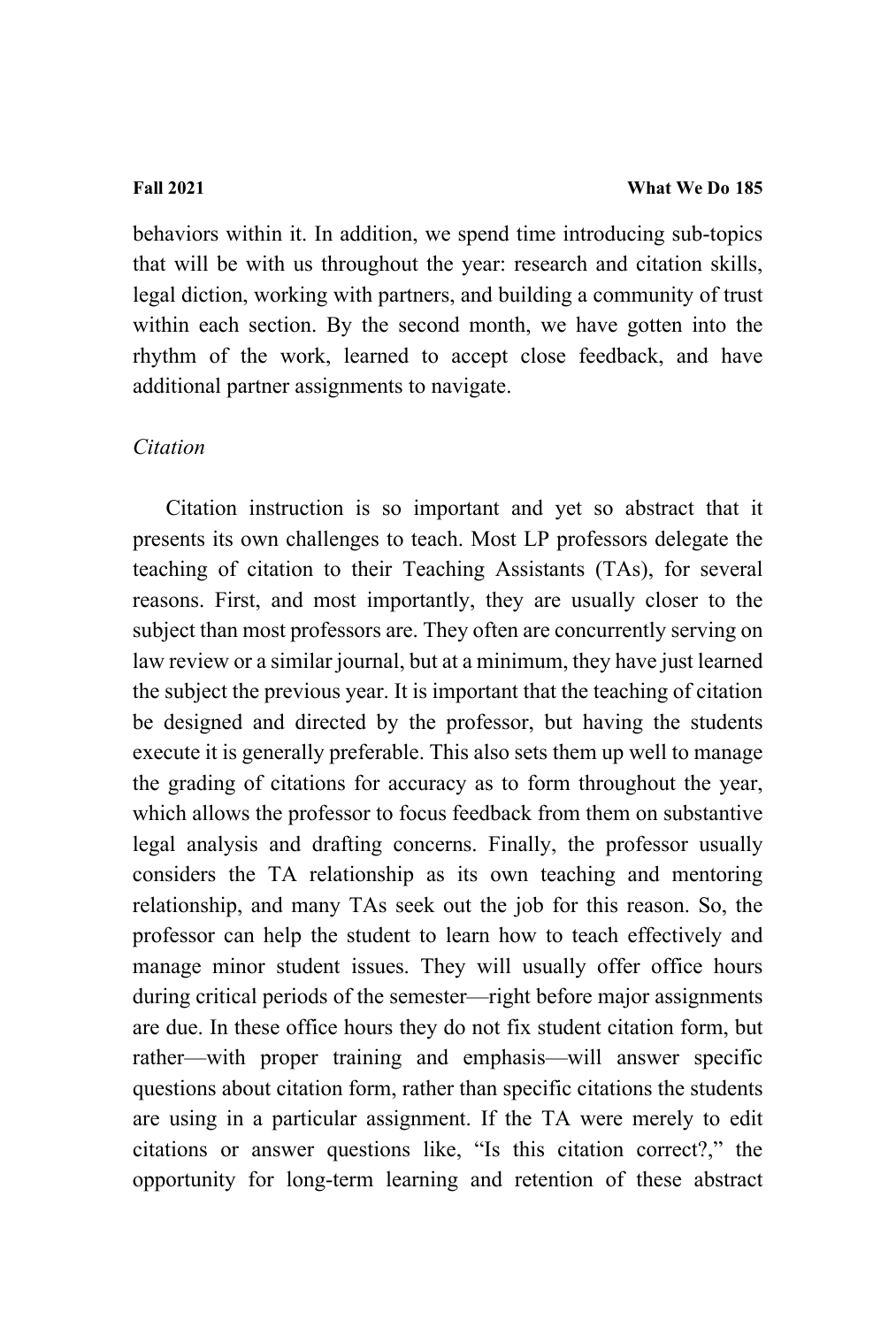concepts is much reduced.

TAs exercise an absolutely critical role in the teaching of  $LP^{31}$  $LP^{31}$  $LP^{31}$  citation is only part it. They help to establish and maintain the community of learning by providing a buffer between the student and professor. They act as role models for the 1L students—having just recently been in their "shoes" they are accessible and relatable for them. They can—if you authorize them to—become an early warning system for a student who is struggling (whether in LP or the rest of law school). They have usually been a student of the LP Professor in the prior year, so they understand where the whole ship is headed—something that can be elusive to a 1L student in the middle of the journey. Weekly meetings with TAs are recommended for planning of upcoming classes, discussion of grading citations, discussion of struggling students, and discussion of how the class is progressing generally.

# *Hitting a Wall*

It is predictable—it happens every year like clockwork—that in the first week of October (usually right at or around October 5-7), 1L students hit a wall and start to wonder why they worked so hard to get into law school in the first place. They have been there about six weeks and subjected to the firehose of information that 1L courses inundate them with. Why do we do this? I think the most charitable reason is that lawyers must learn to separate the wheat from the chaff, and do so quickly with large volumes of information. The best way to do this is to bury students in reading and assignments, so they are forced to learn to manage within it. But this is something that is wise to address with your students directly, and most of us do (in one way or another). One way to express the problem they are confronting is, "The sponge is full, and

<span id="page-18-0"></span>\_\_\_\_\_\_\_\_\_\_\_\_\_\_\_\_\_\_\_\_\_\_\_\_\_\_\_\_\_ 31. Ted Becker & Rachel Croskery-Roberts, *Avoiding Common Problems in Using Teaching Assistants: Hard Lessons Learned from Peer Teaching Theory and Experience*, 13 J. LEGAL WRITING INST. 269, 269 (2007).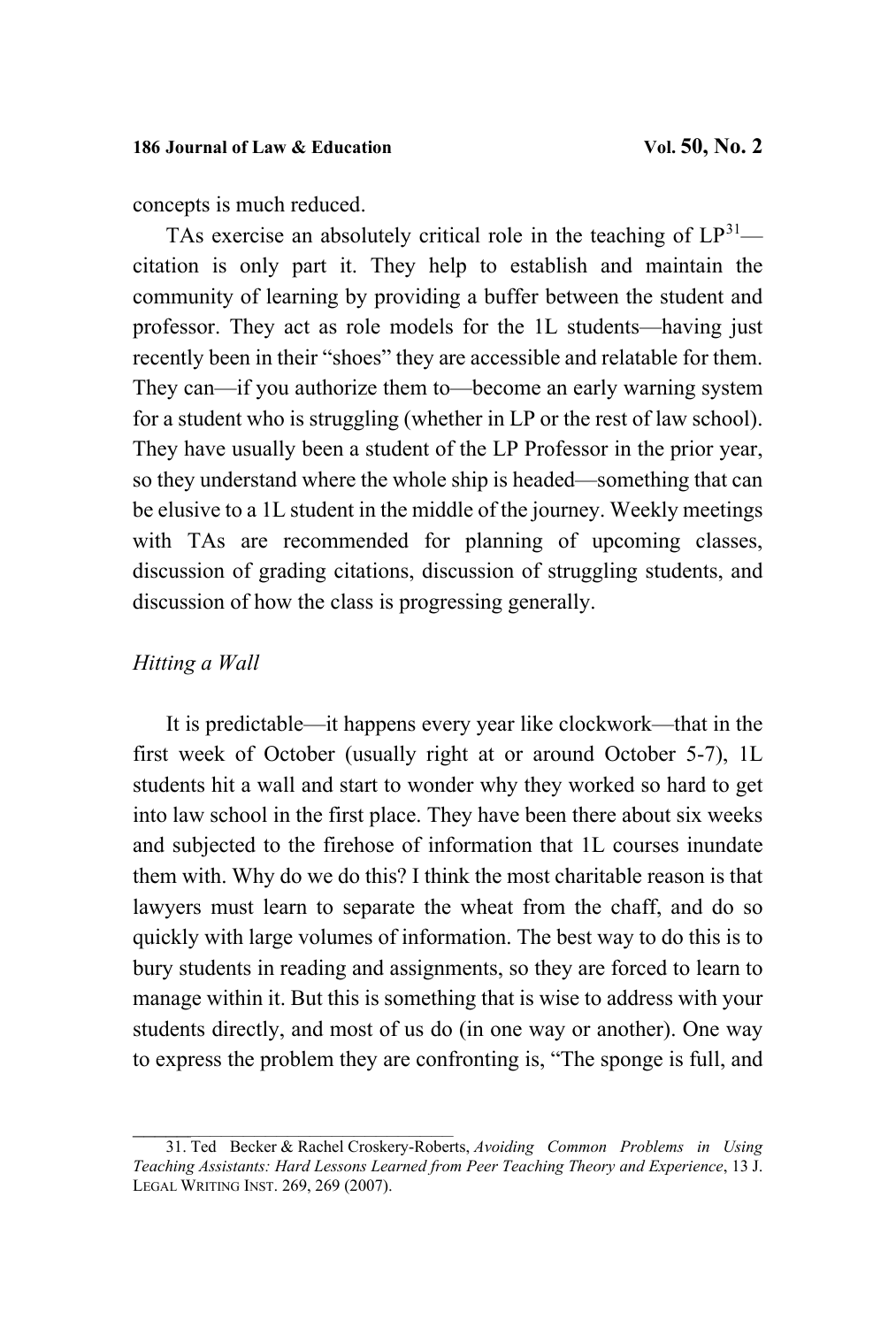they have not figured out yet how to grow more sponge." It feels overwhelming to many students, like they are drowning. A pep talk of some sort here helps, but perhaps the best thing is to merely acknowledge it. LP professors who do so will soon be visited by many of their students who want to share how they are doing with it all, and this helps to build a community of trust, but it also helps them to know that at least one of their professors is aware of the situation and cares for them.

# *First Major Feedback*

In late October, students receive detailed feedback on their first full memo completed on their own (without partners), and this can be an uncomfortable time—for them and for the professor. It is wise to let students know before returning the papers that "if something I marked on your paper could be interpreted in two ways, and one of them is mean or nasty, I meant the other one." Even with that caveat, often this is the first grade of real consequence that many 1L students have received, and they are aware (sometimes hyper-aware) that grades are important in the job search process. It helps to have a detailed rubric that covers many sub-skills in their writing, because this makes the feedback less subjective, and more instructive to the student.

# *Final Memo*

The final memo is where most of the grade weight comes in the fall semester of LP, and it involves, in substantial part, a rewrite of the previous memo on which they received detailed feedback. In many ways, with proper effort on the part of the student, this is where "it all comes together"—when the skills solidify and students become more confident in bringing all the skills they have learned together in one document. The last two memos are based on their own research, so the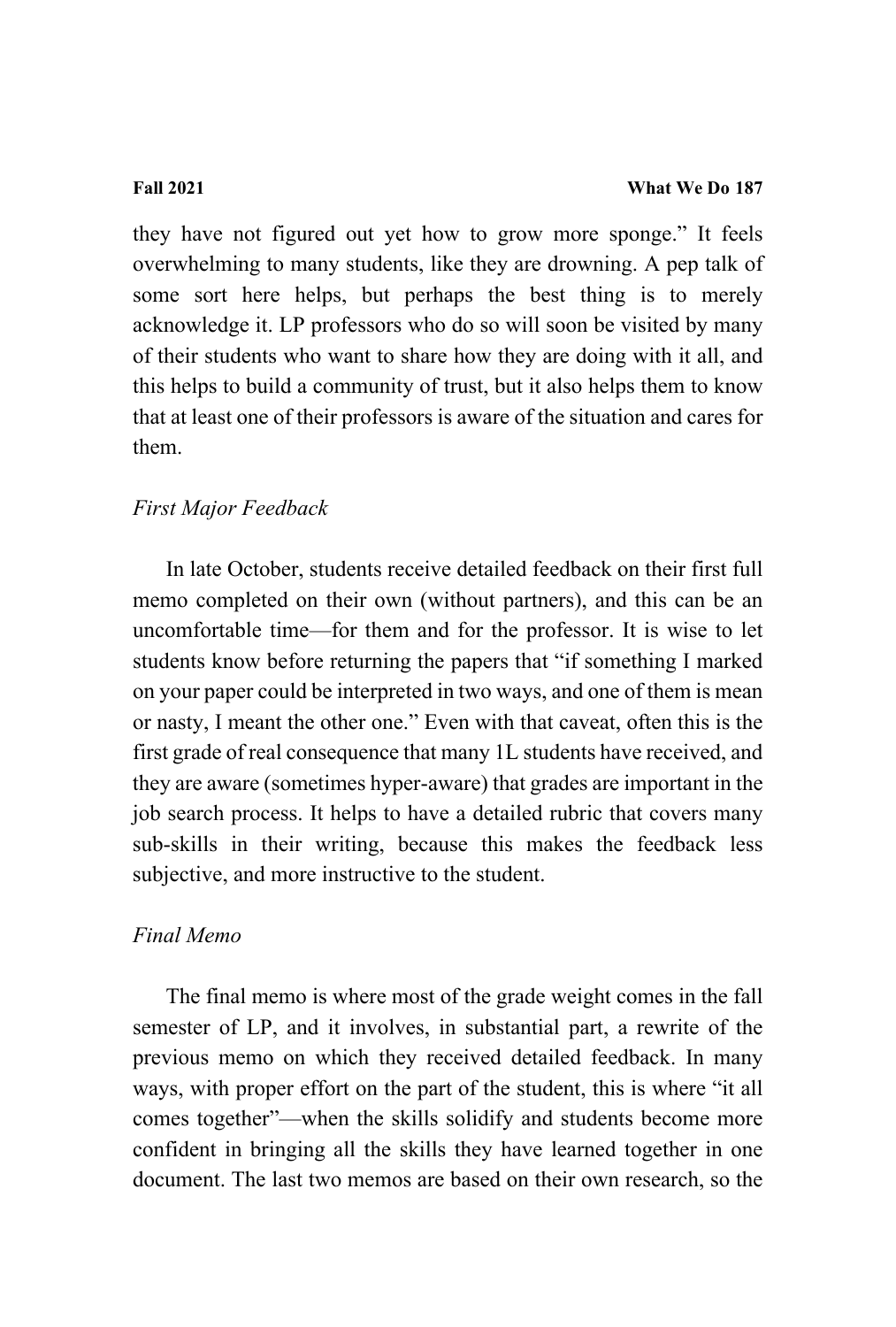final memo exhibits the state of their skills in legal research, legal analysis, citation, memo format, legal diction, and overall writing skills, such as grammar and punctuation.

The critical learning in LP, particularly in the fall semester, takes place in that uncomfortable space—where rewiring of the brain happens and a new form of expression becomes internalized. Keeping that chaos—the uncomfortable space—going, without circuits breaking, is the daily, sometimes hourly, job of the LP professor, and requires some level of customization to each student. This sometimes involves extra (above the regularly scheduled) conferences, and almost always involves extra questions via email sent near the end of the term. The professor cannot predict when the moment the student puts these critical tasks together, and it will differ for each student. Our goal is to be available to the students when those moments happen, to help them make the last cognitive leap they need to make to have it all come together.

# *Criticism of the Full Memo Focus*

There has been criticism over the last decade or so that we should give up teaching the full legal research memo, since many law firms do not have the client money to pay for that anymore.<sup>[32](#page-20-0)</sup> Instead, many research projects in law firms are produced in the form of email, with perhaps a few cases attached. This is certainly more efficient, and probably takes less time. But the suggestion that we should just teach this shorter version of a legal research memo (which is not even a memo per se) and dispense with the full written memo is misplaced. We must

<span id="page-20-0"></span>\_\_\_\_\_\_\_\_\_\_\_\_\_\_\_\_\_\_\_\_\_\_\_\_\_\_\_\_\_ 32. *See* Ellie Margolis & Kristen Murray, *Using Information Literacy to Prepare Practice-Ready Graduates*, 39 U. HAW. L. REV. 1 (2016); Kristen Konrad Robbins-Tiscione, *From Snail Mail to E-Mail: The Traditional Legal Memorandum in the Twenty-First Century, 58 J. LEGAL* EDUC. 32, 32-33 (2008) (arguing law school education should reflect that substantive emails are the preferred method of client communication, with the traditional legal memorandum becoming outdated).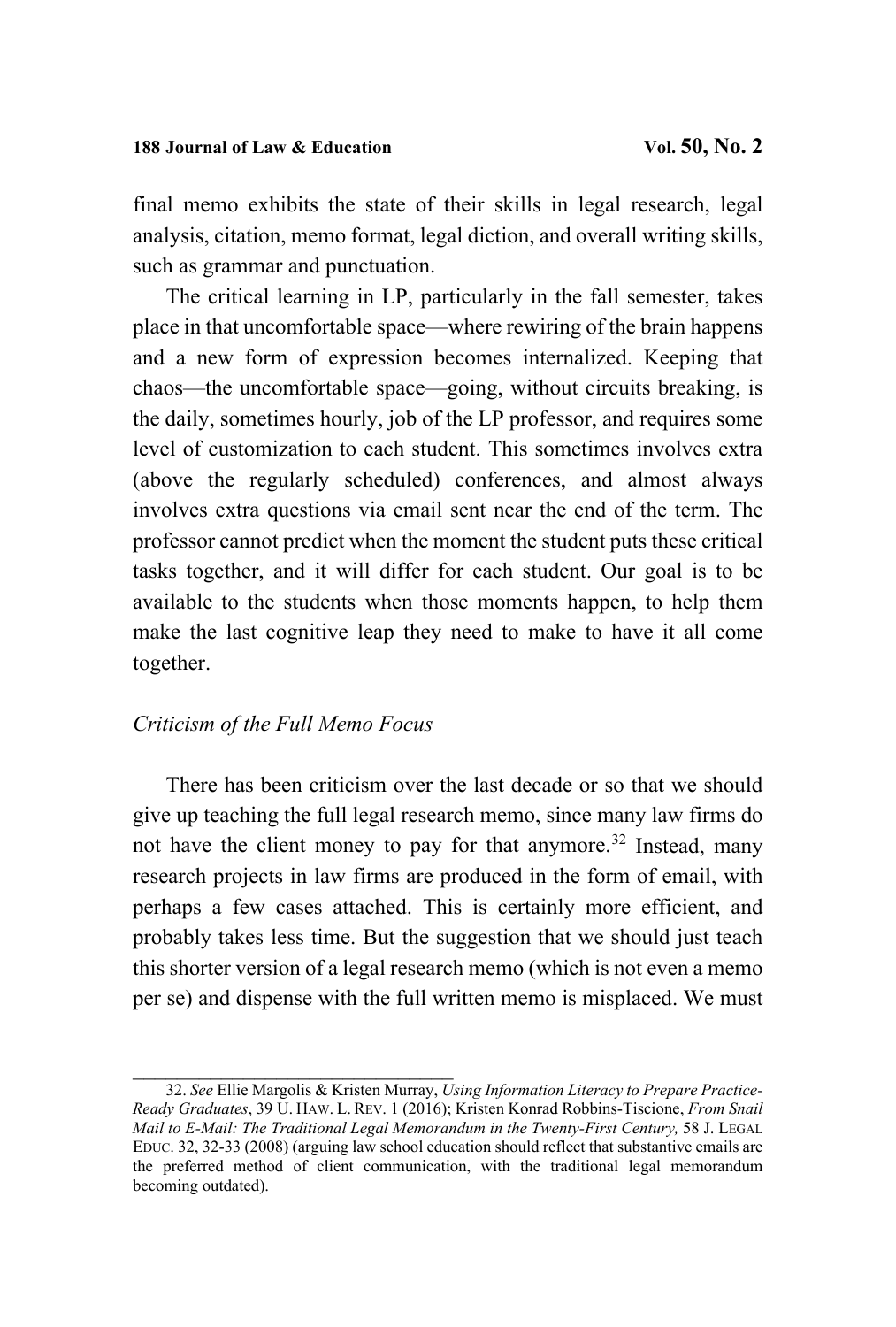teach the full memo for three reasons: first, it provides thorough training on the accepted forms of legal expression and lays a groundwork for brief writing in the spring semester (those who advocate dispensing with memos will admit that briefs are still written in great quantity). Second, if the student knows how to write the full memo, they can then flexibly reduce it to a smaller, more efficient form and send it in an email. Third, if they are asked to write a full memo, they will know how to do it. So, for all those reasons, we still teach the full research memo, but this does not mean that students do not benefit from learning how to write the shorter form as well. The solution is to teach both, simultaneously, which many LP professors do.

Throughout the semester, we are working with "mock" problems that provide an ideal vehicle through which students can learn and practice these skills. Though they are mock problems, we always work and act as if these were real clients, so we can advance the goal of professional identity formation. We often have a client interview, and sometimes reveal new facts over the course of the problem, just as a real client might do. It is important that the problems we select are engaging for students, seem real or close to their real-life experiences, but are well designed to provide the raw material to practice the skills they are learning, and are also not substantively or factually overwhelming to them.

# **C. Spring Semester**

# *The Dark Days*

In the spring semester, students return to law school in the dark days of January, having recently received their grades for the courses they took in the fall (including the grade you gave them in LP). LP professors are generally the only professors who give a grade and then see the students again the next semester. Students who are disappointed with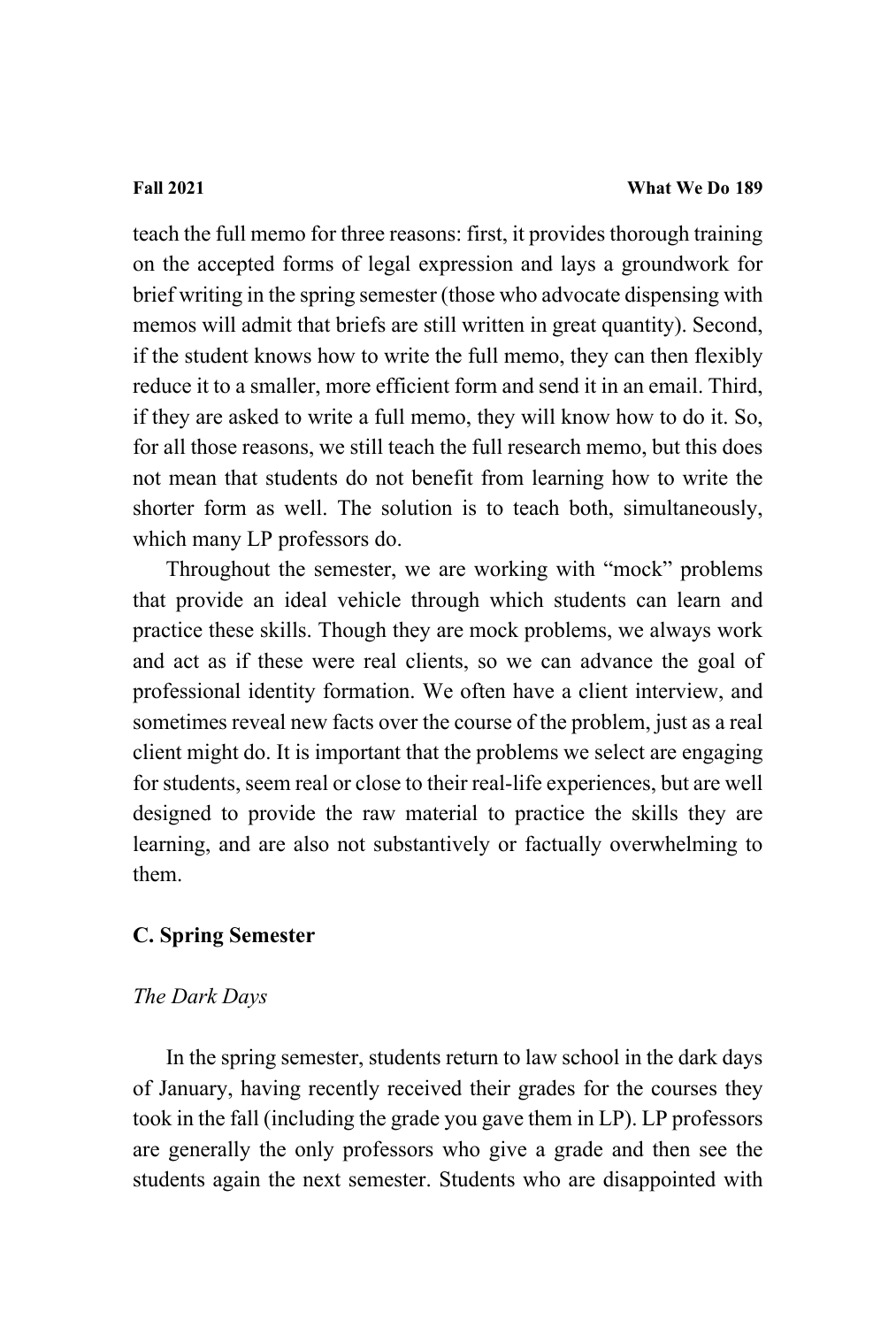### 190 **Journal of Law & Education Vol. 50, No. 2**

their grade in LP sometimes require some additional outreach to soften the distrust sowed by the disappointment. Even with outreach, some students struggle to come back from the disappointment the rest of the semester. Others can accept it, and for them, it "clicks" into place just a bit later than their peers, and they are able to excel in the spring.

# *Transition to Persuasion*

While the fall semester is focused on *predictive* writing and expression, the spring semester is focused on leveraging the foundation from the fall to focus on *persuasive* writing and expression. This usually takes the form of trial and appellate briefs, but some professors also teach mediation statements or summary judgment motions. Some professors will carve out a week or so early in the semester to address topics around the legal writing aspects of contract drafting. This helps students who find themselves less interested by the litigation focus of much of the course<sup>33</sup> and, instead, are interested in "deal making" types of legal work. A contract drafting exercise can give a basic introduction to what that sort of work requires and thus give a student inclined that way an idea of how they might select courses for their second year of law school. It also, of course, offers opportunities to emphasize the importance of careful legal writing.

 $\mathcal{L}_\mathcal{L}$  , which is a set of the set of the set of the set of the set of the set of the set of the set of the set of the set of the set of the set of the set of the set of the set of the set of the set of the set of

<span id="page-22-0"></span><sup>33.</sup> The course is sometimes criticized for this litigation focus, but the reasons for that are sound, for three primary reasons: first, most legal work surrounds disputes (in active litigation or not), second, these dispute-related documents are useful tools to train students on the fundamentals of legal expression, and third, the skills students learn with these documents are transferrable to much of what any lawyer does, whether litigation or transactions. Even so, the litigation focus of LP can (and probably should) be mitigated by the introduction of a unit on contract drafting, and many LP Professors do that as well. After all, it is another form of legal writing!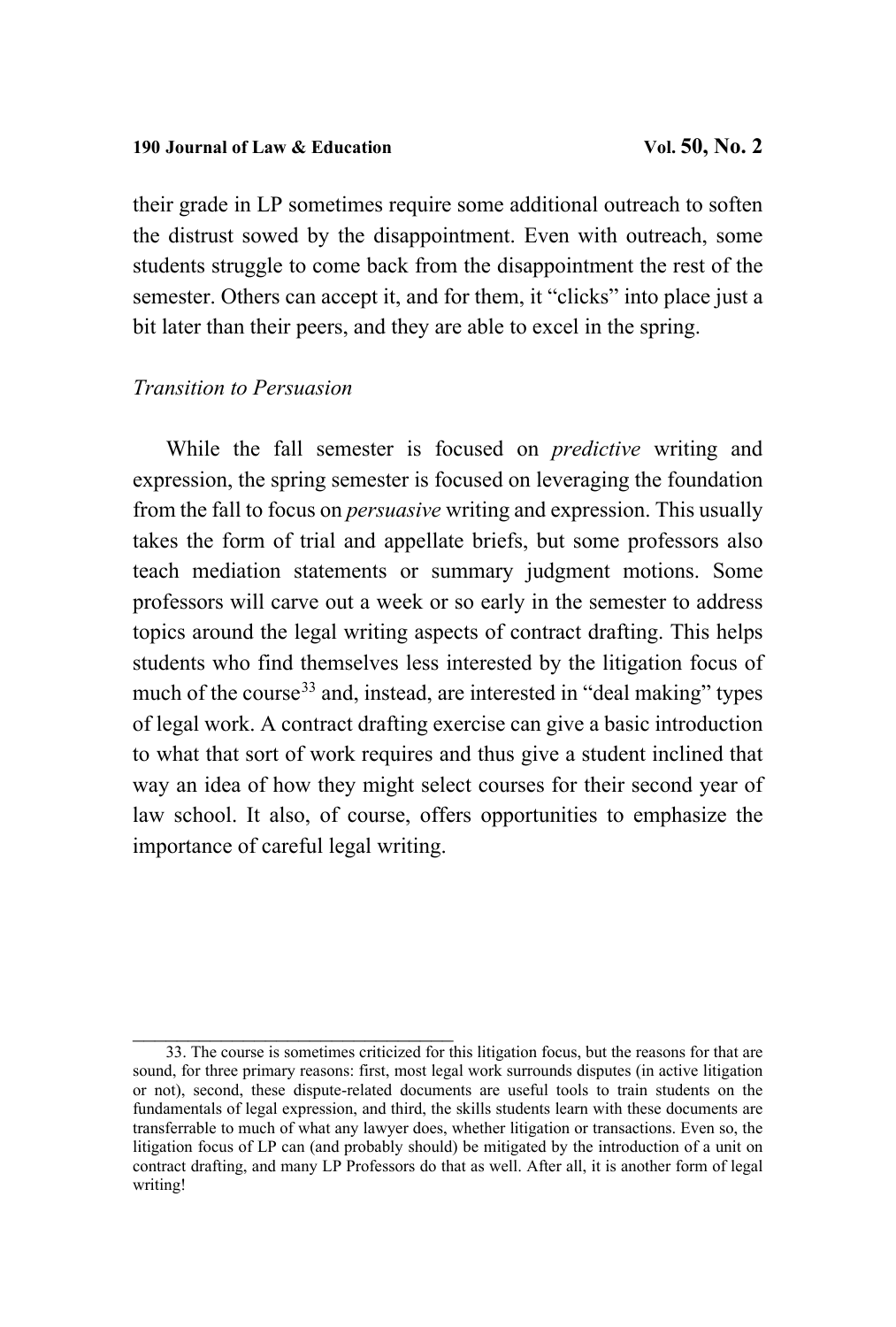# *Advanced Citation and Federal Research*

Citation instruction continues in the spring semester, with advanced topics, such as the use of signals and parentheticals. Legal research, having been focused on state law in the fall, often switches to federal law in the spring. This allows the student to leverage the legal research skills they built in the fall and apply it to a new set of statutes and case law, thus both broadening and cementing the basic legal research skills. Also, the email memo format introduced in the fall semester continues, with three increasingly difficult assignments in the spring.

# *Collaboration*

Having been exposed to partner work in the fall, and found some frustrations with it, partner work in the spring is generally less contentious and more constructive. It is important that students learn how to work with other lawyers—they will be doing that a lot in their practice lives after all. Students also need to get used to receiving even more and more detailed feedback on their writing in the spring and to take the criticism constructively, whether from TAs, their partners, or the professor.

# *Finally, It All Comes Together*

The spring semester ends with the filing of a fairly lengthy appellate brief, and then students present an oral argument before a panel of volunteer judges. Most programs use real courtrooms in their city for this exercise and rent judicial robes for the volunteer attorneys. It is an immense logistical undertaking and amounts to approximately fifty onehour long arguments and 150 judges, robes, and courtrooms. This final experience is the capstone of the course, and students often remark on how once again the course (and the entire year of work) comes together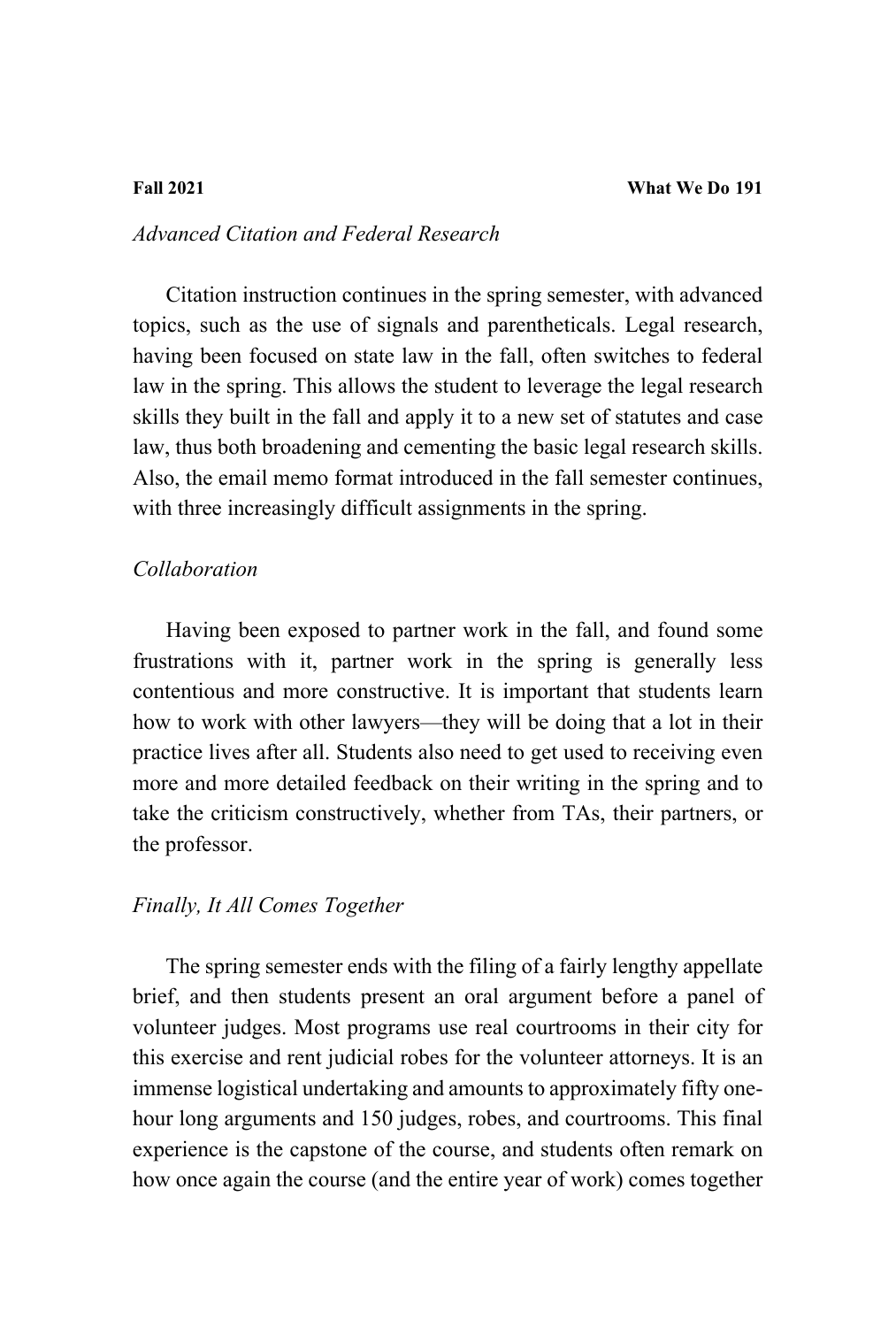for them. Indeed, students say they finally feel like lawyers after they have completed it. With the extensive work the students put into it, to the volunteer judges, they also look very much like lawyers.

# **D. Formation of Professional Identity**

We law professors often think of our teaching as being focused on the "content" of the course. We have "material" to "cover."<sup>[34](#page-24-0)</sup> We need time to achieve "coverage." This sort of language is shorthand, perhaps, but it is off target for most of what we should be doing in law school. We are forming—birthing if you will—new lawyers. And Parker Palmer reminds us why community building is so important in our teaching: "Formation may be the best name for what happens in a circle of trust, because the word refers, historically, to soul work done in community."[35](#page-24-1)

But more specifically to law school, the formation of the lawyer's *professional identity* is a pedagogical goal identified by the authors of *Educating Lawyers*, commonly known as the *Carnegie Report on Legal Education*, published in 2007. In Chapter 4 of the report, the authors explain how formation of the professional identity of lawyers is distinct from the lawyer ethics course required of all law school curricula by the ABA, and it criticized law schools for not paying enough attention to this kind of formation, particularly in the first year curriculum.<sup>[36](#page-24-2)</sup> "In most law schools, the apprenticeship of professionalism and purpose is subordinated to the cognitive, academic apprenticeship."<sup>[37](#page-24-3)</sup> In an effort to define the concept, it used the term "professional identity": "th[e] apprenticeship of professional identity include[s] conceptions of the

<span id="page-24-0"></span>\_\_\_\_\_\_\_\_\_\_\_\_\_\_\_\_\_\_\_\_\_\_\_\_\_\_\_\_\_ 34. Of course, the teacher's job is not to *cover* material, but to *uncover* it. That might seem a trivial difference, but it is not, and we should be careful how we use those words to describe our teaching goals. As any LP teacher will tell you, words matter.

<span id="page-24-4"></span><sup>35.</sup> PARKER J. PALMER, A HIDDEN WHOLENESS 57 (2004).

<span id="page-24-3"></span><span id="page-24-2"></span><span id="page-24-1"></span><sup>36.</sup> WILLIAM M. SULLIVAN ET AL., EDUCATING LAWYERS: PREPARATION FOR THE PROFESSION OF LAW 140 (2007).

<sup>37.</sup> *Id.* at 132-33.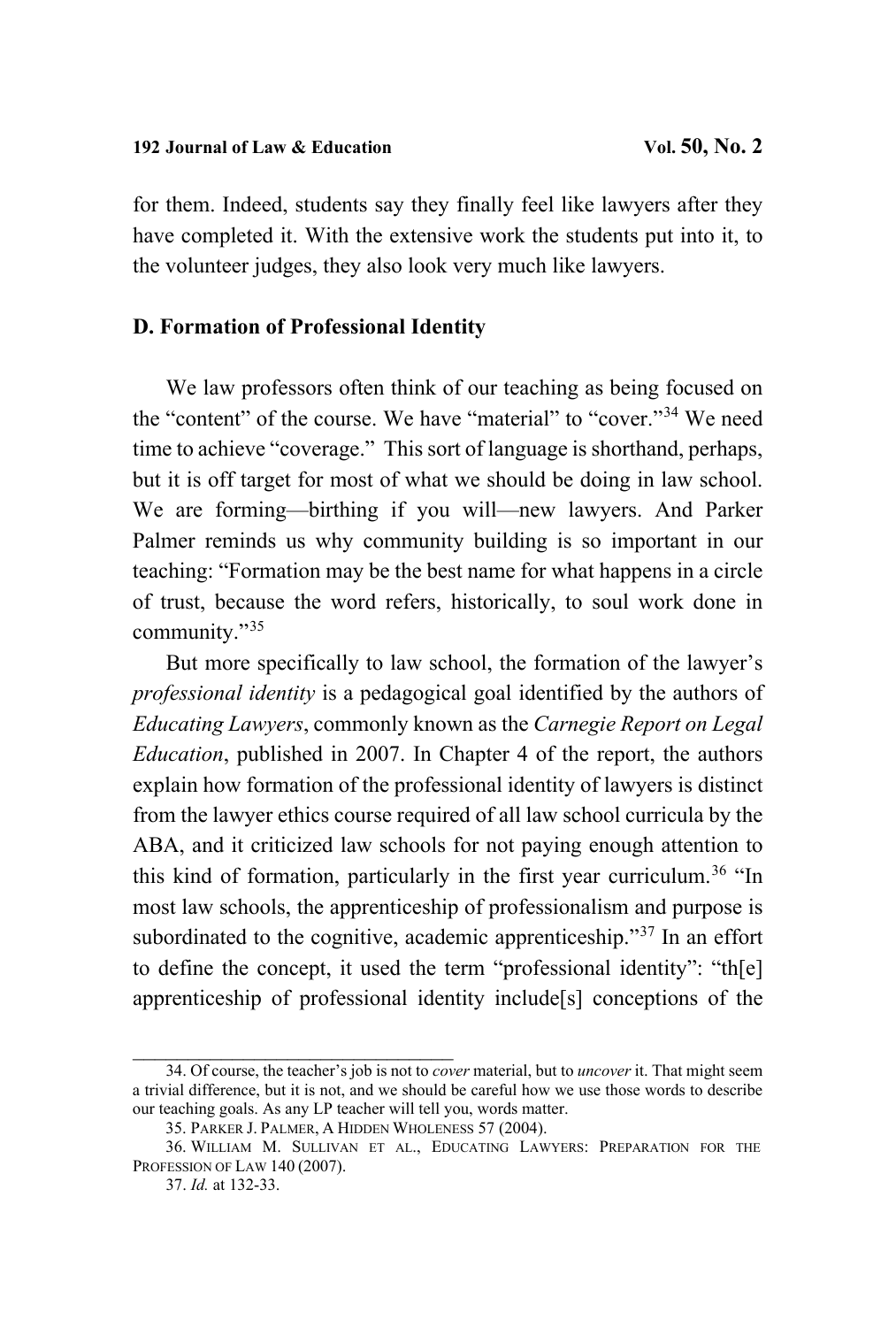personal meaning that legal work has for practicing attorneys and their sense of responsibility toward the profession."[38](#page-25-0) The report goes on to explain that achieving a balance that includes professional identity formation in the curriculum will require significant work: "To achieve this balance, legal educators will have to do more than shuffle the existing pieces. The problem demands their careful rethinking of both the existing curriculum and the pedagogies that law schools employ to produce a more coherent and integrated initiation into the life of the  $law.$ "<sup>[39](#page-25-1)</sup>

While strides have been made over the last decade to expand opportunities for explicit professional formation—particularly in upper level simulation courses,<sup>[40](#page-25-2)</sup> clinics, and some externships—very little shuffling of "the existing pieces" envisioned by the *Carnegie Report* has taken place in the first year curriculum, and it has fallen mostly to the LP course to take on this responsibility. Fortunately, the nature of a course that focuses on *what lawyers do* already lends itself to this sort of formation—and indeed it was already happening to some extent. And many LP professors are former practitioners, so we are well positioned to do this. But since the *Carnegie Report's* emphasis on professional formation, LP learning outcomes and curricula have become much more explicit about this kind of formation, and we regularly speak with our students about it and design learning activities around fostering it.<sup>[41](#page-25-3)</sup>

As noted, one of the learning outcomes for the LP course is to provide opportunities in which our students can begin to develop their professional identities as lawyers.<sup>[42](#page-25-4)</sup> We do have the advantage of being the only course in the first year that is entirely focused on what lawyers

\_\_\_\_\_\_\_\_\_\_\_\_\_\_\_\_\_\_\_\_\_\_\_\_\_\_\_\_\_ 38. *Id.* at 132.

<sup>39.</sup> *Id.* at 147.

<span id="page-25-4"></span><span id="page-25-3"></span><span id="page-25-2"></span><span id="page-25-1"></span><span id="page-25-0"></span><sup>40.</sup> For a detailed analysis of how simulation courses, such as LP and upper level simulations, are ideal for offering opportunities for students to form their professional identities, *see* Thomson, *supra* not[e 16.](#page-11-2)

<sup>41.</sup> More on what these are is discussed *infra* Section III.I.

<sup>42.</sup> *See* discussion of learning outcomes *supra* Section II.A.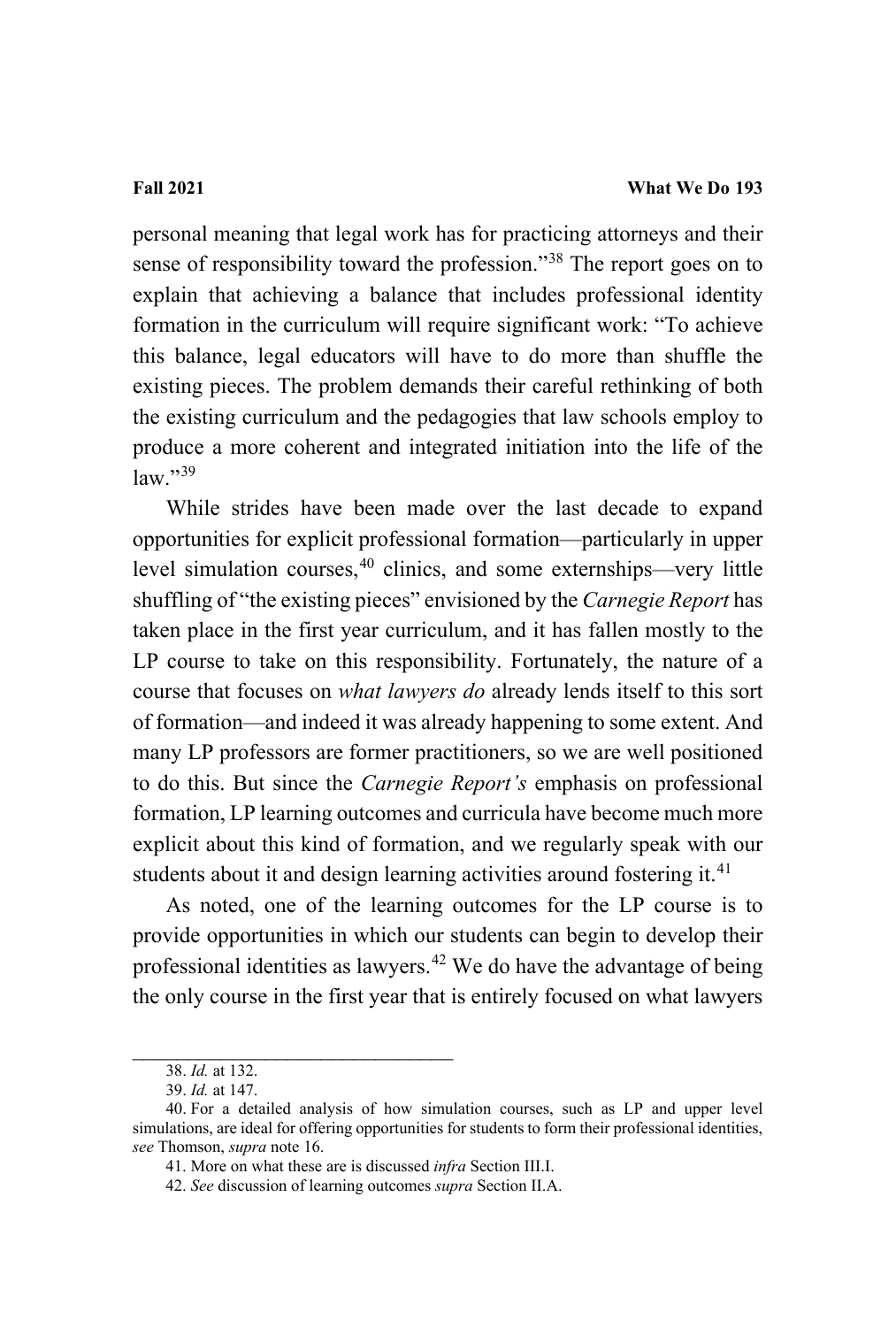do in their jobs, whether it be client interviewing, legal research and analysis, writing and oral expression, and counseling the client. Indeed, as described above, the course integrates all those topics and offers opportunities to practice them in a safe learning environment. But it is easy for the formation aspect to get lost in the business of the daily topics and tasks we put before our students, and for this reason, it is important to be explicit about what is also happening within and without the topics and tasks in the course syllabus.

What is "formation of professional identity," and what was the *Carnegie Report* referring to when it said law schools did not pay sufficient attention to inculcating that identity in their graduates?<sup>[43](#page-26-0)</sup> It could not have been referring to the ethics course—that course is required of all law schools by the ABA—and the rules come up in upper level and clinical courses all the time. It must have been referring to something else—some sort of standard above the ethical line that is established in the Rules of Professional Conduct.

In a prior article, I offered the following definition of professional identity for lawyers: "Professional identity relates to one's own decisions about professional behaviors 'above the [ethical minimum] line,' as well as a sense of duty as an officer of the legal system and responsibility as part of a system in our society that is engaged in preserving, maintaining, and upholding the rule of law."[44](#page-26-1) Put another way, when we say we are "teaching" professional identity "it means we ask our students to finish this sentence: 'I am a lawyer, and that means for *me* that *I* will resolve this *above the lin*e ethical dilemma as  $follows \dots$   $\cdot$  ...

But formation of a student's identity is not something that can be taught, didactically. You cannot expect to be successful in forming someone else's identity for them. This is why orientation programs—

<span id="page-26-0"></span>\_\_\_\_\_\_\_\_\_\_\_\_\_\_\_\_\_\_\_\_\_[\\_\\_\\_\\_](#page-24-4)\_\_\_\_ 43 SULLIVAN ET AL., *supra* note 36, at 14.

<span id="page-26-1"></span><sup>44.</sup> Thomson, *supra* not[e 16,](#page-11-2) at 315.

<span id="page-26-2"></span><sup>45.</sup> *Id.* at 316 (emphasis in original).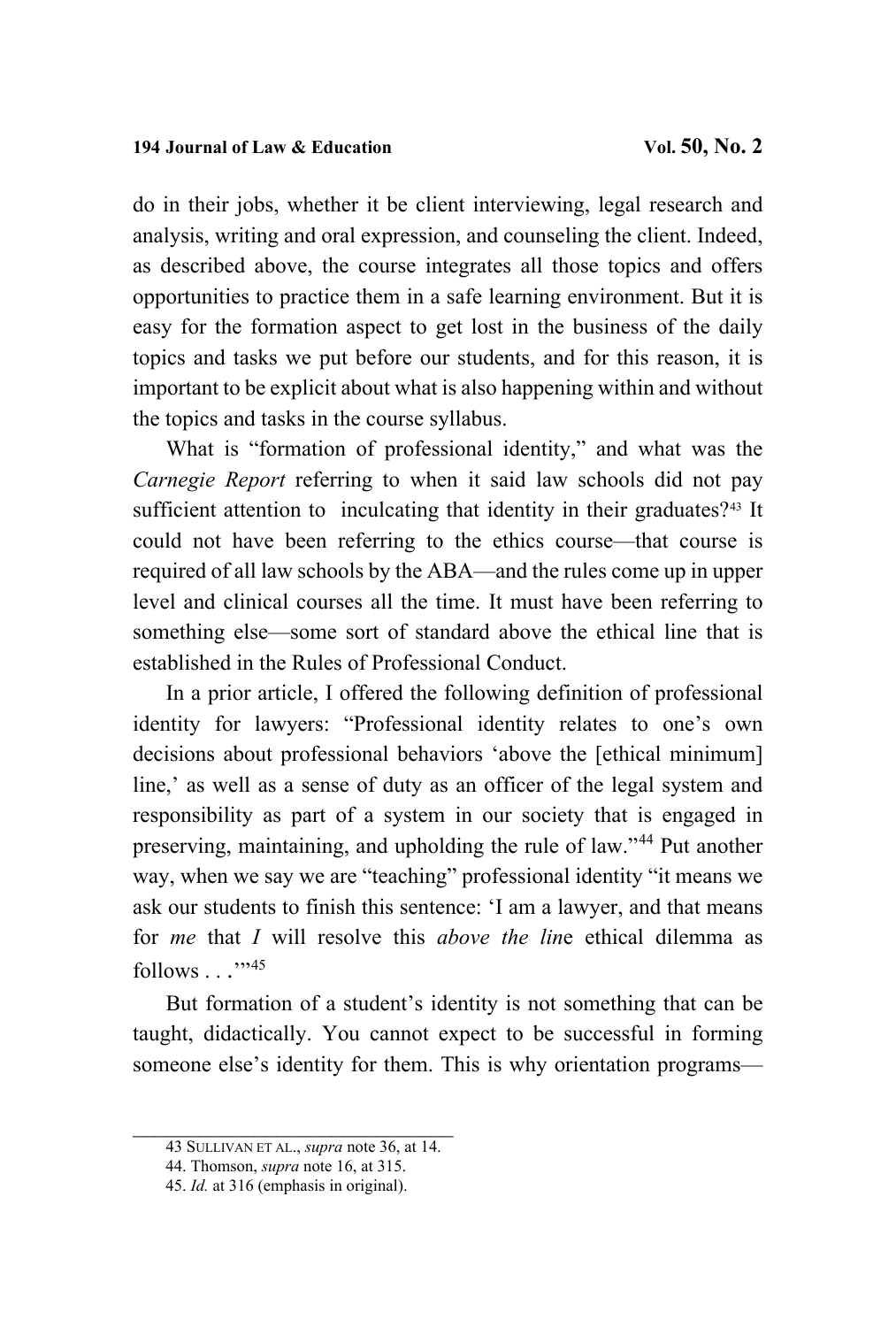where Deans and local Judges lecture new students about the honor code and lawyer's ethical obligations—are about providing *information* more than they are successful in achieving *formation*.

Instead, we must create engaging learning opportunities in which our students are forced to make those choices—above the line—about where they want to live their future lives as lawyers. We must place them in the role of an attorney and create situations in which they have to make those decisions for themselves. In so doing, they begin to form the professional identity of the lawyer they will become. Practical legal education of all kinds (including clinics, externships, etc.) is all about putting the student in the role of the lawyer and setting high expectations for behavior and product. It is impractical to expect to achieve such goals in large doctrinal classes, so this is yet another reason the LP course is so important.

In the first year, each law student must start the process of transitioning from being a student working toward a grade to a lawyer trying to solve a problem for a client. Much of that transition begins in the LP class. It happens through the work we do, the client problems we are working to solve, and role-playing by the students in client interviewing, counseling, and presenting an oral argument. It should also be explicitly noted and encouraged, and there are several good opportunities to do this within the confines of the already overburdened course.

In late September, when students are about to hit the wall of feeling overwhelmed by too much information, I speak with them for about ten minutes and ask them to consider the simple question: "Why are you here?" Each student must answer that question for themselves, but I often have students in my office wanting to talk about the topic for them personally soon after I address it in class.

In late October, I speak with my students about what it means to be a lawyer, the lawyer's role in society, and the obligation they are taking on to preserve, improve, and support the rule of law in our country, and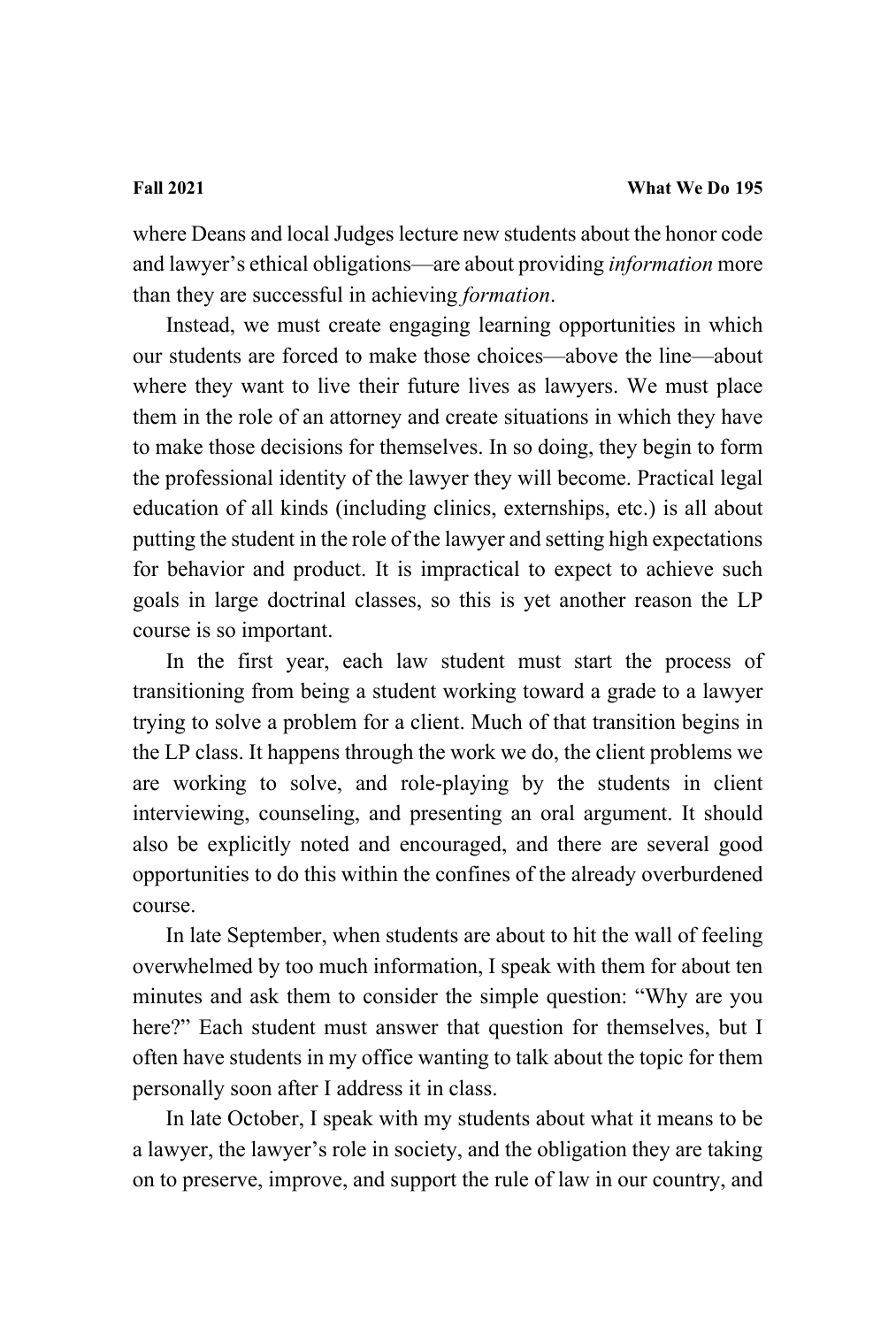specifically connect it to the work we are doing in the course. I mean this as motivation for the last month of the semester but also to help them think—in the context of putting them in the lawyer's role all semester—about how those elements all connect, *for them*. I am explicit about the "formation" aspects of our learning outcomes, and again, this discussion often leads to private discussions in my office.

With the combination of being overwhelmed by the volume of information, tackling the tasks we put before them, and the dawning sense of the scope of the responsibility they are taking on, students often reach a crisis of confidence in the final weeks of both semesters. But interestingly, by that time they do have the skills and commitment to do the job sufficiently (for a first-semester 1L at least)—they just do not know it yet. And so, conferences near the end of the semester often involve looking for a way to help them see that and build confidence in decisions they are making. As that confidence grows into the spring semester, students have formed their nascent professional identities and have a deepening sense of how they will address complex ethical and behavioral issues when they get into practice.

# **III. HOW WE TEACH THE LAWYERING PROCESS**

The overarching design of the LP course is, appropriately, centered around learning that is co-created by teacher and student and situated in the context of how problems arise in law practice and how they are resolved there. So, all of the problem sets we work on are designed to mimic real-life problems that commonly arise in the practice of law, and all of our work is centered around that context. This approach is based in deep educational literature that shows that knowledge construction is closely tied to the circumstance in which it is constructed and subsequently used.<sup>[46](#page-28-0)</sup> Thus, LP professors focus much of our effort

<span id="page-28-0"></span>\_\_\_\_\_\_\_\_\_\_\_\_\_\_\_\_\_\_\_\_\_\_\_\_\_\_\_\_\_ 46. John Seely Brown, Allan Collins & Paul Duguid, *Situated Cognition and the Culture of Learning*, 18 EDUC. RESEARCHER 32 (1989).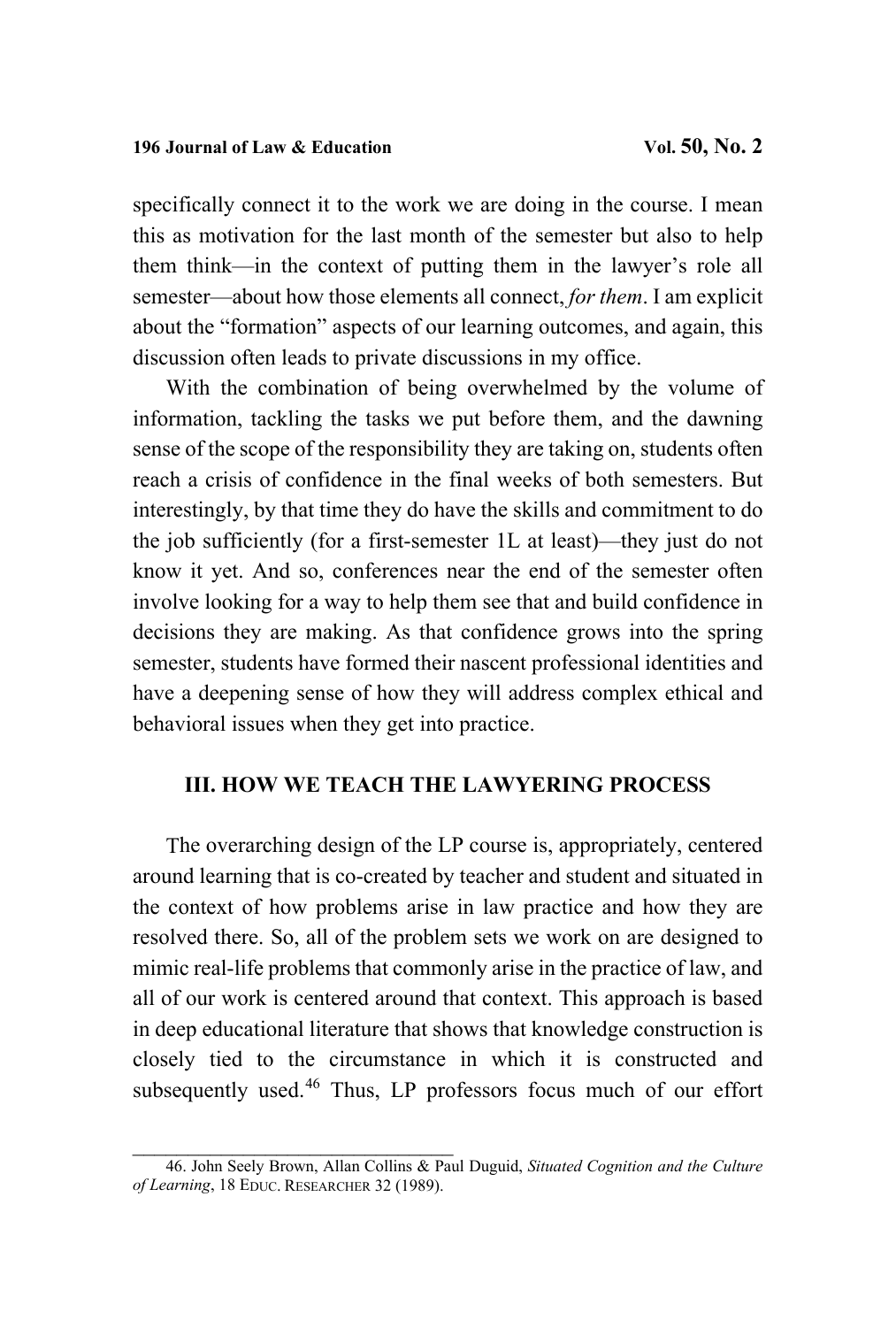around getting our students to *use* the knowledge they are developing *while* they are learning it. We activate that type of contextual learning in the following significant ways.

# **A. Collaborative Work**

An important component of LP every year is that we require students to work in collaborative teams to prepare the early assignments in both semesters. Collaborative work was always a feature of the spring semester, when students would co-write a brief and give an oral argument in a team of two. But in the last decade or so many LP professors have incorporated collaborative work in the early part of the fall semester as well, even though students sometimes resist working with classmates as they have so strongly internalized the importance of grades in the first year.

There are a number of reasons why we have so broadly incorporated collaborative work in the teaching of LP, even though students push back against it some of the time. First, the general research showing that learning is effective when it is centered around an interactive social process—or *social* constructivism—is compelling.[47](#page-29-0) Second, the specific research explaining the cognitive benefits from collaborative learning, particularly in law school, is also convincing.<sup>[48](#page-29-1)</sup> Third, we all intuitively know from experience that "there is no better way to learn something than to try to teach it to someone else." Fourth, the collaboration is only on the early assignments in the fall, and the more significant grade weight is on the last two assignments, which they do

<sup>47.</sup> LEV VYGOTSKY, MIND IN SOCIETY (Harvard Univ. Press, 1978).

<span id="page-29-1"></span><span id="page-29-0"></span><sup>48.</sup> DAVID W. JOHNSON & ROGER T. JOHNSON, LEARNING TOGETHER AND ALONE: COOPERATIVE, COMPETITIVE, AND INDIVIDUALISTIC LEARNING (5th ed. 1999); Clifford S. Zimmerman, *Thinking Beyond My Own Interpretation: Reflections on Collaborative and Cooperative Learning Theory in the Law School Classroom*, 31 ARIZ. ST. L.J. 957 (1999); Elizabeth L. Inglehart et al., *From Cooperative Learning to Collaborative Writing in the Legal Writing Classroom*, 9 J. LEGAL WRITING INST. 185, 187 (2003).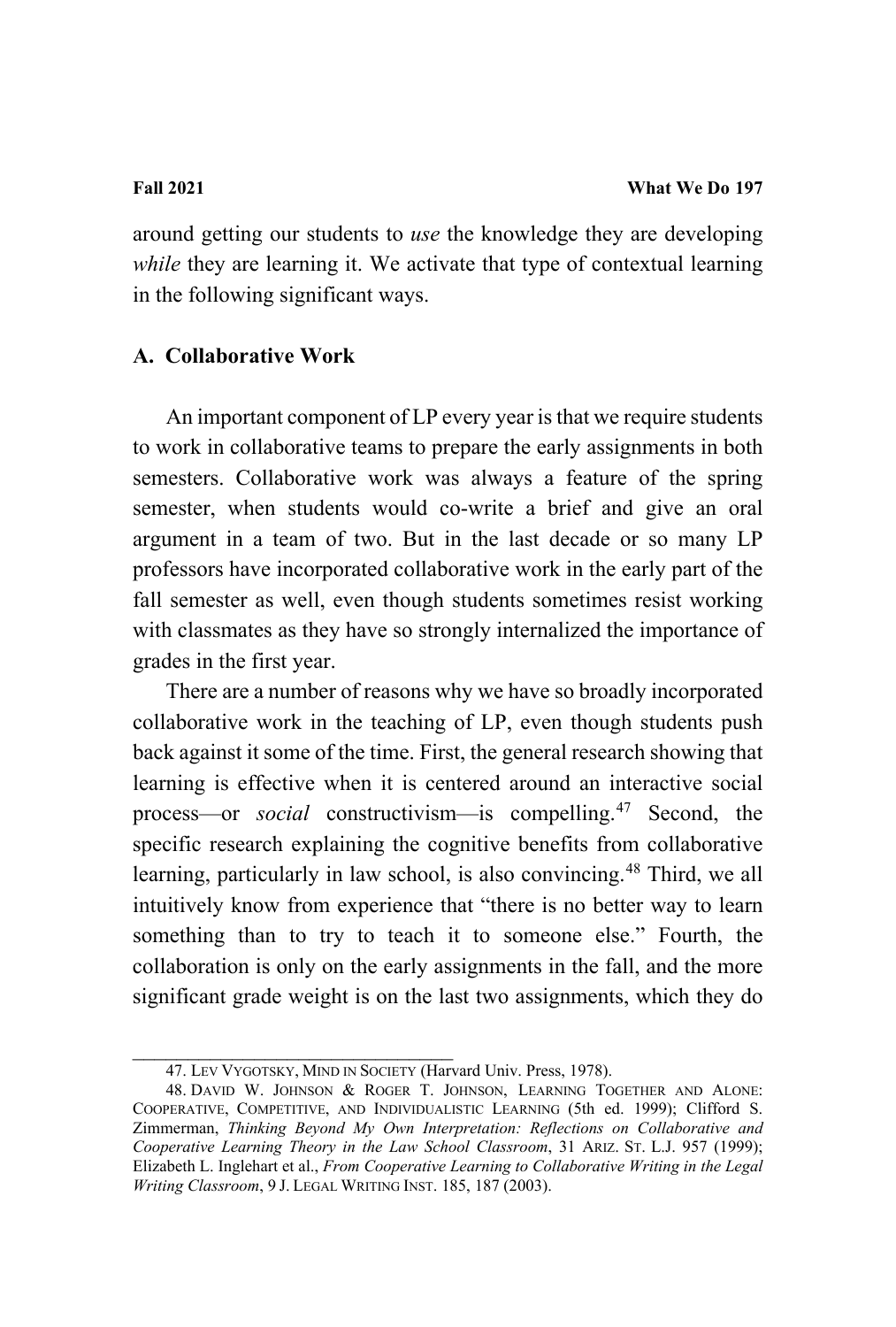individually. Finally, and perhaps most importantly, we are training future lawyers, and most lawyers work with other lawyers in one context or another almost all the time. So, an important learning outcome for the course is to help students learn how to do legal work with their colleagues, and it also contributes to their professional identity formation.[49](#page-30-0)

It helps to give some thought to the partner pairings, and to pair people up by difference, rather than similarity. For example, an LP professor might pair younger/older, male/female/non-binary, small college/large university, and engineer/journalist students as partners. We learn more from those who think differently from us, and lawyers often do not get to select their co-workers. The professor should make the pairings and try to switch them mid-semester into a second pairing to maximize the learning benefit of working with others.

Learning the fundamental skills of the lawyer's job is an iterative process, with trying and failing, getting feedback, and trying and failing again. This is very stressful at times for students, particularly in the fall semester. They have been told over and over that their grades are so important to their future options that they can be very stressed. So, to get students to fully invest in trying something they know they will, at first, fail at, requires assuring them that there is a support system in place to help and support them. A reasonable analogy would be that we ask them to walk out on a tightrope, but there is a net to catch them if they fall. A key aspect of that net is that most of the grade weight is on the last two memos, with more than half of it on the final memo. So, they have time to safely make mistakes early in the semester when they are learning. Another key aspect is the nearly constant support, feedback, conferencing, and an "email open door" that the LP professor, and the TAs, provide.

<span id="page-30-0"></span><sup>49.</sup> *See supra* Section II.D.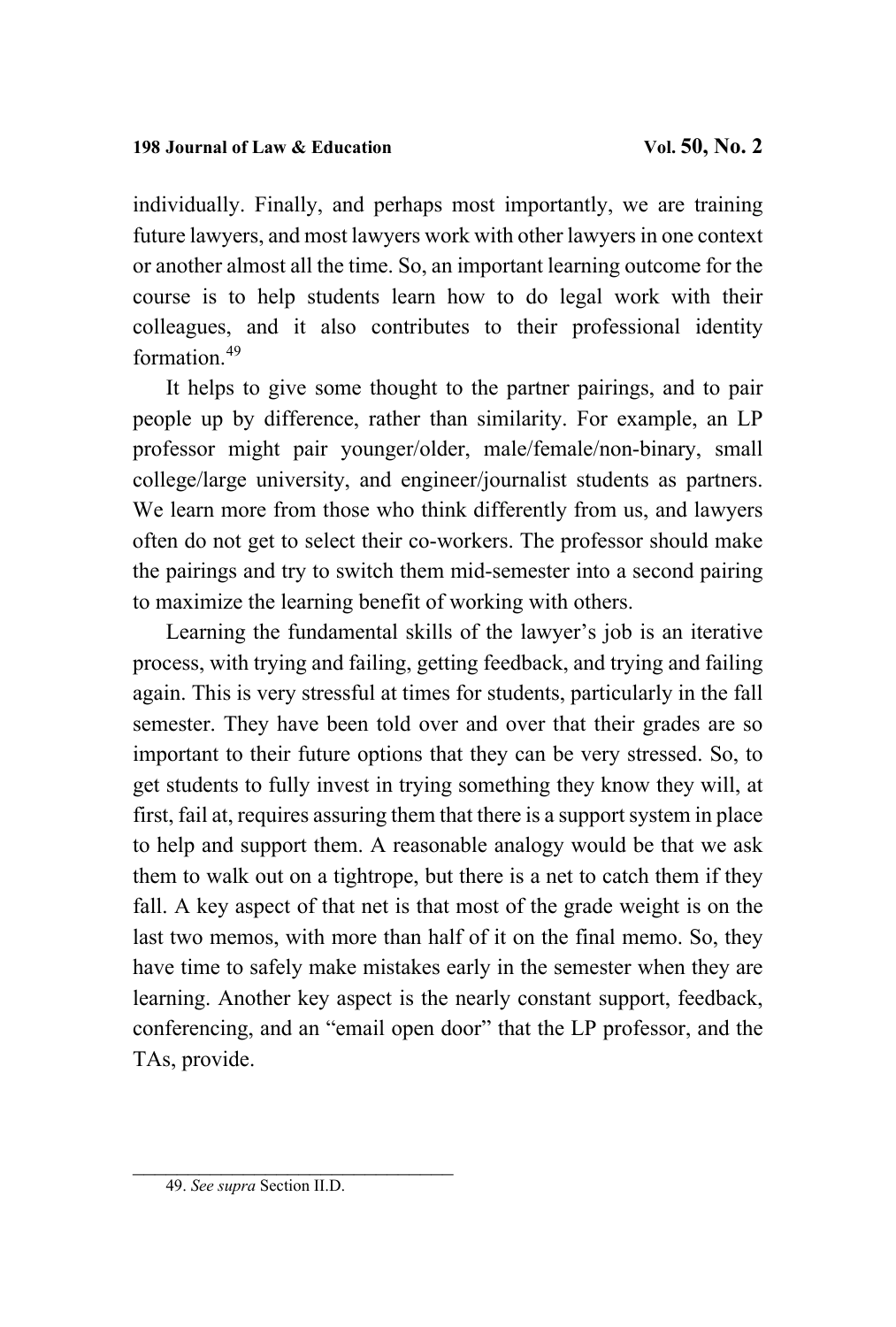# **B. Building Confidence**

As the spring semester progresses, the LP professor's job is to gradually remove the net underneath the students, so they build their confidence that they can do this on their own, without as much support and safety—because they will not have much of either when they start their first law job, for some as soon as a few weeks after first year spring semester finals have concluded. Indeed, an LP professor's job is to make himself or herself obsolete—no longer needed. At this point in the semester, I encourage my students to trust their judgment, and to focus their edits on whether the brief as a whole will make sense to their senior attorney and ultimately a judge. It is at this point where they begin to understand that there are no hidden answers that I am intentionally being opaque about—where if the student asks just the right question, the sun will come out. Sometimes we have to offer the famous quote: "No piece of legal writing is ever finished; it is merely abandoned." In other words, there is always more we could be doing, thinking, editing, and polishing on a piece of legal writing, but, at some point, students have to get to the place where they can say they have really worked hard on this, and they have done as much as they can do.

Building confidence in first year students is more difficult than it should be, as much of the rest of the first year curriculum is at least in part based on *shaking* their confidence. The two parts of the curriculum work at cross-purposes in this way, and getting all of our students to have confidence in their writing is virtually impossible, because their confidence has been *so* shaken in the other courses that they feel they are on shifting sands. And yet we know that motivation to learn is critical to success, and students are motivated to learn when they perceive it to be valuable and relevant, and critically when they believe that they are *capable* of learning it.<sup>[50](#page-31-0)</sup>

<span id="page-31-0"></span>\_\_\_\_\_\_\_\_\_\_\_\_\_\_\_\_\_\_\_\_\_\_\_\_\_\_\_\_\_ 50. *See* JERE E. BROPHY, MOTIVATING STUDENTS TO LEARN (Routledge, 2010).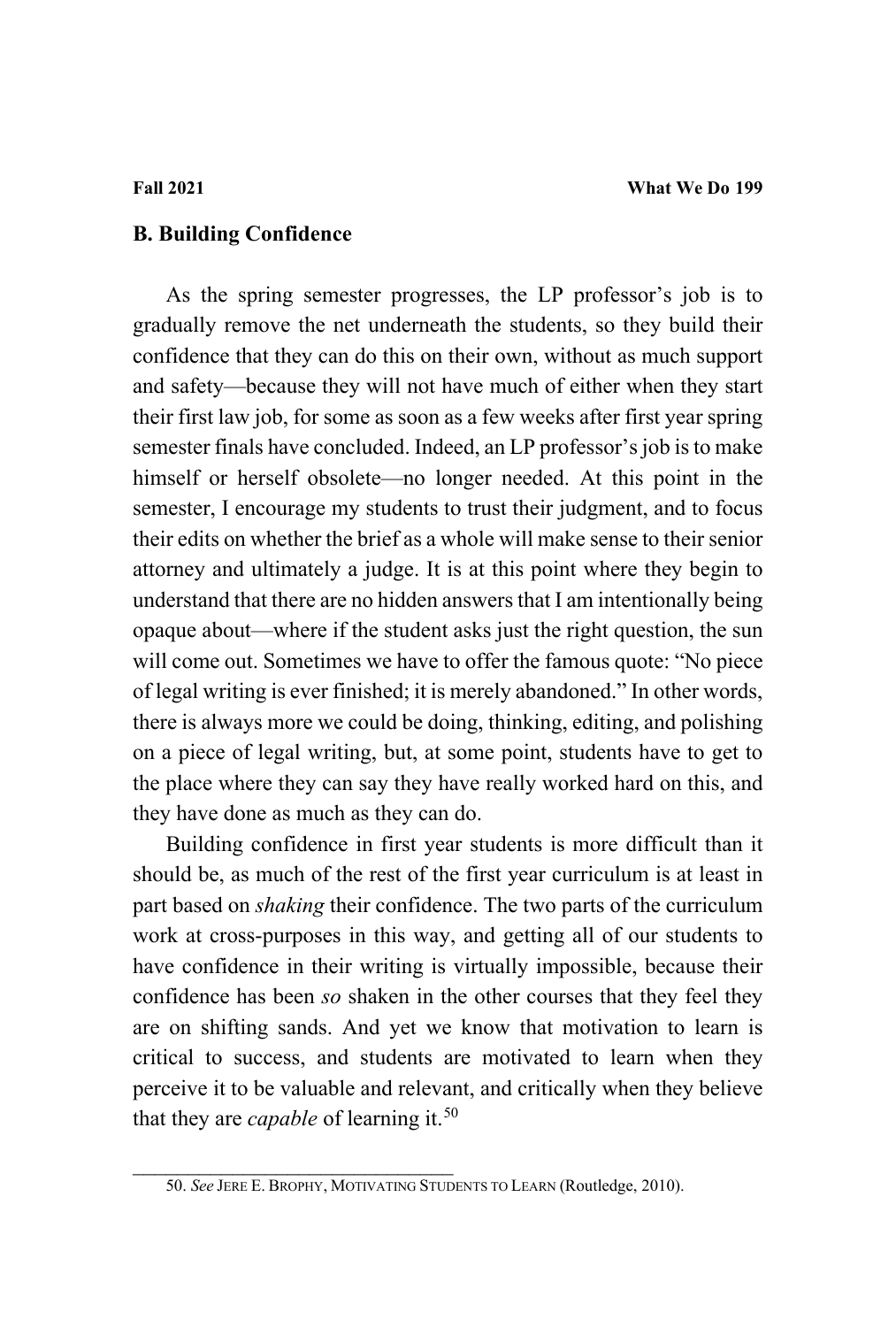Helping students to understand that they do not need you anymore is essential for their confidence, but it can be a bittersweet experience for the teacher—everyone wants to feel needed, and teachers generally feed on that need. This aspect of the teacher/student relationship has been described as "intimate, yet detached."<sup>[51](#page-32-0)</sup> Cycling through this kind of intimacy, and then abrupt detachment year after year, for hundreds and hundreds of students, can be emotionally draining. This is true for all teachers, but in law school, particularly for the LP professors. There is a need for them to build a practice of recharging over the summer. When August comes around—and it will—having spent the summer running around the country to speak at conferences or visiting family can be draining and can lead to burnout at some point during the upcoming school year.

Finally, building confidence in our students, and the fundamental abilities they have learned, is somewhat ephemeral. They know, after the course, that it made a difference in their lives, but because it has "become a part of them" and thus second nature, they do not usually remember fully what a transformation it was for them. Although, to be fair, some do, and write us lovely emails about it in the years that follow their time in our class.

# **C. Assessment of Student Work**

It is generally understood in the legal academy that the sort and quantity of feedback we give to our students is detailed and substantial. Everyone understands that learning how to write well requires significant feedback and rewriting based on that feedback. But beyond that basic understanding, it is not widely understood how substantial the feedback we give our students actually is.

Other than LP, the first year courses have traditionally ended with a

<span id="page-32-0"></span>\_\_\_\_\_\_\_\_\_\_\_\_\_\_\_\_\_\_\_\_\_\_\_\_\_\_\_\_\_ 51. Arnold Josie, *Learning from Psychotherapy for Postgraduate Supervision*, 5(2) J. UNIV. TEACHING & LEARNING PRAC, 56, 63 (2008).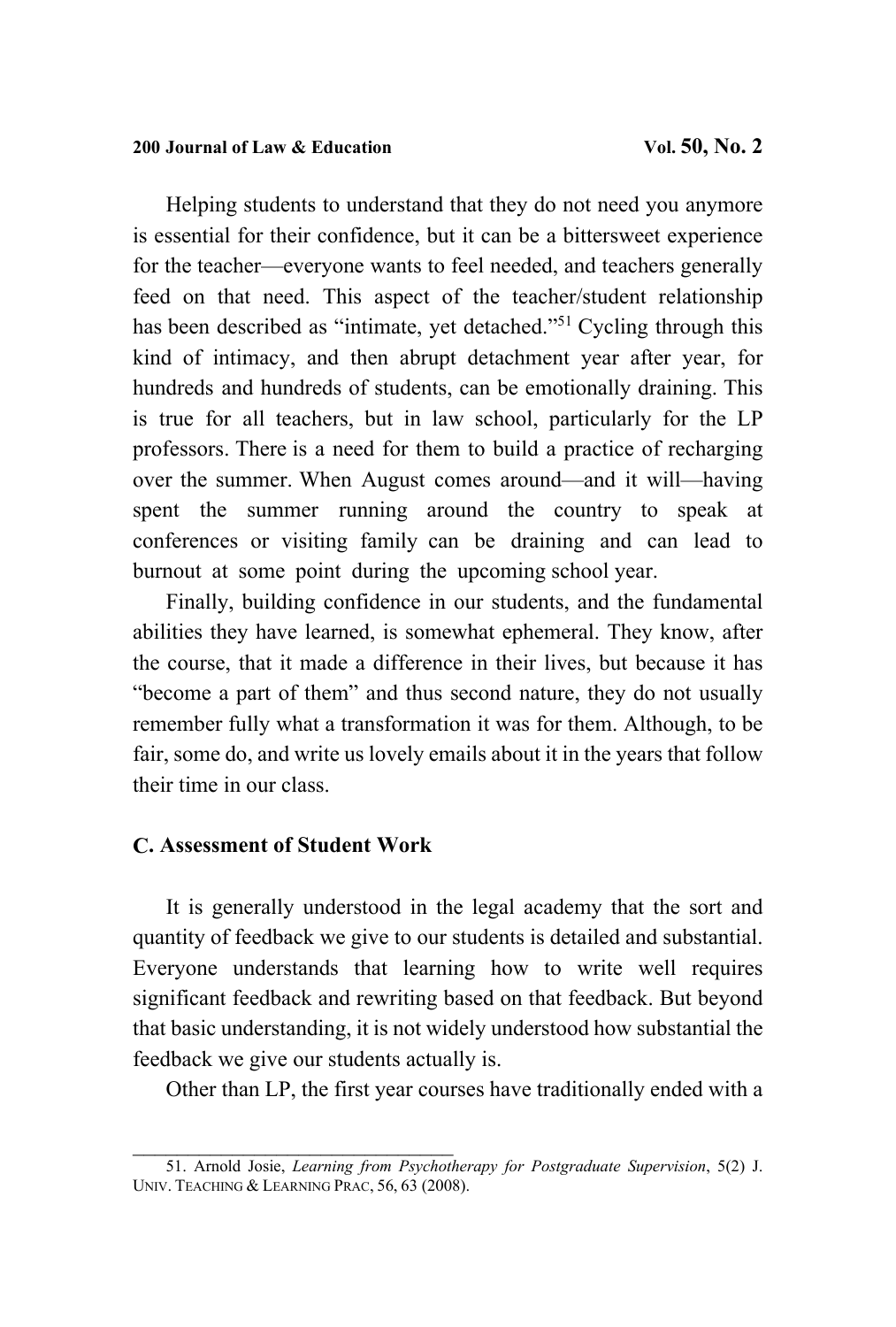final exam. Although the use of midterms —or at least "practice exams" —has increased many still end with the full grade weight on the one final. These are forms of assessment known as summative exams, since they assess what the student knows—and is able to express—*in sum* at the end of the course. This is assessment with the goal of "sorting students" and giving them a grade. Many professors are willing to review the exam with the student after grades have been submitted, but usually the next semester has begun, and students do not often take advantage of this.<sup>52</sup>

Formative assessment is distinguished as being *formative* of student learning during the pendency of the course. That is, it is a form of feedback designed to help the students learn the content of the course before the end of the semester. And it involves both multiple sets of detailed feedback on student written work and also many one-on-one conferences between the professor and the student during the course over more than a dozen different assignments.<sup>[53](#page-33-1)</sup> In this way, the student learns iteratively what they need to learn, skill by skill. It comes from a process of trying and failing and receiving feedback, and trying again. So, the kind of assessment that LP professors provide has been formative in nature, in both semesters of the course, and it has pretty much always been that way.

Over the last decade, a deeper understanding of assessment for learning has come to law schools. In 2015, the ABA added a requirement that law schools establish learning outcomes across the curriculum and, in Standard 314, required law schools to "utilize both formative and summative assessment methods . . . to measure and improve student learning and provide meaningful feedback to

<span id="page-33-0"></span><sup>52.</sup> Further, many schools have various rules that limit changes and appeals of grades, so students give up and move on without investing that potential learning time.

<span id="page-33-1"></span><sup>53.</sup> Even when a doctrinal course has a midterm, or even two or three of them, they are often ungraded and disconnected from each other and end with a non-cumulative final. It should be obvious from the discussion here that this is the opposite of formative assessment.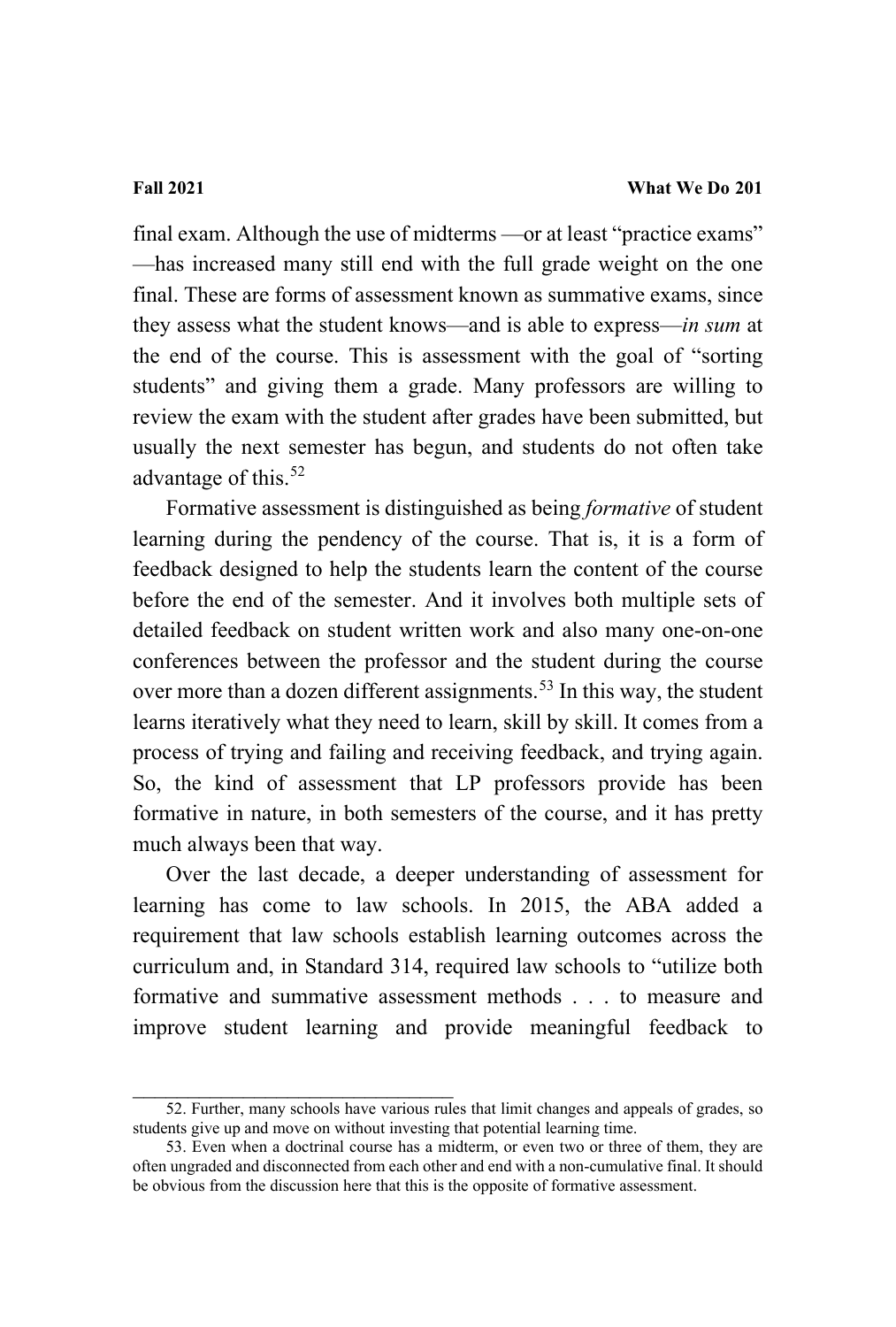students."[54](#page-34-0) While it is good that the ABA has recognized the value of formative assessment, it is not clear that much has changed, at least in the first year. LP professors provide formative assessment, and most (although not all, and this seems to be improving) of the assessment provided by the other six or so courses students take in the first year are primarily summative only. In those courses, students learn how they were doing when they get their grade at the end of the semester. Opportunities for course correction and iterative skill-building during the semester remains limited in classes that provide limited, or no, formative assessment.

There is, of course, a reason for this. Providing quality formative assessment is hard and time consuming work, and that is a big reason why the LP classes are typically limited in size, and substantially smaller than most of the other first year courses. Indeed, it is recommended that LP classes are limited to sixteen to eighteen students in each section, and that LP professors have no more than thirty-six students in their teaching load.<sup>[55](#page-34-1)</sup> Beyond that, it is difficult to provide the kind and quality of formative feedback that LP professors provide their students over the course of the semester.

A fairly typical group of assignments for the semester in LP are these: six citation exercises, three email memos, and four full research memos (two closed and two based on open research by each student). These memos increase in length and complexity over the course of the semester, starting at four to five pages and ending at twelve to fourteen pages. TAs help with the citation exercises and with supervision help provide feedback on the email memos, using a rubric designed for that purpose. But the four memos are typically assessed by the professor, and quick turn-around is essential, so the students get the benefit of the feedback close to the time they were writing the assignment. Each

 $\mathcal{L}_\mathcal{L}$  , which is a set of the set of the set of the set of the set of the set of the set of the set of the set of the set of the set of the set of the set of the set of the set of the set of the set of the set of

<span id="page-34-0"></span><sup>54.</sup> ABA Sec. Leg. Educ. & Admis. to the B., Standards for Approval of Law School and Interpretations, Stand. 302, 314.

<span id="page-34-1"></span><sup>55.</sup> AMERICAN BAR ASSOCIATION, LEGAL WRITING SOURCEBOOK (J. Lyn Entrekin & Mary B. Trevor eds., 3d ed. 2020). *See*, Becker, et al., *supra* note [23.](#page-13-2)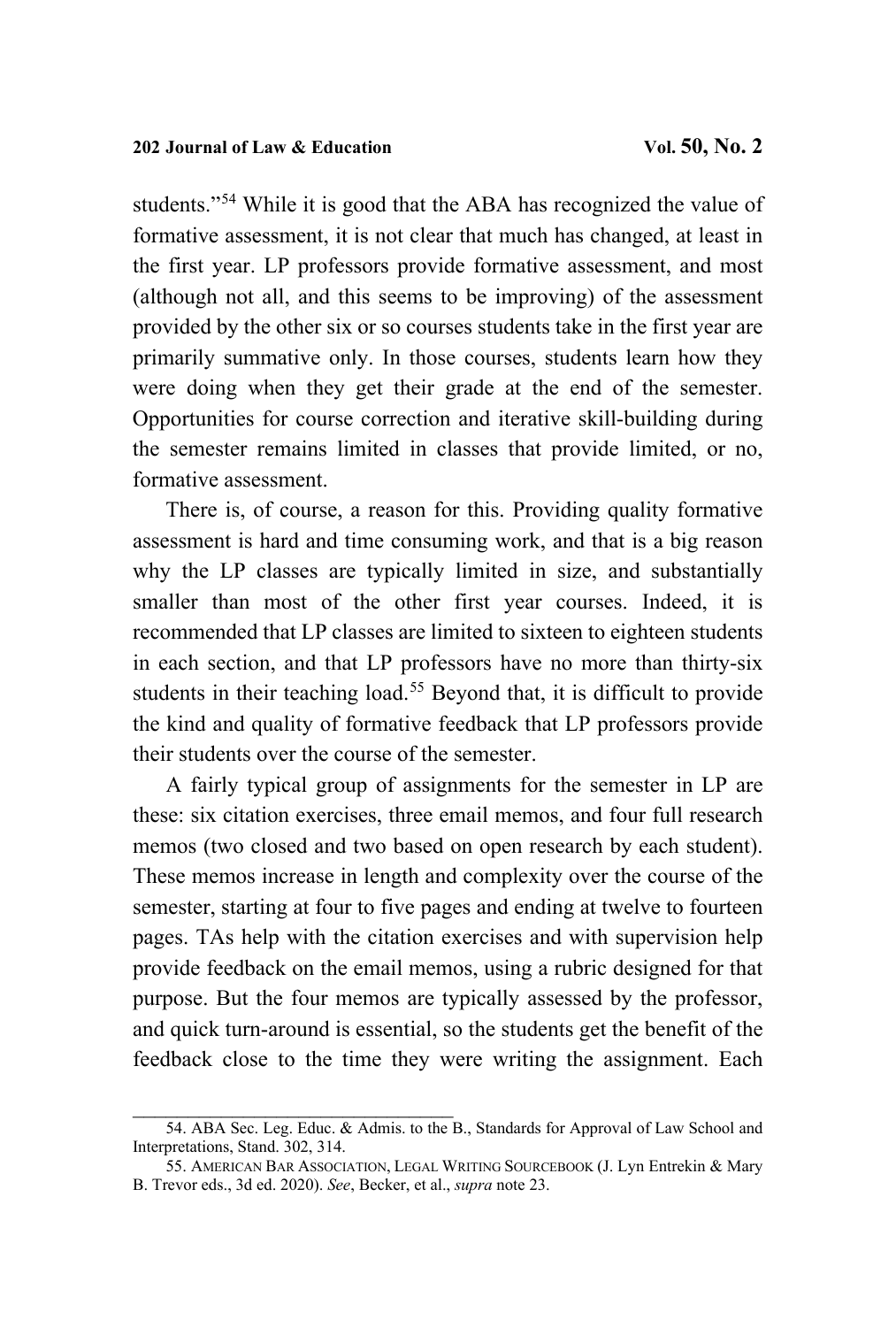assignment gets individual feedback on the page, a detailed rubric marked, and an overall comment provided to direct further work.

In October, after students have submitted their third memo, and their first completed individually, and the first on their own research, it is typical for an LP professor to provide the following level of feedback: approximately thirty to forty comments in the margins, to tick thirty or so boxes on the rubric, and to write an individual comment for each of thirty-six to forty papers. This ends up totaling around 2,250-2,500 individual items of feedback across all students assigned to each professor. And the goal is to return the papers in a little over a week, so that there is sufficient time for conferencing and revision (and addition) to the final memo, which is the final submission at the end of the semester. To say that this is an exhausting process, physically and mentally, would be an understatement.

In the spring semester, the load of assignments is similar: six citation exercises, three email memos, and two major briefs, one addressed to a trial court and one addressed to an appellate court. There are often shorter skill-building assignments before the briefs, which also require feedback. The trial brief grading period comes in mid-March and has similar deadlines for turn-around as the third memo in the fall semester and a similar amount and quality of feedback provided. Also, similar levels of exhaustion for the LP professor. At the end of both semesters, the timing of feedback is not so short and critical, but the quantity and quality of the feedback is the same on the final work submitted by each student. That way, the summative assessment for the fall semester final memo becomes formative assessment for the next semester, as what has been learned about legal writing and expression carries over, and is built upon, in the second semester of the course.

Given that the formative assessment work during the semesters is so high—and yet so critical—it is common for LP professors to attempt various ways to reduce the burden of providing this crucial sort of formative assessment. Many have adopted a system of "live grading"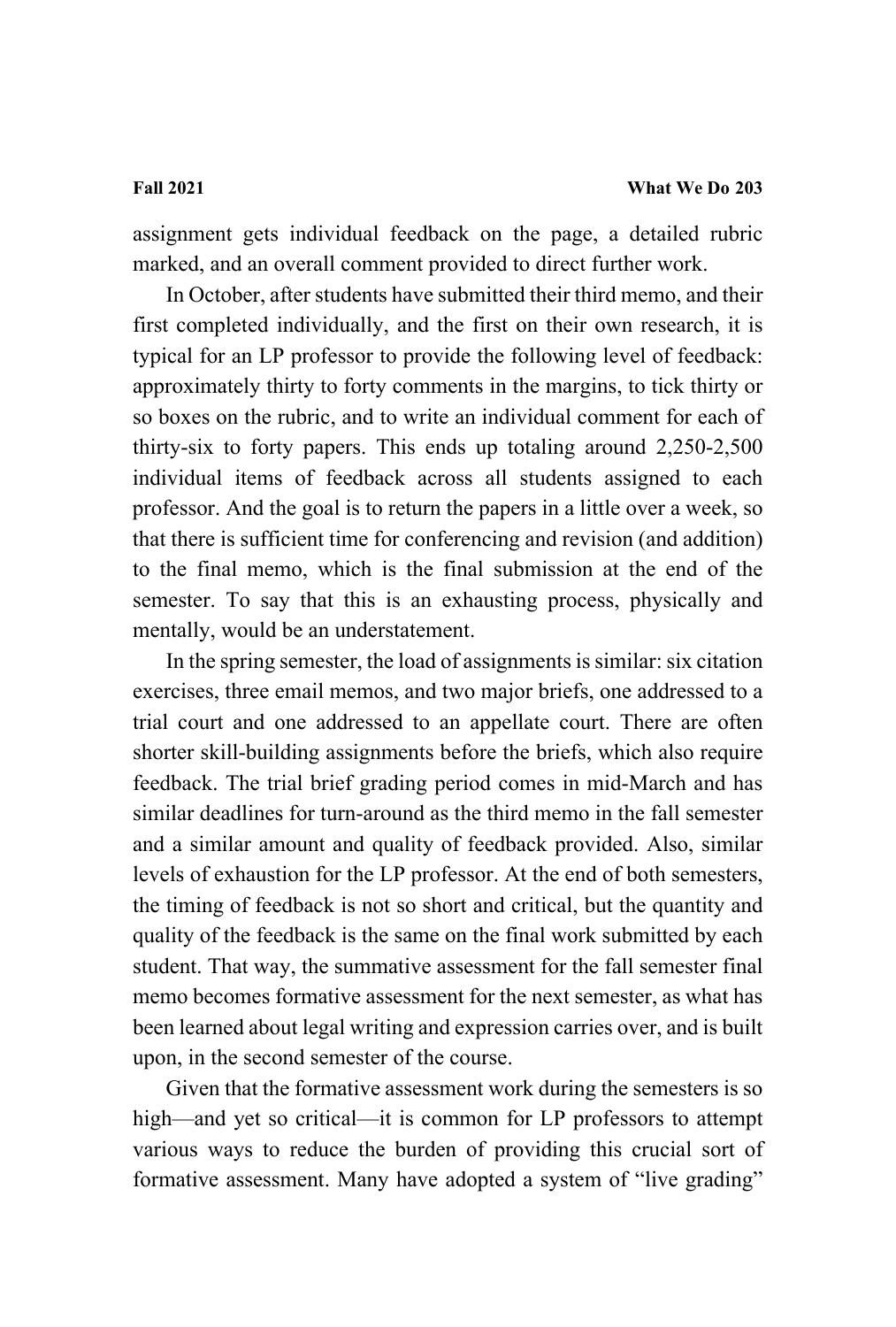where the professor sits with the student and grades the paper in dialog with the student.<sup>[56](#page-36-0)</sup> Others have experimented with voice comments, and even some macro programs to copy/paste the comment text.<sup>[57](#page-36-1)</sup> Another approach is to use two or three dozen abbreviations for common problems, and use those as shorthand in commenting. But, generally speaking, we make a mistake when we think we can automate or streamline this hard work. The problem is, the best comments are those that are individual to the particular student. There are a number of problems that repeat across memos, for certain, but not that many. Students have a nearly infinite way of misunderstanding what they are trying to do in these assignments, but that is all part of the learning process for them.

### **D. Student Conferencing and Teaching over Email**

"*At its deepest reaches, knowing is always communal.*" [58](#page-36-2)

Student conferences are so important for our students, particularly when they are scheduled at just the right time to address what they are struggling with. The concept you have taught and retaught in every form you can think of might still be elusive to them, but the act of articulating the specific struggle they are having (which they might never do if you did not require the meeting) and your explaining it once more, in person, is often what closes the loop for some of them. A good LP teacher looks

\_\_\_\_\_\_\_\_\_\_\_\_\_\_\_\_\_\_\_\_\_\_\_\_\_\_\_\_\_

<span id="page-36-0"></span><sup>56.</sup> Patricia Grande Montana, *Live and Learn: Live Critiquing and Student Learning*, 27 PERSPECTIVES: TEACHING LEGAL RSCH. & WRITING 22 (2019). In 2012, Stetson University School of Law hosted a conference "The Pedagogical Method of Live Commenting and Grading," proceedings of which can be found at https://www.stetson.edu/law/academics/lrw/w ebinars.php.

<span id="page-36-2"></span><span id="page-36-1"></span><sup>57.</sup> Anne Enquist, *Critiquing and Evaluating Law Students' Writing Advice from Thirty-Five Experts*, 22 SEATTLE U. L. REV. 1119, 1143 (1999).

<sup>58.</sup> PALMER, THE COURAGE TO TEACH, *supra* note [1,](#page-3-0) at 55.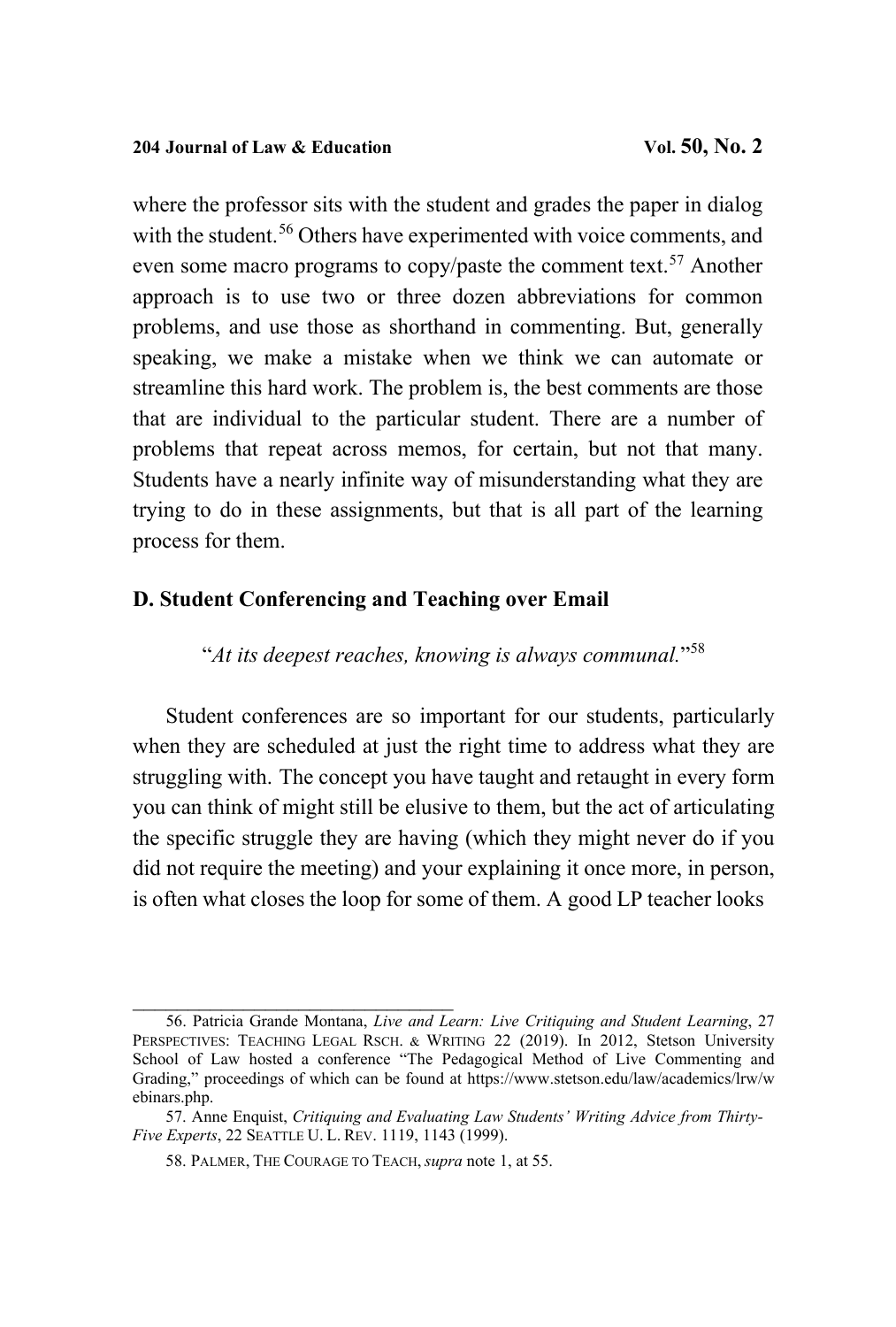forward to these "light bulb" moments.<sup>[59](#page-37-0)</sup>

But it is very important to require the student to articulate the question. If they understand how to articulate the question, that is a learning step in itself. Sometimes students take advantage (or try to, without realizing that is what they are doing). They will read a sentence to you a few days before a legal memo assignment is due and say, "Is that right?" And then do it again, and again. They will do this through the whole memo if you let them. And so, you need to gauge if it is a question in there that they need help with, or whether they really just need a confidence boost. Sometimes you can tell right away that they are getting it—they are just a step or two away from locking onto the concept. A technique many LP professors use is to "answer around" the question—that is, affirm points related to the question, without answering the question directly. With that help, and confidence boost, they can generally then answer the original question themselves, and when they do that, they will have a much deeper understanding—and likely will retain better and be able to reuse it later—the concept they thought they were struggling with.

Often the question they are asking is something that is context specific: "Is this question presented a good one?" And while you can certainly comment on its form, the most important thing about a question presented is that it be properly reflective of the rest of the memo. You would have to read the entire memo to fully answer the question, so you need to, first, help them to understand that and, second, help them to see the relationship between the question presented and the rest of their memo. An LP professor in conference with a student over their work has to walk a fine line between helping them with a genuine problem they are having and not "approving" of what exactly they are doing, because you might—seeing the entire memo later to grade it—

<span id="page-37-0"></span>\_\_\_\_\_\_\_\_\_\_\_\_\_\_\_\_\_\_\_\_\_\_\_\_\_\_\_\_\_ 59. Robin S. Wellford-Slocum, *The Law School Student Faculty Conference: Towards a Transformative Learning Experience*, 45 S. TEX. L. REV. 255, 257 (2004).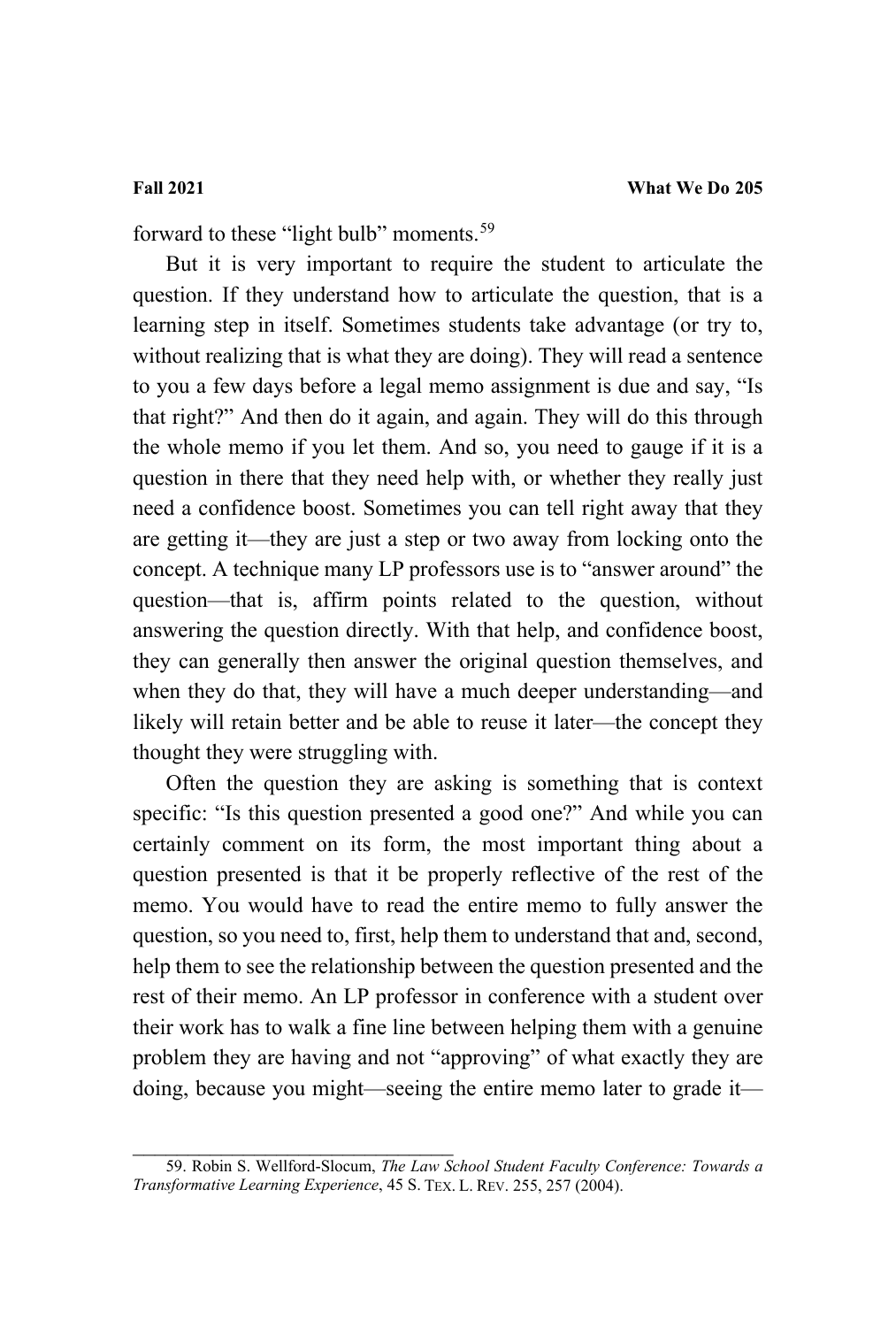realize that in context they could have done this or that better, and then you risk the student thinking: "Well, (s)he said that it was fine when I asked her." We are sometimes accused of "hiding the ball" when we do this, but what we are trying to do is get the student to answer the question themselves—with guidance—so they will learn it better. If a student conference involved merely the student asking over and over for approval of what they have written in draft, it would reduce the opportunity for deep learning to an editing exercise, and we must not be their editors. In our commenting—in writing or in conference—we show them the first errors and ask them to find the rest of the similar errors and fix them all.

There is also an intensely personal aspect to these conferences. Some students accept criticism willingly and openly, but many do not. So, we have to be aware of the sensitivities of the particular student as we provide feedback on their work. "It is important for the students to know . . . that they are not the work they make . . . [Students] who make flawed and misguided work are pained in their hearts because they think this is a judgment of who they are and who they can be."[60](#page-38-0) So it is important to provide feedback that is clear, supportive of further work by the student, while always being compassionate and recognize that the burden of the work you are asking the student to do is substantial.

LP professors engage in a kind of conferencing with our students that is unlike most student conferencing, and we do it for thirty-five to forty students at several key times per semester. Often, LP professors spend up to fifteen to twenty hours in a week doing this with our students, in rapid-fire sessions of several hours per day, particularly in the days leading up to the due date of a major assignment.

In addition to conferencing in person, there is much microconferencing that takes place via email. The important thing for the professor is to get the student to make the connections they need to make whenever that is. Sometimes, it is late at night, not in class, and not in

<span id="page-38-0"></span>\_\_\_\_\_\_\_\_\_\_\_\_\_\_\_\_\_\_\_\_\_\_\_\_\_\_\_\_\_ 60. JESSE BALL, NOTES ON MY DUNCE CAP 15 (2016).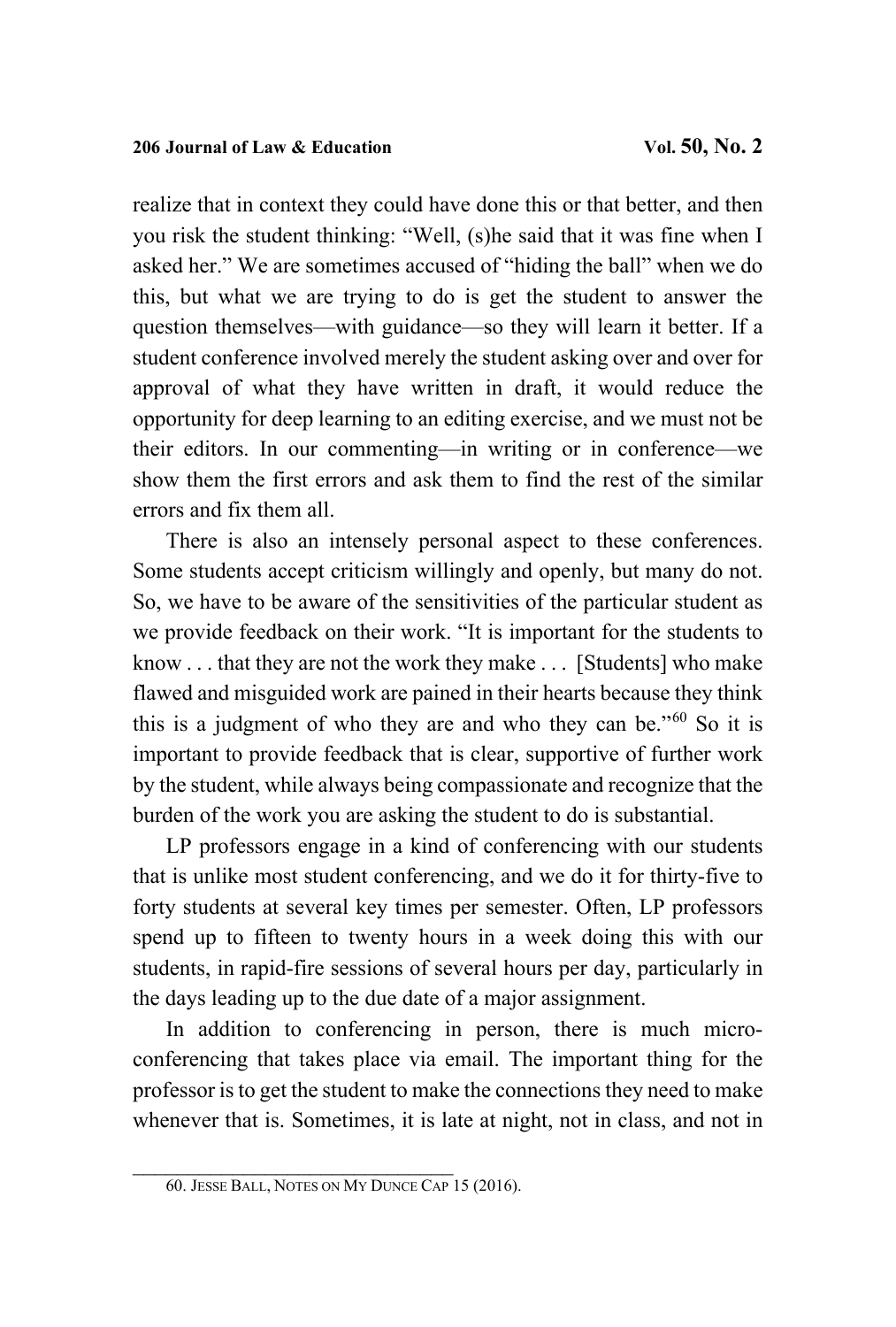conference. So, this often requires late night emails—sometimes a series of emails, rapid-fire. But the LP professor wants to be there with their students in the moment their understanding is coming together, whatever the medium. Students learn, build, and get these skills mostly in their own order and through their own special self-constructed pathways. Adjusting to that on the fly is a constant for an LP professor. Explaining each concept in a few different ways, and at different times, is essential for many students. So, LP professors are always on alert during the semester to these micro-teaching opportunities. We often read and reply to emails at all hours, believing that if this is the moment when it comes together, we want nothing more than to be there in that moment with them, even if it is late on a weekend night.

Having said that, there are also cases where the teacher has to decide whether to respond right away, and when to wait an hour or two for the question to percolate in the student's mind. Generally, these are the emails that are written before the student is ready to fully articulate the question. If you wait an hour or two, often the student will write another email that is just a smidgen further along in their thinking about this part of their writing assignment, and then you can answer the first one with, "See my answer to your second question . . ." and then give the full answer to the second one.

We write these emails—some of them quite long—and we re-write them so as not to make an error or state something in a confusing way. We endeavor to eliminate typos or be anything other than crystal clear about the question we have been asked. Otherwise, we set them back on their path.

Thus, if we are doing our jobs well, we end up living in a state of suspended animation during the semester, particularly near the end of each semester. All good teachers do this, but it is particularly acute for LP teachers. There is so much students learn outside of the classroom, and we need to be there in those moments when and where the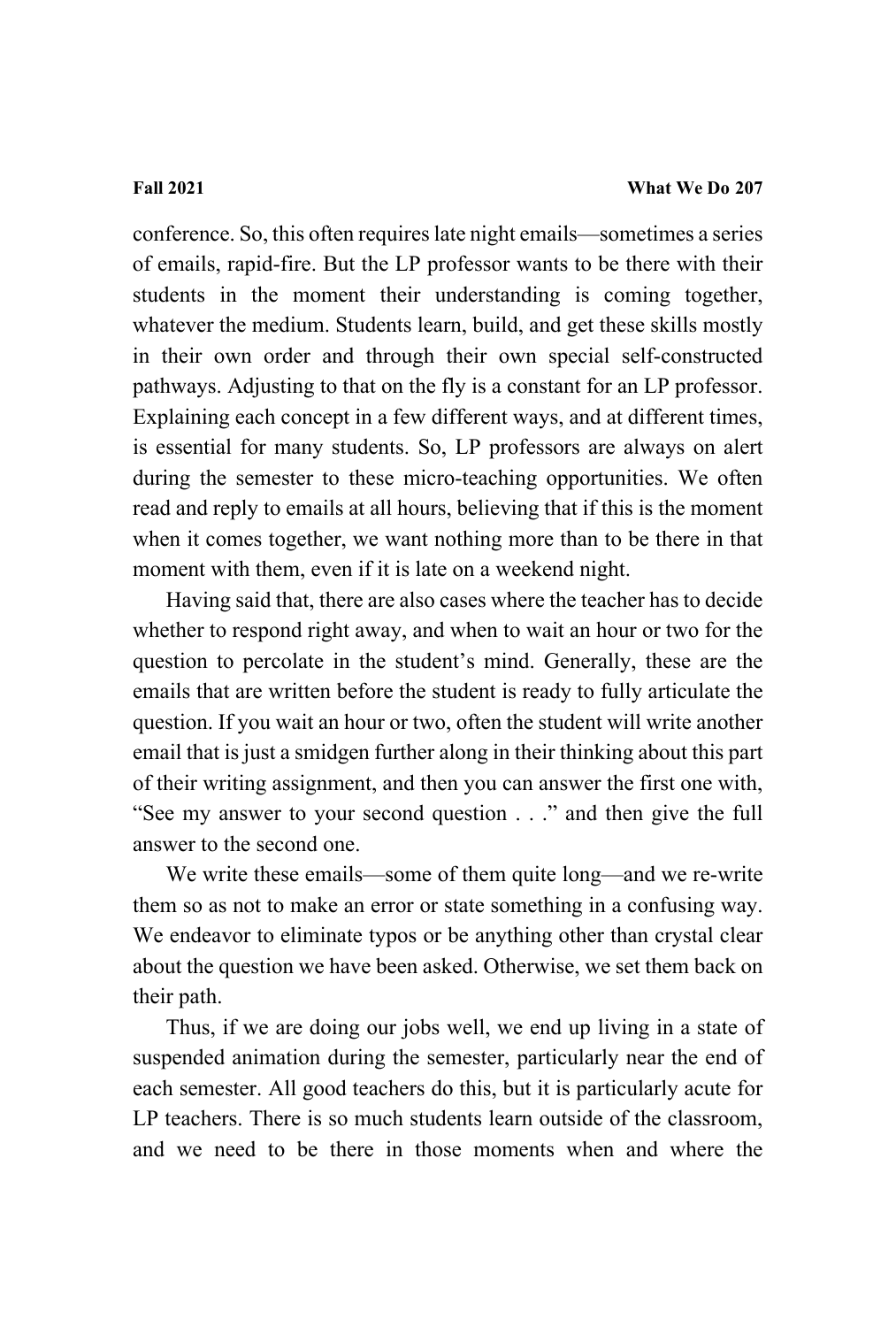connections happen.[61](#page-40-0) But, for the most part, we cannot be. Email has helped with their access to us at off hours, but it is common for some of those emails to take twenty minutes or more to write, each. As a result of this constant "on edge" stance—ready to jump in on a moment's notice and help the student where they are at that moment. Near the end of each semester, we are engaged almost 24/7 in how our students are progressing, and it creates a level of anxiety that can be truly exhausting by the end of the semester. To say that we think about our students and their individual learning needs and circumstances 24/7 *all semester long* is a bit of an overstatement. But not much of one—when we are at our best, a significant portion of our "background processing" head space is dedicated to thinking about our students and where they are on their individual (and indeed, lifetime) journey as they begin their lives as attorneys.

## **E. Counseling**

*"This relational way of knowing . . . can help us reclaim the capacity for connectedness on which good teaching depends."*[62](#page-40-1)

Our students come to us for individual advice and career counseling—and sometimes just life counseling—all the time. We invite it, and we are a natural locus for it in the 1L year. We are not, by any means, replacements for the Associate Dean of Students or the University's counseling service. But to a point, we need to be accessible to our students for those tentative questions as they are forming their understanding of their professional vocation and identity. Indeed, most of us consider it to be part of our jobs. Gaps in a less than robust faculty

<span id="page-40-1"></span><span id="page-40-0"></span> $61.$  This discussion is in no way to suggest that we should be – or need to be – "helicopter" professors." Students must come to us and articulate the question they need help with – we cannot stand over their shoulders, literally or virtually – and interject ourselves. That would short-circuit the learning process. *See* Emily Grant, *Helicopter Professors*, 53 GONZ. L. REV. 1, 4-7 (2018).

<sup>62.</sup> PALMER, THE COURAGE TO TEACH, *supra* not[e 1,](#page-3-0) at 57-58.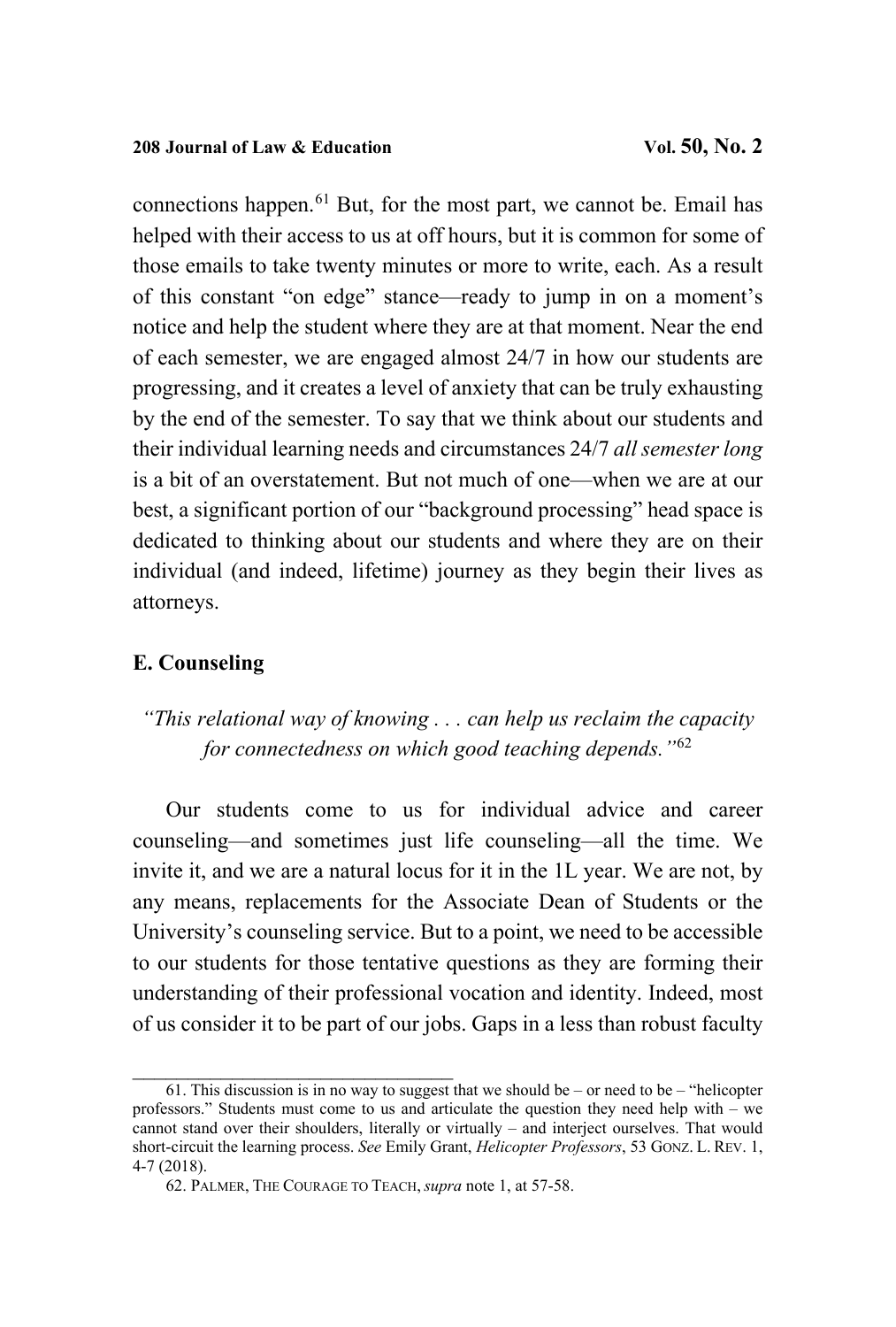advising system are often filled by us. When they have major life events in the first year, a baby, a death in the family, we are the ones—together with the Associate Dean of Students—that they turn to, and we try to help and support them, to carry at least a portion of those joys, sorrows, and burdens with them.

In the spring semester, when it comes time for students to register for their 2L courses, we become career counselors to those who seek us out for advice on courses to take in the next two years. Again, we do not replace, but rather supplement, the career guidance counselor in the law school. But we do provide an extra touch point of advice for them and help them to think through the balancing of coursework, internships, clinics, law journal work, and the many opportunities presented by most law schools today.

Because of the bandwidth required to do all of this, it makes it difficult to do much else during the semester—committee work can be balanced well with this, but the form of measurable disconnection required to write an article during the semester is very difficult. An LP professor, with two sections of students in the course, who is effectively writing a complex law review article during the semester, is either superhuman, or something is probably getting short shrift somewhere.

Yes, some of this kind of counseling by professors happens in other courses, particularly the clinic, but that is usually fewer students and it is not in the most formative part of law school—the first year. We are the only course that does this with new students, or perhaps more accurately, complete lawyer novices.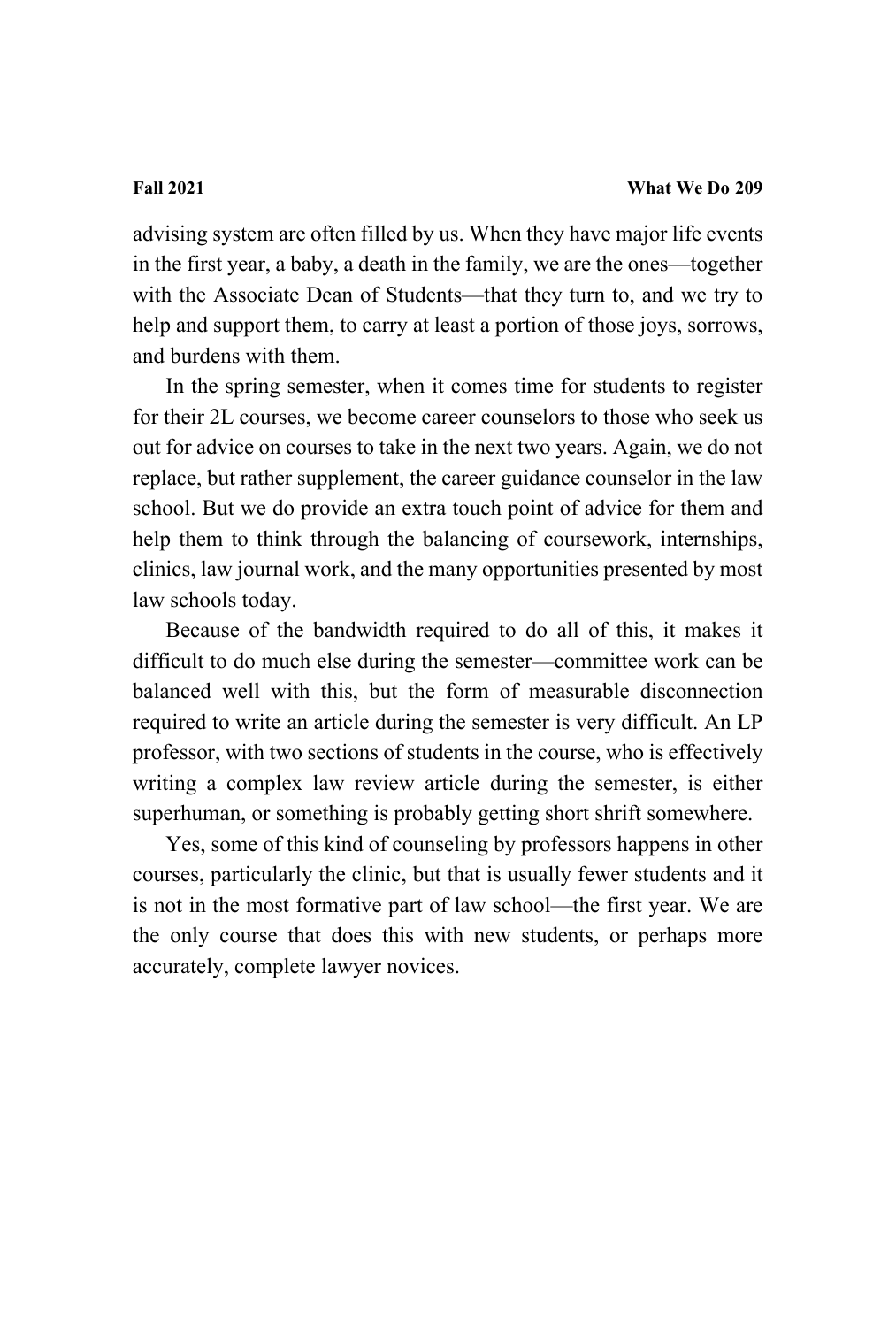### **210 Journal of Law & Education Vol. 50, No. 2**

### **F. The Attitude of Service Work**

*"Teaching is Emotional Labor."*[63](#page-42-0)

At its best, teaching of all kinds is a service profession over all else. But not everyone approaches the task from this perspective. For many, particularly in higher education, teaching is an obligation that takes them away from their scholarship and research. And there are some good reasons for this, because the research and scholarship imperative are important too, and being a productive scholar does not necessarily involve the same skills that great teaching does. This is because teaching with a service orientation requires a tremendous amount of time and attention to each student combined with a kind of softness and vulnerability. And it requires Vulnerability, Humility, Courage, Passion for the subject, and yes, even Love.

### *Vulnerability*

Vulnerability is probably one of the greatest challenges to teaching LP, year after year. We have to allow ourselves to be disliked, even hated, as we give tough assignments and push our students into uncomfortable mental spaces where the real learning takes place. Each student has a different path to building this knowledge and skill, and an LP teacher must be willing to subordinate themselves to this reality and treat each student as an individual. Interestingly, this softness and vulnerability—which we must carefully maintain—is sometimes at odds with faculty politics. Indeed, it can be simply incompatible with the bloody knuckle faculty political battles that sometimes occur in law schools. When we rise to that bait, we risk losing our vulnerability in the classroom that is so important to creating community there, and the

<span id="page-42-0"></span>\_\_\_\_\_\_\_\_\_\_\_\_\_\_\_\_\_\_\_\_\_\_\_\_\_\_\_\_\_ 63. BARBARA LARRIVEE, CULTIVATING TEACHER RENEWAL: GUARDING AGAINST STRESS AND BURNOUT 37 (2012).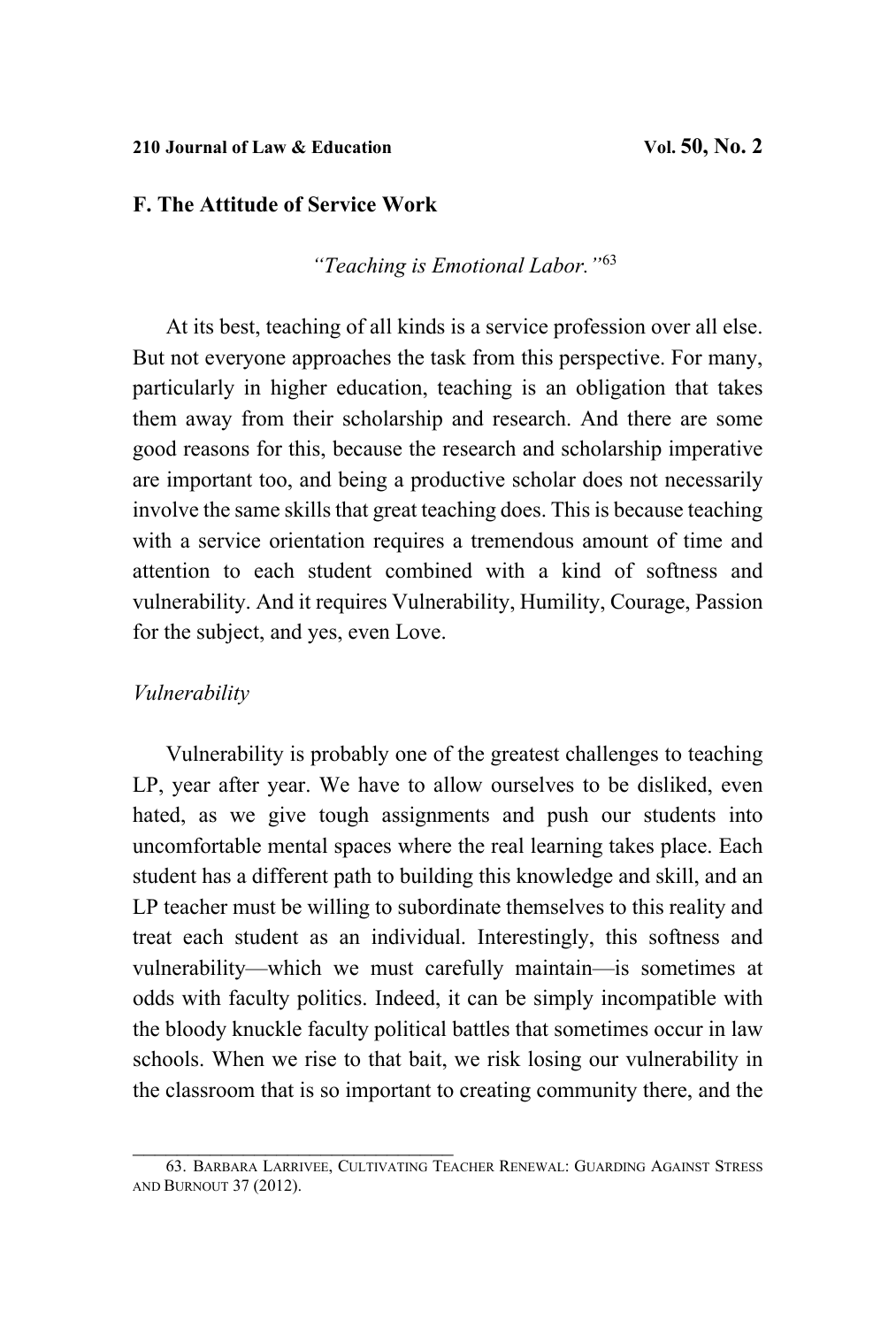motivation to keep giving that vulnerability to our students.

### *Humility*

Great teaching of the LP course requires humility—an essential modesty. An LP teacher who is drawing attention to himself is drawing it away from the students. This is very hard to maintain over the years, because a sustained subordination of ego is not natural for most humans. But what we teach is inexact, and we must be in service to others—our students—as we ask them to stretch and grow.

### *Courage*

It also requires courage—it takes courage to teach in an open-ended way because in legal client matters the attorney does not know what will happen all the time. In an anatomy course in medical school, when the professor is lecturing on the bones of a skeleton, this is a subject that is fixed. But our subject is about balance between competing choices, and teaching it requires courage to stand behind inexact arguments and terminology.

### *Passion*

You have to have passion for what you do in many areas of life, but particularly in teaching this course in law school. Passion for the subject is infectious, and students often comment favorably on their professor's passion for the subject they teach, whatever the course. The late novelist David Foster Wallace was a creative writing teacher for several years at three colleges. In *The David Foster Wallace Reader*, there is a collection of his syllabi for the courses he taught at those schools. His mother, also an English teacher, offers this wisdom about teaching—describing how her son David approached his teaching—in an introduction to his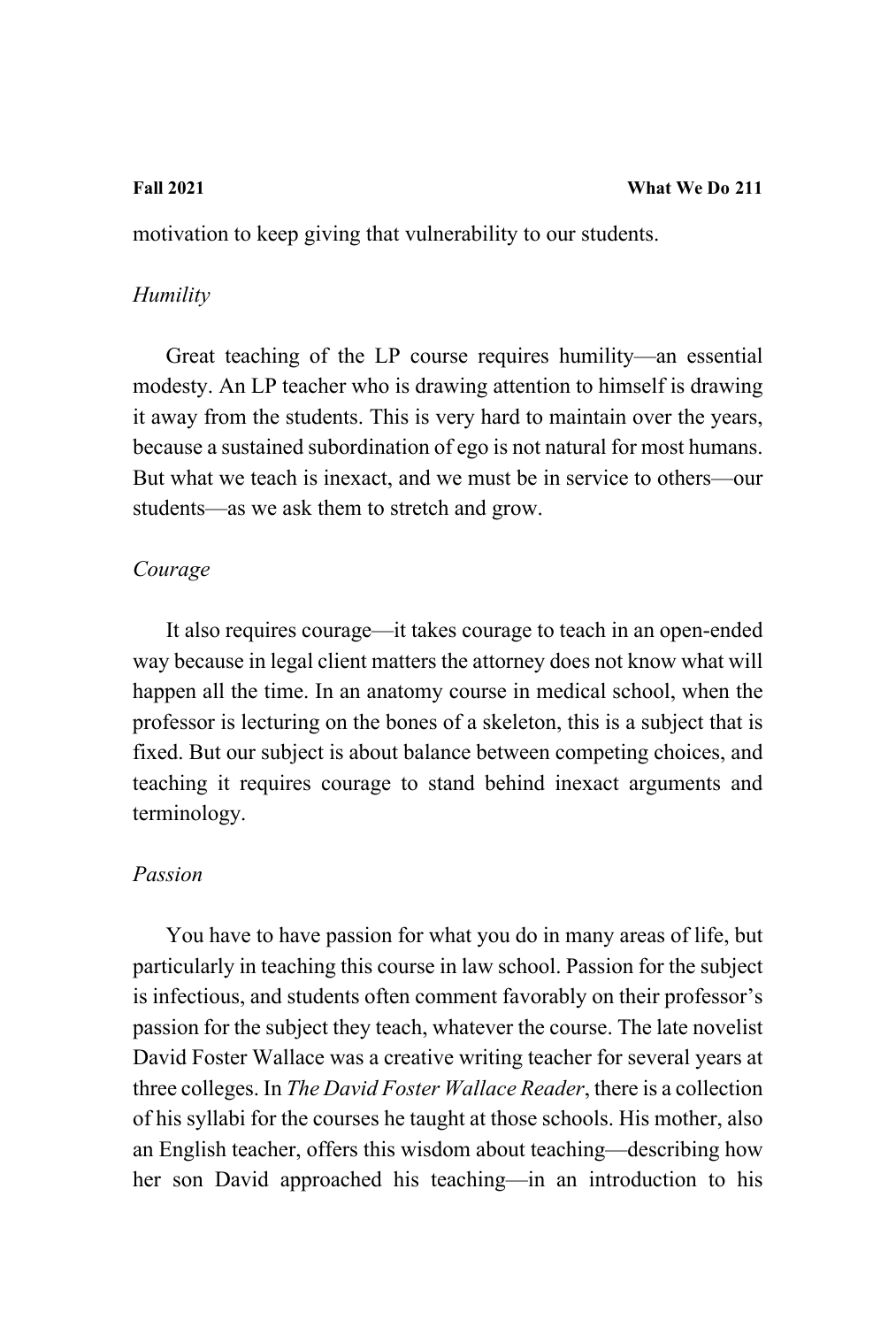teaching materials: "Good teachers are those who so love their subjects that they try with all their might and main to help students to love them, too, forever."[64](#page-44-0)

In LP, the professors who teach it are—in most cases—giving it the best years of their legal careers, and have largely put aside ambition for wealth or academic recognition, which is already a powerful measure of their passion for the subject. They feel called to the work, and it becomes their vocation. The poet David Whyte, in his book *Consolations*, says this about the relationship between ambition and vocation:

> Ambition, left to itself, like the identity of the average billionaire, always becomes tedious, its only object the creation of larger and larger empires of control; but a true vocation calls us out beyond ourselves; breaks our heart in the process and then humbles, simplifies, and enlightens us about the hidden, core nature of the work that enticed us in the first place. $65$

In his seminal book, *The Courage to Teach*, Parker Palmer stresses the importance of establishing a "community of truth" in every classroom to encourage and support deep learning.[66](#page-44-2) But he laments that most teaching goes against this principle. Instead, he writes:

> [O]ur conventional pedagogy emerges from a principle that is hardly communal. It centers on a teacher who does little more than deliver conclusions to students. It assumes that the teacher has all the knowledge and the students have little or none, . . . that the teacher sets all the standards and the students must measure up. Teacher and students gather in the same room at the same time

<sup>64.</sup> THE DAVID FOSTER WALLACE READER 601 (Little, Brown & Co., 2014).

<span id="page-44-2"></span><span id="page-44-1"></span><span id="page-44-0"></span><sup>65.</sup> DAVID WHYTE, CONSOLATIONS: THE SOLACE, NOURISHMENT AND UNDERLYING MEANING OF EVERYDAY WORDS 14-15 (Many Rivers Press, 2015).

<sup>66.</sup> PALMER, THE COURAGE TO TEACH, *supra* note [1,](#page-3-0) at 97.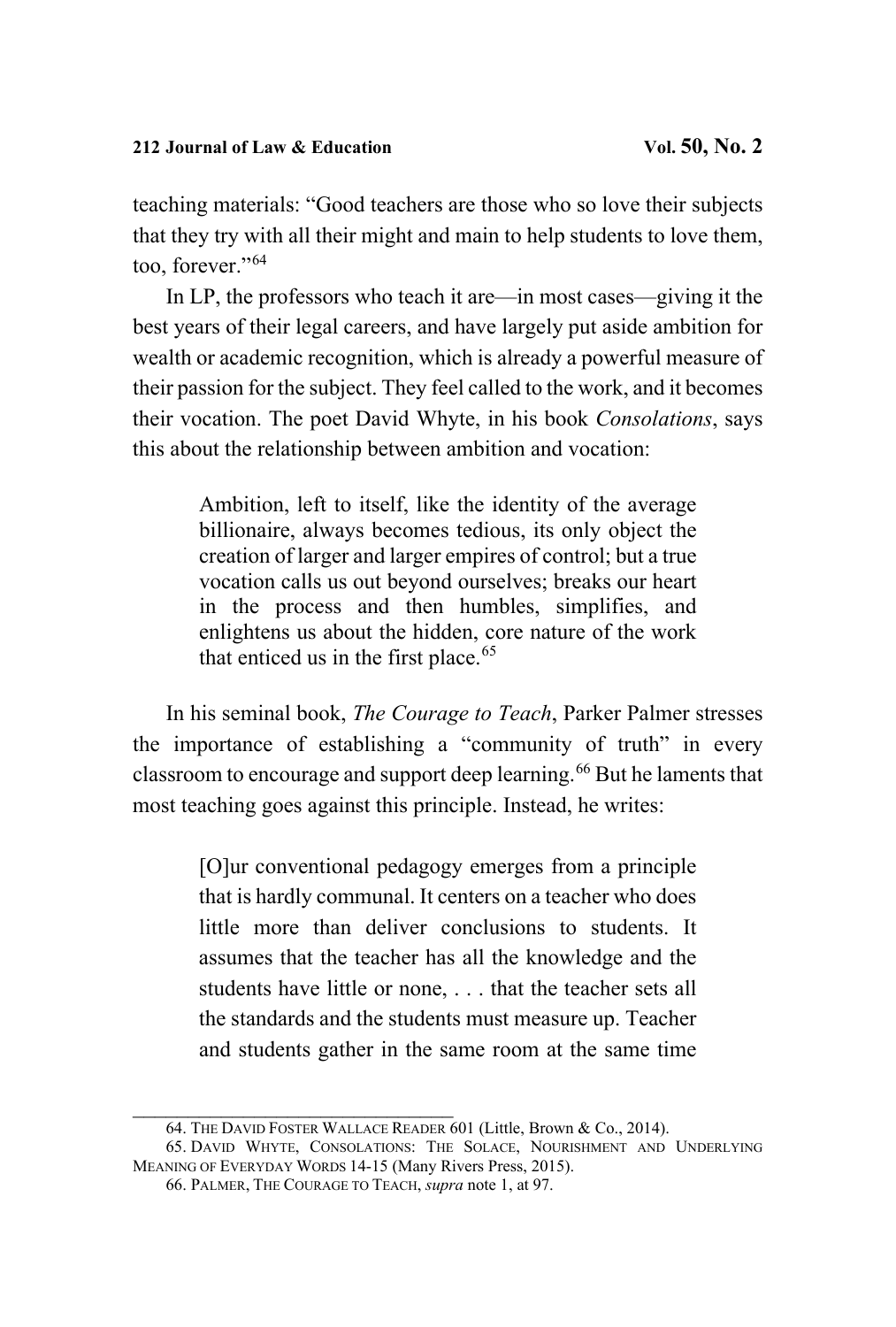not to experience community but simply to keep the teacher from having to say things more than once. $67$ 

# *Agape Love*

Establishing a community of truth in the LP classroom requires vulnerability, humility, courage, and infectious passion for the subject. And it also requires a kind of *love*—specifically, the kind of love described in the Ancient Greek concept of *Agape*.

To be absolutely clear, when using the word "love," there are those who might recoil, but this would only be through a misunderstanding of the point being made. There are plenty of cases in all levels of education where teachers have abused their position of trust and engaged in a different kind of love—*Eros*. In no way is the use of the word "love" here meant in this way. Indeed, there probably is no better way than to destroy a community of truth than to engage in an inappropriate relationship with one of your students. But the ancient Greeks articulated four different kinds of love, including *Eros* (the type of love *not* being suggested here), *Storge* (empathy), *Philia* (the type of love through which we love our friends and family), and *Agape*—which refers to a very different sort of love than the other three. [68](#page-45-1) It is also one we do not talk about much, especially in academia.

<span id="page-45-2"></span>One of the modern world's most expressive proponents of *Agape* love was Dr. Martin Luther King, and it was central to his belief in the importance and impact of non-violent protest. He explained through

<span id="page-45-0"></span>\_\_\_\_\_\_\_\_\_\_\_\_\_\_\_\_\_\_\_\_\_\_\_\_\_\_\_\_\_ 67. *Id.* at 118. If there is one overwhelmingly common characteristic of teaching LP, it is that we have to say things way more than once, and this is because the nature of what we teach requires an iterative learning process.

<span id="page-45-1"></span><sup>68.</sup> John P. Miller, *Education and Eros*, *in* INTERNATIONAL HANDBOOK OF EDUCATION FOR SPIRITUALITY, CARE AND WELLBEING 581 (Marian de Souza et al. eds., 2009) (for a discussion of *Agape* (587-88), *Storge* (583-85), *Philia* (585), and *Eros* (589)). *See also* C.S. LEWIS, THE FOUR LOVES (1960).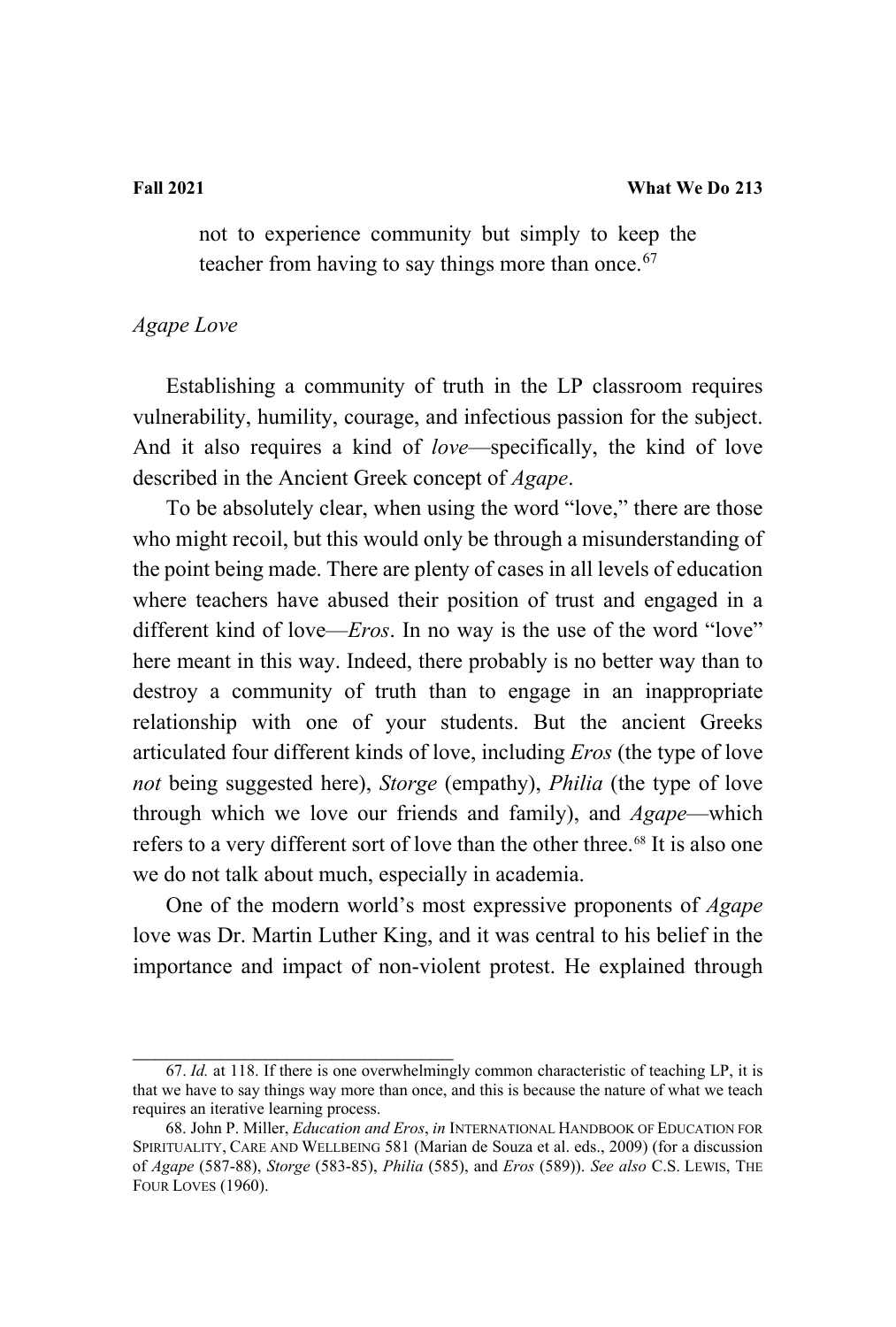many sermons and writings<sup>[69](#page-46-0)</sup> that *Agape* is not a sentimental or affectionate kind of love but rather love in the sense of deep understanding and redemptive good will:

*Agape* means understanding, redeeming good will for all men. It is an overflowing love which is purely spontaneous, unmotivated, groundless, and creative. It is not set in motion by any quality or function of its object . . . It is a love in which the individual seeks not his own good, but the good of his neighbor. *Agape* does not begin by discriminating between worthy and unworthy people, or any qualities people possess. It begins by loving others *for their sakes*. It is an entirely "neighbor-regarding concern for others," which discovers the neighbor in every man it meets . . . Consequently, the best way to assure oneself that love is disinterested is to have love for the enemy-neighbor from whom you can expect no good in return, but only hostility and persecution.<sup>[70](#page-46-1)</sup>

Most faith traditions also contain this concept. "The notion [of *Agape*] is nearly identical to one of Buddhism's four *brahmaviharas*, or divine attitudes—the concept of *Metta*, often translated as loving kindness or benevolence."[71](#page-46-2) In Japanese culture, it is expressed in the

<span id="page-46-0"></span>\_\_\_\_\_\_\_\_\_\_\_\_\_\_\_\_\_\_\_\_\_\_\_\_\_\_\_\_\_ 69. *See* THE PAPERS OF MARTIN LUTHER KING, JR. VOLUME I: CALLED TO SERVE 263-67 (Clayborne Carson et al., eds. 1992); Martin Luther King, Jr., *A Comparison of the Conceptions of God in the Thinking of Paul Tillich and Henry Nelson Wiemen* (Apr. 15, 1955), *reprinted in*  THE PAPERS OF MARTIN LUTHER KING, JR., VOL. II 339-544 (Clayborne Carson et al., eds. 1994) (Ph.D. dissertation, Boston University); Martin Luther King, Jr., *Contemporary Continental Theology* (Jan. 15, 2952), *reprinted in* THE PAPERS OF MARTIN LUTHER KING,JR. VOL. II 113-39 (Clayborne Carson et al., eds. 1994) (graduate student paper); Martin Luther King, Jr., *The Christian Way of Life in Human Relations: An Address Delivered at the General Assembly of the National Council of Churches* (Dec. 4, 1957), *reprinted in* THE PAPERS OF MARTIN LUTHER KING, JR., VOL. VI 322-28 (Clayborne Carson et al., eds 2007) at 322-328.

<span id="page-46-1"></span><sup>70.</sup> MARTIN LUTHER KING, JR., A TESTAMENT OF HOPE: THE ESSENTIAL WRITINGS AND SPEECHES OF MARTIN LUTHER KING, JR. 19 (reprint ed. 1990).

<span id="page-46-2"></span><sup>71.</sup> Maria Popova, *An Experiment in Love: Martin Luther King, Jr. on the Six Pillars of Nonviolent Resistance and the Ancient Greek Notion of 'Agape,'* BRAINPICKINGS, <https://www.brainpickings.org/2015/07/01/martin-luther-king-jr-an-experiment-in-love/> (last visited Oct. 22, 2021); *see, e.g.*, BHANTE HENEPOLA GUNARATANA, LOVING-KINDNESS IN PLAIN ENGLISH: THE PRACTICE OF METTA (2017).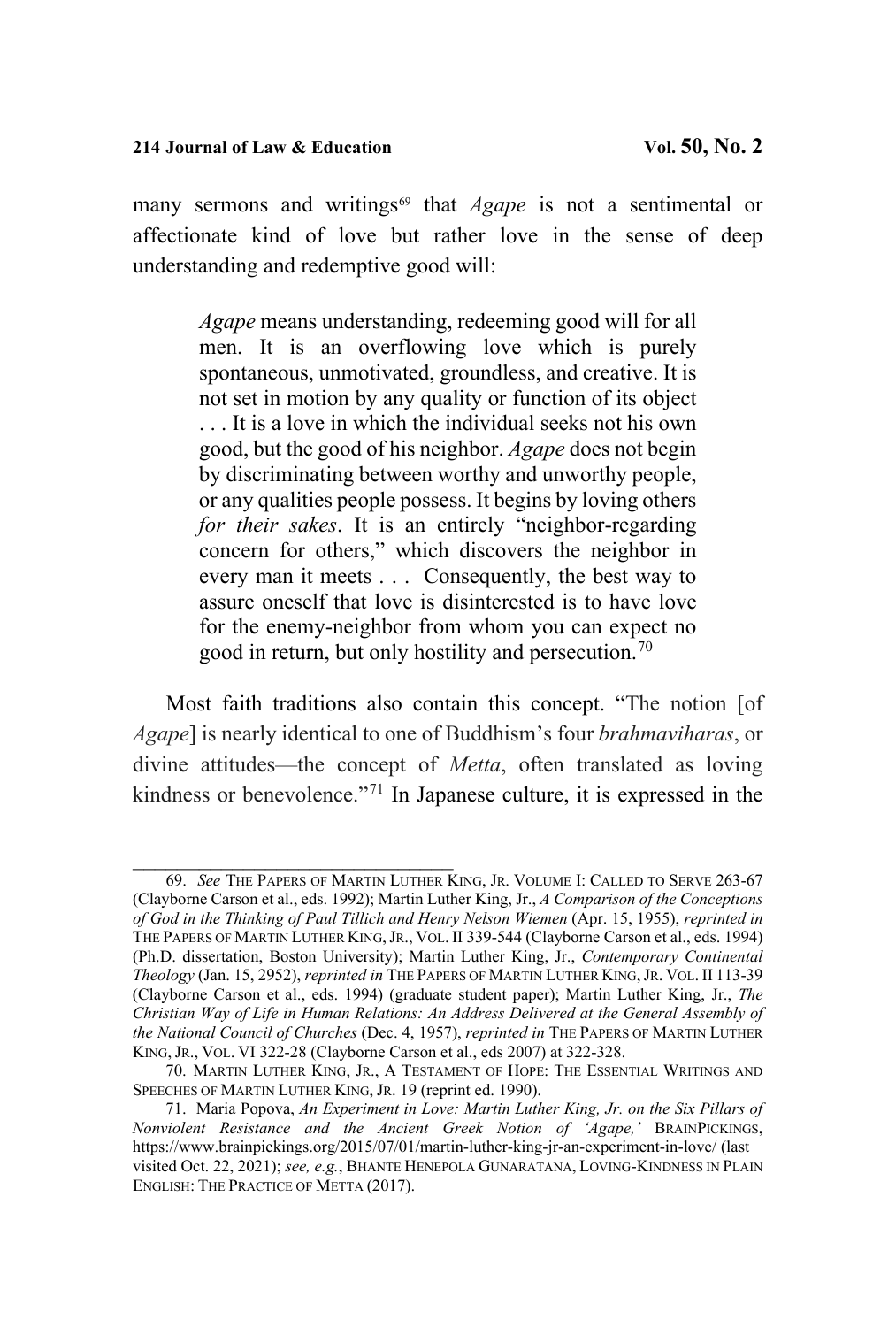word *amae*, or "indulgent love," that dictates that all relationships should be based on the kind of love that indulges people's needs as well as their idiosyncrasies, even when it is difficult to do so.<sup>[72](#page-47-0)</sup> Christianity also contains the concept, and uses it to describe God's love for man. The passage of the Bible often used in wedding ceremonies—from St. Paul's letter to the Corinthians—speaks to this:

> If I speak in the tongues of men and of angels, but have not love, I am a noisy gong or clanging cymbal. And if I have prophetic powers, and understand all mysteries and all knowledge, and if I have all faith, so as to remove mountains, but have not love, I am nothing. Love is patient and kind; love is not jealous or boastful; it is not arrogant or rude. Love does not insist on its own way; it is not irritable or resentful; it does not rejoice at wrong, but rejoices in the right. Love bears all things, believes all things, hopes all things, endures all things.  $73$

The great Christian writer C.S. Lewis describes this as a selfless love, a love that is passionately committed to the well-being of another, and argues that it is the "greatest of the four loves."[74](#page-47-2) This kind of love transcends and *serves* regardless of circumstances.

A related concept of service to others in the Christian tradition is one of the three virtues, *Caritas*, or Charity. [75](#page-47-3) This refers to charity towards others through an altruistic love for them, particularly those less fortunate than ourselves.[76](#page-47-4) While that might seem like a stretch in the

<span id="page-47-4"></span><span id="page-47-3"></span><span id="page-47-2"></span><span id="page-47-1"></span><span id="page-47-0"></span>\_\_\_\_\_\_\_\_\_\_\_\_\_\_\_\_\_\_\_\_\_\_\_\_\_\_\_\_\_ 72. Yu Niiya, Phoebe C. Ellsworth & Susumu Yamaguchi, *Amae in Japan and the United States: An Exploration of a "Culturally Unique" Emotion*, 6(2) EMOTION 279, 280 (2006).

<sup>73. 1</sup> Corinthians 13:1-2, 4-7 (Revised Standard).

<sup>74.</sup> *See* LEWIS, *supra* not[e 68.](#page-45-2)

<sup>75.</sup> Katie Eriksson, *Caring Science in a New Key*, 15 NURSING-SCI. Q. 61, 62 (2002). 76. *Id.*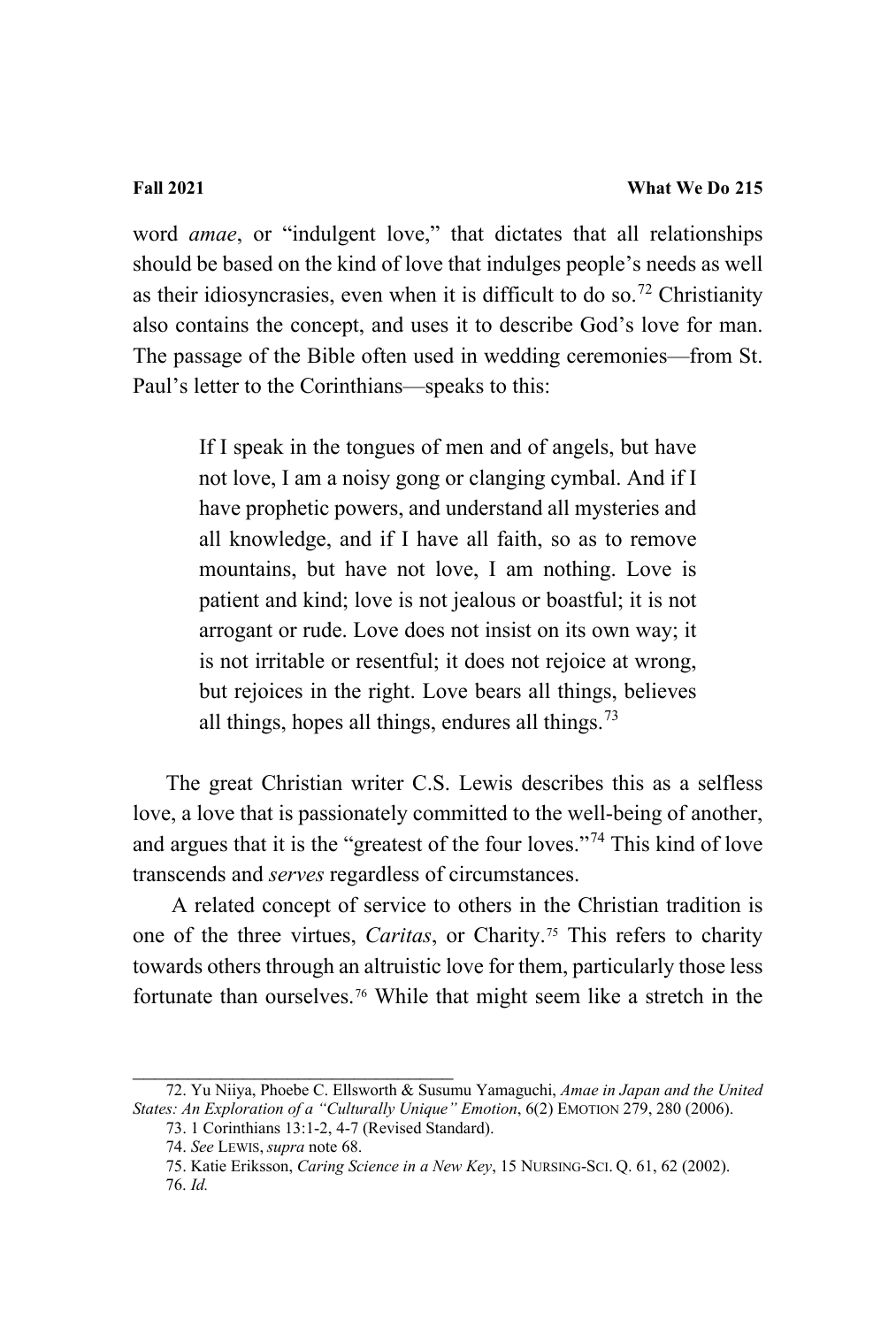context of legal education, it is not. We forget sometimes that we are incredibly fortunate and privileged to have been able to go to law school ourselves, and excelled enough at it that we became law professors. Many of our students are struggling to get through the day, and they (mostly temporarily) hate us for piling on the work. We might have to do so for pedagogical reasons yes, but when we lose touch with our student's struggles, we bruise the community of truth we want to establish and maintain in the classroom—students are never our enemies. When, for example, you hear a colleague or two complaining about their students (late to class, surfing on their laptops, etc.), this sets up a dynamic that can damage community. Dr. King reminds us of the centrality of community in the concept of Agape this way:

> *Agape* is not a weak, passive love. It is love in action . . . *Agape* is a willingness to go to any length to restore community . . . It is a willingness to forgive, not seven times, but seventy times seven to restore community . . . .[I]f I respond to hate with a reciprocal hate I do nothing but intensify the cleavage in broken community. I can only close the gap in broken community by meeting hate with love.<sup>[77](#page-48-0)</sup>

The idea of applying this sort of love to students is not a common one, but it is also not a new one. The progressive eighteenth century Swiss educator Johann Heinrich Pestalozzi was groundbreaking in his time for his work educating the whole student, seeking to achieve "an equilibrium of what he called 'head, hands and heart.'"[78](#page-48-1) Pestalozzi believed there was an "inner dignity" to each student, and that "without love, neither the physical nor the intellectual powers will develop naturally."[79](#page-48-2) 

<sup>77.</sup> KING, *supra* note 70, at 20.

<span id="page-48-2"></span><span id="page-48-1"></span><span id="page-48-0"></span><sup>78.</sup> ANNIK LAFARGE, CHASING CHOPIN: A MUSICAL JOURNEY ACROSS THREE CENTURIES, FOUR COUNTRIES, AND A HALF-DOZEN REVOLUTIONS 66 (2020). This sounds a lot like the integrated learning propounded by the Carnegie Report. *See* discussion *supra* notes 36-39. 79. *Id*.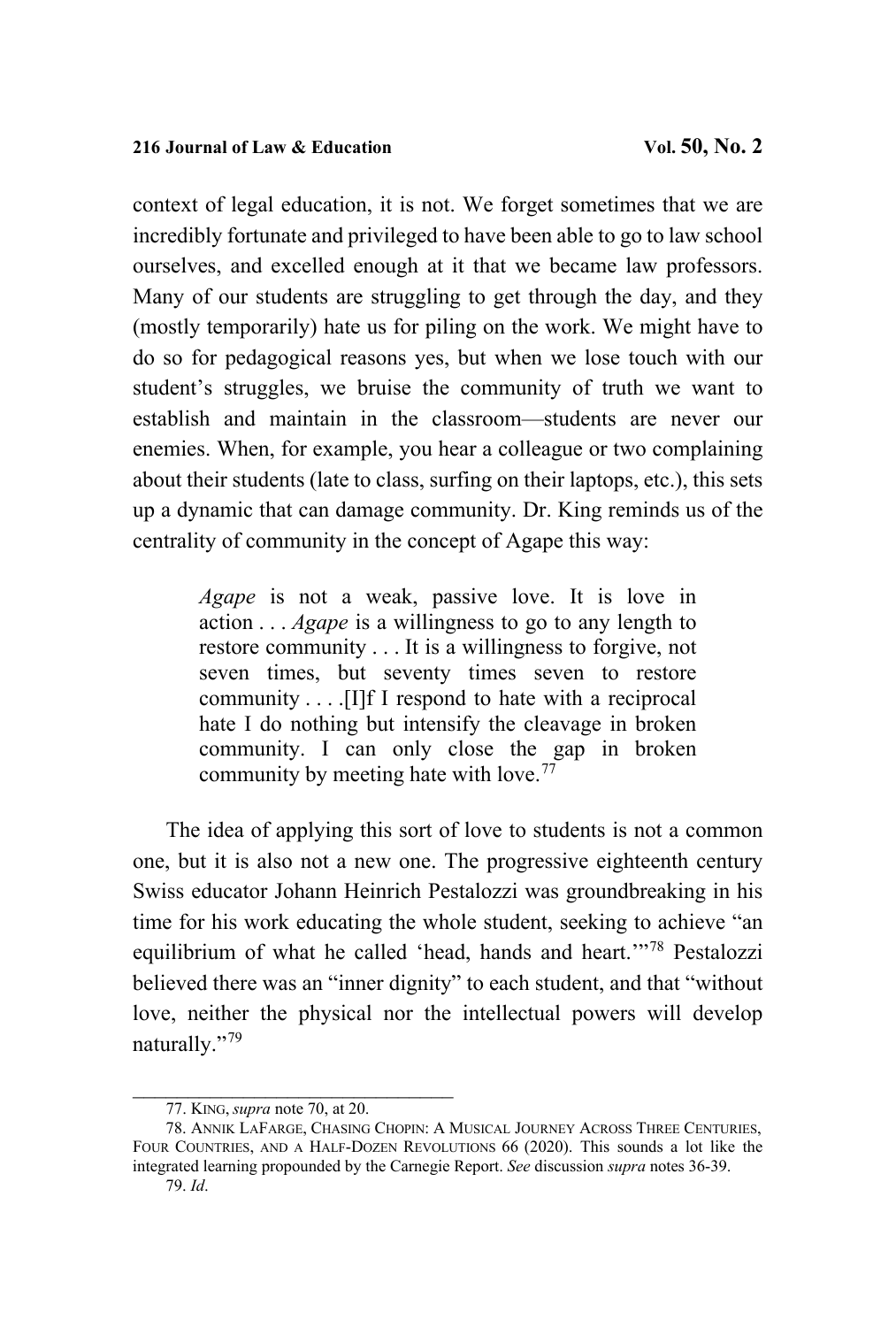More recently, law school Deans of Students have discovered the benefit of selfless love when working with students. In an article by Associate Dean David B. Jaffe entitled *The Key to Law Student Well-Being? We Have to Love our Law Students*, he describes the ways in which Deans, Faculty, and the Admissions and Orientation processes can all be reoriented to greater care of our students during their time in our law schools: "Together, greater expressions of love to our students and attention to their wellness and mental health can only result in these individuals experiencing more healthy and productive lives in law school and in the profession."<sup>[80](#page-49-0)</sup>

In contrast, too often in legal teaching, we feel like we have to use fear to motivate our students. Fear of the grade, fear of a withheld letter of recommendation, but more immediately—fear of in-class humiliation. The "Socratic Method"—so famous in law school—often involves humiliation of one kind or another. Over the years, I have had many students tell me they felt humiliated in their doctrinal classes. But there are at least two problems with using fear or humiliation as a teaching technique. First, if we ever humiliate or insult a student, the lesson is quite plainly over—not only for that student, but for similarly situated ones as well. It is just not an effective way to open a channel for learning—instead, it shuts it down and creates unnecessary student stress.<sup>[81](#page-49-1)</sup> Second, as Barbara McClintock's work says about the kind of love great teachers have for their students—it is a kind of "intimacy without the annihilation of difference."<sup>[82](#page-49-2)</sup> Through this lens, teaching

<span id="page-49-0"></span><sup>80.</sup> David B. Jafee, *The Key to Law Student Well-Being? We Have to Love our Law Students*, PD QUARTERLY, February 2018, at 16 (NALP). If there is a silver lining to the 2020- 21 Covid pandemic, it is that it seems to have encouraged all faculty to acknowledge and emphasize the importance of mental health and wellness more than we have in the past.

<span id="page-49-1"></span><sup>81.</sup> Debra S. Austin, *Positive Legal Education: Flourishing Law Students and Thriving Law Schools*, 77 MD. L. REV. 649 (2018); Debra S. Austin, *Killing Them Softly: Neuroscience Reveals How Brain Cells Die from Law School Stress and How Neural Self-Hacking Can Optimize Cognitive Performance*, 59 LOY. L. REV. 781 (2013).

<span id="page-49-2"></span><sup>82.</sup> EVELYN FOX KELLER, A FEELING FOR THE ORGANISM:THE LIFE AND WORK OF BARBARA MCCLINTOCK 55 (Freeman, 1983).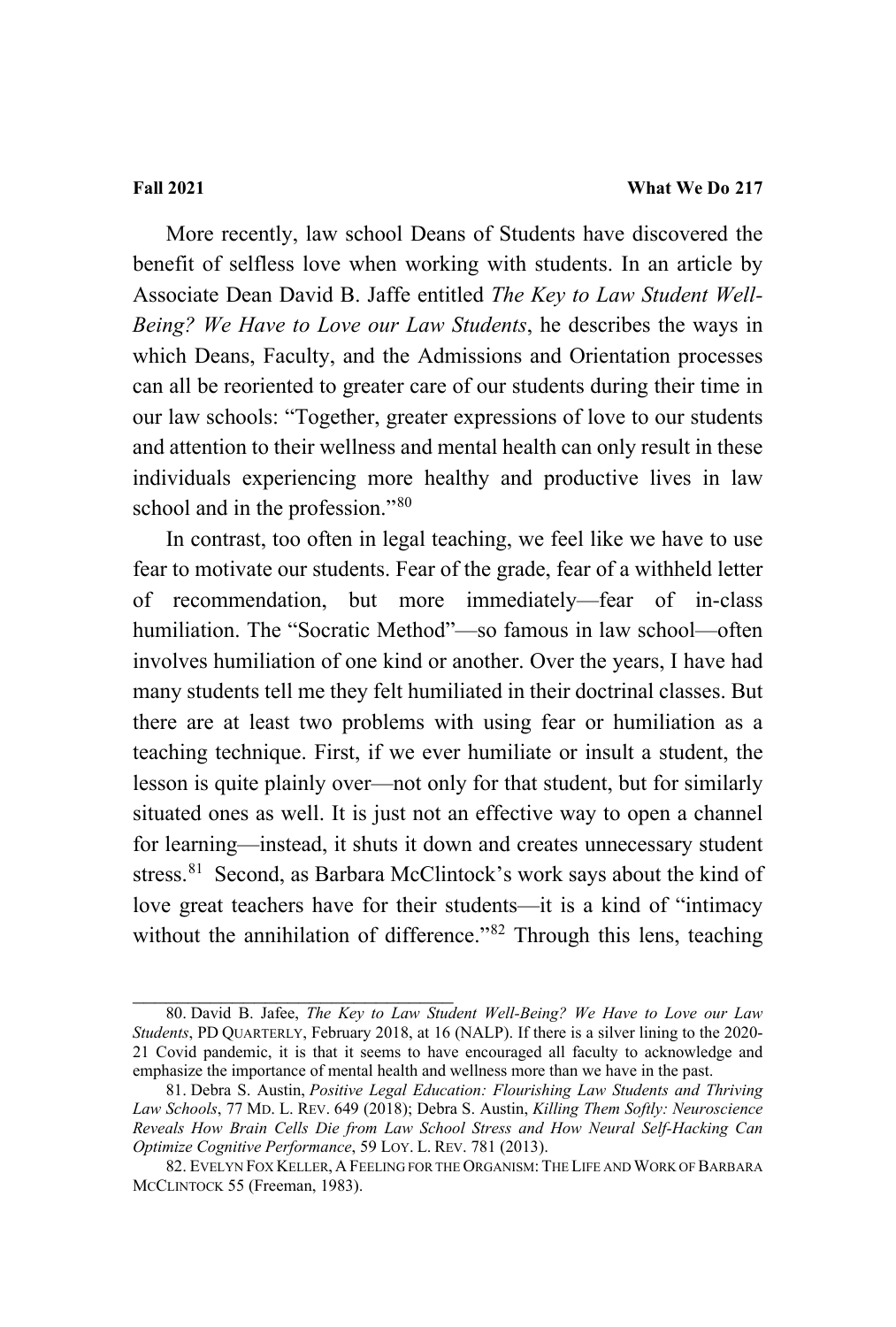through humiliation not only shuts down student learning and bruises community, but it also serves to undermine inclusive teaching practices. All of our students, regardless of circumstances, race, gender, sexual orientation, or any other kind of difference from the "mainstream," deserve to be treated with equal dignity, respect, and yes, love. Of course, when you have a student who is struggling, and you treat them with equal respect and dignity, it is good to remember that everyone else in the class is watching you. This is a truth heightened in the small-sized classes we teach in LP.

# **G. Teaching Methods to Advance Community and Agape**

If this Article has convinced the reader of the need to establish and maintain a healthy community of learning that includes Agape love in the LP course, some practical methods of doing so might be in order at this point. Fortunately, there are some fairly obvious—although none of them easy—teaching methods that can be used, and many teachers use them already, and many LP Professors use them regularly and with care. But perhaps a "Top Ten" list here will be helpful.

# *1. Manage Expectations Throughout*

Because there are so many "moving parts" to the LP course—there must be, we have so many disparate learning outcomes to achieve—it is incredibly important to keep students apprised of what has been covered, what is coming up, and to explain why. Instructions on assignments need to be written and provided to students and explained in class, and these instructions must be crystal clear. This helps students to understand what they are doing now, and why, and what they will be asked to do next, as well has how all of that interrelates.

## *2. Sweat the Details*

Again, because there are so many moving parts in the course, it is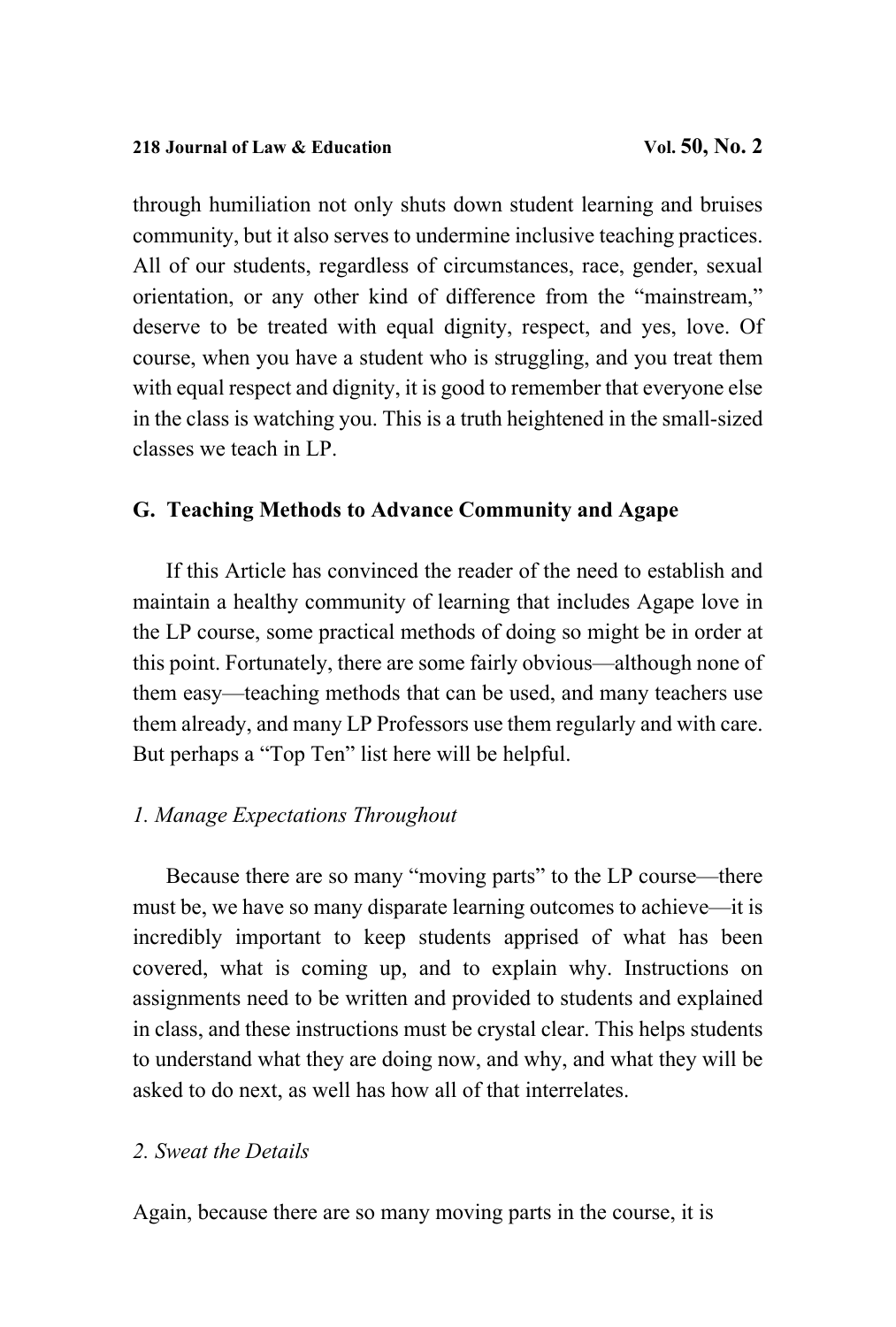important to keep track of all the details and make sure the "trains run on time." Our Teaching Assistants help tremendously with this. An LP professor can lose their students in even one significant logistical problem, or perhaps two in a semester. And the least we can do is make it all seem seamless, so as to keep students focused on the work, rather than confusion on the details. [83](#page-51-0)

### *3. Be Hyper Organized*

To sweat the details requires being hyper organized. Some of our colleagues have accused us of being "perfectionists." But all we are trying to do is keep our students from becoming over stressed, while also putting a great deal of work on them. We would much rather they spend their bandwidth on the work, rather than having to ask us, TAs, or their classmates what the heck they are expected to do next. Hyper organization helps us do this—call it perfectionism if you like.

# *4. Encourage the Growth Mindset*

Carol Dweck's groundbreaking work on the growth mindset  $84$  has significant application to students in law school generally, but especially in LP. The growth mindset in a student is one that is able to accept criticism, and handle setbacks, and who can see that a failure or setback is not a measure of inability. [85](#page-51-2) Who is able to move from "prove" to "improve."<sup>86</sup> Students who look at their work that way are open to the

<span id="page-51-1"></span><span id="page-51-0"></span><sup>83.</sup> I sometimes describe the course—to my TAs and colleagues—as being "like a jalopy held together with chewing gum and string going down the highway at seventy-five miles an hour," and further, that our job is to hold the jalopy together, and to keep our students from seeing us do so.

<span id="page-51-2"></span><sup>84.</sup> CAROL S. DWECK, MINDSET: THE NEW PSYCHOLOGY OF SUCCESS (Ballentine, 2007). 85. *Id.* at 7-9.

<span id="page-51-3"></span><sup>86.</sup> *Id.* at 6.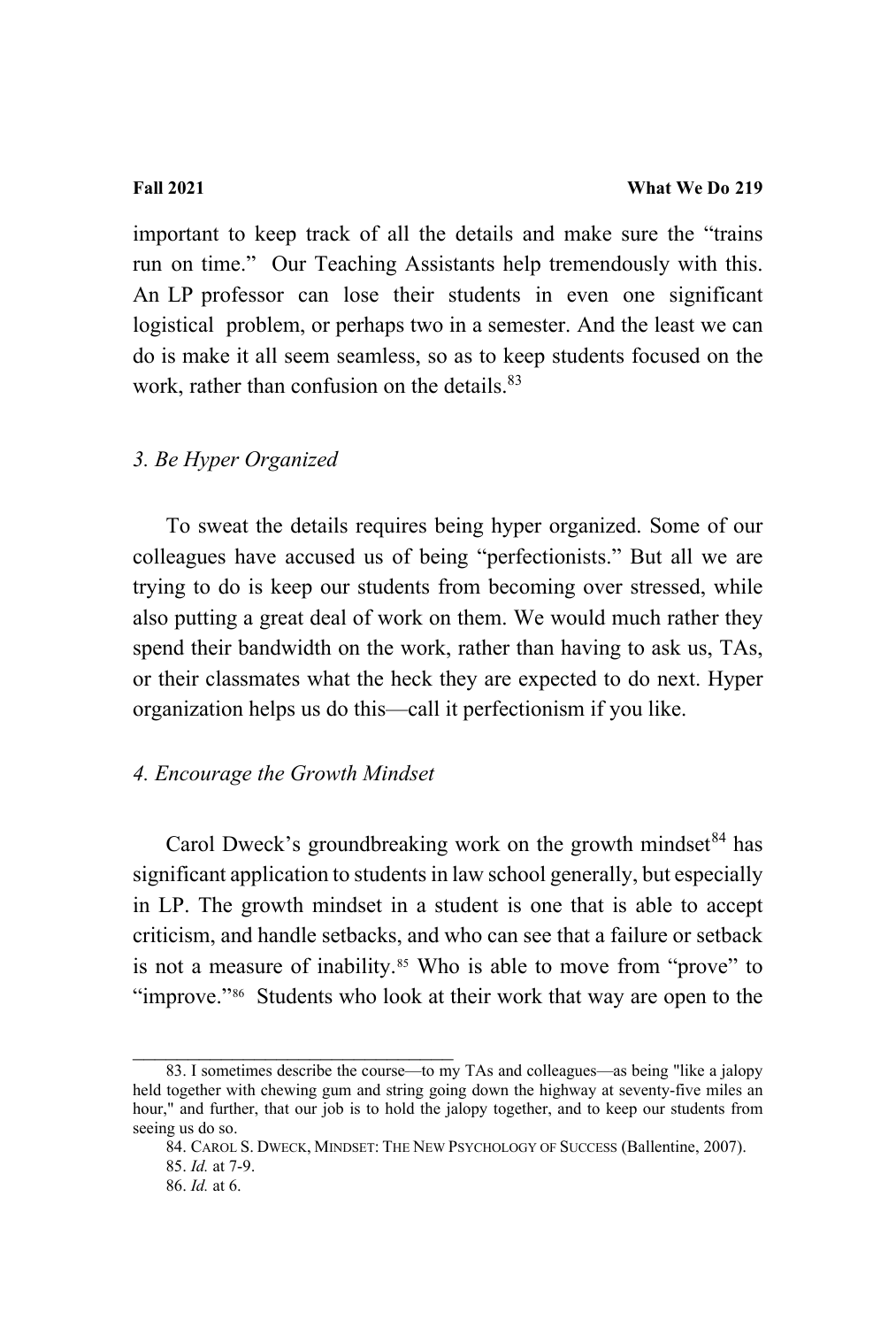significant and sometimes painful growth that happens in LP. In contrast, those who have a "fixed mindset," believe that their abilities are static givens, which cannot be changed in any significant way.[87](#page-52-0) If they are not doing well in LP, they can shut down and feel like giving up. Sometimes those students can "sour" on the course and the professor, and it is important to identify those students early and speak with them (privately) about the growth mindset, and offer extra help and time to them. Their skepticism and resistance can infect other students as well. When you see a student slipping, it is not necessarily their first choice. They are overwhelmed, and they need you to reach out to them, and see what it is they need to stay current and focused. If the professor empowers them to, teaching assistants can help identify these students early for intervention efforts.

# *5. Select Great Teaching Assistants*

One might think that a great TA is one who got the highest grade in the course the previous year. Yes, it is important to have TAs who have taken the course with you—so they understand and can explain your methods to occasionally skeptical students. But a TA in the LP course needs to be approachable and relatable first, and if you have a candidate who excels in those categories and did at least reasonably well in the course, pick that person. For these reasons and many others, we simply cannot teach this course effectively without the assistance of TAs.

# *6. Have Some Fun and Remember to Smile*

<span id="page-52-0"></span>It is important to make high demands of students, but when you do and give clear instruction, they usually rise to meet those demands. They will also be more willing to rise to those demands if they see you are working just as hard as you are asking them to. Providing detailed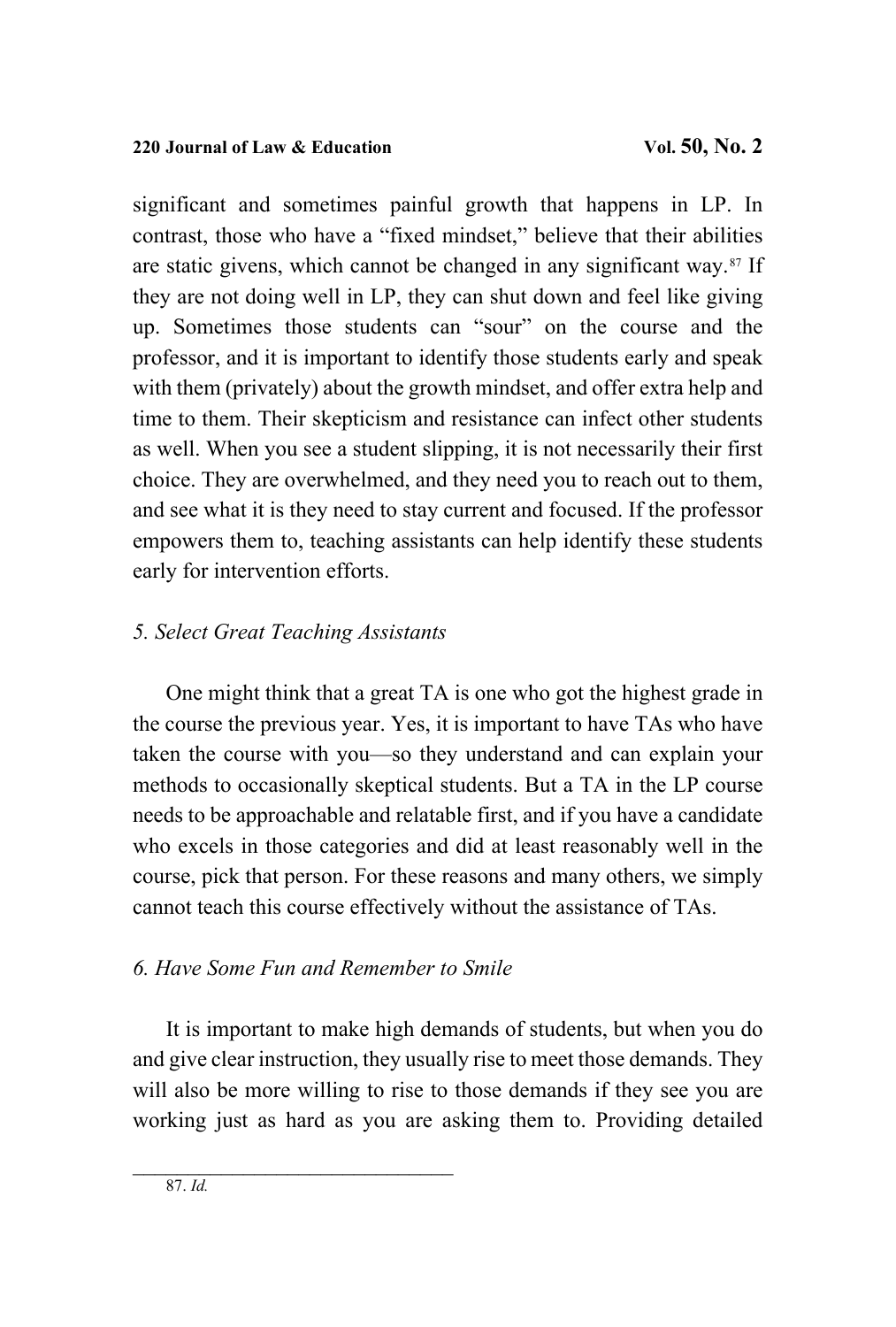feedback, and great effort, is one way to do this. And while all of that is quite serious, it is important to find opportunities for fun and add some levity to the proceedings. These are personal to every professor, so what works for one might not work as well for another. But professors have been known to bring fruit into class, donuts (for a reason related to the lesson), and to provide cake for certain achievements as a class. And the power of a smile is great—we must remember to use it, often.

### *7. Intentionally Build a Community for the Class*

If we are trying to foster a community of truth in our classes, one way to do that is to tell students that it is important to you and tell them how you hope they will contribute to it. Students appreciate having limits on their behavior, as long as they are explained and announced in advance and, of course, fairly administered. Allocating a small portion of the semester grade to professional behaviors is one way to do this. But the better way is to encourage it when you see it and add to it yourself. Reading emails from former students reflecting on the course from the perspective of their first summer job— we get many of these over several years of teaching the course—helps current students to see the goal, and even connects the community in those years with the current year. Bringing former students back to speak to the class also does this.

### *8. Teach with Your Authentic Self*

Ethos is part of what we teach—good teachers can see the ethos of the student and acknowledge and offer respect to it. We teach the importance of ethos in persuasion, using the Aristotelian model. So, we should be able to model it and offer it daily in our teaching and interaction with our students. And we should help them to see the Ethos of their partners in collaborative work as well. "Good teachers join self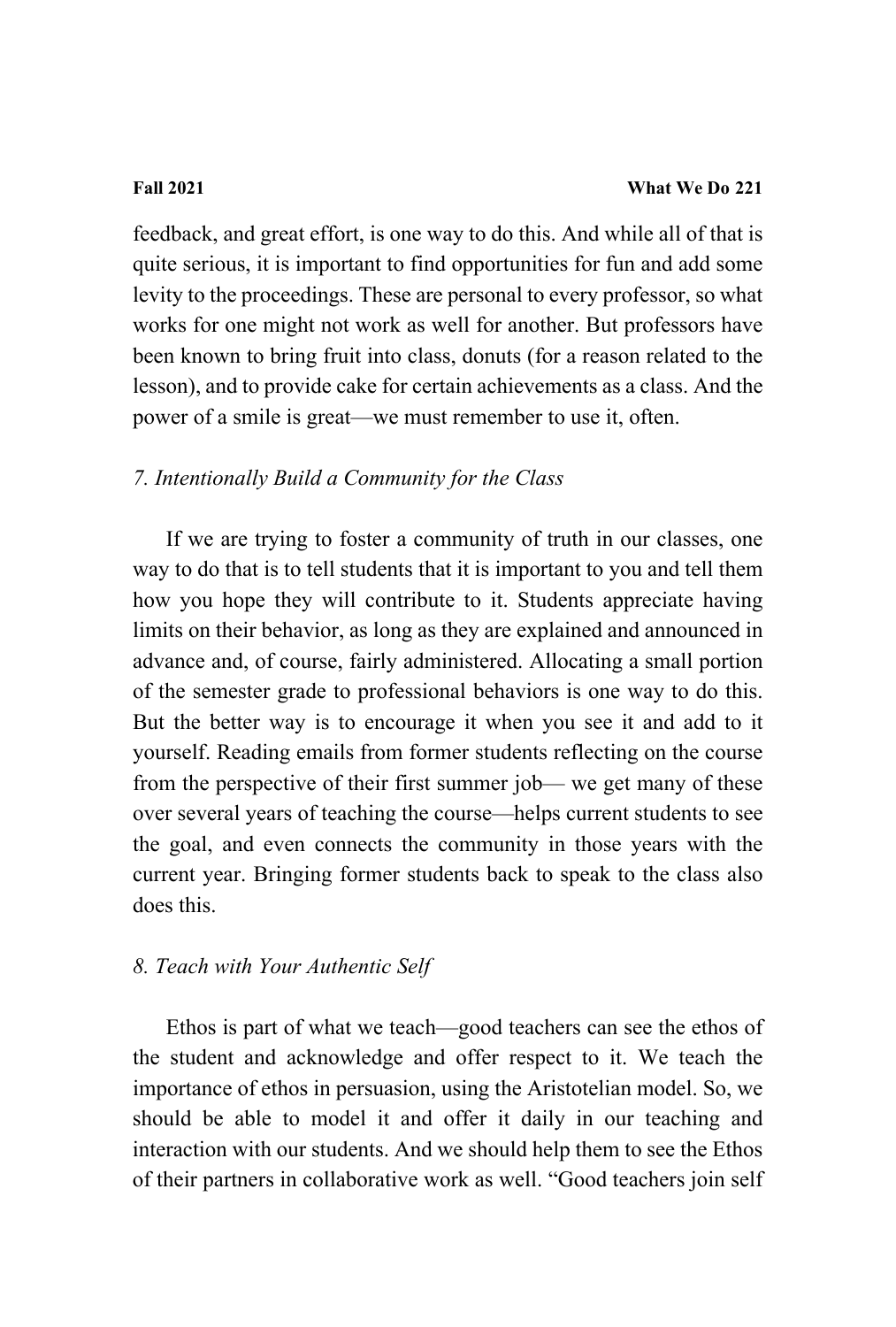### **222 Journal of Law & Education Vol. 50, No. 2**

and subject and students in the fabric of life."[88](#page-54-0)

### *9. Use Silence*

We have so much to "cover" we often want to fill in the quiet spaces in any community interaction. But using "white space" is important in all forms of communication in teaching. Jesse Bell said this well:

> It is a great comfort to learn to use silence in pedagogy. Figuring out the difference between when a quiet class is thinking and when they have given up and are just waiting for the next thing, it is a difficult skill. I'm sure no one gets it quite right. But as a general rule people tend to call a halt to silence too early.<sup>[89](#page-54-1)</sup>

*10. Tell Them You Love Them and Love What You Are Doing*

Ultimately, Agape teaching incorporates the other qualities of excellent teaching: vulnerability, courage, humility, and passion for the subject. An LP professor can be vulnerable enough to express their affection for their students, and to have the courage and humility to do so, and thus make their passion for the subject infectious. Students love professors who they see are being their authentic selves and who are willing to do anything to reach them and help them, whether it be Saturday meetings, online video meetings, conferences, office hours, long emails late at night, or all of those. As Dr. King explained, Agape is "Unconditional Love"—a love that takes all our strength and energy to offer and to live into.

Many of us experience Agape love in our relationships with our parents, and that—on our best days—is what we try to give to our

<span id="page-54-0"></span>\_\_\_\_\_\_\_\_\_\_\_\_\_\_\_\_\_\_\_\_\_\_\_\_\_\_\_\_\_ 88. PALMER, THE COURAGE TO TEACH, *supra* not[e 1,](#page-3-0) at 11.

<span id="page-54-1"></span><sup>89.</sup> BALL, *supra* note 60, at 123.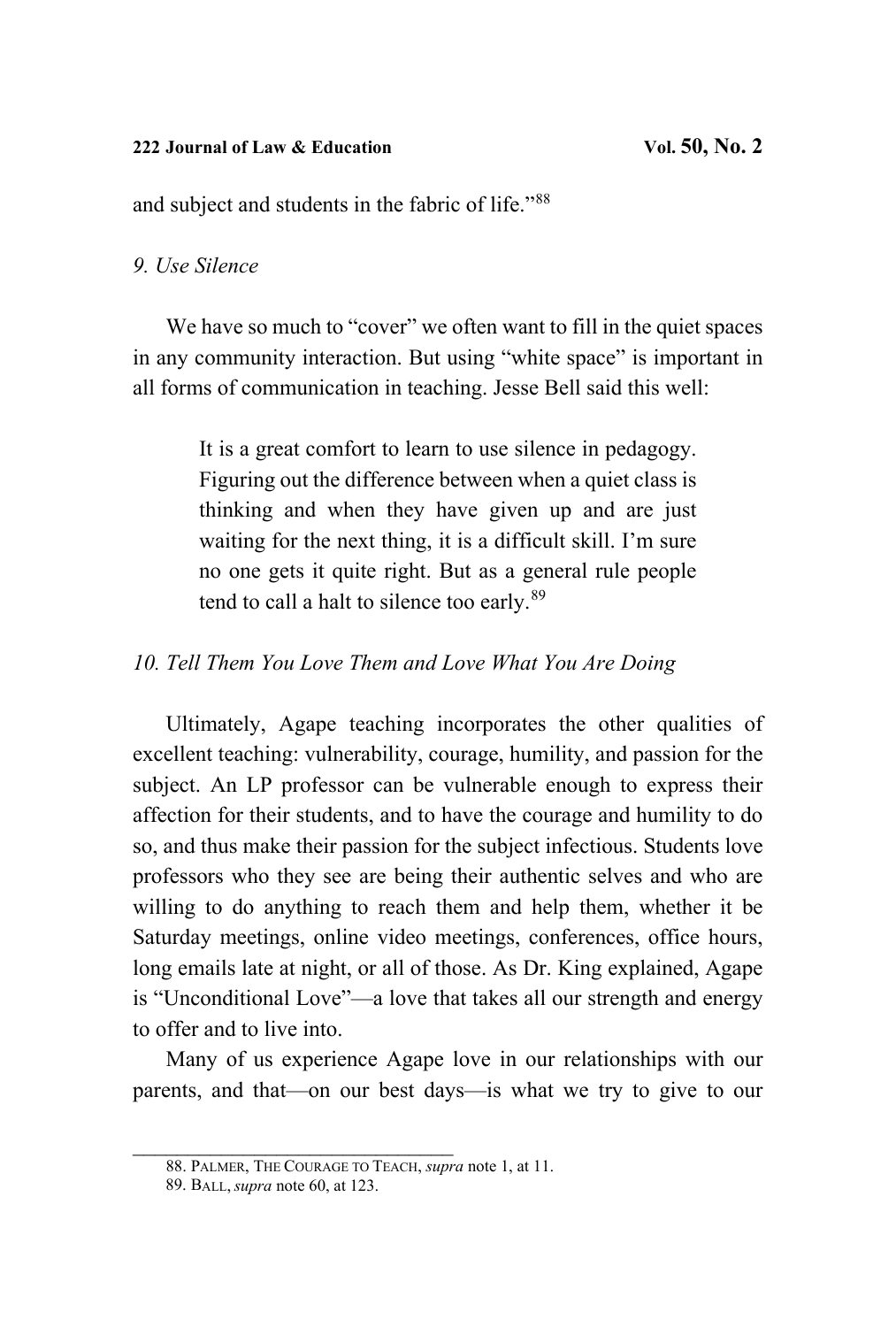children. For many, it is hard to expand it outside of those small units, but teachers are called to do so every day. Teaching LP, year after year, is an act of Agape love—or Caritas teaching if you prefer—in the face of adversity and disrespect of our colleagues, and even sometimes from our students, each of whom we love anyway.

# **H. Personal Characteristics of Effective LP Professors**

"*[G]ood teaching cannot be reduced to technique; good teaching comes from the identity and integrity of the teacher*."[90](#page-55-0)

It should be apparent by this point that teaching LP excellently requires significant dedication to the teaching craft. But it does not require that only naturally gifted teachers can teach the course well desire and hard work can make up for a lot, and our students are generally forgiving when they see how hard we work. With teaching LP, you (and your students) will benefit from your overwhelming desire to become a successful teacher of the course. Subject matter teachers do not need to be students of great teaching; they can bury their students in brilliant and deep knowledge of the subject. They can ask questions to keep students back on their heels and from feeling inferior. They can be a font of wisdom, a "sage on the stage," and offer the fear of the one test at the end of the semester to keep their students focused.

But LP has so many disparate learning outcomes, many of which do not require brilliance or deep knowledge of the subject matter. Indeed, that can be a hindrance, because students know better—they know that the practice of law does not require every-day exactitude on what a split infinitive is or is not. Brilliant LP teachers struggle to teach the course well, because they tend to rely on their deep knowledge of the passive voice or stress their instructions on staple placement. One of the harder

<span id="page-55-0"></span>\_\_\_\_\_\_\_\_\_\_\_\_\_\_\_\_\_\_\_\_\_\_\_\_\_\_\_\_\_ 90. PALMER, THE COURAGE TO TEACH, *supra* not[e 1,](#page-3-0) at 10.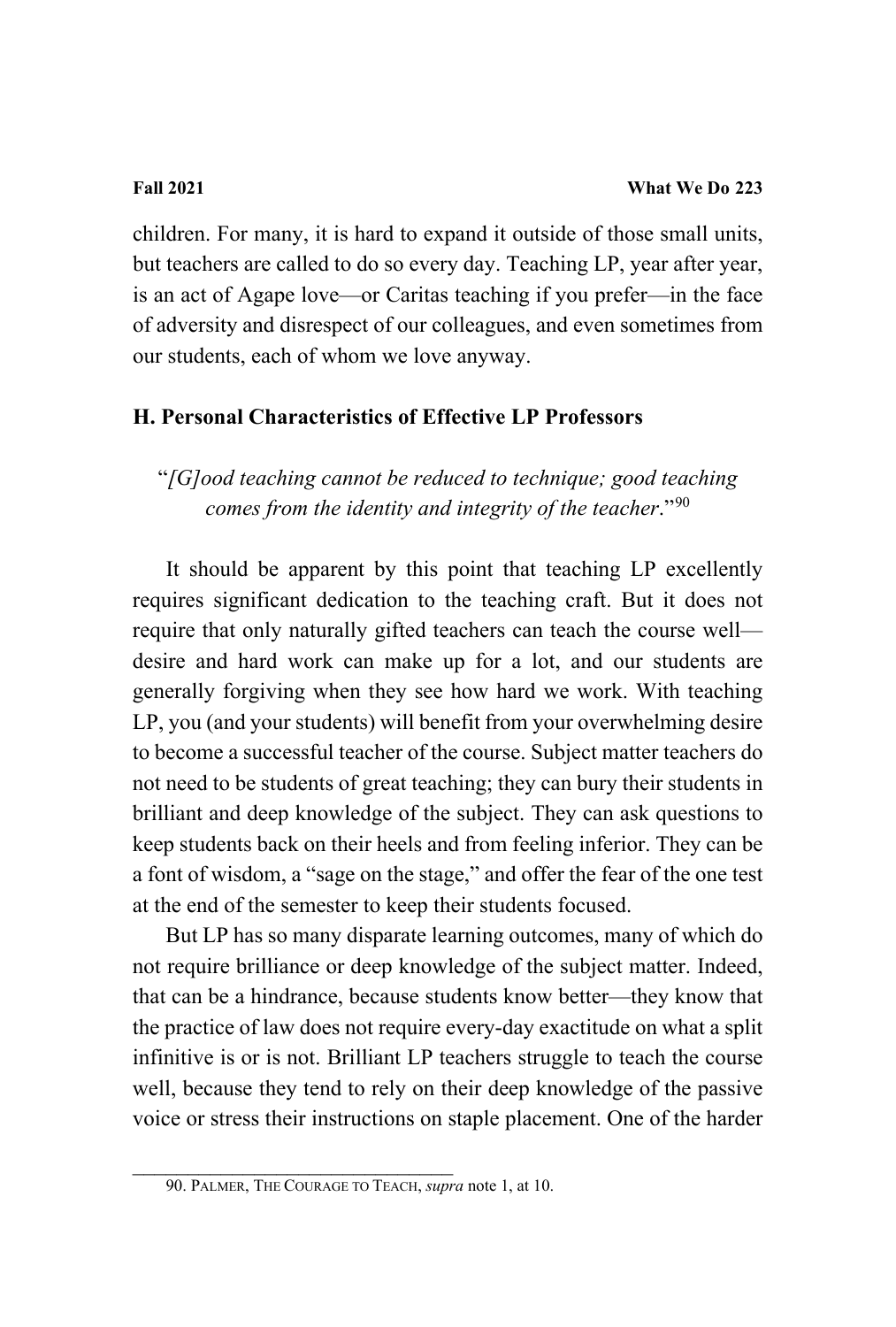things a good LP teacher does is gradually build confidence in their students, while guiding and motivating and critiquing their work. People who were brilliant law students have always had confidence that they can do legal analysis and expression, so they typically have a shallow understanding of how to build and nurture those skills in their myriad students with disparate needs.

We are indebted to our predecessors in this work, who thirty years ago started laying what is now an extraordinary foundation that supports new and experienced teachers in the field. We have two professional associations (LWI and ALWD), each of them publishes respected peerreviewed journals. [91](#page-56-0) Both organizations offer annual conferences on alternate years, and both support grants and workshops to support emerging scholars of our discipline. There are also regional conferences, and One-Day conferences hosted at a half-dozen (rotating) schools in early December. And there is a section of Legal Writing of the AALS, which every year hosts up to three well-attended substantive sessions. There are numerous opportunities, therefore, for new and experienced teachers to meet and learn from colleagues from around the country and to develop as teachers of the course.

It should be fairly obvious by now that hiring faculty to teach this course is a difficult thing to get right. But there are some characteristics a hiring committee should look for, among them: a person who can allow themselves to be vulnerable in the classroom, who practices humility, who has courage, and a burning desire to teach this course well, and who has the ability to truly love (*Agape* love) and respect their students.

 $\overline{\phantom{a}}$  , and the set of the set of the set of the set of the set of the set of the set of the set of the set of the set of the set of the set of the set of the set of the set of the set of the set of the set of the s

<span id="page-56-0"></span><sup>91.</sup> The Legal Writing Institute (LWI) was founded in 1985. *About LWI*, LEGAL WRITING INST. (2017), [https://www.lwionline.org/about.](https://www.lwionline.org/about) The Association of Legal Writing Directors (ALWD) was founded in 1996. *About ALWD*, ASSOC. LEGAL WRITING DIRS., <https://www.alwd.org/about>(last visited Oct. 22, 2021).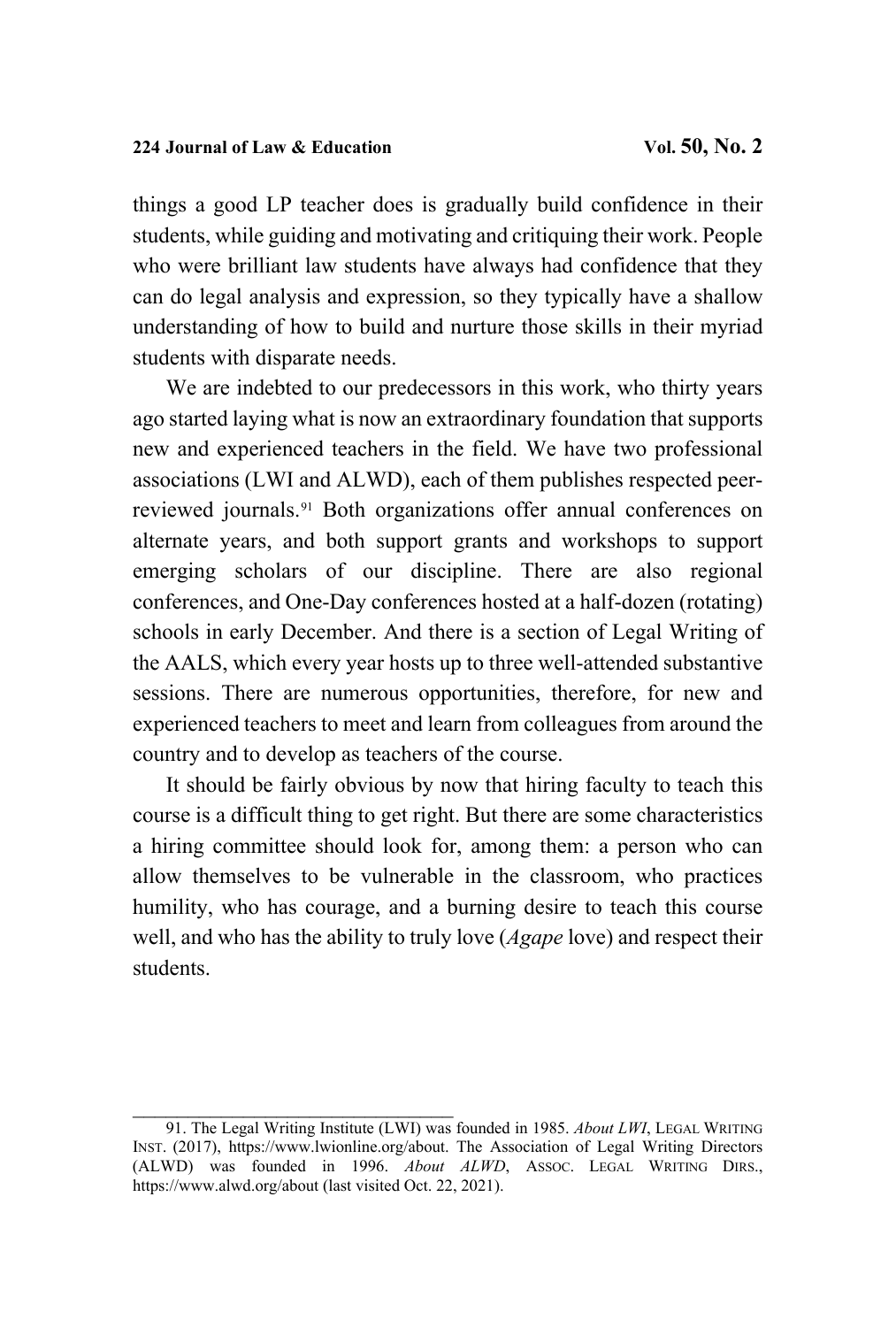### **I. Rewards Are Found in the Transformation That Takes Place**

The work of an LP Professor has many low points and late nights, but it also has many joys. Among those, and probably most memorable for us, are those moments when students see and experience the massive transformation that has taken place in their lives over the course of the academic year. Much of that (though not all) happens in LP, and it is among our joys to regularly receive emails from students who have taken a summer job after 1L year, and who write to say how much the course helped them.<sup>[92](#page-57-0)</sup> They often cannot see the transformation that is taking place in the course while it is taking place, but once they look back, they can see it and appreciate it.  $93$ 

LP transforms in numerous ways. It is the first course in which students are placed fully in the role of lawyers, and they gradually grow into that role. We are the first course to introduce the lawyer's ethical obligations, and when we put them into group work, we require that they behave like ethical professionals with each other. Further, by giving them problems that lawyers face, and teaching them the ways that lawyers research, solve, and write about those problems, we help them to see themselves as lawyers by acting as lawyers do. Some LP Professors divide their classes into "law firms" where students are associates and the professor is the partner. Admittedly, this role playing is a fairly thin veneer—it is still a class, they are not getting paid—but it still helps students to think of the role they are growing into. Some

<span id="page-57-0"></span> $\frac{1}{2}$  ,  $\frac{1}{2}$  ,  $\frac{1}{2}$  ,  $\frac{1}{2}$  ,  $\frac{1}{2}$  ,  $\frac{1}{2}$  ,  $\frac{1}{2}$  ,  $\frac{1}{2}$  ,  $\frac{1}{2}$  ,  $\frac{1}{2}$  ,  $\frac{1}{2}$  ,  $\frac{1}{2}$  ,  $\frac{1}{2}$  ,  $\frac{1}{2}$  ,  $\frac{1}{2}$  ,  $\frac{1}{2}$  ,  $\frac{1}{2}$  ,  $\frac{1}{2}$  ,  $\frac{1$ 

<span id="page-57-1"></span><sup>92.</sup> You can go into any LP Professor's office and ask, "Would you be willing to share your student email accolade file with me?" And if they agree, they will be able to put their hands on it in a matter of seconds. We print these emails out and put them in that file all year long. We know where it is, but we do not usually dwell on it or even read through it often. But when we do, it can help to get us through the difficult patches in the year.

<sup>93.</sup> By emphasizing the transformation that takes place in the LP class, I do not mean to suggest that some of this transformation does not occur in their other 1L law school courses. Certainly, it does. The work in their other courses that is often described as "learning to think like a lawyer," when successful, is transformational for them, too. But the distinction is that in LP that they also "learn to think like a lawyer," but that is not all they learn. Because the nature of the difference is that in LP the student learns to "think *and do* like a lawyer," and that is the nature of the transformation that happens to our students, and we see it happen in our classes every year.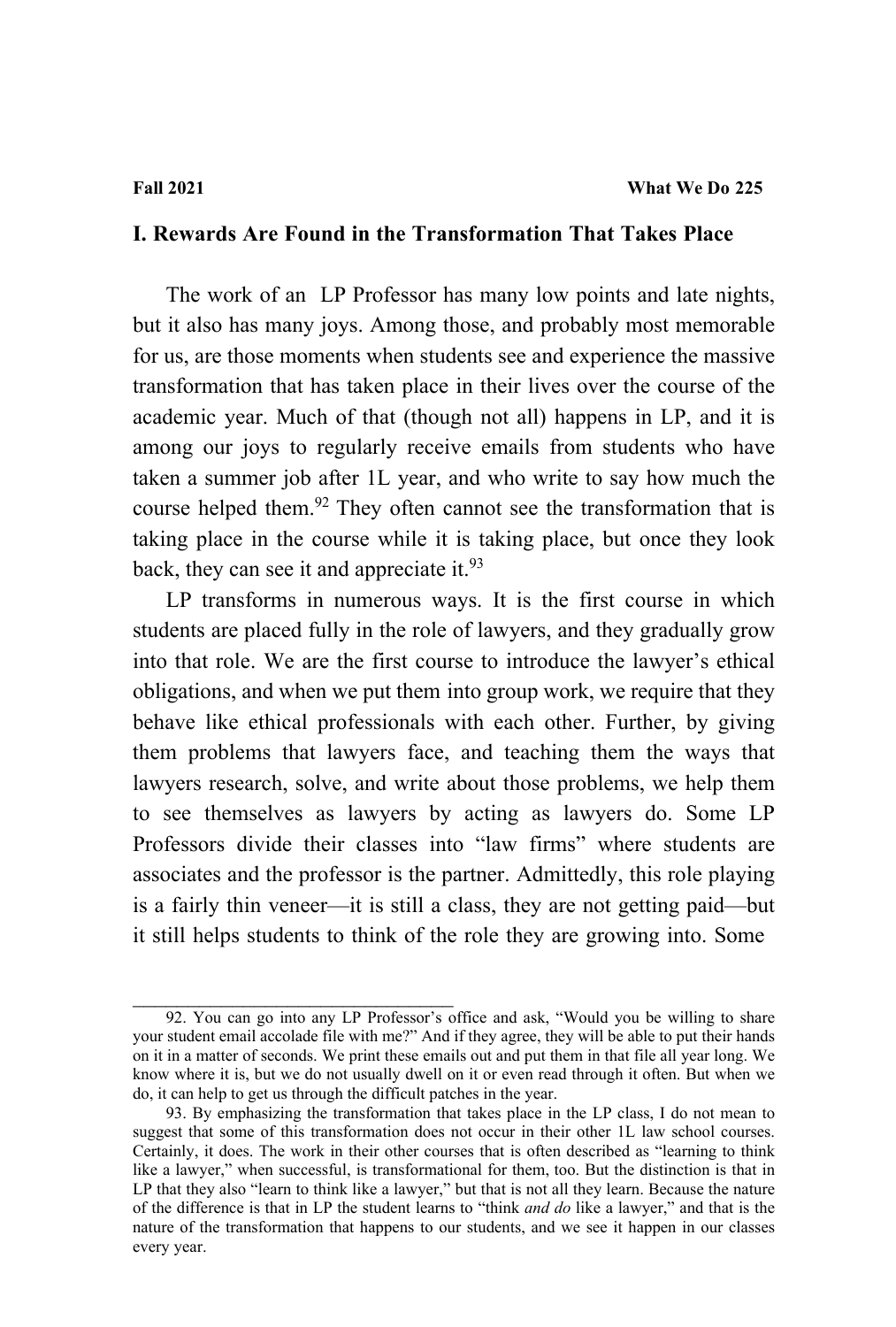professors will take this to another step, and teach students to bill for their time, and require a time record tracking time spent on the course each semester.

At the end of the semester, when students stand up in court to present their first oral argument, the transformation is complete (at least for the first year). They have become lawyers and feel that way too. Sure, they have two more years of law school and the bar exam before they are recognized by the Supreme Court in their state as practicing lawyers, but for most intents and purposes, they are lawyers at the end of the first year.[94](#page-58-0) Certainly, there is more work to be done in their development, as counselors with a deeper understanding of one or more areas of substantive law, and in enhancing their legal research, writing, and oral presentation skills in other courses. But these are layers of ability and experience that are placed on top of the foundation that is laid in the first year course. In eight months, most students have laid that foundation to become life-long learners of the law upon which they will build for the rest of their careers.

One way to more deeply understand the nature and the source of the transformation that takes place in the LP course is to examine the field of study in academic pedagogy known as "Threshold Concepts."[95](#page-58-1) A threshold concept is a portion of learning in a given subject matter that has the following characteristics.<sup>[96](#page-58-2)</sup>

<span id="page-58-0"></span><sup>94.</sup> Further evidence in support of this point is that at the beginning of their second year, many students start work in a clinical setting, and start the year being sworn in under the local student practice act. This ceremony, usually presided over by a local judge, looks very much like the swearing in ceremony they will participate in after they pass the bar exam.

<span id="page-58-1"></span><sup>95.</sup> Carolina Baillie, John A. Bowden & Jan H. F. Meyer, *Threshold Capabilities*, 65 HIGHER EDUC. 229, 244 (2013) ("[T]he Threshold Concepts Framework is a powerful one that has literally swept the world, across many different disciplines."). *See* Catherine King & Peter Felton, *Threshold Concepts in Educational Development*, 26:3 THE J. FAC. DEV. 5 (2012), for an overview of how threshold development has been activated in several fields (Economics, Mathematics, etc.).

<span id="page-58-2"></span><sup>96.</sup> Threshold concepts were initially described by Jan H. F. Meyer and Ray Land in 2006. *See generally* Jan H. F. Meyer & Ray Land, *Overcoming Barriers to Student Understanding: Threshold Concepts and Troublesome Knowledge* (2006), https://www.academia.edu/1335539 3/Overcoming Barriers to Student Understanding. Researchers since that seminal work have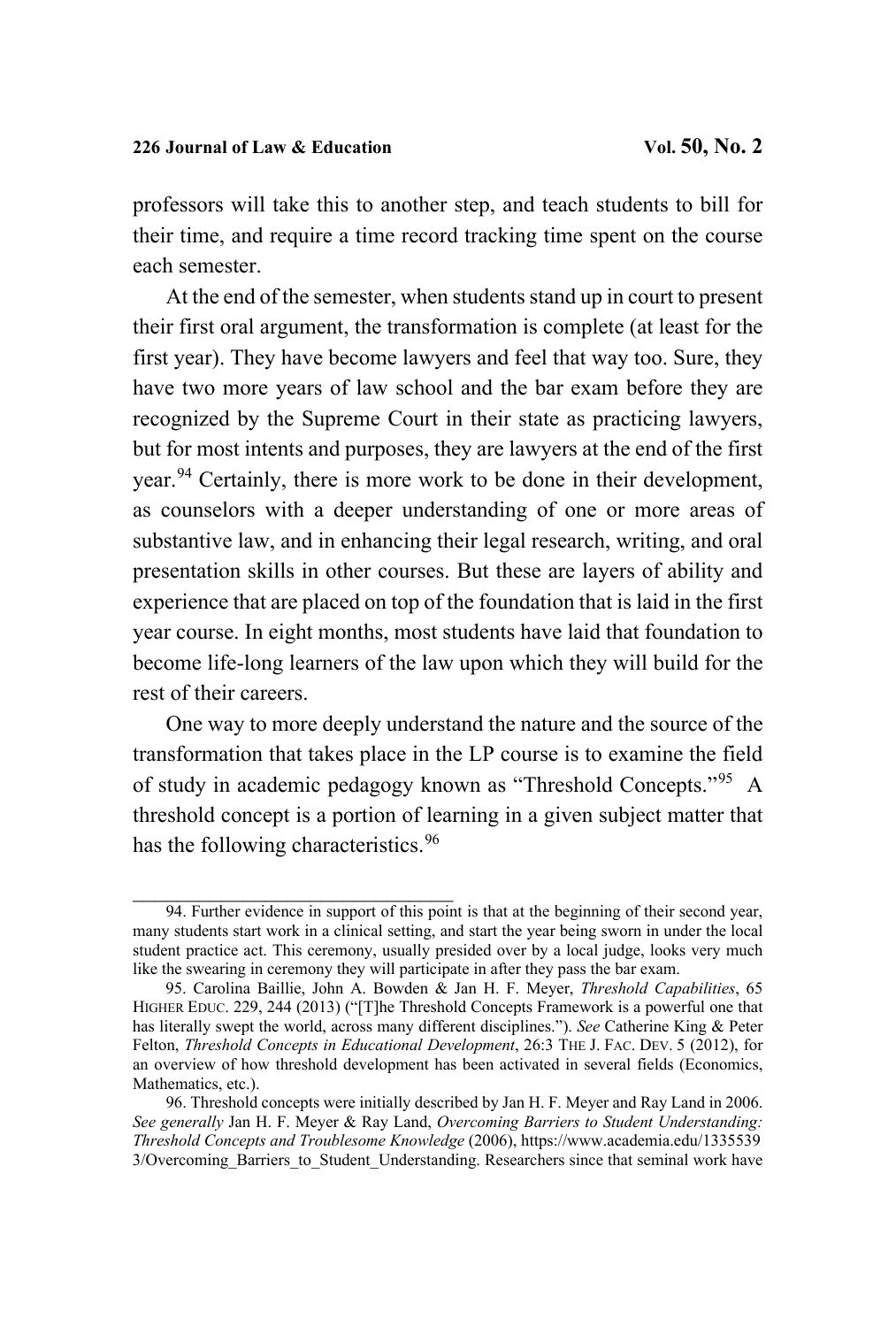Threshold concepts (TCs) are *bounded* by the discipline, in that they are contained within it, they are *troublesome*, because they are conceptually difficult, do not connect directly with something else the learner knows, and because they ask learners to take on new identities that may be uncomfortable. TCs are *liminal*, in that they are thresholds the learner must pass through to move on in the discipline, involving a two steps forward, one back, process as the student pushes against knowledge they will find troublesome in some way. TCs are also *integrative*, in that they require the integration of new patterns of meaning around the concept, and TCs are *transformative*, because they transform the learner's understanding of a concept central to the field, after which their new learning builds upon that concept. Finally, TCs are *irreversible*, because once the learner passes through the threshold, it is unlikely they will be able to unlearn or "unsee" the concept—to ever see it again in the way they did before.  $97$ 

In her seminal article beginning the examination of the TCs embedded in legal education, Professor Mel Weresh addresses the Threshold Concept of the malleability of law which is embedded in the idea that doctrinal courses typically focus on: teaching students how to "think like a lawyer."[98](#page-59-1) Part of that transition happens when students come to realize that law is malleable, which is troublesome because many students start law school believing that the law can be defined and is mostly fixed at any given time:

> Malleability of law is a concept *bounded* within the discipline, because it serves as a demarcation of law as a

\_\_\_\_\_\_\_\_\_\_\_\_\_\_\_\_\_\_\_\_\_\_\_\_\_\_\_\_\_

described threshold concepts in their fields, including Economics (*see* Peter Davies, *The Construction of Frameworks in Learners' Thinking: Conceptual Change and Threshold Concepts in Economics*, 30 Int'l Rev. Economics Educ. 100135 (2019)) and Writing Studies (*see, e.g.*, LINDA ADNER-KASSNER & ELIZABETH WARDLE, NAMING WHAT WE KNOW (2016)). 97. *Id.*

<span id="page-59-1"></span><span id="page-59-0"></span><sup>98.</sup> Melissa H. Weresh, *Stargate: Malleability as a Threshold Concept in Legal Education*, 63 J. LEGAL EDUC. 689 (2014).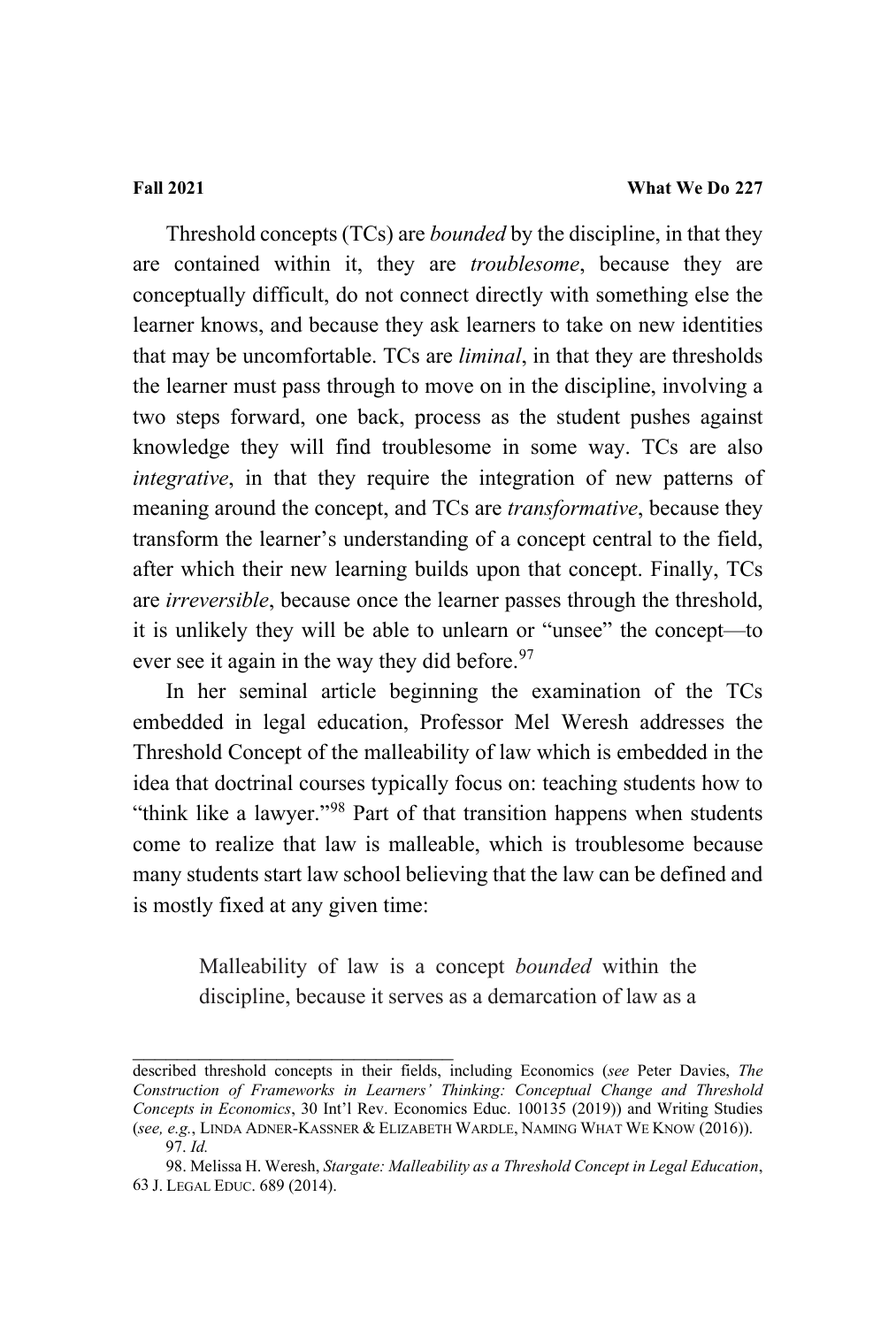disciplinary area. It is a concept that is *integrative*, because, once revealed, it exposes students to interrelated concepts. Once mastered, the concept is *irreversible*. Understanding the malleability of law is *troublesome* for most students and may seem counterintuitive or alien. Finally, it is *transformative* as it occasions a shift in the student's perception of the law and how it applies to society.<sup>99</sup>

Within legal education, the discipline of legal writing is both a practice and a field of study that contains a set of essential threshold concepts. A group of legal writing professors around the country are currently engaged in the recursive process of defining the threshold concepts of legal writing. A working draft of the threshold concepts include:

> 1.1: Legal Writing creates and recreates the law; 1.2: The fundamental role of legal writers is to construct arguments that will persuade an audience about the meaning of language; 2.1: Legal writing denies its rhetorical nature; 2.2: Legal writing reflects facts that are constructed and determined; 2.3: Legal writing rests upon a unique and complicated understanding of authority; 2.4 Legal writing has genres that are designed for different purposes and different audiences; 3.1: Legal writing involves ethical and persuasive choices about what constitutes good arguments; and 3.2: Legal writing is a synthetic process that typically requires a multilayered approach, multiple revisions, ongoing internal

<span id="page-60-0"></span>\_\_\_\_\_\_\_\_\_\_\_\_\_\_\_\_\_\_\_\_\_\_\_\_\_\_\_\_\_ 99. *Id*. at 690.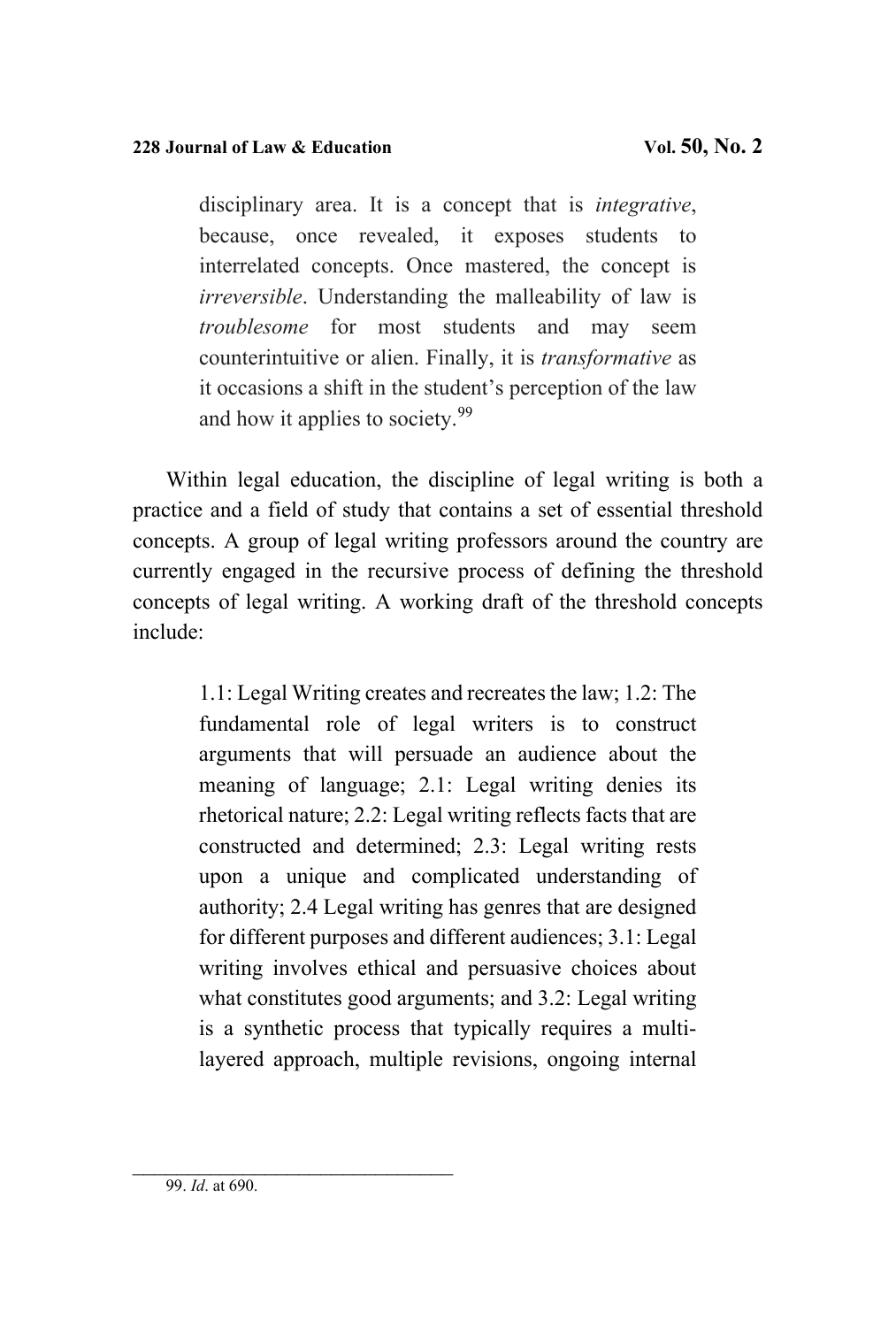dialog, and ideally, time. $100$ 

While more work remains to be done in defining the threshold concepts of the legal writing discipline, it is apparent that one cannot become a "legal writer" without passing through these thresholds of learning. What is important for this discussion is that, as Professor Weresh puts it: "Threshold concepts differ from those that are core or foundational primarily in their transformational quality."[101](#page-61-1) Indeed, it is likely that the transformation that students experience in LP—and often express to their teachers after the class has concluded—is rooted in these threshold concepts of legal writing. More work on this is underway.<sup>[102](#page-61-2)</sup>

# **IV. INHERENT CHALLENGES IN TEACHING THE LAWYERING PROCESS**

Beyond the complexity of what we teach, and how we teach these interwoven learning outcomes, the LP course has several significant and built-in challenges to success—for the student and the teacher of the course. Among those challenges are those based in the personal nature of what we teach—writing—and that the course is so transformational for our students. In addition, we are usually the only small class 1L students have, and we have them for the full year, rather than just a semester. We are thus usually the only professor who gives them a final grade and then sees them all again a few weeks later. Like every law school class, we usually have a mix of students, but in the small class size and the nature of what we teach, the variability of a class can have an impact on success and require a special awareness, sensitivity, and

<span id="page-61-2"></span><span id="page-61-1"></span><span id="page-61-0"></span><sup>100.</sup> MELISSA WERESH & KRISTEN KONRAD ROBBINS-TISCIONE, THRESHOLD CONCEPTS IN LEGAL WRITING (forthcoming 2022) (Ruth Anne Robbins, Linda Berger, Kirsten Davis, David Thomson contributing eds.) (on file with author).

<sup>101.</sup> *Id.* at 691.

<sup>102.</sup> *Id*.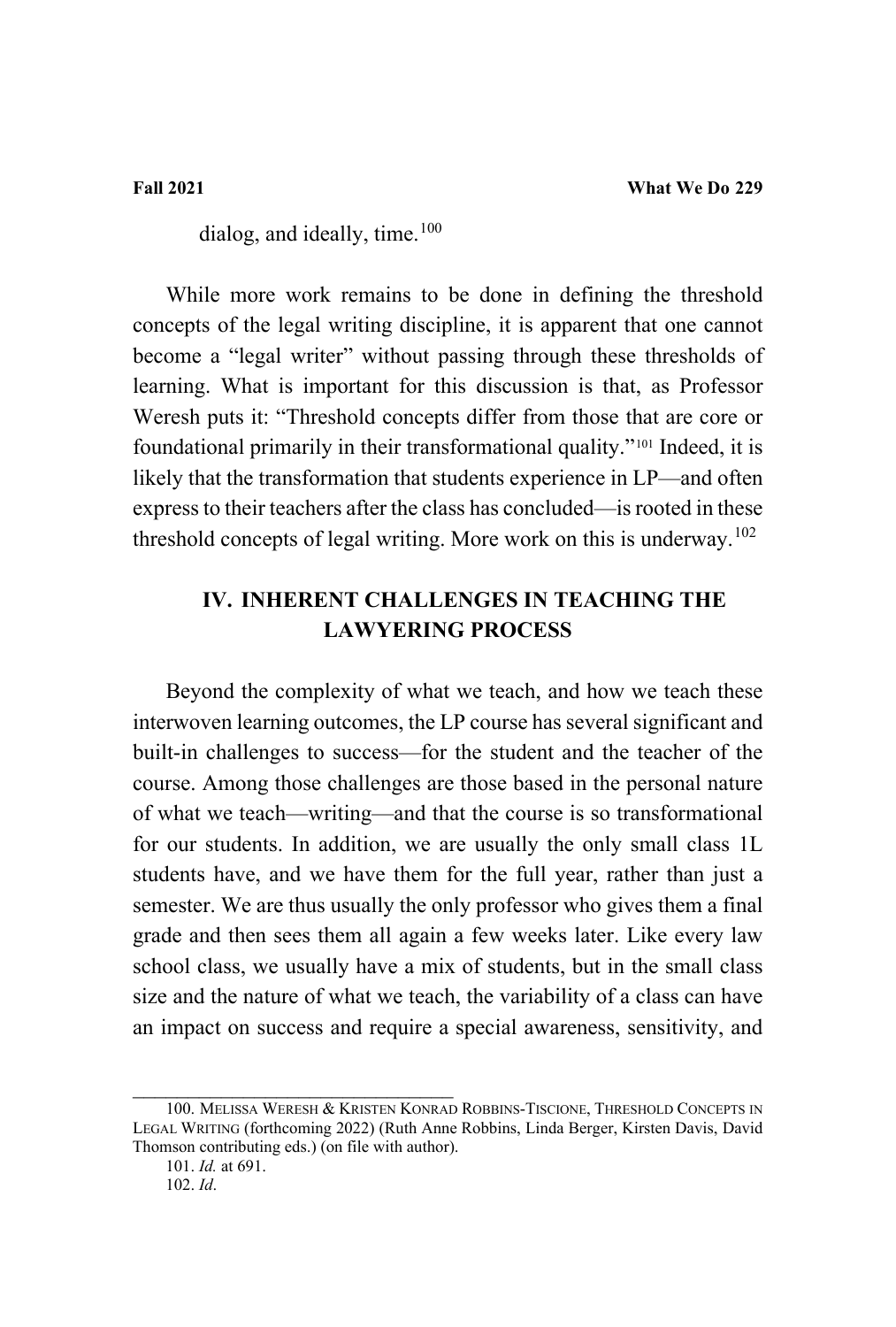quick adjustment. Unlike a doctrinal professor, we generally cannot let our students fail the course, because to do so would admit failure to reach basic competency in the course's learning outcomes, and nearly all do. Added on top of these significant challenges, we all work against the daily headwind of not being taken as seriously as our doctrinal colleagues, and this often impacts the dynamics of the class, as well as our own ability to do this difficult work with the unflappable equanimity it requires. The nature of each of these challenges is described more fully below.

### **Challenge #1: In the Nature of What We Teach**

<span id="page-62-0"></span>Writing, unlike any other subject, combines myriad faculties and skills and students have usually had varied and numerous experiences with writing before they get to us. And writing, because it combines numerous brain functions, is inherently difficult to teach and difficult to learn. Human beings have been able to engage in verbal communication for an estimated  $100,000$  years or more.<sup>[103](#page-62-1)</sup> As Professor Jim Levy has noted, we have been speaking so long in evolutionary terms that we are hard-wired for verbal communication, and there is a discrete area of the brain devoted specifically to speech.[104](#page-62-2) But we are not hardwired to write, which "helps explain why all of the world's healthy adult population can communicate verbally, but only a small fraction of that number is literate."<sup>[105](#page-62-3)</sup> In evolutionary terms, a widely accepted theory is that humans acquired the ability to write only  $5,000$  years ago.<sup>106</sup> Thus, unlike the discrete area for verbal communication, the human brain has not developed a specific area of the brain to manage writing. Instead,

<span id="page-62-3"></span><span id="page-62-2"></span><span id="page-62-1"></span>\_\_\_\_\_\_\_\_\_\_\_\_\_\_\_\_\_\_\_\_\_\_\_\_\_\_\_\_\_ 103. James B. Levy, *A Neurologist Suggests Why Most People Can't Write—A Review of The Midnight Disease: The Drive to Write, Writer's Block, and the Creative Brain*, 13 PERSPS. 32 (2004) (reviewing ALICE W. FLAHERTY, MIDNIGHT DISEASE: THE DRIVE TO WRITE,WRITER'S BLOCK, AND THE CREATIVE BRAIN 162 (2004).

<sup>104.</sup> Levy, *supra* not[e 103,](#page-62-0) at 33; FLAHERTY, *supra* not[e 103,](#page-62-0) at 162-63.

<sup>105.</sup> Levy, *supra* not[e 103,](#page-62-0) at 33; FLAHERTY, *supra* not[e 103,](#page-62-0) at 162.

<span id="page-62-4"></span><sup>106.</sup> Levy, *supra* not[e 103,](#page-62-0) at 33; FLAHERTY, *supra* note [103,](#page-62-0) at 162-63.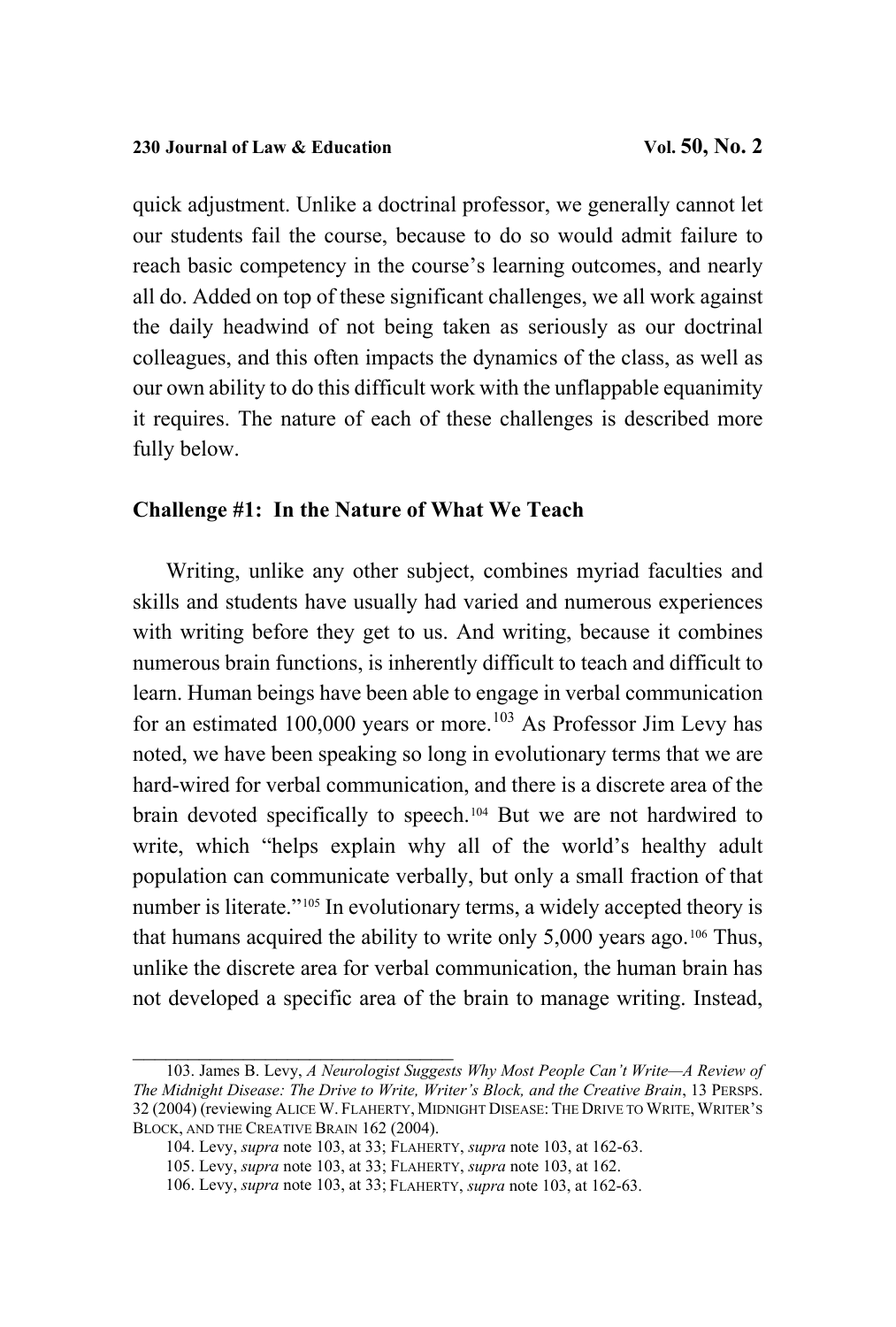writing employs several different brain functions that must be coordinated, and thus writing is a far more cognitive-heavy function. "To draw a very rough analogy, speaking is, in neurological terms, more like breathing (another hardwired activity), while writing is more like welding—a skill that is not innate but that the brain can learn by engaging in several different neurological functions to make it happen."<sup>[107](#page-63-0)</sup> Writing is also more difficult to teach because we hold it to a higher standard than speech, particularly legal writing because the things we are describing are complex, and clarity and precision are much more important.[108](#page-63-1)

Further, writing skills are something that are usually *intensely* personal to each student. And so, while we teach, we must ask students to enter into an uncomfortable space—which can feel chaotic to the student—where the "rewiring" of the brain happens (usually under some stress). But while doing that, we must assure them that there is a net beneath them to catch them if they fall. Otherwise, if they do not feel there is a net in place to catch them, they will be much more reluctant (understandably) to go out on the tight rope of learning and rewiring. This is, in part, why we put most (though notably not all) of the grade weight at the end of the semester. That way, they can make mistakes (fall) and there are low consequences (the net catches them), and in the cyclical, iterative process, deep learning happens. We provide feedback in numerous lower stakes assessments early in the semester, but we give them significant detailed feedback when it matters—later in the semester. If they have worked hard up to that point, they are ready to walk the rope without a net and produce law office quality original legal research and writing, in memos or briefs, or some other genre of legal expression. In eight months of work.

<span id="page-63-1"></span><span id="page-63-0"></span> $\overline{\mathcal{L}}$ 

<sup>107.</sup> Levy, *supra* not[e 103,](#page-62-0) at 33.

<sup>108.</sup> FLAHERTY, *supra* not[e 103,](#page-62-0) at 164.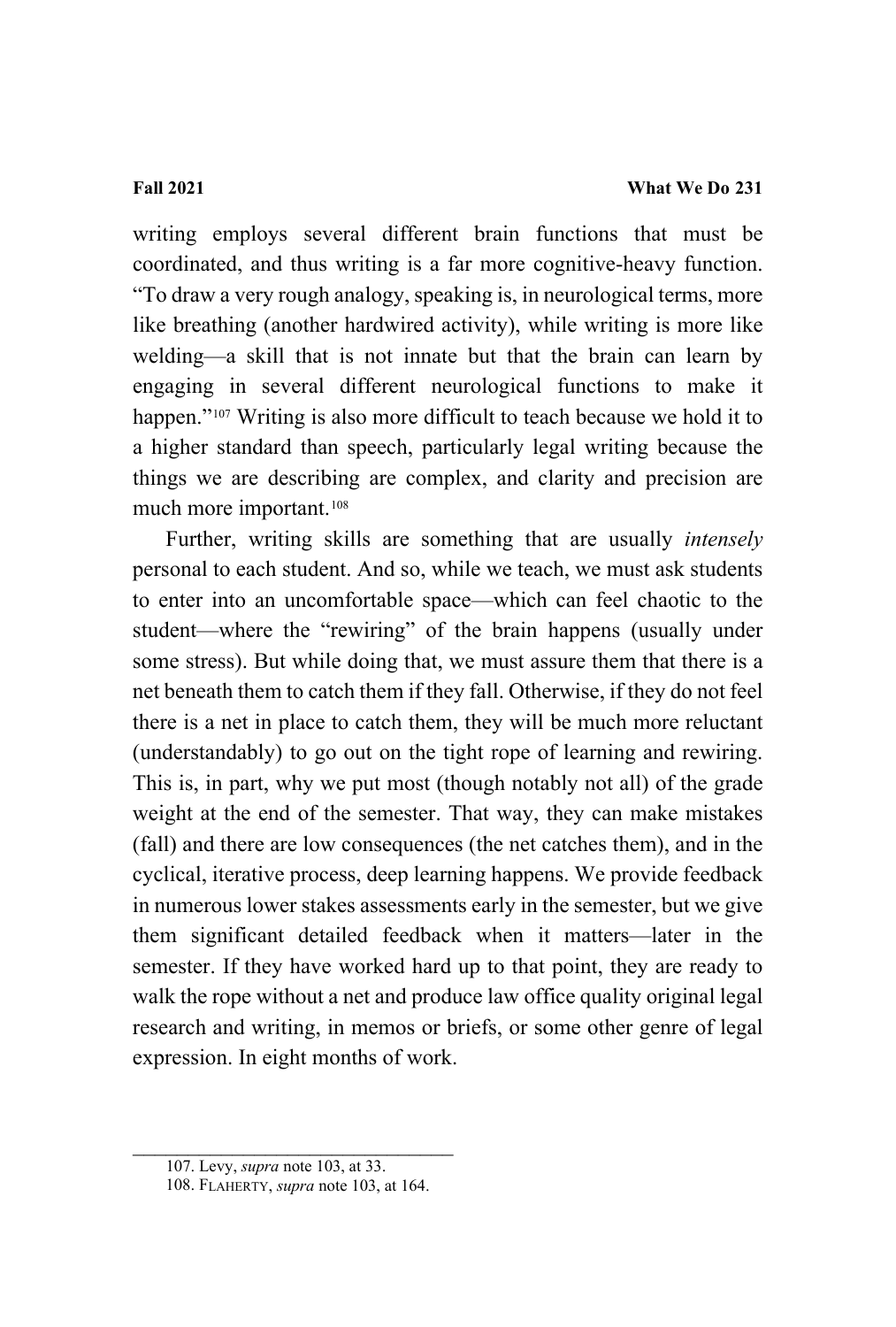## **Challenge #2: In the Student Prior Experience**

The relationship between student prior experience and understanding and their capacity or lens through which to acquire new understanding is one of the complexities of teaching this course over the other first year courses. This is because every student has extensive, and highly varied (across a population of students) experience with writing. But although they may have signed a contract to lease an apartment or rent a car, they likely did not read it, much less give much thought to its provisions or the reasons (historical and practical) for each of them. So, a student in first year Contracts has a few "hooks" on which to build their understanding of contract law but is otherwise typically a blank slate. But a student of legal writing has had extensive experience with writing, in variant and multiple forms. They have had variant experiences with it—good, bad, indifferent—and they have attempted to write in multiple forms, such as the five-paragraph essay so commonly taught in grade school or a college-level term paper. But students also may have experience writing a blog post, long form writing on a platform such as Medium, or indeed even shorter form writing experiences such as posts to Twitter, Instagram, Reddit, Facebook, Snapchat, or similar social media platform. There was a time when legal writing teachers lamented the small amount of writing students had done before law school,<sup>[109](#page-64-0)</sup> but today, students have often written a great deal on many self-publishing platforms available on numerous devices, including their phones. They have composed written missives while standing in a bank line, waiting for a movie to start, and late at night and often to an indeterminate audience: the world. And so over the last two decades, the gap between the prior understanding of a subject of the first year curriculum has grown between legal writing and

<span id="page-64-0"></span>\_\_\_\_\_\_\_\_\_\_\_\_\_\_\_\_\_\_\_\_\_\_\_\_\_\_\_\_\_ 109. *See, e.g.*, George M. Joseph, *So Rollo Can't Read, So What?,* 14 J. LEGAL EDUC. <sup>43</sup> (1958) (lamenting the writing experiences of many law students, among other complaints of prelegal education).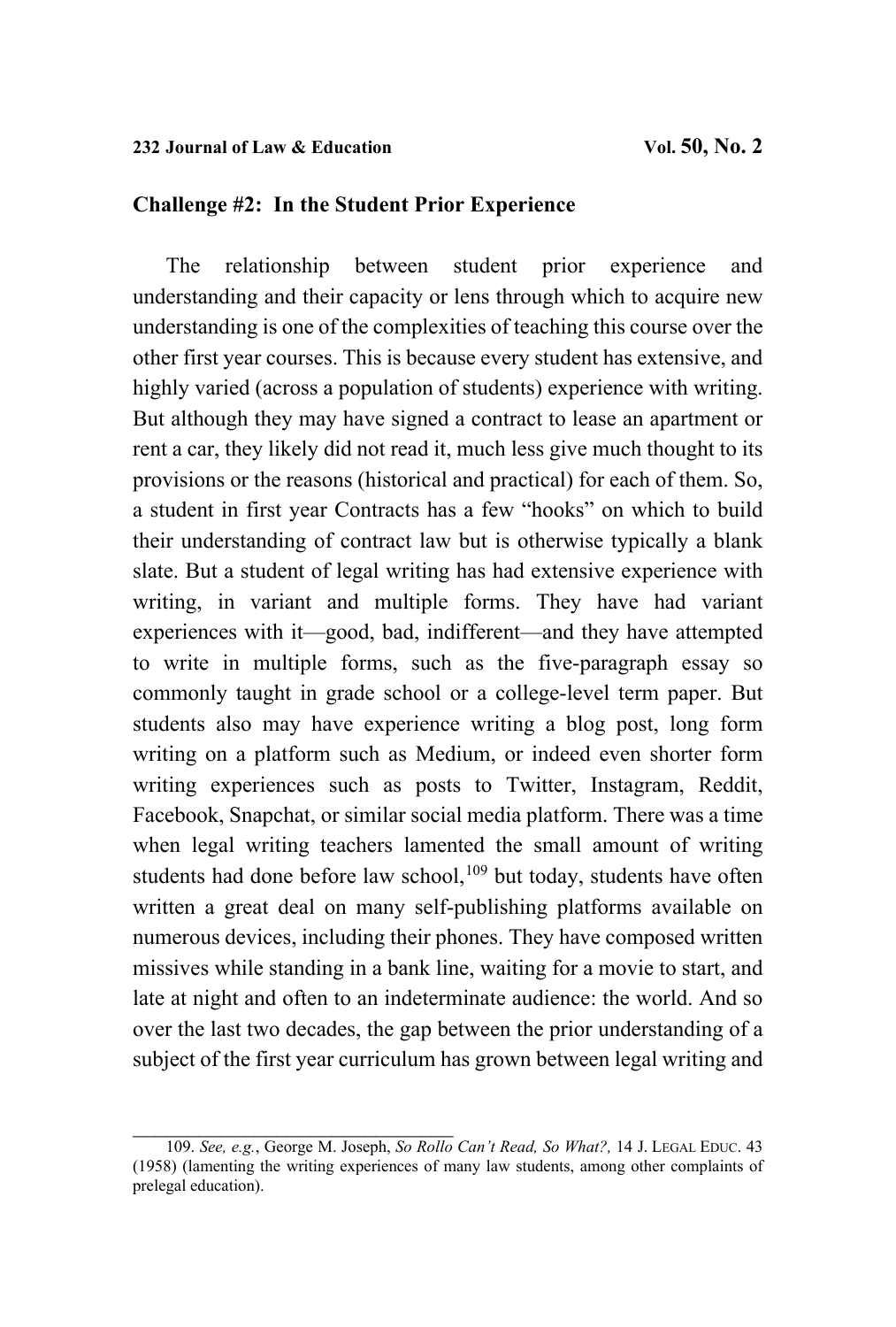every other subject. In spite of this unfortunate reality, we find that many of our students have been told they are good writers, passing the problem up the line. Our ethical duty, in preparing students for the practice of law, is that they not pass us without achieving basic legal writing competence, including all the component skills.

And this is important, and something every legal writing teacher has to address, because learning theory tells us that the extent to which a student's prior understanding of a field creates an immense influence on their ability to acquire new knowledge within that field.<sup>[110](#page-65-0)</sup> It also influences the teacher's ability to help them acquire this new knowledge, but it does so in a highly variable and individual way. Each student is different, had different experiences with writing, and wrote in different forms and styles before they came to law school. So, a good LP professor must learn each individual student's level of prior experience with and understanding of writing and build from there.

### **Challenge #3: In That We Have Them for the Full Year**

An often overlooked but important difference between the LP course and all the other courses students take in the first year of law school is that at most schools we have the students in the class for the entire academic year.<sup>[111](#page-65-1)</sup> This has a number of effects. First, it allows us to get to know each student better, and build more rapport and trust with each of them. It is a longer term commitment, for them and for us. Second, we have to give them a grade in the interim, between semesters, which has good points and bad. A doctrinal professor can give a low

<span id="page-65-0"></span>\_\_\_\_\_\_\_\_\_\_\_\_\_\_\_\_\_\_\_\_\_\_\_\_\_\_\_\_\_ 110. Joseph J. Williams, *Explanation and Prior Knowledge Interact to Guide Learning*, 66:1 COGNITIVE PSYCH. 55 (2013).

<span id="page-65-1"></span><sup>111.</sup> It is certainly true that some law schools still have students in full-year doctrinal subject courses. But this is increasingly rare. As law schools started giving the LP course more credits to address the additional work it needed to do with students, many schools switched to four credit, one semester course formats for all the other courses in the first year.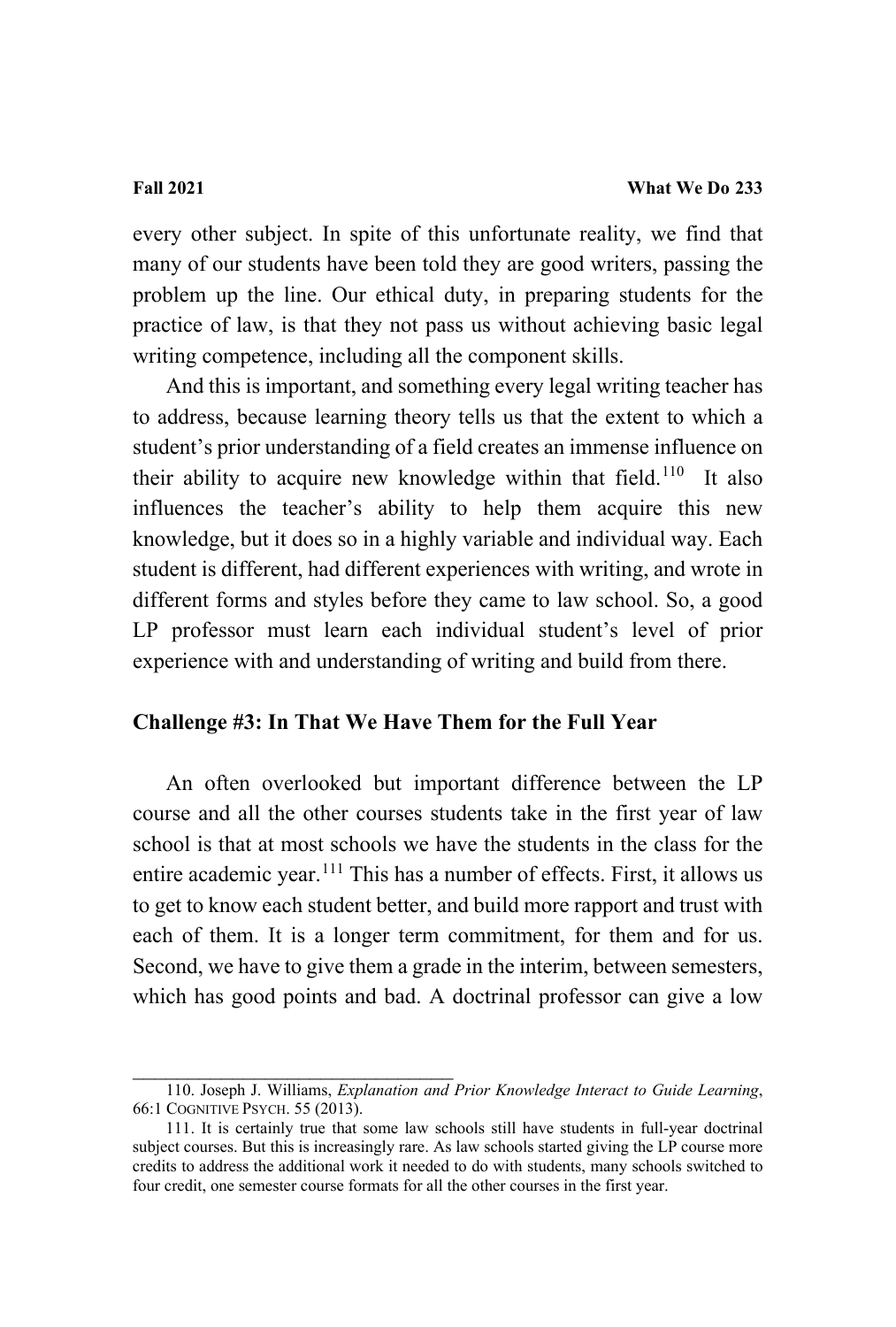grade and never have to see the student again (or, with anonymous grading common in many schools, even know to whom they gave that grade). But we have to, in some cases, disappoint a student, and then motivate them again to do better in the next semester. For those who do well and deserve a good grade, they can be even easier to connect with, and motivate, so that can be an "upside" to the mid-year grade. Third, because we are with them all year, and they get another crop of new teachers for their other courses, it is easy for them to get tired of us. This requires some extra counter measures in the spring, to mix things up a bit and keep them engaged. But as long as the LP Professor has built up a reservoir of trust with each student, working again with them in the spring semester can be a net positive.

*The Carnegie Report* on legal education<sup>112</sup> suggested that more law school courses should integrate doctrine and lawyering skills.<sup>[113](#page-66-1)</sup> Thirteen years later, much of this integration still only happens during the first year of law school in the LP course. This puts an extra burden on the course, since the course remains an "outlier" in the curriculum, and we often have to explain why we are doing something different. We have to swim upstream against a tide of traditional courses that operate differently. Although not mentioned by *The Carnegie Report*, among the many advantages to a more integrated first year curriculum would be that students could see the benefits of skills integration throughout their course load and expect it, and LP would be less of an outlier and would face less resistance as a result.

### **Challenge #4: In Not Being Taken Seriously**

New law students often arrive at the first day of orientation with

\_\_\_\_\_\_\_\_\_\_\_\_\_\_\_\_\_\_\_\_\_\_\_\_\_[\\_\\_\\_](#page-24-0)\_ 112. *See* SULLIVAN ET AL., *supra* note 36.

<span id="page-66-1"></span><span id="page-66-0"></span><sup>113.</sup> SULLIVAN ET AL., *supra* not[e 36,](#page-24-0) at 191 (criticizing law schools for taking an "additive" rather than an "integrative" approach to delivering professional skills and values training). *See also*, Nantiya Ruan, *Papercuts: Hierarchical Microaggressions in Law Schools*, 31 HASTINGS WOMEN'S L.J. 3, 15 (2019) ("The balance of students' professional training occurs in programmatic silos on the "fringes" of the curriculum.").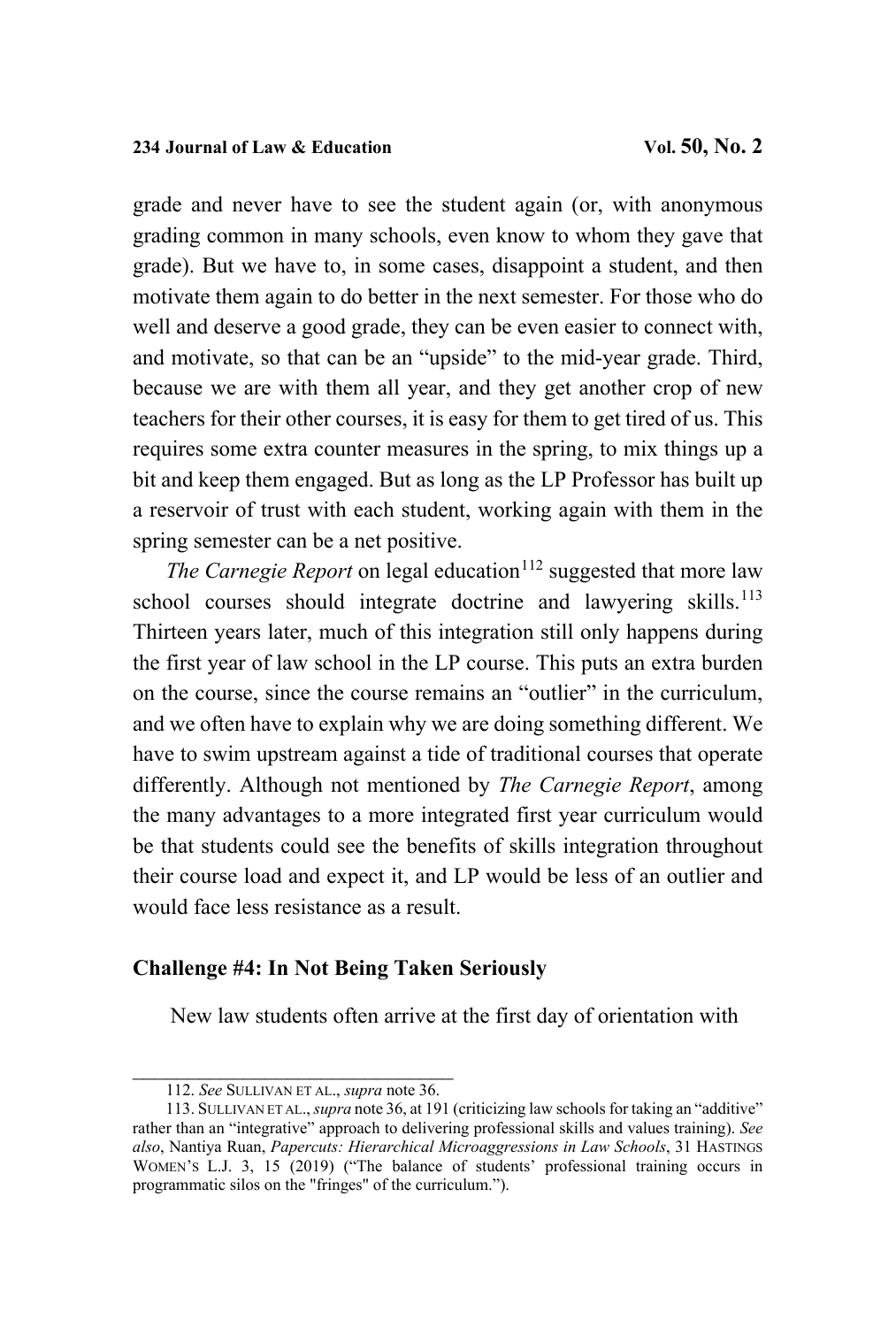surprisingly clear ideas about what they are expecting law school to be like. There are many sources for this standardized view of law school—books such as Scott Turow's *One*  $L^{114}$  $L^{114}$  $L^{114}$  and movies such as *Legally Blonde*.<sup>[115](#page-67-1)</sup> In addition, with the advent of the Web, there are numerous websites that offer a similar version of what law school entails.[116](#page-67-2) The problem is that these portrayals of the law school experience either leave out, or de-emphasize, the increasing importance of skills training, and some neglect to mention that this critical part of legal education starts in the first year. The overwhelming emphasis in these depictions of law school is on first year grades in the doctrinal courses, and while those are important, many students discover near the end of the first year that employers mostly want to hear from their LP professors about how good they are at legal research and writing because that is what they need them to do.

And so, as the first year begins, some students are a bit thrown off by the intense research and writing course we present them with, and they cannot really believe there are law professors who teach it. The image of a law professor is one who calls on students in large classes to discuss cases, something we very rarely do. And some students pick up rather quickly on the hierarchy that exists in most law schools, placing LP professors at some inferior position to that of their doctrinal professors.<sup>[117](#page-67-3)</sup> For many years, we went by different titles, immediately signifying to students a difference in our status and, ultimately, the importance of our work.

This state of affairs exists in the face of increasing demand from the

\_\_\_\_\_\_\_\_\_\_\_\_\_\_\_\_\_\_\_\_\_\_\_\_\_\_\_\_\_

<span id="page-67-0"></span><sup>114.</sup> SCOTT TUROW, ONE L: THE TURBULENT TRUE STORY OF A FIRST YEAR AT HARVARD LAW SCHOOL (1978).

<sup>115.</sup> LEGALLY BLONDE (MGM 2001).

<span id="page-67-2"></span><span id="page-67-1"></span><sup>116.</sup> *See*, *e.g.*, sites such as abaforlawstudents.com, [www.lawschool.life,](http://www.lawschool.life/) and [www.lawschooltoolbox.com.](http://www.lawschooltoolbox.com/) 

<span id="page-67-3"></span><sup>117.</sup> Rachel Arnow-Richman, *Integrated Learning, Integrated Faculty*, 92 TEMP. L. REV. 745, 750 (2020).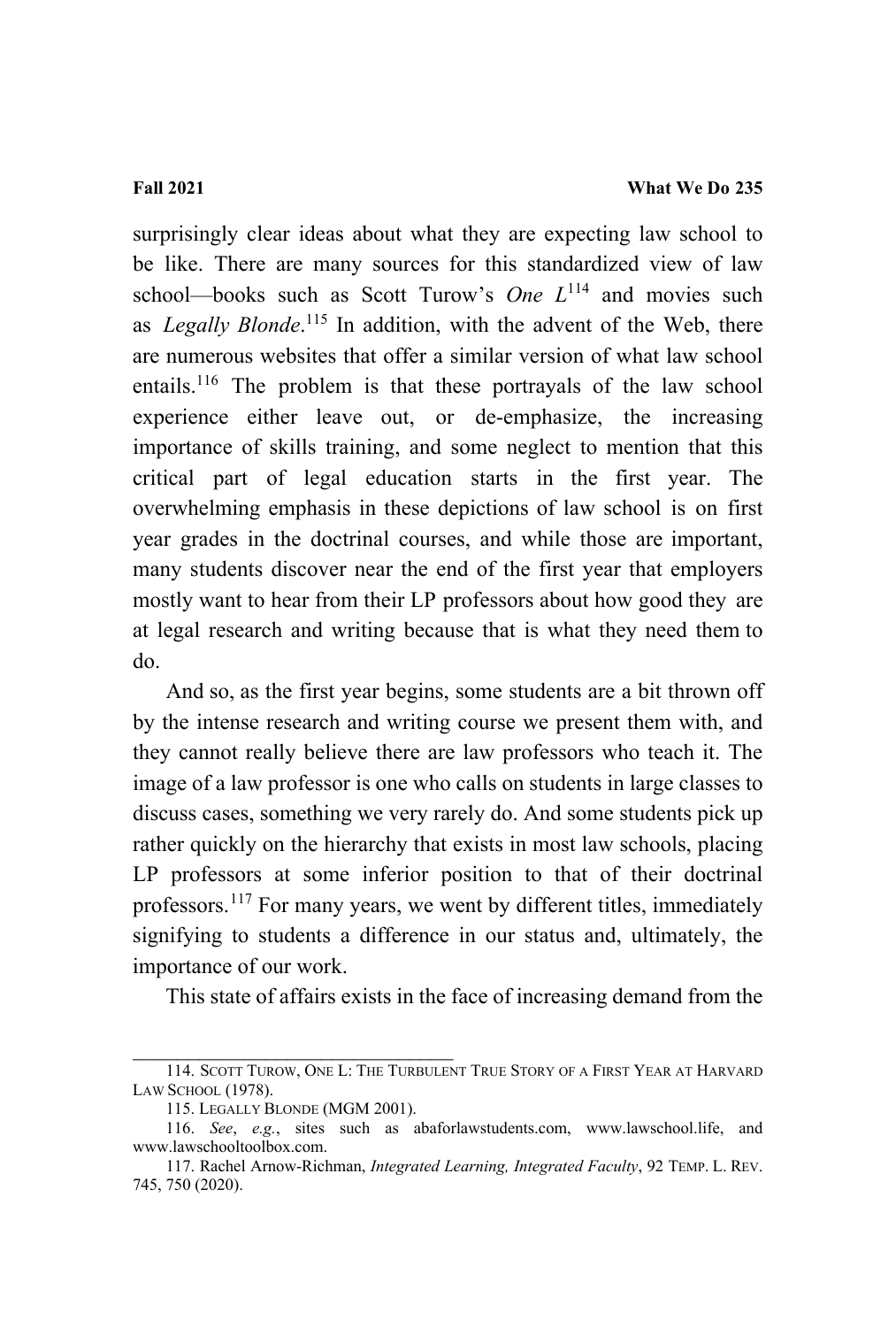American Bar Association—through its law school accreditation process—that law schools establish learning outcomes and experiential courses that improve success at graduating practice-ready lawyers. As Professor Rachel Arnow-Richman has noted, the second-class citizenship of LP professors (and other skills teachers) remains in place at most schools, even while "law schools and their accreditors are embracing the importance of experiential education and an integrated curriculum while simultaneously condoning the lesser treatment of faculty essential to fulfilling that mission."[118](#page-68-0)

Beyond the absurdity of that fact—which becomes more absurd every day—is the negative reality of how this undermines the educational mission in our course. Put bluntly, inevitably some of our students every year pick up on these differences and think we are losers and second-raters for doing this work. Why would we leave the practice of law (which they see as vaunted, and their current goal in life) to grade papers—and lots of them—and not even be treated as an equal to the doctrinal professors they have in their other courses?

We have to fight for credibility in our teaching all the time, and it is frankly exhausting, particularly for female teachers and teachers of color, who unfortunately and regrettably deal with this sort of marginalization all the time.<sup>[119](#page-68-1)</sup> There is a reason that female professors make up approximately 70% of the teachers who teach LP, and as a result for many years, the field was for a long time known informally as the "Pink Ghetto."[120](#page-68-2) It has roots in the patriarchy in the legal academy,

\_\_\_\_\_\_\_\_\_\_\_\_\_\_\_\_\_\_\_\_\_\_\_\_\_\_\_\_\_ 118. *Id.* at 752.

<span id="page-68-1"></span><span id="page-68-0"></span><sup>119.</sup> *See, e.g.*, Victor Essien, *Visible and Invisible Barriers to the Incorporation of Faculty of Color in Predominately White Law Schools*, 34 J. BLACK STUD. 63 (2003); Kerry Chavez & Kristina M.W. Mitchell, *Exploring Bias in Student Evaluations: Gender, Race, and Ethnicity*, 53 PS: POLITICAL SCI. & POLITICS 270 (2020); Anish Bavishi et al., *The Effect of Professor Ethnicity and Gender on Student Evaluations: Judgment Before Met*, 3:4 J. DIVERSITY HIGHER EDUC. 245 (2010).

<span id="page-68-2"></span><sup>120.</sup> Jo Anne Durako, *Second-Class Citizens in the Pink Ghetto: Gender Bias in Legal Writing*, 50 J. LEGAL EDUC. 562 (2000); Renee Nicole Allen et al., *The "Pink Ghetto" Pipeline: Challenges and Opportunities for Women in Legal Education*, 96 U. DET. MERCY L. REV. 525 (2019).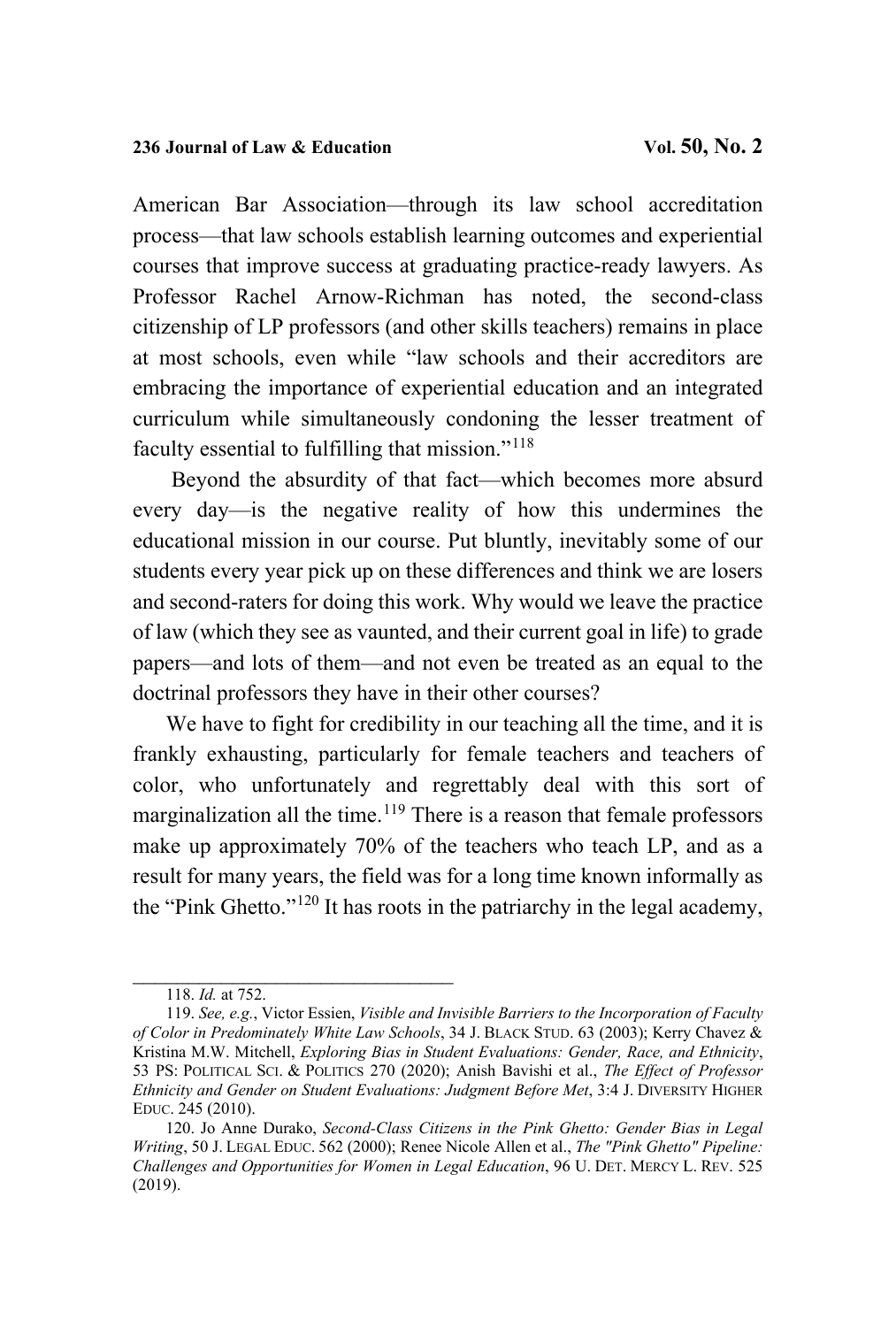which has been widely documented elsewhere.<sup>[121](#page-69-0)</sup> But it also comes from the kind of close student relationships that we form, the nature of the support we provide, and the detailed feedback we give. The work we do has for many years, appallingly, been seen as "women's work."

Something often overlooked is the reverse side of this coin. While male LP teachers have the advantage of looking like what unfortunately some of our students think lawyers "should" look like—and we probably have an "authority advantage" as a result—there is a cost as well that male teachers deal with. The attitude male teachers often confront from students (as well as colleagues)—explicitly or implicitly—might be fairly summarized as: "If it is women's work, why are *you* doing it?" To combat these stereotypes one thing all LP professors have to do—male or female<sup>122</sup>—is to explain their practice backgrounds, why they are there (instead of in practice), and why they love what they do. We have to explain ourselves in a way that our doctrinal colleagues never do just to get to credibility to teach what we teach.

But while we have to explain our practice backgrounds, unlike for an adjunct professor, "war stories" are rarely relevant for our classes, so we do not get that ego boost and credibility gain that many adjunct law teachers get. And most of us have given up active practice to teach and thus lose the credibility that adjuncts have, who are still engaged in the practice of law. We have to balance our bid for credibility with our backgrounds and always remember to bring our authentic self to class. Over time, we win over most of the skeptical students with the

<span id="page-69-0"></span><sup>121.</sup> *See, e.g.*, JOAN HOFF, LAW GENDER, AND INJUSTICE: A LEGAL HISTORY OF U.S. WOMEN (1991); TRACY A. THOMAS & TRACEY JEAN BOISSEAU, FEMINIST LEGAL HISTORY: ESSAYS ON WOMEN AND LAW (2011).

<span id="page-69-1"></span><sup>122.</sup> By addressing this point in binary form, by no means should it be overlooked that transgender Lawyering Process professors also have gender-related challenges in the classroom. These assumptions of what a "normal" lawyer looks like (or is) all come from our being considered —again, by students and colleagues—as outside of the norm. It puts all of us at the disadvantage of assumptions being made about us when we—students and colleagues alike should be focused unambiguously on the work.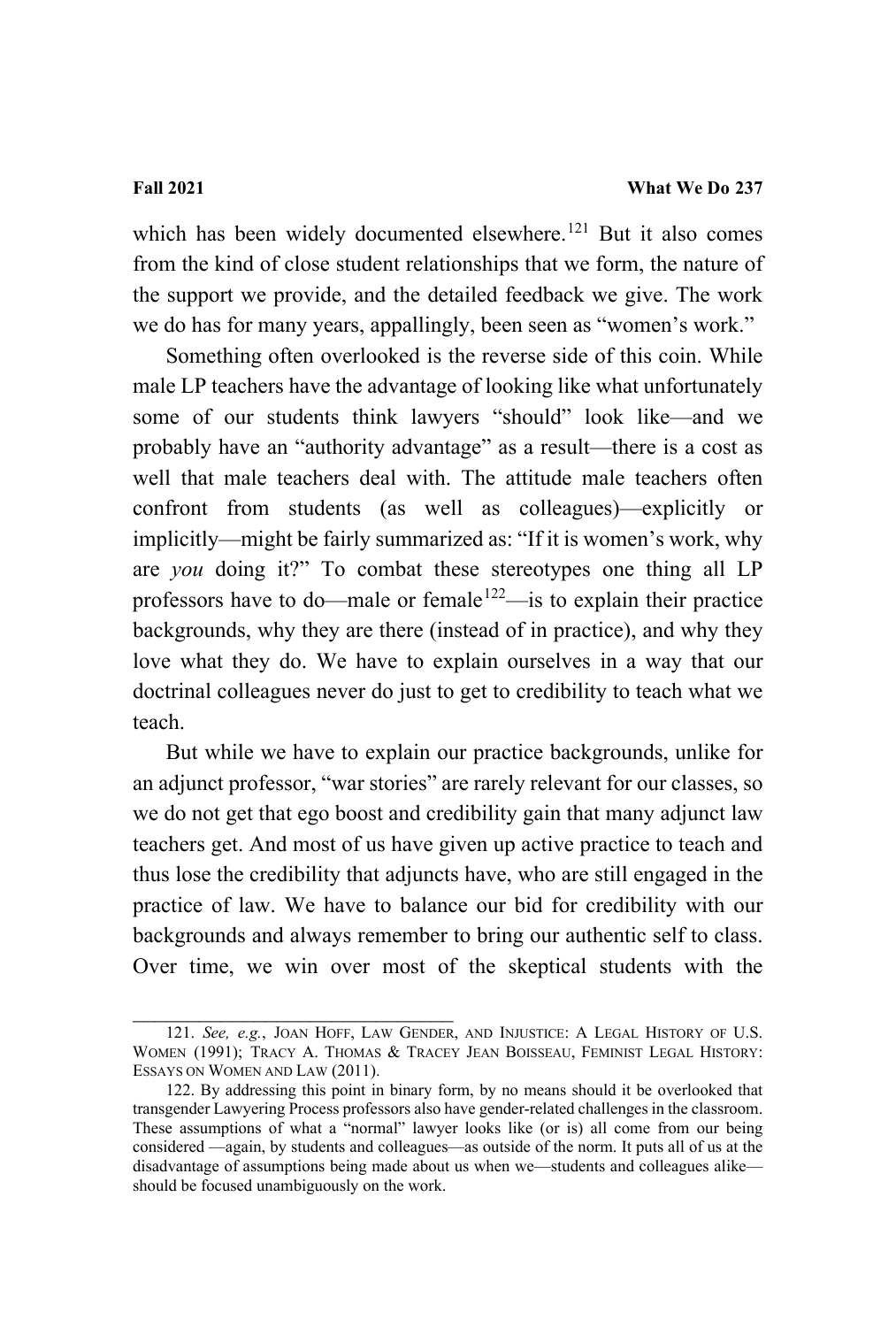seriousness with which we take the work we give them to do.

Another significant challenge is found in the grading of the LP course as opposed to the doctrinal classes. The latter gets to test actual knowledge—do you understand this or that concept of Contract or Property Law, and can you apply it? Generally, that is fairly clear: a student either understands the elements of adverse possession—and they are able to identify and apply it correctly it in an exam question or they do not. This is so much easier, and more gratifying, than testing skills, because students gain base knowledge in mostly one way, but they gain skills in myriad ways. The work they produce in LP during the course of each semester is embedded with judgment calls, and their success is measured on some form of a scale of developing, competent, and advanced. In resolving a legal problem and writing about it, it is rarely decisive that one case was cited versus another one. So, we generally should not, and rarely do, say that "citing case X was wrong, you should have used case Y here." This makes triage of their work much more difficult because we have to focus on explaining *how* a different approach would have been better than what they chose.<sup>[123](#page-70-0)</sup> And this makes commenting on papers, and the crafting of proper and helpful responses on their work, even more difficult.<sup>[124](#page-70-1)</sup> So, teaching this course well requires a kind of vulnerability and humility because what we teach is inexact, and sometimes hard to pin down with precision, and this is a challenge that can fester with a student who is struggling.

### **Challenge #5: In the Evolution of the Course**

<span id="page-70-0"></span>\_\_\_\_\_\_\_\_\_\_\_\_\_\_\_\_\_\_\_\_\_\_\_\_\_\_\_\_\_

You might think that a subject like legal writing has not changed much in the last fifty years. After all, an IRAC analysis form is still widely used in legal expression, whether via email or over Zoom. But many elements of the course have changed substantially in the last two

<span id="page-70-1"></span><sup>123.</sup> Daniel L. Barnett, *Triage in The Trenches of the Legal Writing Course: The Theory and Methodology of Analytical Critique*, 38 U. TOL. L. REV. 651 (2007).

<sup>124.</sup> For a more complete discussion of commenting on student work, *see* discussion *supra* Section III.C.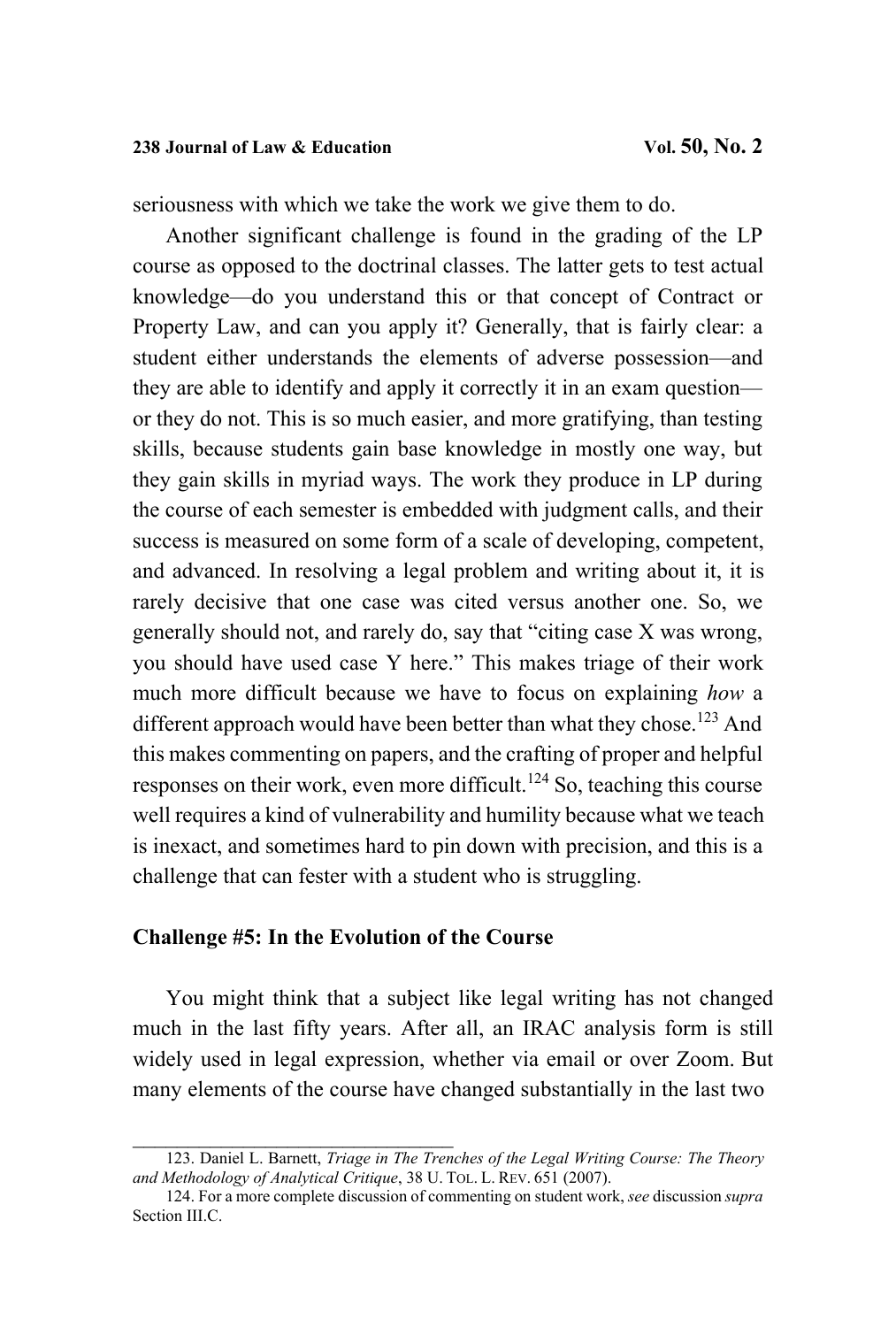decades. It is the job of LP professors to keep up with those changes and make appropriate adjustments to the course as they teach it.

The first substantial change, of course, has been in our students. Over the last two decades, students have graduated college with increasingly deficient writing skills than in the past.<sup>[125](#page-71-0)</sup> Indeed, getting our students to the point where they can *become* good legal writers is one of the reasons the course has—in response to this trend—expanded credits for the course and professionalized the faculty who teach it. Also, as the Internet and hand-held technology have become ubiquitous, our students have become broadly comfortable with using technology. But they have rarely learned—before coming to law school—how to use it well to support their learning. And they are mostly unaware of how to use it effectively to accomplish lawyer work.

Technology has also revolutionized writing itself. Before blogs and Twitter and Snapchat, the amount of college level student writing that was being required in course work was declining.<sup>[126](#page-71-1)</sup> But, since Internet forms of writing have proliferated, students have actually *increased* their writing output.<sup>[127](#page-71-2)</sup> The only problem is that over time the nature of the writing being done has become shorter and more abbreviated. And while more writing experience is generally a good thing, the distance from a Twitter post or a Snapchat caption to a properly constructed and written twenty-page legal brief is vast.

Technology of course has had a profound and far-reaching impact

<span id="page-71-0"></span>\_\_\_\_\_\_\_\_\_\_\_\_\_\_\_\_\_\_\_\_\_\_\_\_\_\_\_\_\_ 125. Michael J. Carter & Heather Harper, *Student Writing: Strategies to Reverse Ongoing Decline*, 26 ACAD. QUESTIONS 285 (2013); Jill Singleton-Jackson, D. Barry Lumsden, and Ron Newsom, *Johnny Still Can't Write, Even if He Goes to College: A Study of Writing Proficiency in Higher Education Graduate Students,* 12:1 CURRENT ISSUES EDUC. 1 (2009).

<span id="page-71-1"></span><sup>126.</sup> CARTER AND HARPER, *supra* note 109, at 287-88 (noting the increase in multiplechoice exams over essay questions and other changing requirements as contributing to declines in student writing quality).

<span id="page-71-2"></span><sup>127.</sup> Kristen Purcell et al., *The Impact of Digital Tools on Student Writing and How Writing is Taught in Schools*, PEW RESEARCH CENTER ( Jul. 16, 2013),

[https://www.pewresearch.org/internet/2013/07/16/the-impact-of-digital-tools-on-student](https://www.pewresearch.org/internet/2013/07/16/the-impact-of-digital-tools-on-student-writing-and-how-writing-is-taught-in-schools/)[writing-and-how-writing-is-taught-in-schools/.](https://www.pewresearch.org/internet/2013/07/16/the-impact-of-digital-tools-on-student-writing-and-how-writing-is-taught-in-schools/)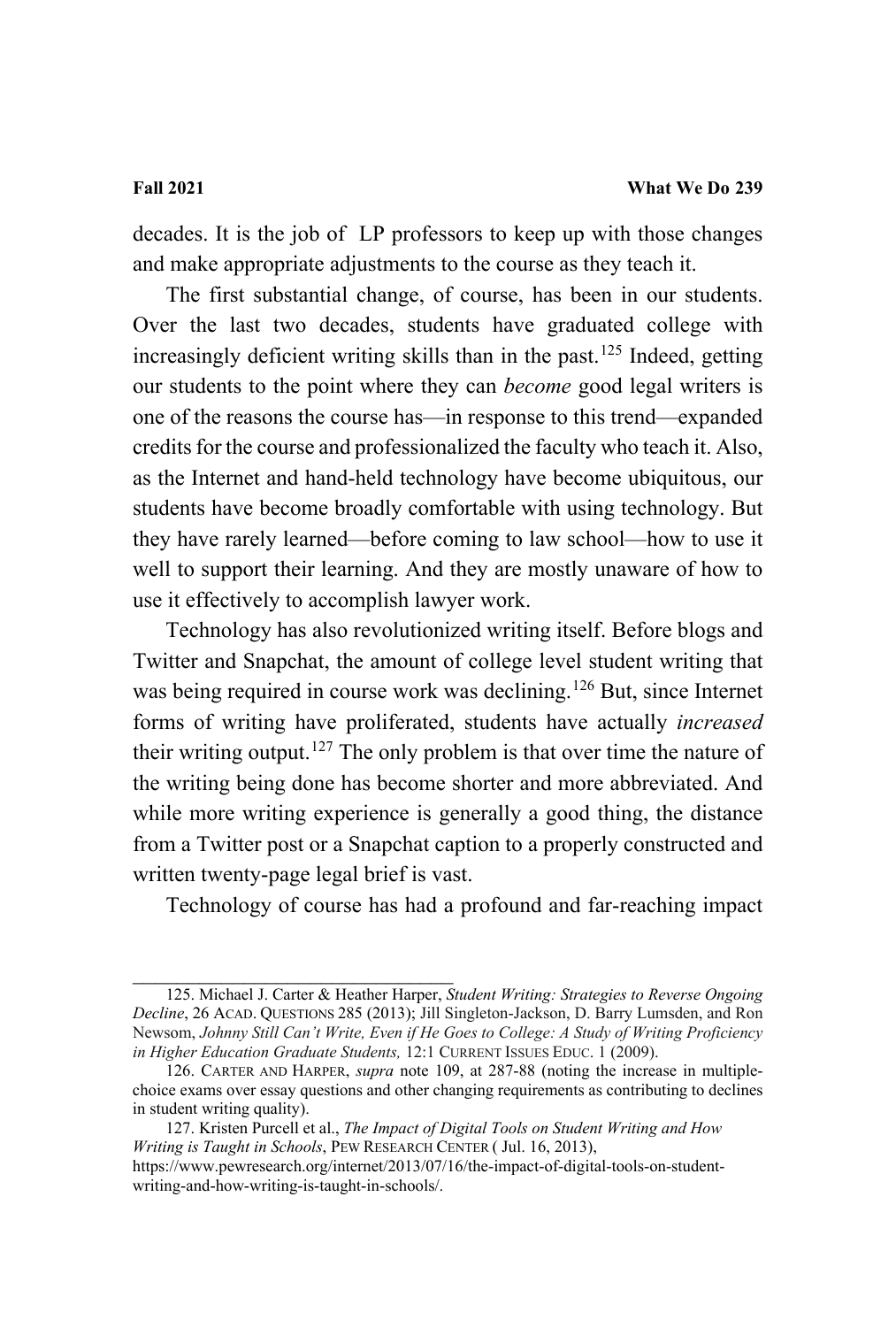on the methods and procedures for conducting legal research in law practice. As a result, the teaching of legal research methods has, over the course of the last twenty years, adapted year after year. Every LP Program has scheduled a presentation for the review of changes to the two major legal research databases (Lexis and Westlaw), and even had to review and consider new databases (such as Bloomberg and Casemaker) in those years. The impact of these annual advancements in legal research technology has added strain on the course and the teacher to keep up.

LP Programs at different schools have addressed these changes in legal research technology in different ways. At some schools, LP professors outsource to the library faculty the teaching of legal research skills. Others have worked cooperatively with their library faculty to coteach to those learning outcomes. And there has been a growing debate in some programs about whether, or when, we should teach law library book research at all.<sup>[128](#page-72-0)</sup>

In the practice of law, driven increasingly by financial pressures and the need for increased efficiencies, the traditional legal research memo has sometimes been supplanted by shorter email memos.<sup>[129](#page-72-1)</sup> This has caused a debate about whether we should be teaching the memo form at all.<sup>[130](#page-72-2)</sup> But many programs still teach the memo form, believing that it is the best vehicle to teach the skills that can then be adjusted to an email format, or any other format the senior attorney requires. And we have *added* email memos to our curriculum, so students have practice with both the full version *and* the shortened version.

As a result of these evolutions in the practicing bar outside the

<span id="page-72-0"></span>\_\_\_\_\_\_\_\_\_\_\_\_\_\_\_\_\_\_\_\_\_\_\_\_\_\_\_\_\_ 128. Ellie Margolis & Kristin E. Murray, *Say Goodbye to the Books: Information Literacy as the New Legal Research Paradigm*, 38 U. DAYTON L. REV. 117 (2012).

<span id="page-72-1"></span><sup>129.</sup> Daniel Martin Katz, *Quantitative Legal Prediction—Or—How I Learned to Stop Worrying and Start Preparing for the Data-Driven Future of the Legal Services Industry*, 62 EMORY L.J. 909 (2013).

<span id="page-72-2"></span><sup>130.</sup> *See*, *e.g.*, Robbins-Tiscione, *supra* note [32,](#page-20-0) at 32, and Mary Beth Beazley, *Better Writing, Better Thinking: Using Legal Writing Pedagogy in the Casebook Classroom (Without Grading Papers),* 10 LEGAL WRITING: J. LEGAL WRITING INST. 23 (2004).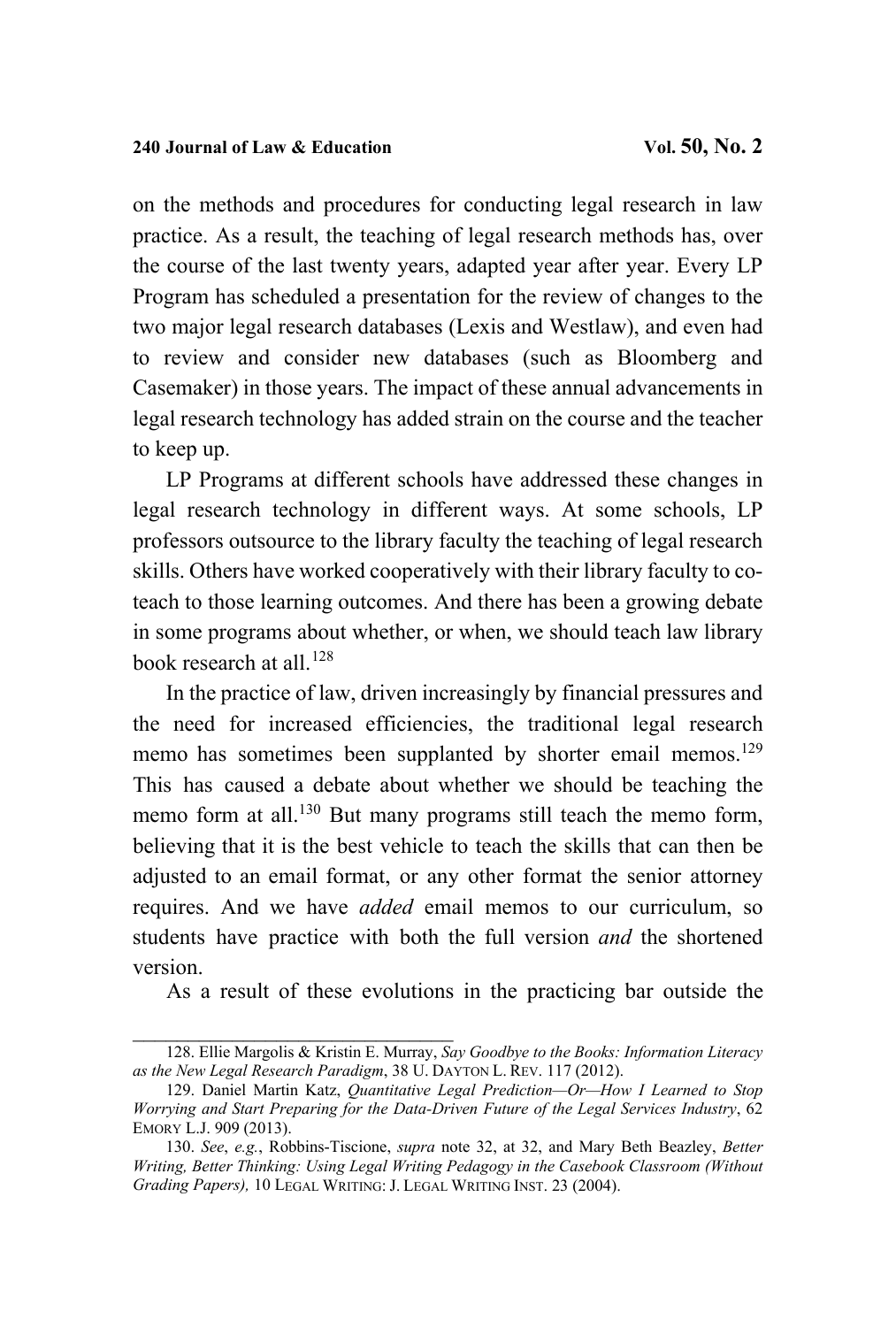course, LP professors have had to adjust their teaching every year in substantial ways to keep the course current and applicable to the practice our students will be graduated into. Of course, a doctrinal course has changes too—the addition of new cases every year for example, but those changes are typically much slower. But LP professors have had to teach to a less capable cohort of students (on sheer writing skills), that is saturated in technology, while the practice of law and the world of legal research has been dramatically changing.

# **Challenge #6: In the Mix of Students in Each Class**

Being a skills class with substantial feedback given, in most schools, LP sections are kept small. The size recommended by the ABA's Legal Writing Sourcebook is thirty to thirty-five total, with most schools assigning sixteen to seventeen over two sections<sup>[131](#page-73-0)</sup> per LP professor. The reason given for this recommended faculty/student ratio is that it allows for the kind of feedback and one-on-one conferencing that effective teaching of the course demands. But another reason, often not mentioned, is that ideally the community dynamic in the smaller sections is close and constructive, and an experienced teacher can leverage that dynamic to form a tight-knit learning community. When you have a class of fifty to eighty —as many of our doctrinal colleagues do—this is much harder to do. While the creation of a successful learning community can be very beneficial for the students in the course, this is not automatic, and sometimes is very difficult to achieve.

As Alfie Kohn so well explains in his book *What to Look for in a Classroom*, while we may think we teach the same materials annually, the groups of students we face each year—as a group—are different:

\_\_\_\_\_\_\_\_\_\_\_\_\_\_\_\_\_\_\_\_\_\_\_\_\_\_\_\_\_

<span id="page-73-0"></span><sup>131.</sup> AMERICAN BAR ASSOCIATION, *supra* note 24, at 251 (stating that "a reasonable target teaching load for full-time faculty teaching solely LRW and no other courses is 30-35 students, regardless of how many sections the faculty member teaches.").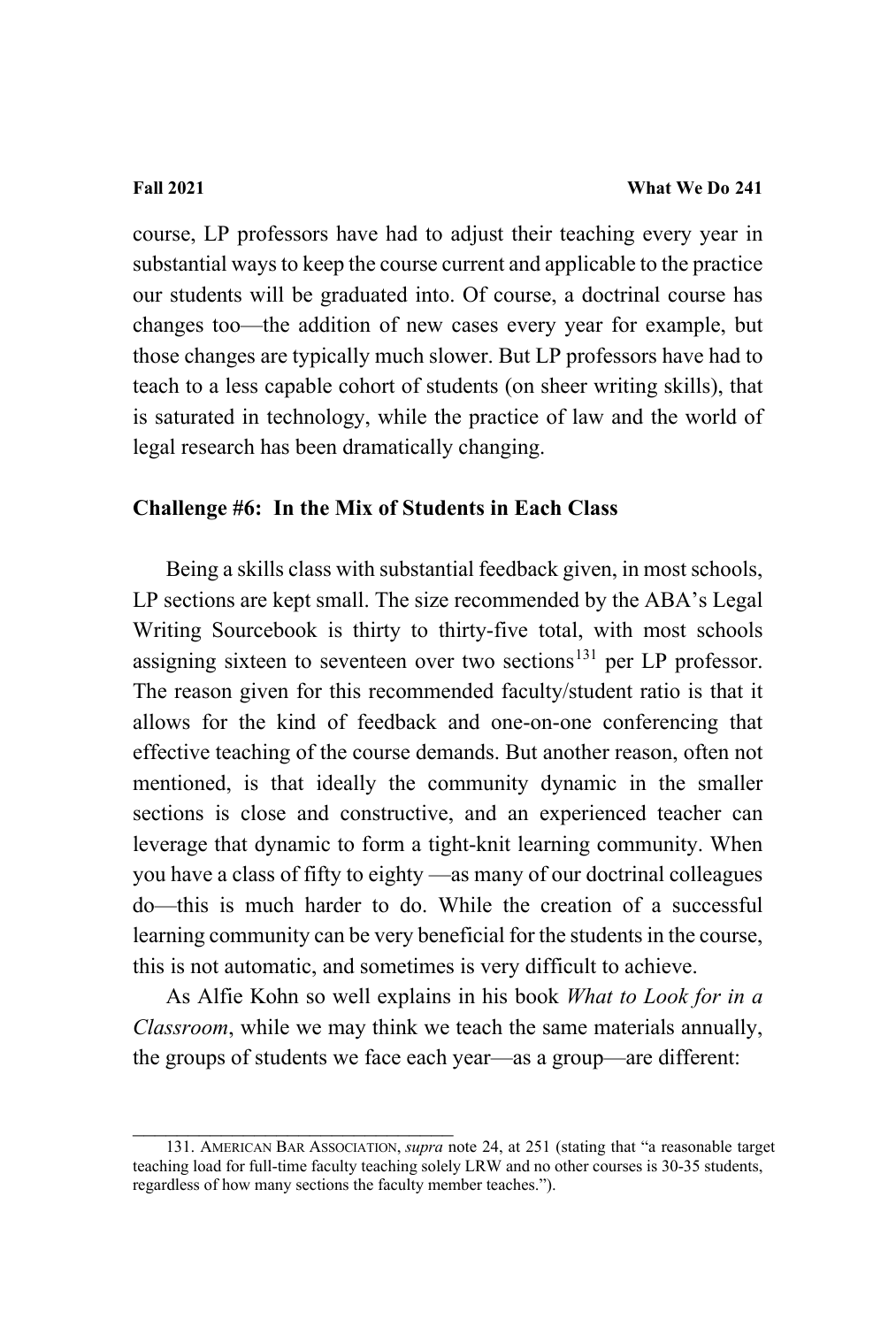Once I was out of the classroom, I came to understand that a course is created *for* and *with* a particular group of students. I didn't see it that way before because I wasn't thinking about learning, only about teaching. I was trying to find the most efficient way of giving students the knowledge and skills I already had, which meant that I was treating the students as interchangeable receptacles as rows of wide-open bird beaks waiting for worms, if you will.[132](#page-74-0)

But each section of students we are assigned are different, and contain students with different backgrounds, experiences with writing, and perspectives. They come together in different ways too, some better than others. Thus, we often find many differences between what each of our sections of students need, in different years, and even across semesters of the same year.

In a typical section of the course, students fall on a bell curve in terms of their writing abilities, backgrounds, and orientation to the class. For example, often on the left side of the bell curve, you will find students who took an undergraduate major such as engineering that required little writing, and on the right side, students who enjoy writing and selected a major that required significant research-based writing in each course and an extended honors thesis. Most students fall in the middle, with some writing experience, but not very much, or older students who are capable but have not written more than an occasional corporate memo and lots of email over several years. The challenge for the teacher is to teach everyone in the class effectively, of course, and that requires sometimes risking boring the students who are at the right end of the curve, or teaching mostly to them, and risking losing the students who are on the left side of the curve. Teaching just to the middle

<span id="page-74-0"></span><sup>132.</sup> ALFIE KOHN, WHAT TO LOOK FOR IN A CLASSROOM ix (1998).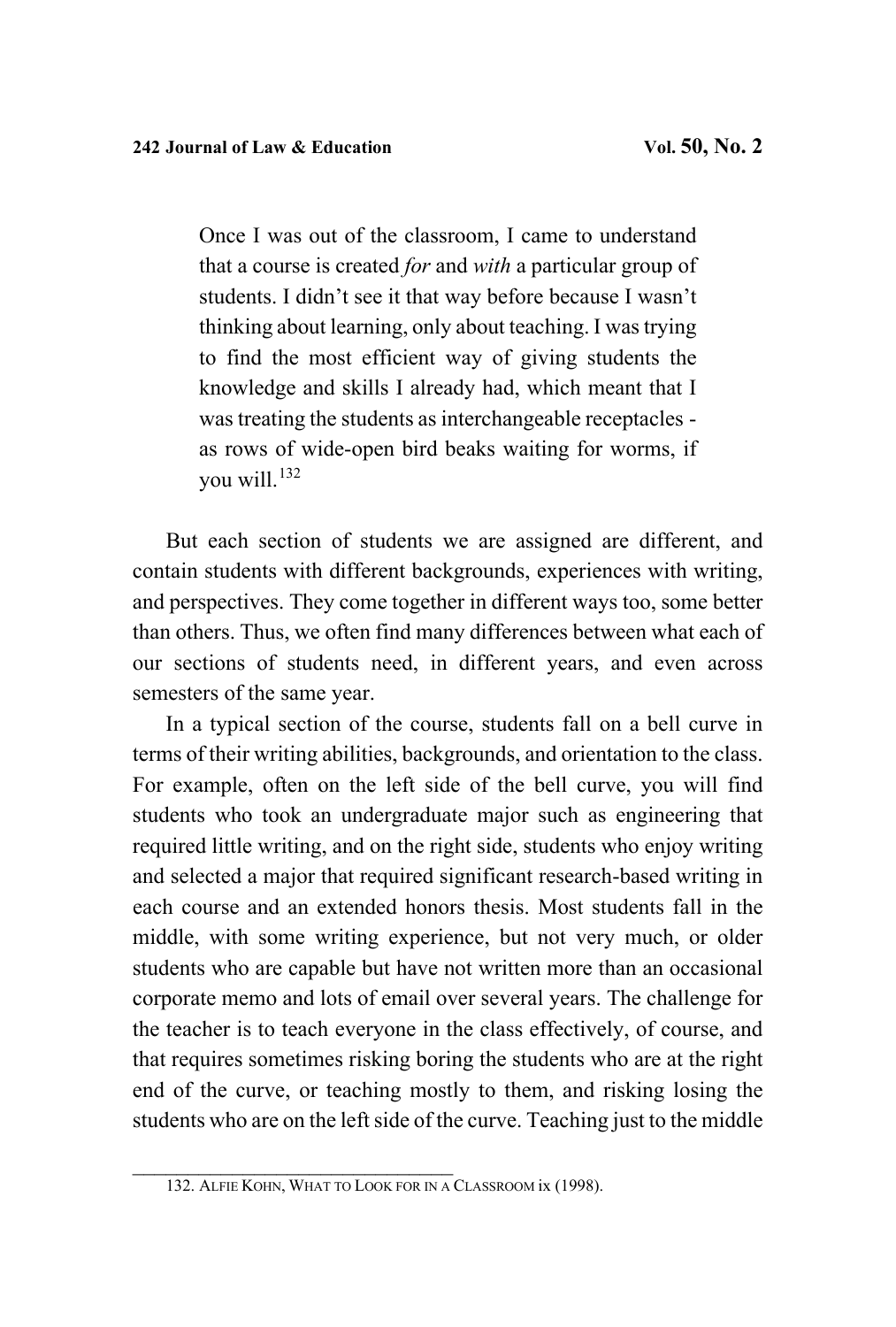is a common approach in many forms and levels of teaching (not just law school) and it often is the best a professor can do in a class as big as most first year classes are. But this approach, while economical, is not as effective for all students than when some effort is made to balance the level of the instruction to include some of the "left to right" varying needs of the class. Because we teach a small class, we all make an effort to do this to some degree, and it is one of the key reasons that this course is harder to teach that some others.

Each class provides a good reminder that, as Alfie Kohn says, students year over year are not "interchangeable receptacles."[133](#page-75-0) Every class is different, and because we must achieve the learning goals of the course with each individual student we are assigned, we are constantly adjusting the course each year—as we go—to be responsive to the needs of each class.

Even in those years when you have a "normal" bell curve class, the eighty-twenty rule<sup>[134](#page-75-1)</sup> applies, as it does in so many contexts. Generally speaking, 80% of your students will need a baseline of attention, feedback, and support. But 20% will need much more than the baseline. As the educational psychologist William Spady has noted, "All students can learn and succeed, but not on the same day in the same way."[135](#page-75-2) There are days when we find ourselves frustrated by a student who asks a question which we addressed in class the previous day. Or multiple students with multiple questions previously addressed. But we endeavor

\_\_\_\_\_\_\_\_\_\_\_\_\_\_\_\_\_\_\_\_\_\_\_\_\_\_\_\_\_ 133. *Id.*

<span id="page-75-1"></span><span id="page-75-0"></span><sup>134.</sup> This is known as the Pareto Principle, and sometimes this is expressed as: 80% of the consequences come from 20% of the causes. In mathematics, the Pareto Principle is a power law distribution, and numerous natural phenomena have been shown to exhibit this distribution. It was named after economist Vilfredo Pareto, who first described the 80-20 relationship in 1896 finding that 80% of land in Italy at the time was owned by 20% of the population. In business it is commonly found that 80% of sales come from 20% of clients. The 80-20 rule has been found in numerous contexts, including taxation, coding optimization, and video tape rentals. *Pareto Principle*, *in* Encyclopedia of Management 851 (8th ed. 2019).

<span id="page-75-2"></span><sup>135.</sup> WILLIAM G. SPADY, OUTCOME-BASED EDUCATION: CRITICAL ISSUES AND ANSWERS 9 (MaxCor, 2014).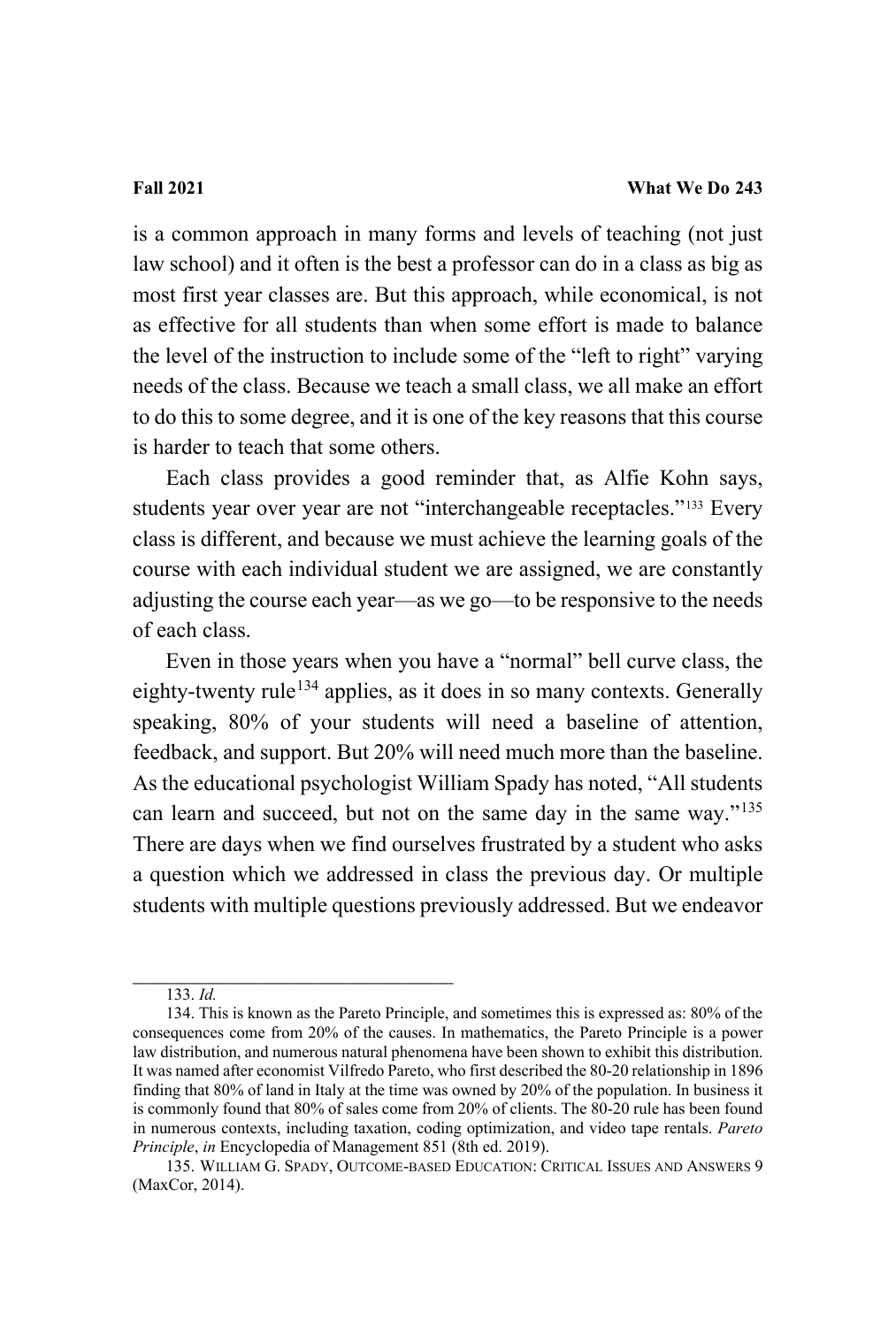to remember that the 20% of students in every class who do that on a regular basis may just learn slower or in a different way and need extra help and support. The job of an LP professor is to be in that metaphorical space—wherever and whenever it is—that the student has opened a window on the skill and is ready to learn what they need to learn about it. Sometimes this happens late at night over email,  $136$  sometimes in a third or fourth conference focused on successive drafts of a particular writing skill the student is struggling to master. Good LP professors will not just go the extra mile, but an unlimited number of miles, to answer every question a student asks. We do this because we know our students take these skills on board in different ways on different days. Much of the 1L experience is, unfortunately, about "sorting" students $137$ —and we also are required to do that at the end of the semester—but *during* the semester, our focus is on triage. $138$ 

### **Challenge #7: In That We Cannot Let our Students Fail**

Another important aspect of the course is that we cannot let our students fail the course at the end of the semester. A doctrinal professor may do so, and hold such a threat over their students, but we cannot. Well, of course we *can*, but if we do, *we* have usually failed that student in some way. As long as a student does the work—not to a minimum standard, but done it reasonably well—then they have passed the course. They may have only earned a "C," but they have passed. They have reached a level of basic competency in the necessary research, writing, citation, and oral presentation skills that we teach. If a student does not

<span id="page-76-0"></span><sup>136.</sup> It is common for an LP Professor to find a student late in the evening over email who is finally in a place to learn a crucial concept. They may have to take many mini-steps to get where they need to go, and break down each step into its own question via email. Recently, I sent twenty-five email responses to a student's questions over three days. It helped this particular student to break through the threshold concept.

<span id="page-76-2"></span><span id="page-76-1"></span><sup>137.</sup> Richard A. Epstein, *Grade Normalization*, 44 CAL. L. REV. 707 (1971); Richard A. Ippolito, *The Sorting Function: Evidence from Law School*, 51 J. LEGAL EDUC. 533 (2001).

<sup>138.</sup> *See* BARNETT, *supra* note 123.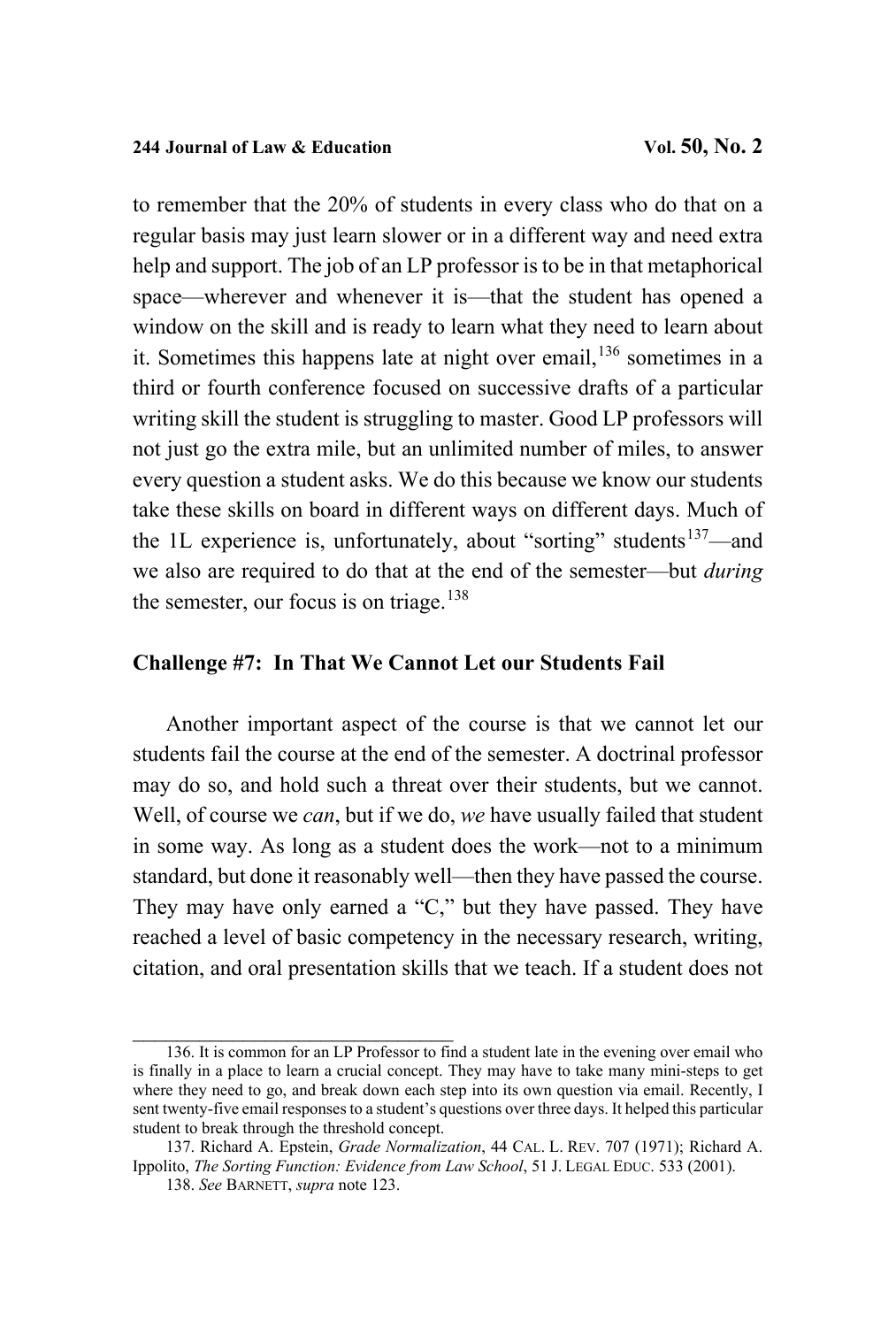hand in assignments, or makes little attempt on them, then they will, reluctantly, get an "F" in the course. In the rare situations when this happens, there are usually other issues with the student—they are often struggling with something well beyond the material in the course, and we make an effort to get help to the student through the office of the Dean of Students.

Because students understand the essential nature of the course, and understand that they really cannot be lawyers unless they know how to do the things we teach them to do, they are almost always diligent about getting their (many) assignments completed in the course, and submitted on time.

Even though our attitude is to do whatever it takes to help our students reach at least minimum competence, we still have students who resist what we are teaching them. In every section, almost every year, no matter the professor or their experience teaching the course, there is always one.<sup>139</sup> One student who just does not "get" the professor's approach, or who feels particularly injured by feedback on his or her writing, or who otherwise just hates the course. Because we cannot fail any student, we have to continually reach out to even those students who dislike us and the course, to make sure we have given them whatever they need. Despite these efforts, we will, inevitably, receive an unfair, inaccurate, or vindictive evaluation from that student at the end of the semester. Yes, student evaluations are anonymous—and of course they should be—but because we know our students so well, when we receive a long, rambling, highly negative evaluation—in the midst of very positive ones—we can pretty much tell who the writer of that comment

<span id="page-77-0"></span><sup>139.</sup> This is a saying I use with LP Faculty colleagues whom I have mentored over the years, most commonly when reviewing their student evaluations with them, and finding the "one" in the form of an evaluation comment that can best be described as a "rant." It is very hard to do this work, and then when reading student evaluation comments \*not\* to focus overly much on this "rant" comment. Part of what I do with mentee colleagues is to focus them on the really good comments they have received and the ones that contain constructive criticism.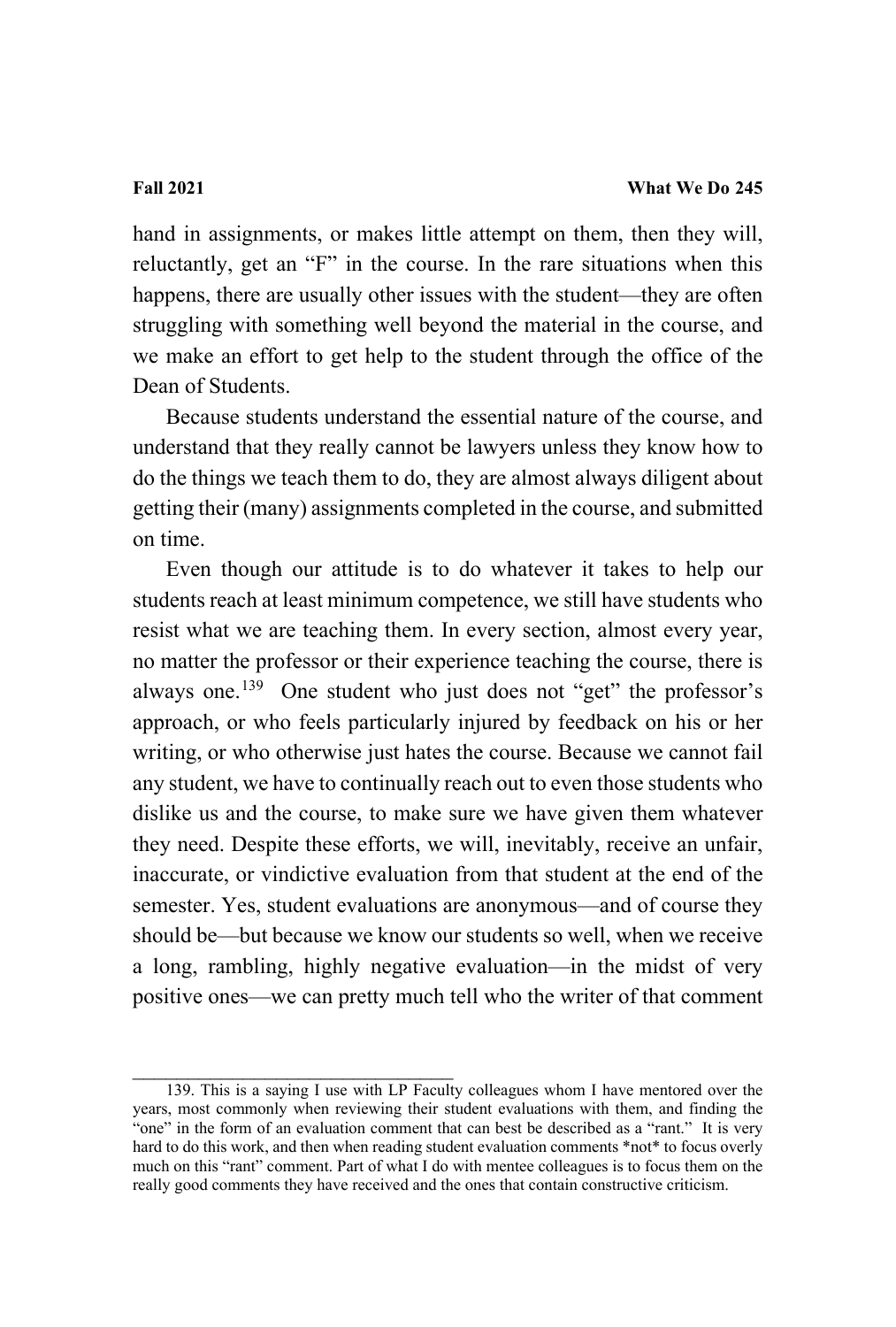was.

All of these factors may combine to be the primary cause of LP faculty generally receiving lower student evaluations than their doctrinal counterparts. A study conducted in 2000 found that 86% of LP professors received lower evaluations in their LP courses compared to when the same professor taught a doctrinal course in the same semester.<sup>140</sup>

### **V. WHAT WE NEED AND WANT**

"What do they want?" becomes a common question overheard in the hallways on the rare occasions when issues important to LP faculty come up in faculty meetings. Occasionally our issues—such as governance rights—are met with resistance, but they are almost always met with impatience. Why a group of faculty would assume that another group of faculty would dedicate some of the best years of their working lives to being a faculty member yet would not want to have some say in the running of the institution they have given themselves to, is hard to fathom.

In schools where LP faculty do have governance rights, we are often assumed to "vote as a block," when in fact we rarely do. The reality is that in our own group we do not agree on everything, and we respect the tenured positions on our faculties more than they might assume. Those of us who are not tenured (that is most of us, at most schools) are not in a good place from which to wage civil war. A good Dean's office can counterbalance some of this—with effort and some reputational cost unfortunately. But not all Deans want to get involved in defending their LP faculty when they—however rarely—take a position that is resisted by the tenured faculty.

If one of the goals of an intellectual faculty is to create and support

<span id="page-78-0"></span>\_\_\_\_\_\_\_\_\_\_\_\_\_\_\_\_\_\_\_\_\_\_\_\_\_\_\_\_\_ 140. Melissa Marlow-Shafer, *Student Evaluation of Teacher Performance and the "Legal Writing Pathology" Diagnosis Confirmed*, 5 N.Y.C. L. REV. 115, 126 (2002).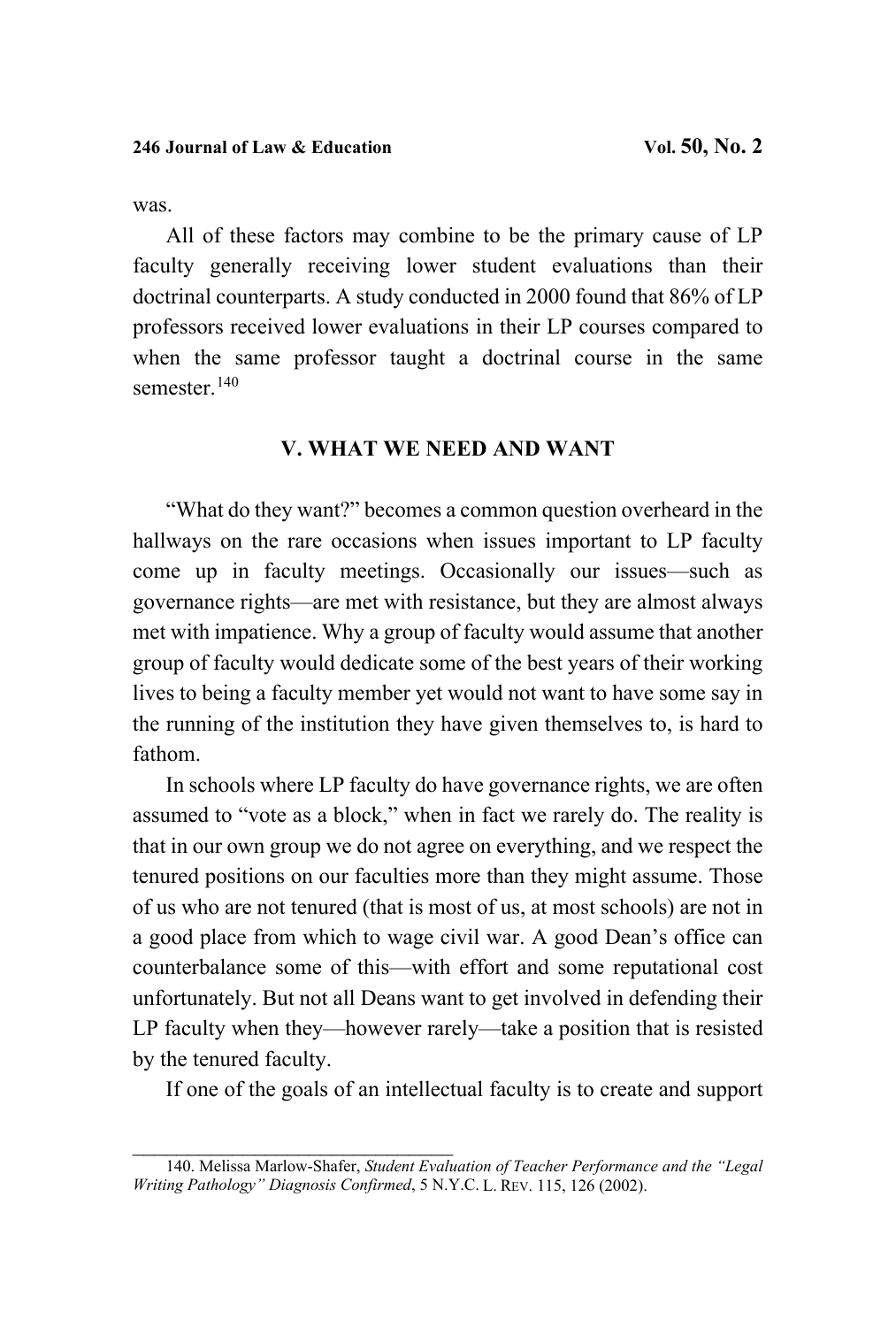a collegial community, we have rarely done so in the legal academy, and the separation between tenure-track and LP faculty are part of the problem. Perhaps the pain and disfunction created by the disconnect between us and our colleagues is captured best by Parker Palmer when he writes:

> Such community is not easily achieved in academic life, given all that divides us. It is most likely to happen when leaders call us back to the heart of teaching and learning, to the work we share and to the shared passion behind that work. If we can create such communities of collegial discourse, they could offer more than support in the development of work-related skills—they could offer healing for the pain of disconnection from which many faculty suffer these days.  $141$

# **A. Understand What We Do**

Perhaps the thing we need the most from our colleagues is that they understand, fully, what we do and how we go about it. It is hoped that this Article will go some distance toward doing that, at least for our colleagues who read it. Perhaps it would then also help to make an effort to reach out for a discussion with the LP professors in our midst. We also need our colleagues to understand the challenges we face in doing this work—some of which are inherent in the course, but others of which are external to it.

The externals—the "out group" status in the legal academy, $142$  the almost daily microaggressions we suffer at the hands of our

<span id="page-79-0"></span>\_\_\_\_\_\_\_\_\_\_\_\_\_\_\_\_\_\_\_\_\_\_\_\_\_\_\_\_\_ 141. PALMER, THE COURAGE TO TEACH, *supra* not[e 1,](#page-3-0) at 166.

<span id="page-79-1"></span><sup>142.</sup> Arnow-Richman, *supra* not[e 117,](#page-67-0) at 757-58.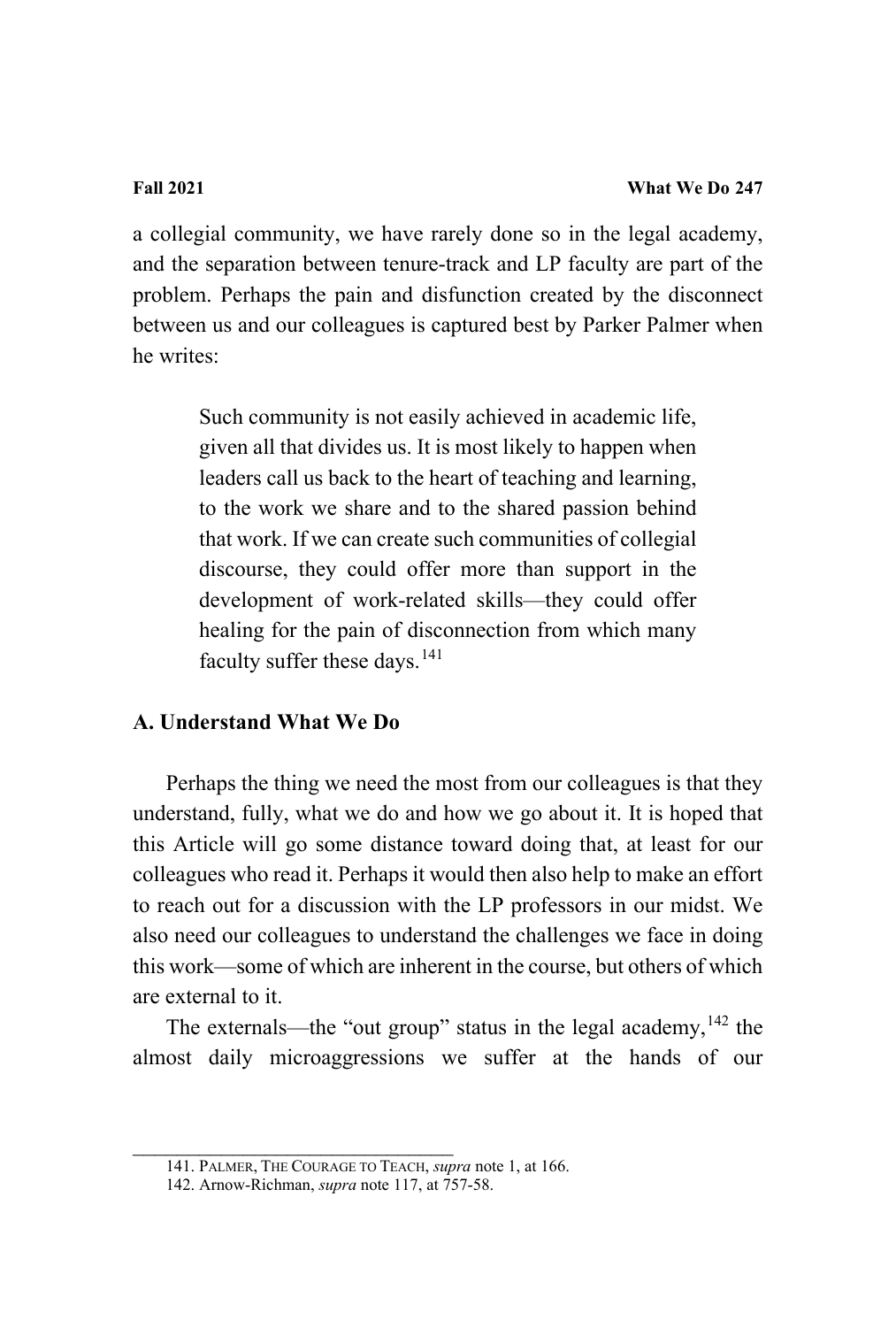colleagues<sup>[143](#page-80-0)</sup>—are discouraging and debilitating over time. They are also examples of discrimination and poor personnel management.<sup>[144](#page-80-1)</sup> Because it is very hard, indeed nearly impossible, to do the work described here in this Article with the care and intensity it requires to do well when you work in an environment that does not value you as an equal. It is toxic.<sup>[145](#page-80-2)</sup> We have created a culture in which some colleagues do not feel they belong! This can all lead to burnout among your LP faculty and a sense of going through the motions. If you work in a law school where you have your doubts and concerns about the quality of the work your LP professors are providing, you might first look inward for answers as to why.

And it is galling, because on the one hand law schools have spent a lot of time and marketing budget money over the last decade touting that they produce practice-ready graduates, while treating poorly the people who help make that happen—starting with every first year law student. As Professor Arnow-Richman puts it: "True preparation for practice requires students not only to master the core components of the profession individually, but also the ability to bring them all to bear simultaneously in a realistic professional context."<sup>[146](#page-80-3)</sup> If this article has done anything, I hope it has made clear to everyone who reads it that this is exactly what the first year LP course accomplishes, and also that it sets a critical foundation for students to build on for the rest of law school and in their careers.

# **B. To Be Treated Fairly**

We need to be treated fairly and equally, which might seem obvious,

\_\_\_\_\_\_\_\_\_\_\_\_\_\_\_\_[\\_\\_\\_\\_](#page-66-0)\_\_\_\_\_\_\_\_\_ 143. Ruan, *supra* note 113, at 30.

<sup>144.</sup> Arnow-Richman, *supra* not[e 117,](#page-67-0) at 746-64.

<span id="page-80-3"></span><span id="page-80-2"></span><span id="page-80-1"></span><span id="page-80-0"></span><sup>145.</sup> Lucy A. Jewel, *Oil and Water: How Legal Education's Doctrine and Skills Divide Reproduces Toxic Hierarchies*, 31 COLUM. J. GENDER & L. 111, 115 (2015).

<sup>146.</sup> Arnow-Richman, *supra* not[e 117,](#page-67-0) at 756.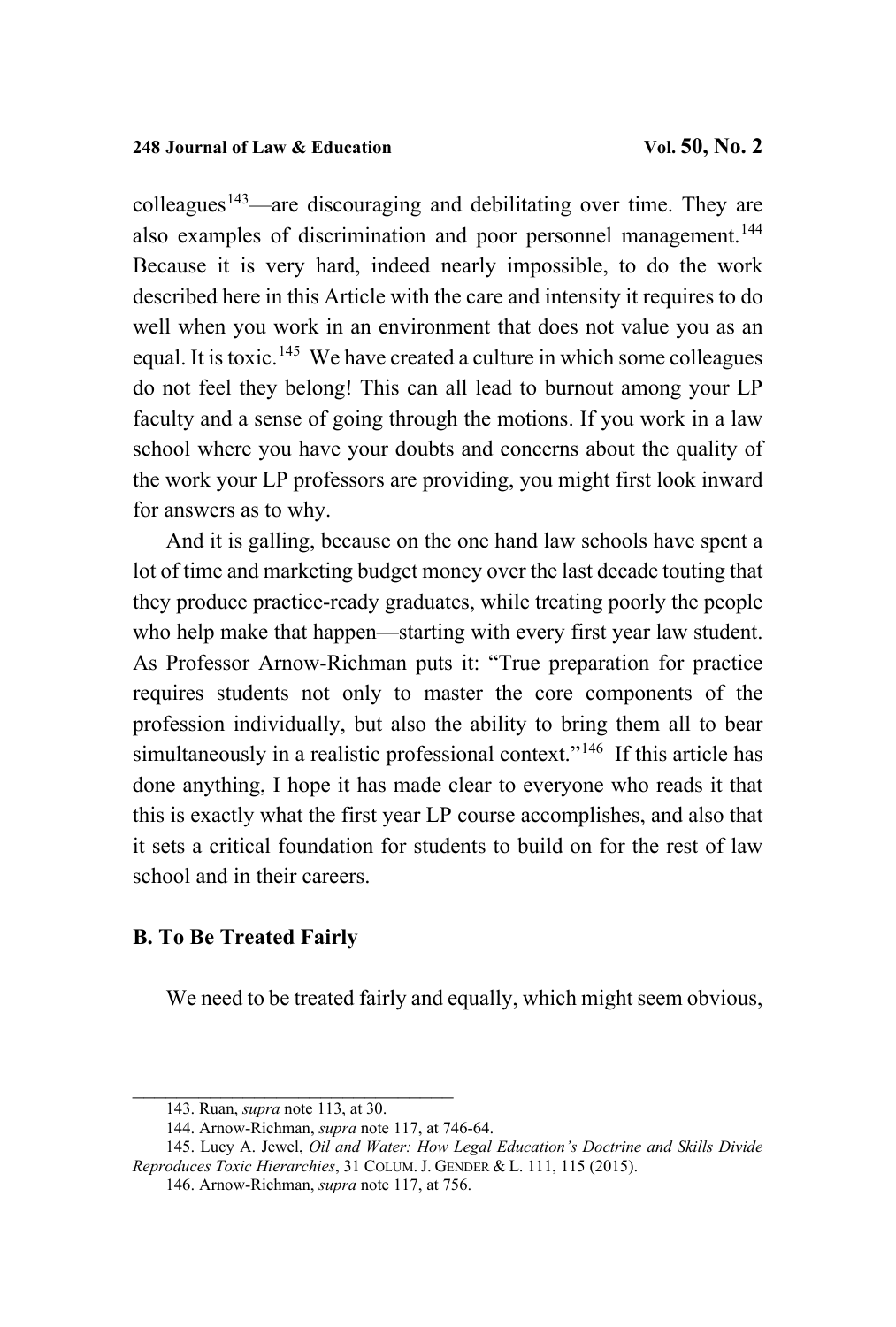but inequality of LP faculty has been well-documented.<sup>[147](#page-81-0)</sup> This is not an article about how all LP faculty should be allowed access to the tenure track. There are numerous articles on that subject,  $148$  most recently by no less than the President of the AALS.<sup>[149](#page-81-2)</sup> But we should not–in theory–*have* to have the same contract status to be treated fairly and equally. It is not, necessarily, that we all want tenure–that is way too simplistic. We want equal pay, recognition, and respect for what we do. To many law school faculties, tenure is the only thing that provides those benefits. But why does it have to be that way? The simple answer is: it does not. If it were possible to stay on long term contracts with governance rights and get equal pay and respect and inclusion–to do away with the microaggressions and "out-group" perceptions about our work–then it could work.

Unfortunately, it is apparent at many law schools that the only way to be so treated in academia is to have that T on your faculty card. But it should not necessarily be so. There is a considerable body of law– offered usually as an elective in most law schools–that all or nearly all law teachers profess to support, which holds that discrimination is a moral and a legal wrong, and presumes that it can be rooted out, however difficult and challenging it may be to do so. The appalling truth is that law faculty who supposedly hold such views–and some of whom hold them vociferously–allow such discrimination to happen in their own hallways, and look the other way. Discrimination is never good,

\_\_\_\_\_\_\_\_\_\_\_\_\_\_\_\_\_\_[\\_\\_\\_\\_](#page-66-0)\_\_\_\_\_\_\_ 147. *See* Ruan, *supra* note 113; *see also* Arnow-Richman, *supra* not[e 117.](#page-67-0)

<span id="page-81-1"></span><span id="page-81-0"></span><sup>148.</sup> Kent Syverud, *The Caste System and Best Practices in Legal Education*, 1 JALWD 12 (2002); Brent E. Newton, *Preaching What They Don't Practice: Why Law Faculties' Preoccupation with Impractical Scholarship and Devaluation of Practical Competencies Obstruct Reform in the Legal Academy*, 62 S.C. L. REV. 105 (2010); J. Lyn Entrikin et al., *Treating Professionals Professionally: Requiring Security of Position for All Skills-Focused Faculty under ABA Accreditation Standard 405(c) and Eliminating 405(d)*, 98 OR. L. REV. 1 (2020).

<span id="page-81-2"></span><sup>149.</sup> Darby Dickerson, *President's Message: Abolish the Caste System*, ANN. NEWSL. ASS'N AM. LAW SCHS., [https://www.aals.org/about/publications/newsletters/aals-news-fall-](https://www.aals.org/about/publications/newsletters/aals-news-fall-2020/presidents-message-abolish-the-academic-caste-system/)[2020/presidents-message-abolish-the-academic-caste-system/](https://www.aals.org/about/publications/newsletters/aals-news-fall-2020/presidents-message-abolish-the-academic-caste-system/) (last visited Nov. 2020).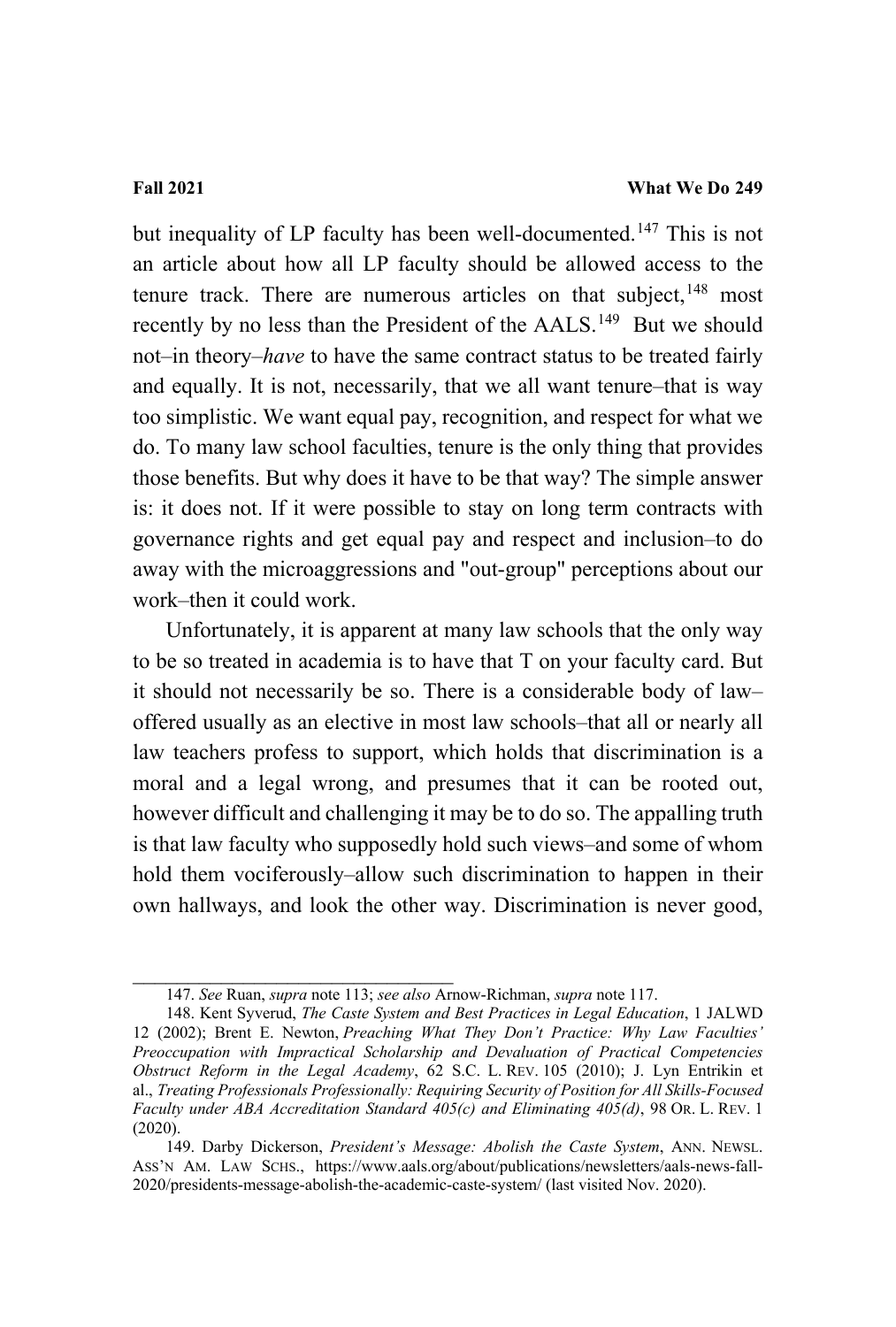but perhaps especially pernicious when it is perpetuated by those who would be most horrified if they could see it.

In a presentation at the University of Denver in 2018, Parker Palmer said this about status issues in academia: "I care a lot about how fraudulent it is to let myself or our relationships or a whole institution be driven by such . . . a nonsensical, flimsy, thin a thing as status . . . It is the tragic gap. [And I mean] tragic in the Greek sense, in the Biblical sense, the Shakespearean sense."<sup>[150](#page-82-0)</sup>

### **C. Understand that Our Voice Is Different**

In a different but related vein, we need our colleagues to understand we generally should not take political positions. There are many times, particularly today, when it is hard to not bring politics into the law school classroom. And there are certainly classes where those hard discussions are appropriate, such as Constitutional Law. But mostly we should keep our politics out of the classroom–because we are teaching skills. If we do not, we risk compromising our relationship with our students. We need to be Tabula Rasa as much as possible, because as soon as we take a political position, we risk losing a student who disagrees, and we are off topic for the course. This can be stifling and self-abnegating for us, and takes its own toll. And our faculty colleagues sometimes circulate letters taking a political position, and sometimes do not understand, and think less of us or are suspicious of our leanings, when we do not sign on. Or, we do sign on–because we believe in the cause and do not want to be seen as not caring about it–but we worry that it might backfire in class. Also, of course, because many of us do not have the protections of tenure, taking political positions can be fraught for us.

<span id="page-82-0"></span>\_\_\_\_\_\_\_\_\_\_\_\_\_\_\_\_\_\_\_\_\_\_\_\_\_\_\_\_\_ 150. Univ. of Denver Morgridge Coll. of Educ*.*, *Parker Palmer & Diana Chapman-Walsh: A Celebration of the 20th Anniversary of Courage to Teach*, at 57:04, YOUTUBE (Apr. 5, 2018), [https://www.youtube.com/watch?v=Q-ZCzG86TTs.](https://www.youtube.com/watch?v=Q-ZCzG86TTs)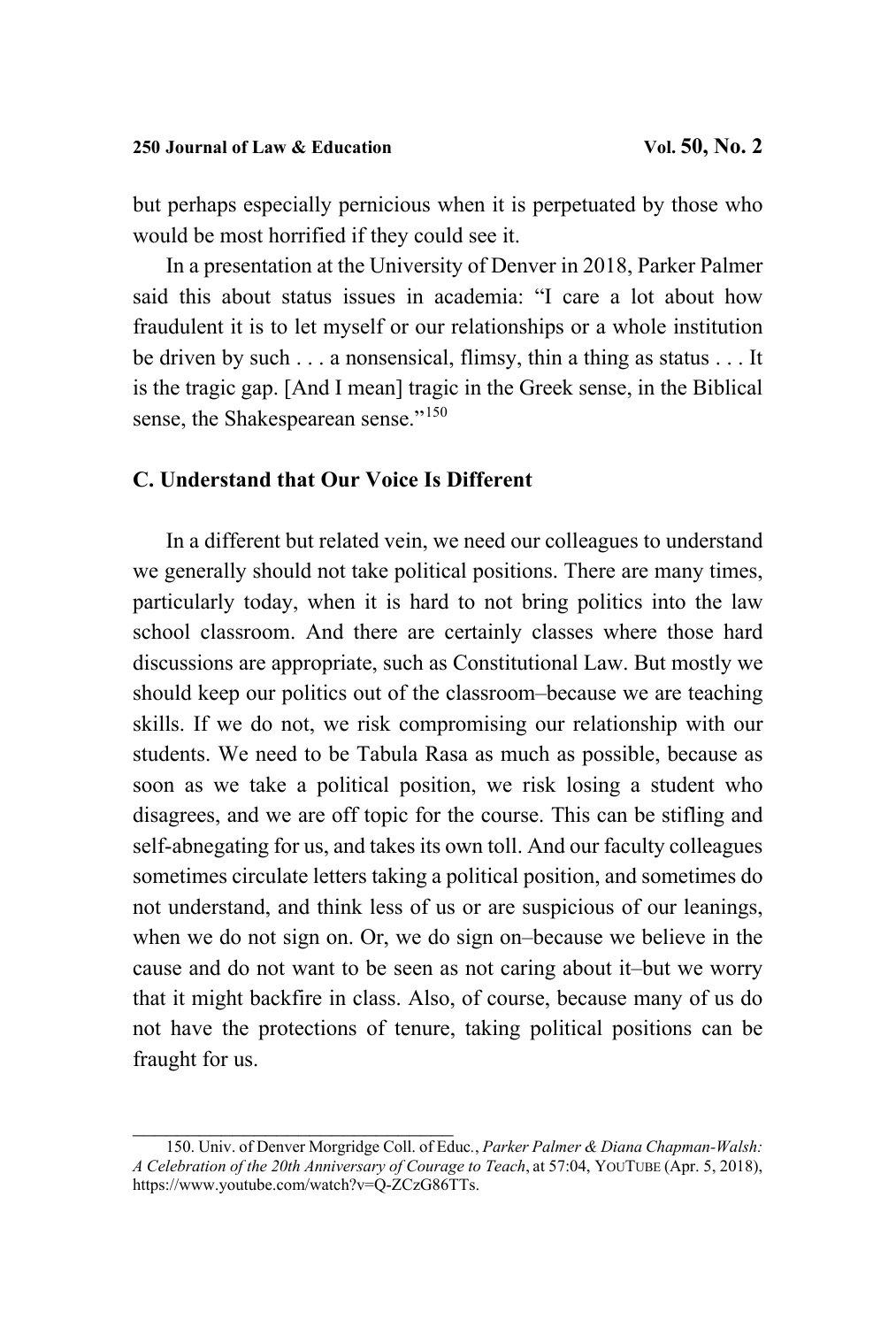If you look around the room over a group of faculty meetings, take note of how many of your LP faculty (if they are not on tenure track) speak up. The number will usually be low, particularly for controversial topics, because speaking up in the internal fights that happen sometimes in faculty meetings is very dangerous, and has caused backlash and even verbal bullying behaviors by tenured faculty at a few institutions. This is, unfortunately, one of the things we compare notes on during our various annual conferences. As Professor Nantiya Ruan described it, after giving several presentations about her draft article—which became *Paper Cuts: Hierarchical Microaggressions in Law Schools—* "The response from [attendees] in the legal writing discipline was uniform: 'Me Too.'"<sup>[151](#page-83-0)</sup>

# **D. Support for Our Scholarship**

It is sometimes a surprise, and even a threat, to some of our colleagues when they learn that many of us want to write scholarship. It is a surprise because for those of us not on tenure track there is usually no requirement to produce scholarship. And it is a threat because if we do produce scholarship then the difference between us is much reduced, and the arguments against treating us as equals is similarly reduced. As Professor Arnow-Richman notes: "[T]he most pernicious aspect of the bifurcated faculty is that, like the ideal worker norm and the problem of subconscious biases more generally, it reproduces itself. Those who have the desire and ability to teach skills are ineligible for tenure and consequently are not incentivized to produce scholarship."[152](#page-83-1)

Not surprisingly, when we do write scholarship, the comparisons come out, and an article on the pedagogy of the LP course–such as this one–is deemed lesser than one on a doctrinal law subject. One of the

<span id="page-83-1"></span><span id="page-83-0"></span> $\overline{\phantom{a}}$  , and the set of the set of the set of the set of the set of the set of the set of the set of the set of the set of the set of the set of the set of the set of the set of the set of the set of the set of the s

<sup>151.</sup> Ruan, *supra* note [113,](#page-66-0) at 43.

<sup>152.</sup> Arnow-Richman, *supra* not[e 117,](#page-67-0) at 761.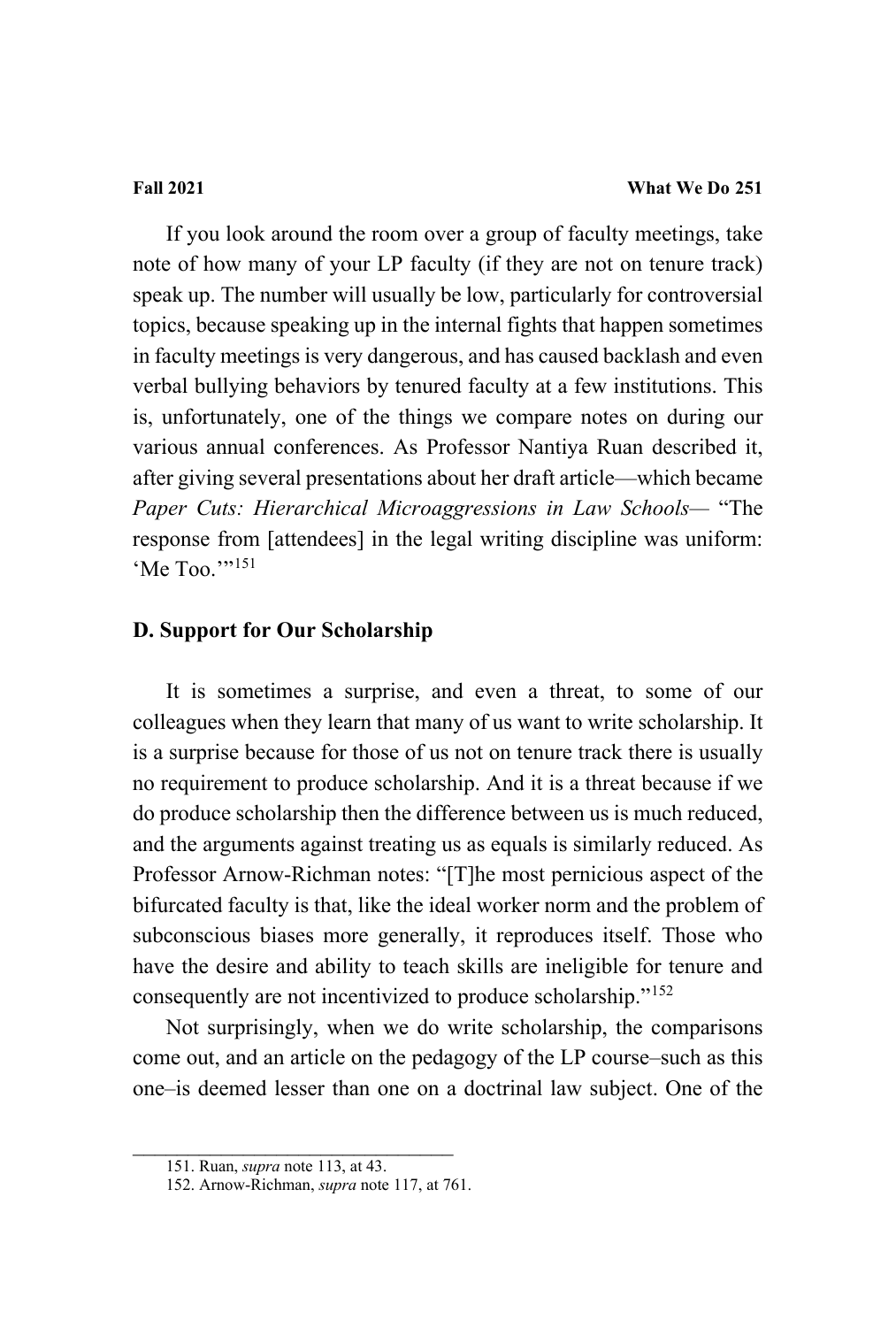advantages of not being on tenure track is that you may write what you want, and the opinions of colleagues about its relative merit as compared to their own become irrelevant.<sup>153</sup> Given what has been written in this article (and many others, some of which are cited here), the Scholarship of Teaching and Learning<sup>[154](#page-84-1)</sup> should also be welcomed, as it helps all law school faculty become better teachers and deepen understanding of emerging methods to achieve their primary mission: to prepare our graduates to be competent and ethical lawyers. The problem is, this is not how it currently works in the legal academy. "[L]aw schools currently prioritize the publication of full-length law review articles placed in elite journals when evaluating faculty scholarship. The publication of such articles, however valuable, should not be the sole criterion by which law schools assess faculty contributions to academic discourse. Rather, scholarship should be evaluated for its quality, irrespective of its subject, format, or methodology."[155](#page-84-2)

Today, the evidence is overwhelming<sup>[156](#page-84-3)</sup> that non-tenure track LP professors at many law schools want to, and do, write what, by any standard, is valid and rigorous scholarship in many different forms. Some have written books too,<sup>[157](#page-84-4)</sup> and their work has been widely downloaded, and there is even at least one example of an LP professor being cited in an opinion written by no less than Justice Ruth Bader Ginsburg. <sup>[158](#page-84-5)</sup> Simply put, what we want is for those of us who want to write scholarship to receive the same types and forms of support, such as sabbaticals, stipends, and research leaves, as is common for tenure-

<span id="page-84-0"></span><sup>153.</sup> Although it should be noted that at some schools, the type of scholarship one writes may be factored into annual evaluations and raises.

<span id="page-84-1"></span><sup>154.</sup> *See* PAT HUTCHINGS, MARY TAYLOR HUBER & ANTHONY CICCONE, SCHOLARSHIP OF TEACHING AND LEARNING RECONSIDERED: INSTITUTIONAL INTEGRATION AND IMPACT (2011).

<sup>155.</sup> Arnow-Richman, *supra* not[e 117,](#page-67-0) at 763.

<span id="page-84-3"></span><span id="page-84-2"></span><sup>156.</sup> Terril Pollman & Linda H. Edwards, *Scholarship by Legal Writing Professors: New Voices in the Legal Academy*, 11 J. LEGAL WRITING INST. 3 (2005); Rideout, *supra* not[e 3.](#page-4-0)

<span id="page-84-4"></span><sup>157.</sup> *See* EDWARDS, *supra* not[e 6;](#page-6-0) *see also* DAVID I. C. THOMSON, LAW SCHOOL 2.0: LEGAL EDUCATION FOR A DIGITAL AGE (2009).

<span id="page-84-5"></span><sup>158.</sup> Epic Systems Corp. v. Lewis, 138 S. Ct. 1612, 1633 (2018) (Ginsburg, J., dissenting) (broadly citing Nantiya Ruan, *What's Left to Remedy Wage Theft? How Arbitration Mandates That Bar Class Actions Impact Low-Wage Workers*, 2012 MICH. ST. L. REV. 1103 (2012)).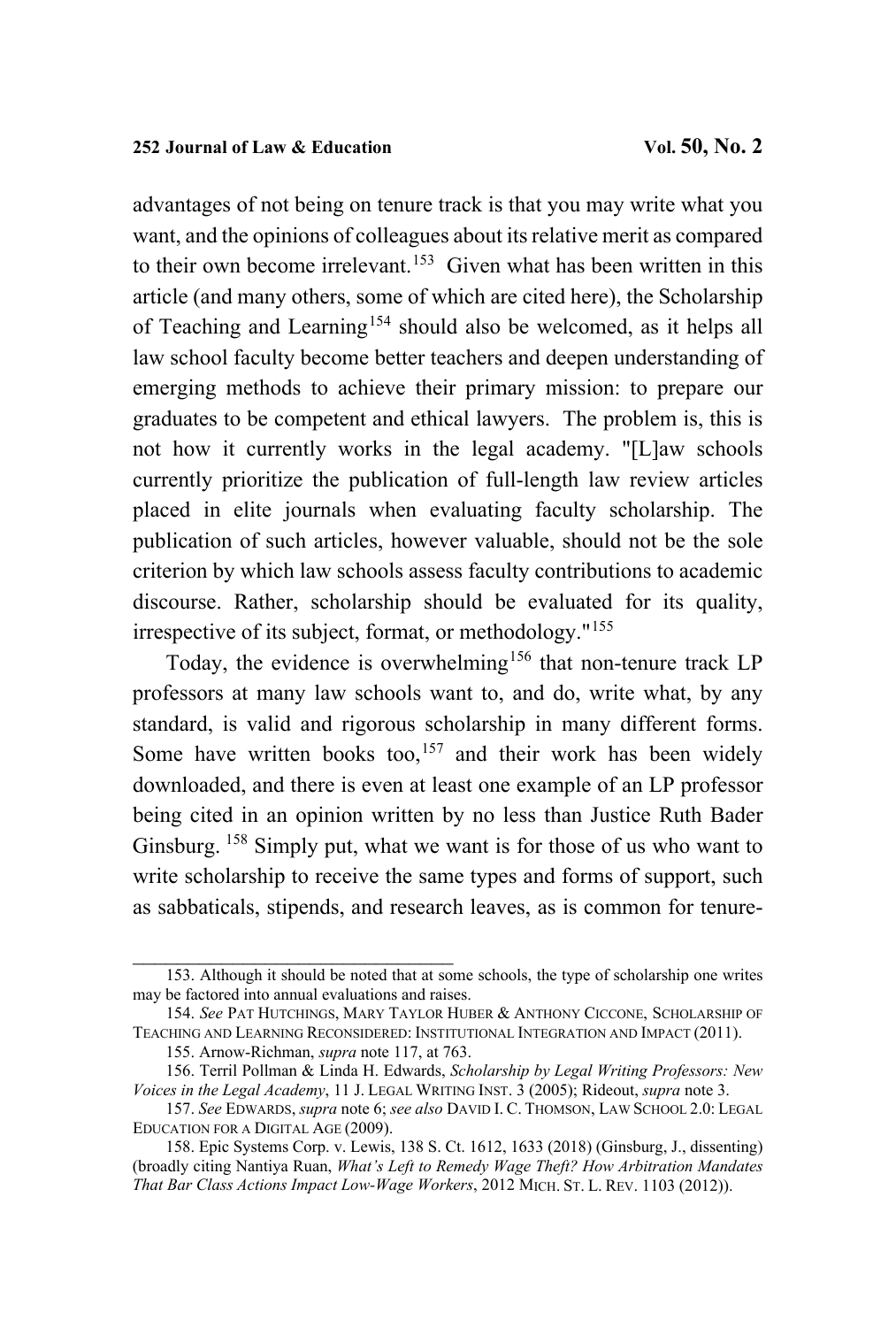track faculty in the same institution.

# **E. Extra Teaching Capacity**

Which leads to something else we want and need, which is extra capacity. Many LP Programs are run with exactly the number of faculty that are needed to keep the student-faculty ratio at level the administration finds acceptable, with no additional faculty position to cover research leaves or sabbaticals. Thus, we are sometimes in a position of requesting a visitor or temporary fellow to cover someone who is due for a sabbatical or has applied for other research leave. This extra capacity should be built into the regular faculty cohort assigned to teach the course. In years when the extra capacity–really just one "extra" faculty member–is not covering a colleague on leave, it would reduce the student-faculty ratio in all the LP sections offered, and even more one-on-one support can be provided to each student.

Another use for extra teaching capacity is to allow more senior teachers of the course to teach other courses than just LP. On a rotating basis, they could teach on a 1-and-1 model, with one section of LP in each semester, and two other courses they teach in conjunction with LP. Unfortunately, at some schools some faculty and Associate Deans believe that LP faculty should not be teaching anything other than LP. And while that might be appropriate for new teachers of the course, after they have been through several reviews and reached the top level of promotion in the program, they–by definition –have become very skilled teachers of a very difficult course to teach well. As they wish, and the needs of the curriculum demand, the decision to *not* being open to deploying them to teach courses other than LP is another missed opportunity for good personnel management. Additionally, it helps with the potential burnout caused by teaching such a demanding course year after year after year.

Finally, it has to be noted that by creating a class of highly capable,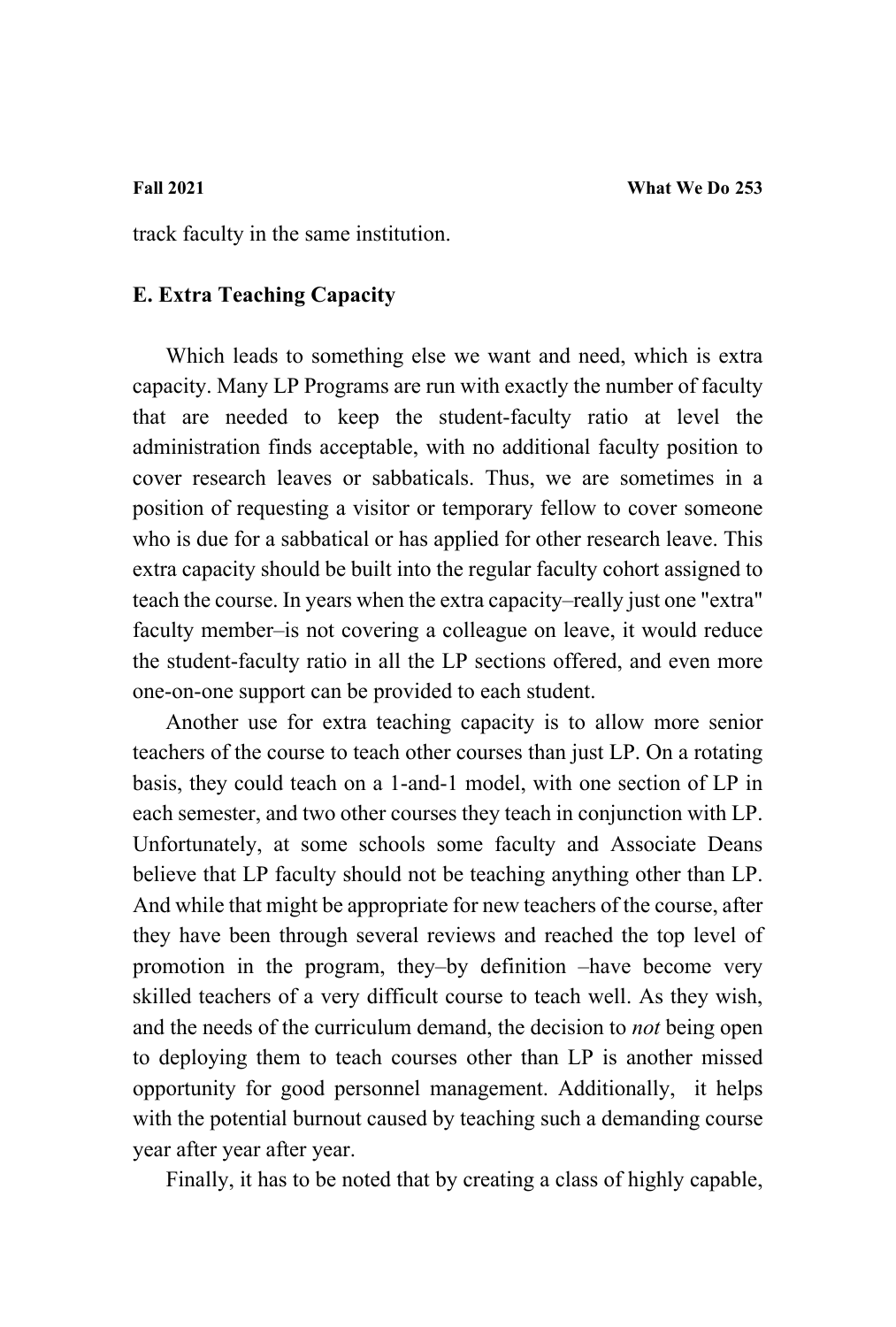but institutionally limited faculty is poor personnel management for yet another reason. In many law schools, even those where LP Faculty are allowed to serve–and perhaps even chair–faculty committees, the more "prestigious" posts, such as Chair of Appointments or Dean Search, overwhelmingly go to members of the tenure-track faculty. However, all Deans, in making appointments to the committees, are looking to spread the committee burden as evenly as possible.<sup>[159](#page-86-0)</sup> This is difficult to do if a group of faculty—even the most senior and experienced ones are not deemed sufficiently able, or perhaps sufficiently respected, to take on those tasks.

### **VI. CONCLUSION**

Most of us who teach LP have given this low status service work the best years of our professional lives. However, we do this–willingly– because we believe in it, and because it can be and often is transformational in the lives of our students. Our students come to us and ask: "I think I want to be a lawyer; can you help me understand what that entails and what lawyers do in their jobs?" The rest of law school does this too, of course, but it is only in the first year where it is most intense and most transformational on the fundamental lawyering skills, and much of that happens in the LP class.

The novelist Jesse Ball in his book *Notes on My Dunce Cap*, says this about teaching, and it describes much of what it is like to teach LP:

> You should give as much as you can, keeping in mind that you will give and be disdained and misunderstood for years on end, perhaps for the entirety of your career.

<span id="page-86-0"></span><sup>159</sup> Jo Anne Durako, *Dismantling Hierarchies: Occupational Segregation of Legal Writing Faculty in Law Schools: Separate and Unequal*, 73 UMKC L. REV. 253, 262 (2004), ("For example, of the 183 law schools participating in the 2004 national survey, only 19 writing directors and 14 writing faculty were reported as members of appointments committee that year. This powerful committee was the committee least likely to have a member who teaches legal writing").